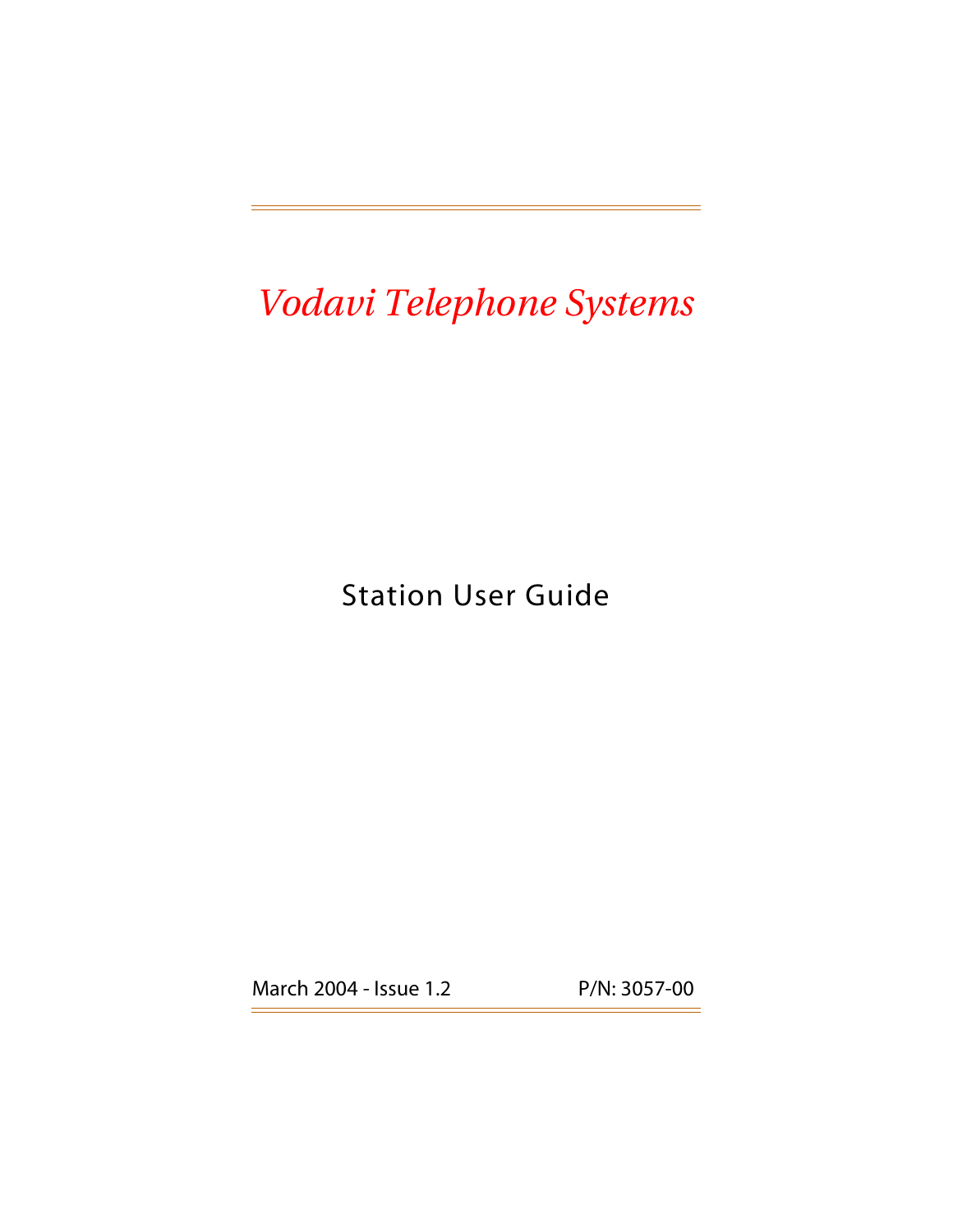| Issue | Release<br><b>Date</b> | <b>Changes</b>                                                                                                                                                                                                                                                                          |
|-------|------------------------|-----------------------------------------------------------------------------------------------------------------------------------------------------------------------------------------------------------------------------------------------------------------------------------------|
| 1.0   | $4 - 02$               | <b>Initial Release</b>                                                                                                                                                                                                                                                                  |
| 1.1   | $2 - 03$               | Minor revisions for correctness & clarity.                                                                                                                                                                                                                                              |
| 1.2   | $3 - 04$               | Includes Trunk-to-Trunk Trans procedure.<br>□<br>Includes Enhanced ACD AVA/UNA feature.<br>Includes ACD Wrapup End feature.<br>п<br>Includes Call Forward Off-Net button.<br>Revises Attendant Unavailable feature to<br>reflect increase of Attendant station<br>capacity from 3 to 6. |

#### **LIFE SUPPORT APPLICATIONS POLICY**

**VODAVI Technology, Inc.** products are not authorized for and should not be used within Life Support applications. Life Support systems are equipment intended to support or sustain life and whose failure to perform when properly used in accordance with instructions provided can be reasonably expected to result in significant personal injury or death.

**VODAVI Technology, Inc.** warranty is limited to replacement of defective components and does not cover injury to persons or property or other consequential damages.

#### **Copyright © 2002 VODAVI Technology, Inc.**

#### **All Rights Reserved**

This material is copyrighted by VODAVI Technology, Inc. Any unauthorized reproductions, use or disclosure of this material, or any part thereof, is strictly prohibited and is a violation of the Copyright Laws of the United States (17 U.S.C. Section 101 et. seq.).

VODAVI reserves the right to make changes in specifications at any time and without notice. The information furnished by VODAVI in this material is believed to be accurate and reliable, but is not warranted to be true in all cases.

#### *XTS™* and *Triad™*

are registered trademarks of VODAVI Technology, Inc.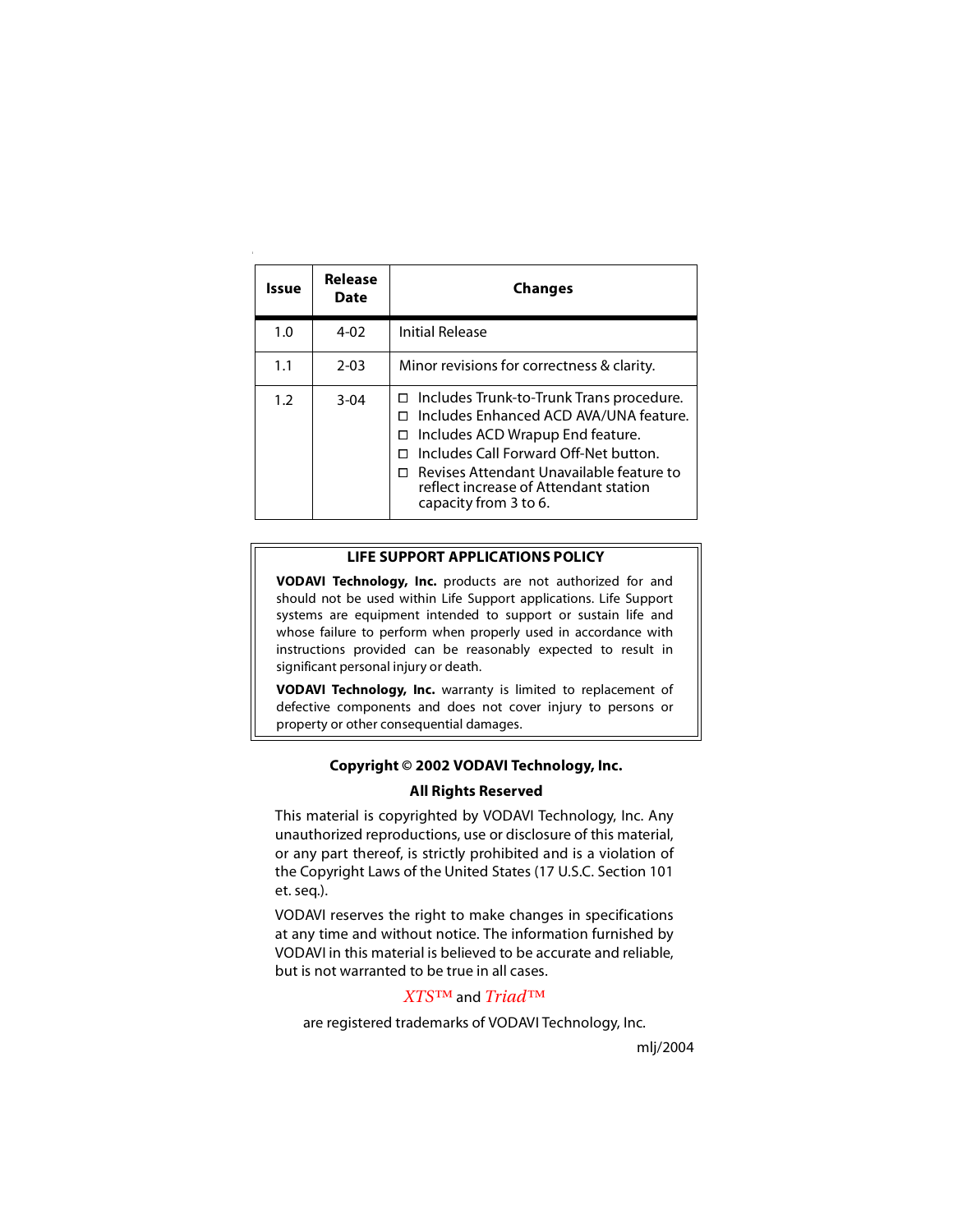#### **FIXED FEATURE BUTTONS**

- **CAMP-ON** Button -- Enables you to alert a busy party that an outside line is on hold and waiting for them.
- **CONF (CONFERENCE)** Button -- Used to establish and build conference calls.
- **FLASH** Button -- Used to terminate an outside call and restore dial tone without having to hang up the handset. It is also used to transfer calls behind a PBX or Centrex within those systems.
- **FORWARD (FWD)** Button -- Allows you to forward your calls to another station.
- **HOLD** Button -- Enables you to place an outside caller on hold.
- **H-T-P** Switch -- Allows the user to select the ICM signaling mode: Handsfree, Tone, or Privacy.
- **MSG (MESSAGE WAIT)** Button **--** Allows you to initiate a message waiting indication at stations that are busy, unattended, or in Do Not Disturb. Message Waiting Callback request left at your station is indicated by a flashing MSG WAIT LED.
- **MUTE** Button **--** Allows you to switch the builtin microphone on or off when using the speakerphone, or the handset microphone when using the handset.
- **ON/OFF** Button **--** Enables you to make a telephone call without lifting the handset. It turns the telephone on and off when using the speakerphone.
- **SPEED** Button **--** Provides you with access to speed dialing, save number redial and last number redial. This button is also used to access flexible button programming.
- **TRANS (TRANSFER)** Button **--** Used to transfer an outside call from one station to another.
- **VOLUME BAR --** Allows the user to adjust speakerphone and handset volume.

#### **CALL FORWARDING**

- 1. Press the FWD button or dial [640].
- 2. Dial the desired Call Forward code:

 $[6] = AllCalls$ 

- $[7]$  = No Answer
- $[8]$  = Busy
- [9] = Busy/No Answer
- 3. Dial station number where calls are to be forwarded. Confirmation tone sounds.
- 4. Replace handset or press ON/OFF button.

#### **ESTABLISHING A CONFERENCE**

*Only stations that have Conference enabled will be able to initiate a Conference.*

- 1. Lift the handset.
- 2. Select intercom station or dial desired outside party. When called party answers, press the CONF button.
- 3. Add next conference party by selecting another outside line or intercom station.
- 4. Press the CONF button again and repeat previous step in a cycle, until all parties are contacted.
- 5. When last party answers, press the CONF button twice. All parties are connected.

#### **TERMINATING A CONFERENCE**

To terminate a Supervised Conference, the conference initiator, replaces handset or presses ON/OFF button.

To terminate an Unsupervised Conference, press the flashing CONF button while on-hook.

#### **UNSCREENED TRANSFER**

- 1. Press TRANS button and dial station number.
- 2. When the called extension begins to signal, hang up to transfer the call.
- 3. Replace handset or press ON/OFF button.

#### **SCREENED TRANSFER**

While connected to an outside line:

1. Press station button where call is to be transferred (if programmed on your telephone),

-or-

Press the TRANS button and dial the desired station number.

(The called extension signals according to the intercom signal switch position.)

- 2. When that extension answers, announce the transfer.
- 3. Hang up to complete transfer.

#### **LEAVING A MSG WAITING INDICATION**

If you dial a station that is busy, unattended, or in Do Not Disturb, you can leave a message waiting indication.

- 1. Press the ON/OFF button.
- 2. Dial the desired intercom station. A busy tone or DND tone is heard.
- 3. Press the MSG button. The called party's MSG button LED will flash slowly.
- 4. Press the ON/Off button to end the call.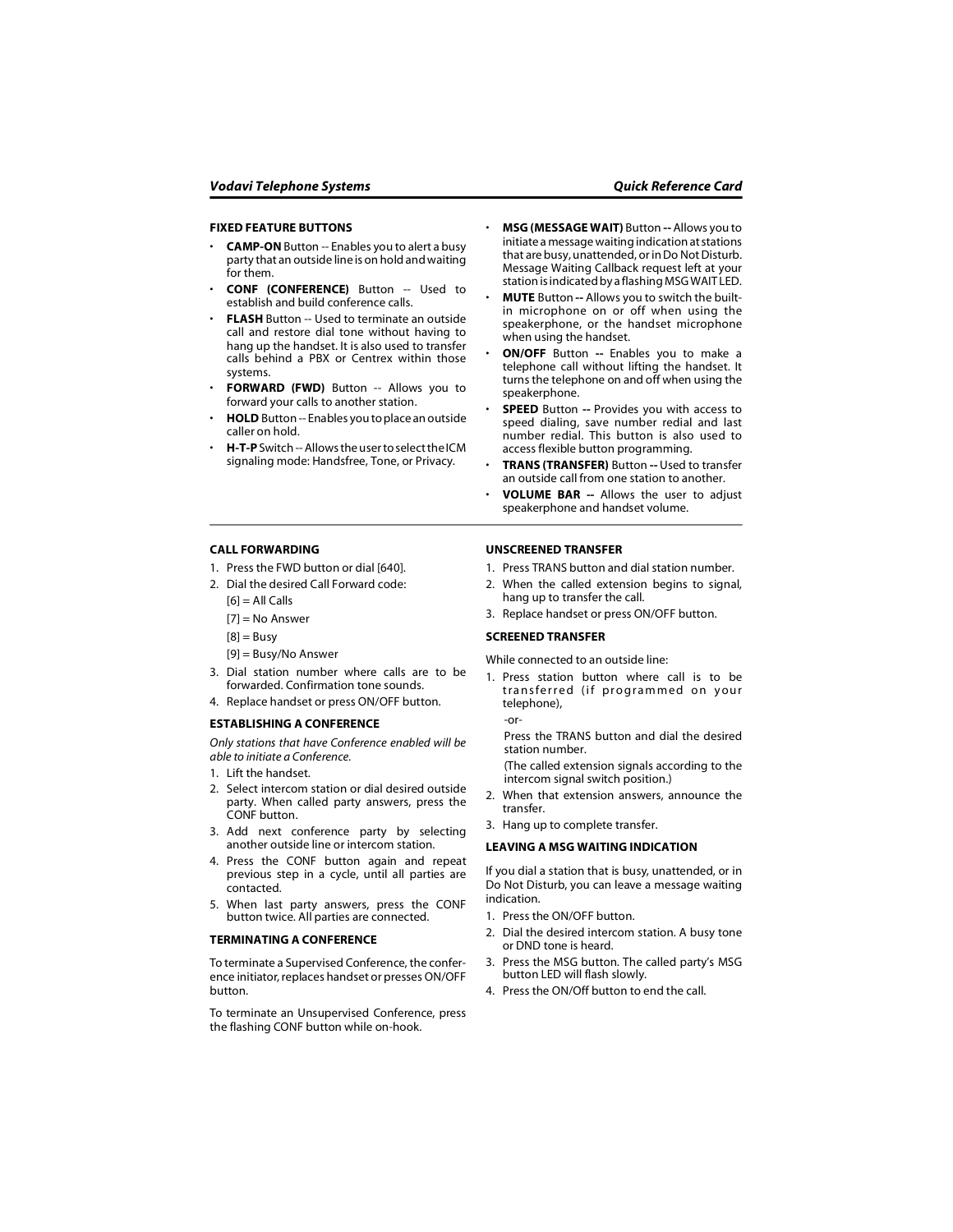#### **PLACING AN OUTSIDE LINE ON HOLD**

- If your system is programmed for Exclusive Hold Preference, press the HOLD button once for Exclusive Hold or twice for System Hold.
- If your system is programmed for System Hold Preference, press the HOLD button once for System Hold or twice for Exclusive Hold.

#### **STORING SPEED NUMBERS**

- 1. Press the SPEED button twice.
- 2. Dial the speed bin location.
	- 9000 to 9019 = Station Speed numbers
	- 9020 to 9999 = System Speed numbers
- 3. Dial desired telephone number.
- 4. Press the SPEED button.
- 5. Press the ON/OFF button to end speed dial programming.

#### **To clear an existing speed bin:**

- 1. Press the SPEED button twice.
- 2. Dial the speed bin location.
- 3. Press the SPEED button again. Confirmation tone sounds.

#### **DIALING A SPEED NUMBER**

1. Press the SPEED button and dial the speed bin location,

-or-

Press preprogrammed speed bin button.

- 9000 to 9019 = Station Speed numbers
- 9020 to 9999 = System Speed numbers
- 2. When called party answers, pick up handset or use speakerphone.

#### **DIRECTORY DIALING**

Users with display telephones may view a list of individuals on the telephone system and have the system automatically dial that person. Directory Dialing may also be used to transfer a call from one station to another.

1. Dial the Directory List dial code [680],  $-$ or-

Press the DIRECTORY DIAL flexible button.

- 2. Press a button on the keypad once, twice, or three times, to represent the letter of the alphabet, to begin viewing the list of names.
- 3. Scroll through the Directory List to select a name as follows:
	- Press [✳] to scroll up to next entry, -or-
	- Press [#] to scroll down to previous entry.
- 4. Press the SPEED button at the desired name to automatically dial the destination station or outside phone number (via Speed Dial).

#### **To transfer a call using Directory Dialing**

- 1. Press the TRANS button.
- 2. Dial Directory Dial Code [680], -or-

Press the DIRECTORY DIAL flexible button.

- 3. Press the digit associated with the person's name. When the name displays, press the SPEED button to automatically dial the station.
- 4. Press the ON/OFF button to complete transfer.

*Calls may only be transferred to internal stations.*

#### **PROGRAMMING FLEXIBLE BUTTONS**

- 1. Press the SPEED button twice.
- 2. Press the flexible button to be programmed.
- 3. Dial the desired code from the following chart. Confirmation tone sounds.
- 4. Press the ON/OFF button.

| All Call Page (Internal & External)700 |                |
|----------------------------------------|----------------|
| <b>Background Music</b>                | 632            |
| Call Back                              | 622            |
| Call Park Location (System)            | 43+[C]         |
| Call Park Location (Station)           | 439+[XXX]      |
| Call (Park) Pickup                     | #6+[XXX]       |
| <b>Caller ID Review (Answered)</b>     | 659            |
| Caller ID Review (Unanswered)          | 635            |
| Directory Dial                         | 680            |
| Do Not Disturb                         | 631            |
| <b>Extension Numbers</b>               | 100-351        |
| External All Call Page                 | 760            |
| (All External Zones)                   |                |
| External Page - Zones 1 or 2           | 76+[1 or 2]    |
| Last Number Redial                     | $[SPEED]+[#]$  |
| Line Queue                             | 621            |
| Personal Park                          | 438            |
| <b>Speed Dial Access</b>               | [SPEED]+[YYYY] |
| Save Number Redial                     | [SPEED]+[*]    |
| VM Group Pilot Numbers                 | 44 IV1         |
|                                        |                |

*C = Call Park Location (0-7)*

*V = Voice Mail Group Number (0-7)*

*XXX = Station Extension Numbers*

*YYYY = Speed Dial Bin Numbers*

*(9000-9019 Station) (9020-9999 System)*

#### **To erase a flexible button:**

- 1. Press the SPEED button twice.
- 2. Press the flexible button to be erased.
- 3. Press the FLASH button. Confirmation tone sounds.
- 4. Press the ON/OFF button.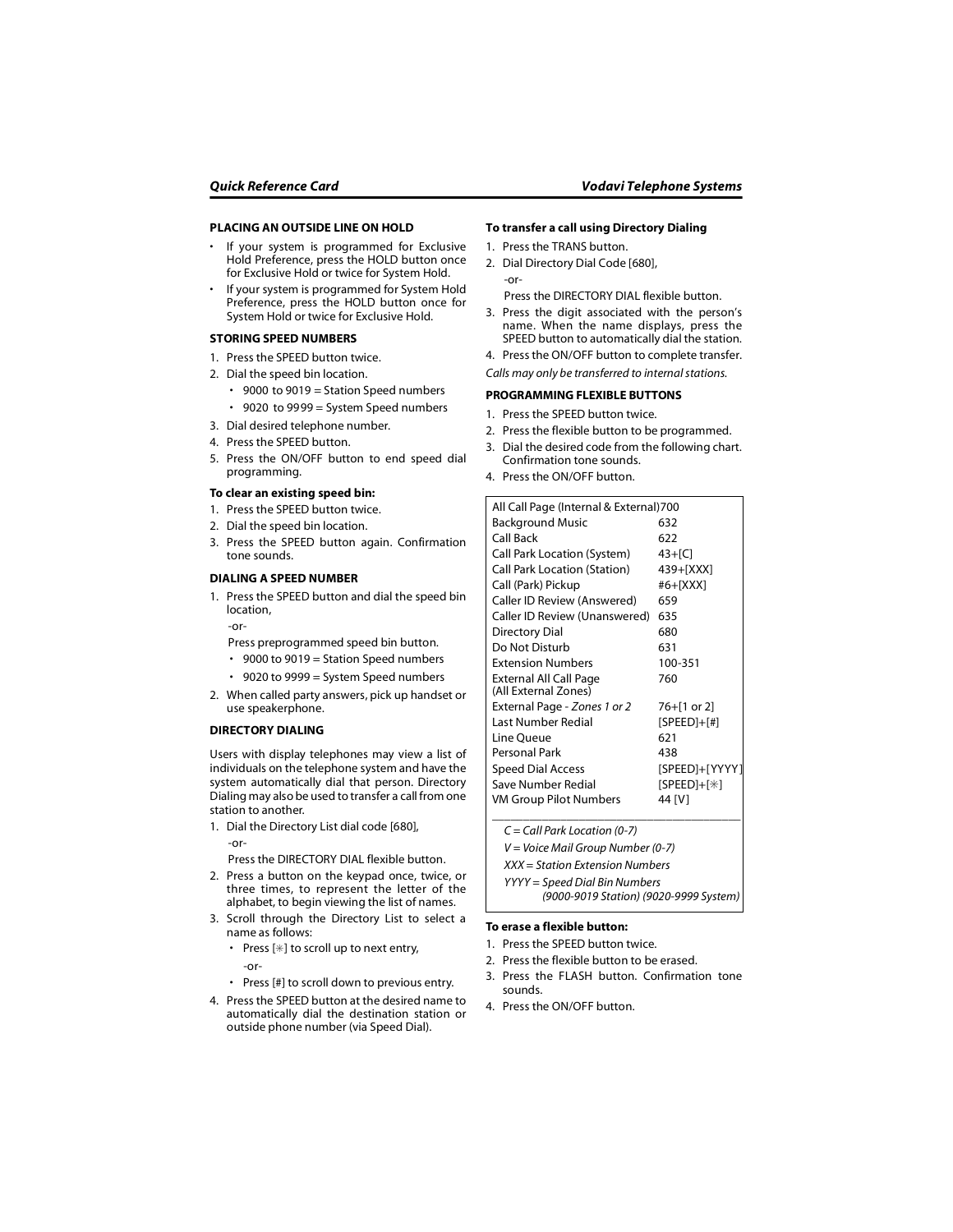#### **Large Screen Display Features**

The Elite digital 30-button model provides a 7-line by 16-character display with 10 SOFT keys, a MENU key, and UP/DOWN scroll keys.



|    | <b>Feature/Button Descriptions</b>                                                                                               |
|----|----------------------------------------------------------------------------------------------------------------------------------|
| 1. | DSS Console -- Provides access to 30 flexible<br>feature/functions.                                                              |
| 2. | Fixed Feature Keys -- Used to access specific fixed<br>feature/functions.                                                        |
| 3. | HOLD Key --Used to place calls on hold and to<br>retrieve held calls.                                                            |
| 4. | LARGE Screen -- Designed to provide a 7-line by<br>16- character viewing area.                                                   |
| 5. | MENU Key -- Toggles between main menu screen<br>and monthly calendar.                                                            |
| 6. | MICrophone -- Used to talk with other party<br>without using the handset.                                                        |
| 7. | ON/OFF Key -- Used to make a call without lifting<br>the handset.                                                                |
| 8. | PAGE Up/Down Keys -- Used to advance to the<br>NEXT and PREVIOUS option screens available.                                       |
| 9. | Soft Keys -- Used to access specific features and<br>functions.                                                                  |
|    | 10. VOLUME Control Bar -- Used to adjust level of<br>tones, background music, ringing, receiver volume,<br>and display contrast. |

#### **Using the Soft Keys**

From the main menu, use the soft keys to access the options listed.

*Calendar Mode* -- When in idle mode, the default monthly calendar will display. The calendar may also be accessed by pressing the MENU soft key.



*Main Menu* -- To access the main menu at any time, press the MENU soft key.



To select a main menu option:

| Press                        | Display shows                                                                                         | Then                                                                                                                                 |
|------------------------------|-------------------------------------------------------------------------------------------------------|--------------------------------------------------------------------------------------------------------------------------------------|
| <b>DIRECTORY</b>             | ABC<br><b>DEF</b><br>GHI<br>IKI<br><b>MNO</b>                                                         | press the soft key<br>associated with the<br>desired number.<br>Use the PAGE UP/DN                                                   |
|                              |                                                                                                       | keys to display the<br>previous or next 5<br>names in Directory.                                                                     |
|                              | NOTE -- Wait for the desired<br>number to display before<br>pressing the SPEED button.                | To scroll through the<br>list, press the [*] key<br>to view the previous<br>entry, or [#] to view<br>the next entry.                 |
| <b>SPEED</b><br>DIAL         | <b>Enter Bin</b><br>Number                                                                            | dial the bin number<br>associated with<br>desired external<br>phone number.                                                          |
| <b>PARK</b><br><b>PICKUP</b> | PARK <sub>1</sub><br>PARK <sub>2</sub><br>PARK <sub>3</sub><br>PARK <sub>4</sub><br>PARK <sub>5</sub> | select desired Park<br>location where call is<br>holding (1-5). Press<br>$PG DN \blacktriangledown$ to select<br>PARK locations 6-8. |
| <b>MUSIC</b>                 | BGM1<br>BGM <sub>2</sub><br><b>BGM OFF</b>                                                            | select desired<br>background music<br>option.                                                                                        |
| <b>FEATURES</b>              | CALL FWD<br>PAGE INTERNAL<br>PAGE EXTERNAL<br><b>VOICE MAIL</b><br><b>MORE</b>                        | select one of the<br>options listed.                                                                                                 |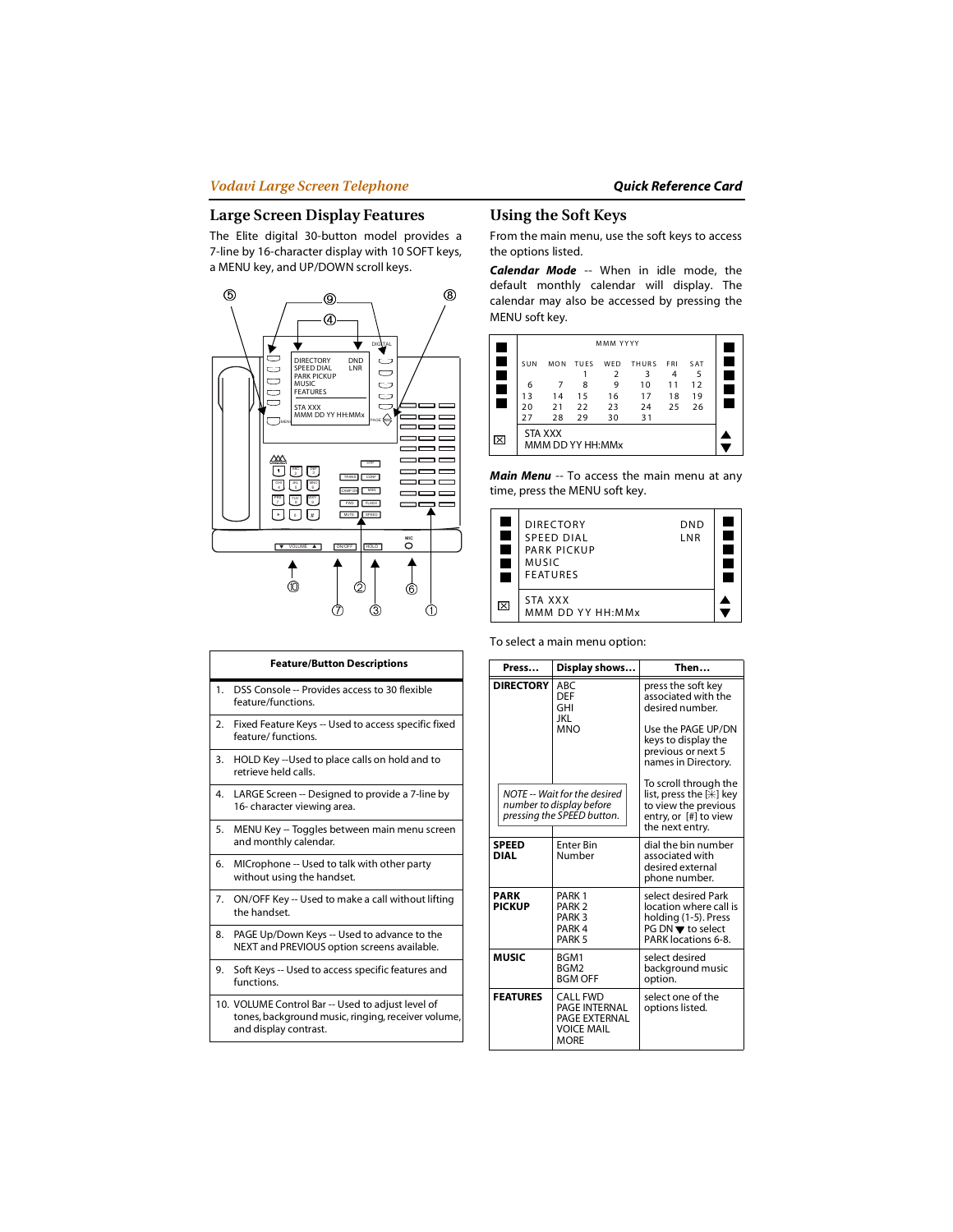After selecting *FEATURES* on the main menu, the following options will display:

#### **Call Forward**

| Press           | Then select                                            | Display will show                                       |
|-----------------|--------------------------------------------------------|---------------------------------------------------------|
| <b>CALL FWD</b> | All<br>Busy<br>No Answer<br>Busy/No Answer<br>Off Net* | Sta<br><b>Voice Mail</b><br>Operator<br>ACD/UCD<br>Hunt |

*\* If Off-Net is selected, enter desired bin number.*

| If you select | Then                                                                                                         |
|---------------|--------------------------------------------------------------------------------------------------------------|
| Sta           | dial the desired stationnumber.                                                                              |
| Voice Mail    | select the desired VM group (1-5).<br>To access groups 6-8, press the PG<br>DOWN $\blacktriangledown$ kev.   |
| Operator      | the display shows a "Forwarded to<br>XXX" message and the main menu<br>returns.                              |
| ACD/UCD       | select desired ACD/UCD group (1-5).<br>To access group 6-16, press the PG<br>DOWN $\blacktriangledown$ kev.  |
| Hunt          | select the desired Hunt group (1-5).<br>To access groups 6-8, press the PG<br>DOWN $\blacktriangledown$ key. |

#### **Page -- Internal/External**

| Press         | Then select                                                                                                |
|---------------|------------------------------------------------------------------------------------------------------------|
| PAGE INTERNAL | the desired Page Zone (ALL Call or<br>Zones 1-4).<br>To access Page Zones 5-8, press<br>the PG DOWN v key. |
| PAGE EXTERNAL | the desired Page Zone (ALL Call or<br>$1-2)$                                                               |

#### **More**

| Press       | Then select                                                                    |                                                                                                                                                            |
|-------------|--------------------------------------------------------------------------------|------------------------------------------------------------------------------------------------------------------------------------------------------------|
| <b>MORE</b> | Messages<br><b>Headset Enable</b><br>Headset Disable<br>UNA/UDA<br>More        |                                                                                                                                                            |
| Messages    | Clear<br>On<br>Vacation<br>Return AM<br><b>Return PM</b><br>Return<br>Tomorrow | Press PG DN $\blacktriangledown$ key to<br>access more<br>messages:<br><b>Return Next Week</b><br>On Trip<br>In Meeting<br>At Home<br>On Break<br>At Lunch |
| More        | Ans Machine Ring<br>Ans Machine Spkr<br>Ans Machine Off                        |                                                                                                                                                            |

#### **Voice Mail**

| Press             | Then select                                      |
|-------------------|--------------------------------------------------|
| <b>VOICE MAIL</b> | the desired VM group (1-5).                      |
|                   | To access group 6-8, press the PG<br>DOWN ▼ key. |

*NOTE -- To access the following voice mail options, a DIGITAL voice mail system must be in use.*

**Enter password** to access these VM options:

| Press                                                                  | Then select                                                                                                                                                    |
|------------------------------------------------------------------------|----------------------------------------------------------------------------------------------------------------------------------------------------------------|
| <b>RETRIEVE MSGS</b>                                                   | Delete<br>Reply<br>Skip<br>Call Back<br>Save<br>Forward<br>Replay                                                                                              |
| Forward                                                                | Forward Msg As Is<br><b>Forward Add Preamble</b><br>Cancel                                                                                                     |
| <b>Forward Add</b><br>Preamble                                         | Continue<br>Hear<br>Cancel<br>Re-Record                                                                                                                        |
| <b>SEND MSG</b>                                                        | Re-Record<br>Append<br>ΩK<br>Hear<br>Cancel<br>Dial [6] to select one of the<br>following options:<br>Private<br>Cancel<br>Future<br>Urgent<br>Confirm<br>Send |
| <b>CHANGE GREETING</b><br><b>CHANGE PASSWORD</b><br><b>CHANGE NAME</b> | a new greeting, password, or<br>name by entering the<br>change.                                                                                                |

#### **Page/Queue Displays (for LCR)**

- □ When you receive an internal/external page, the screen will display the "MEET ME" option.
- $\Box$  When you queue for a line, the screen will display the "QUE CNL" option.
- $\Box$  If you are already in queue and you receive a page, the screen will display both "MEET ME **and** QUE CNL" options.

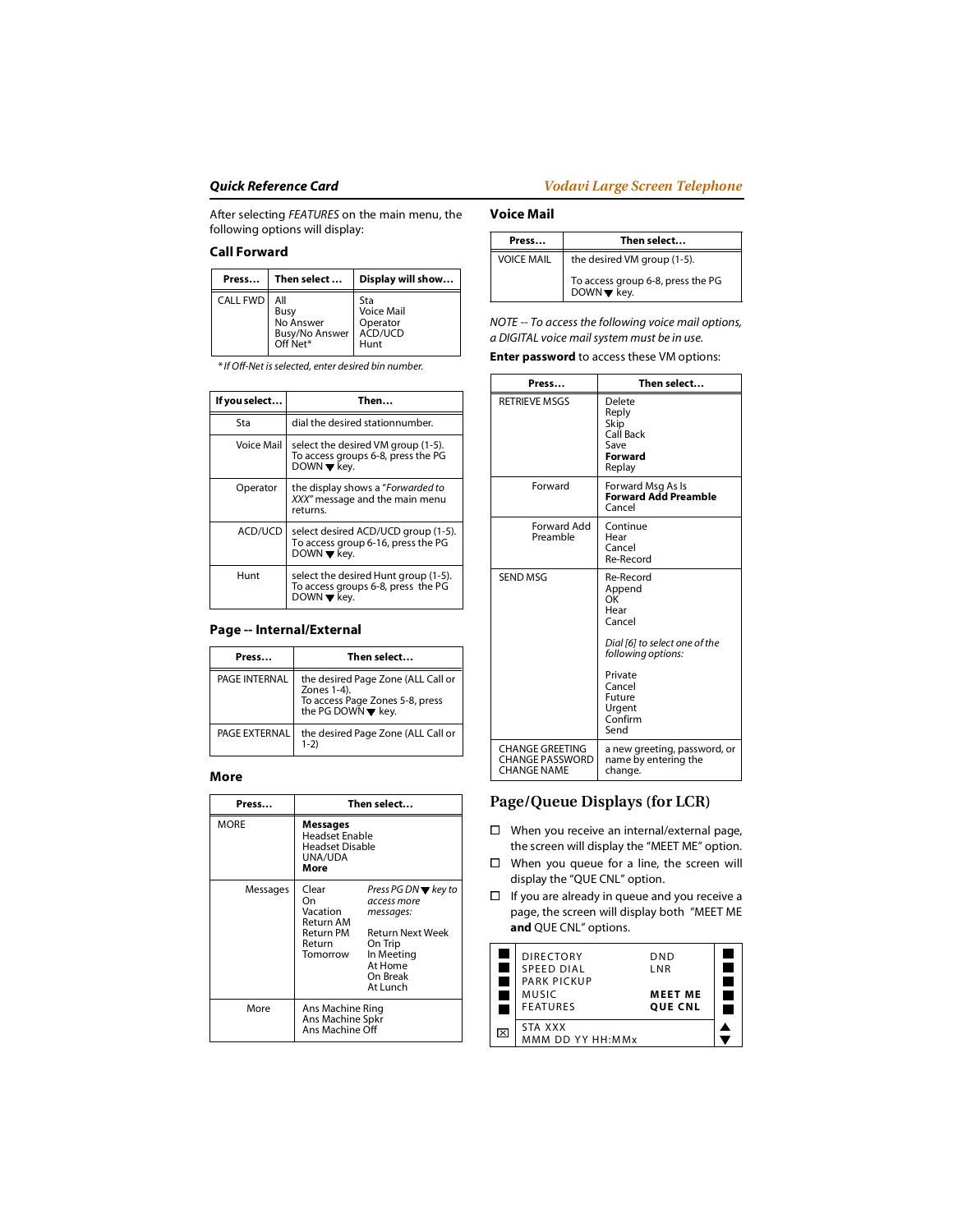## **Contents**

| Account Codes - Traveling COS (Verified)  4      |  |
|--------------------------------------------------|--|
|                                                  |  |
|                                                  |  |
|                                                  |  |
|                                                  |  |
|                                                  |  |
|                                                  |  |
|                                                  |  |
|                                                  |  |
|                                                  |  |
| Supervisor Monitor with Barge-In 12              |  |
|                                                  |  |
| ACD/UCD Available/Unavailable 14                 |  |
| ACD Calls In Queue Status Display 14             |  |
|                                                  |  |
|                                                  |  |
|                                                  |  |
|                                                  |  |
|                                                  |  |
|                                                  |  |
|                                                  |  |
|                                                  |  |
|                                                  |  |
| Attendant CO Line External (Off-Net) Forward  19 |  |
|                                                  |  |
|                                                  |  |
|                                                  |  |

<u> 1980 - Johann Barn, mars an t-Amerikaansk politiker (</u>

Ξ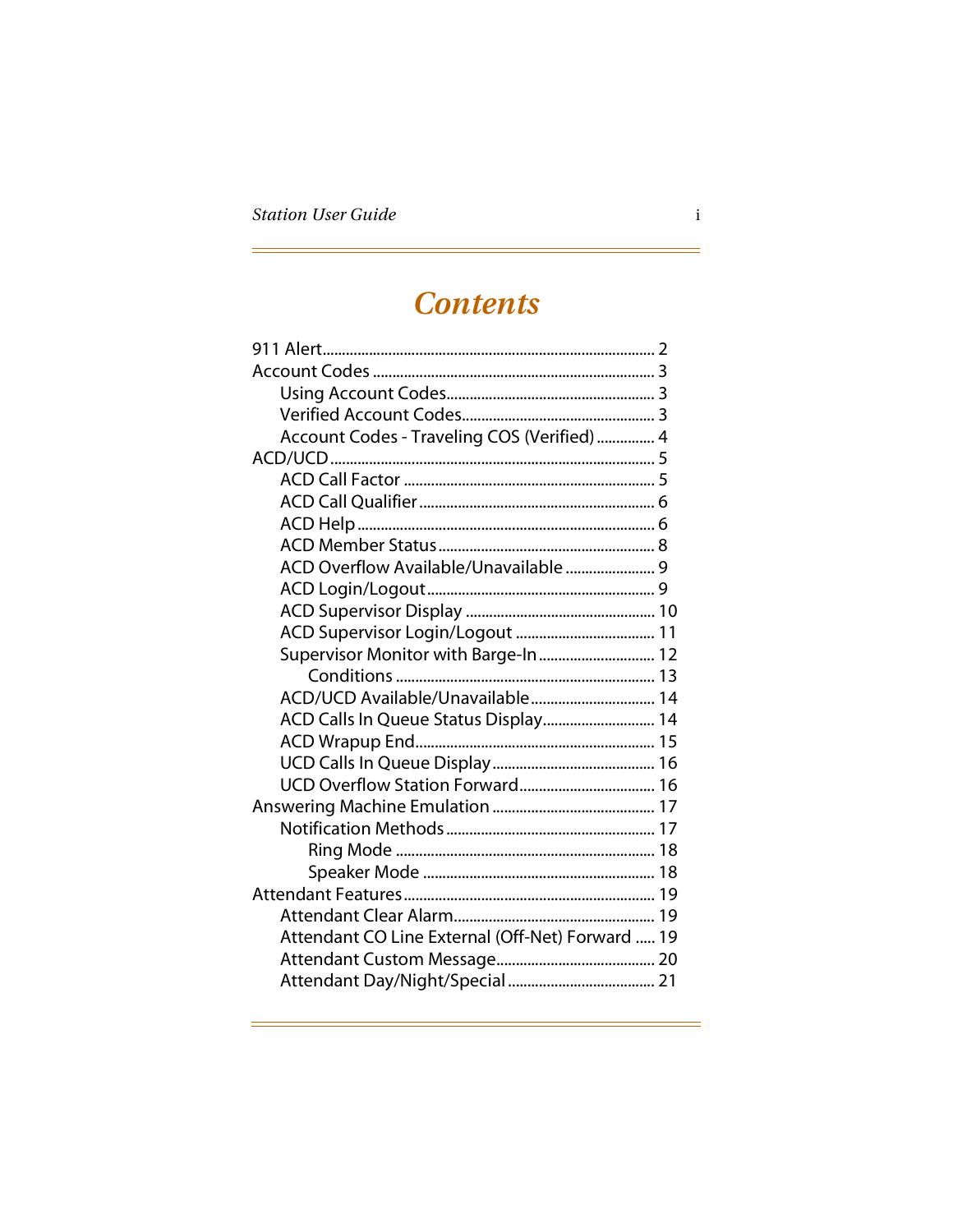$\equiv$ 

| Attendant Directory List Programming  22  |  |
|-------------------------------------------|--|
|                                           |  |
|                                           |  |
|                                           |  |
| Attendant Disable Outgoing CO Line 25     |  |
|                                           |  |
| Attendant Setting Time and Date  26       |  |
| Attendant Speed Dial - System Storing  27 |  |
|                                           |  |
|                                           |  |
| Attendant Voice Mail Alarm Clear  28      |  |
|                                           |  |
|                                           |  |
|                                           |  |
|                                           |  |
| Call Forward - External (Off-Net)  34     |  |
|                                           |  |
|                                           |  |
|                                           |  |
|                                           |  |
|                                           |  |
|                                           |  |
|                                           |  |
|                                           |  |
|                                           |  |
|                                           |  |
|                                           |  |
|                                           |  |
|                                           |  |
|                                           |  |
|                                           |  |
|                                           |  |

<u> 1980 - Andrea Barbara, amerikana politika (h. 1980).</u><br>1901 - Johann Barbara, mangalari periodor (h. 1902).

d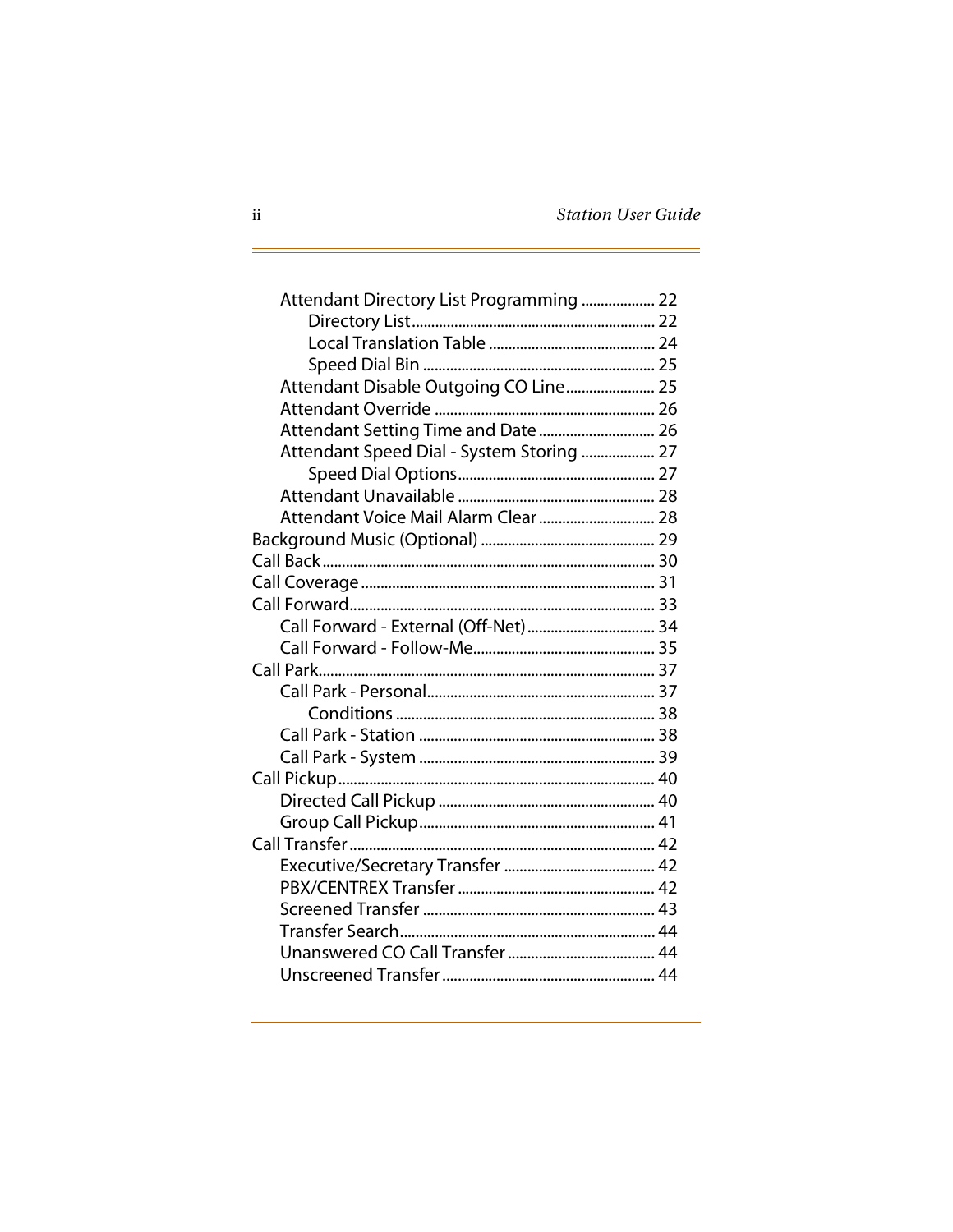| Caller ID Display (Answered Calls) 46      |  |
|--------------------------------------------|--|
| Caller ID Display (Unanswered Calls)  46   |  |
|                                            |  |
|                                            |  |
|                                            |  |
| Calling Station Handsfree Mode Override 48 |  |
| Calling Station Tone Mode Override  49     |  |
|                                            |  |
|                                            |  |
|                                            |  |
|                                            |  |
|                                            |  |
|                                            |  |
|                                            |  |
|                                            |  |
|                                            |  |
|                                            |  |
|                                            |  |
|                                            |  |
|                                            |  |
|                                            |  |
|                                            |  |
|                                            |  |
|                                            |  |
|                                            |  |
|                                            |  |
|                                            |  |
|                                            |  |
|                                            |  |
|                                            |  |

<u> 1980 - Andrea Branden, amerikan bernama (h. 1980).</u><br>1980 - Johann Branden, amerikan bernama (h. 1980).

<u> 1980 - Johann Barn, mars eta bizkailar (h. 1980).</u>

 $=$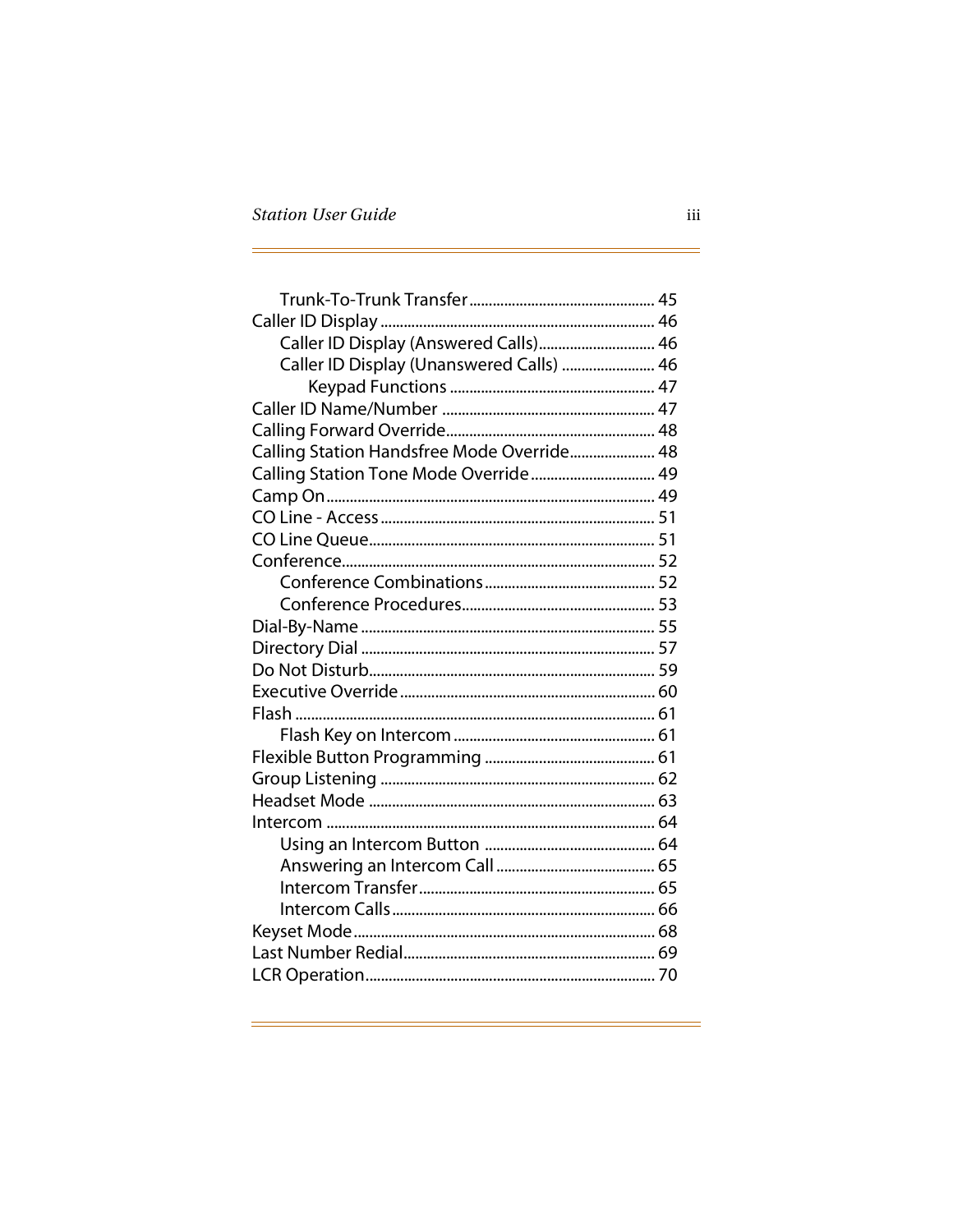È,

| Telephone System Modem Access  73              |  |
|------------------------------------------------|--|
|                                                |  |
|                                                |  |
|                                                |  |
|                                                |  |
|                                                |  |
| Placing an Outside Line on Hold  78            |  |
|                                                |  |
|                                                |  |
|                                                |  |
|                                                |  |
|                                                |  |
|                                                |  |
|                                                |  |
|                                                |  |
|                                                |  |
|                                                |  |
| Personal Messages Flexible Button  86          |  |
| PBX/Centrex Codes on a Flex Button  87         |  |
|                                                |  |
|                                                |  |
|                                                |  |
|                                                |  |
|                                                |  |
|                                                |  |
| Ring Down / Hot Line / Off-Hook Preference  89 |  |
|                                                |  |

<u> 1980 - Andrea Barbara, amerikana politika (h. 1980).</u><br>1901 - Johann Barbara, mangalari periodor (h. 1902).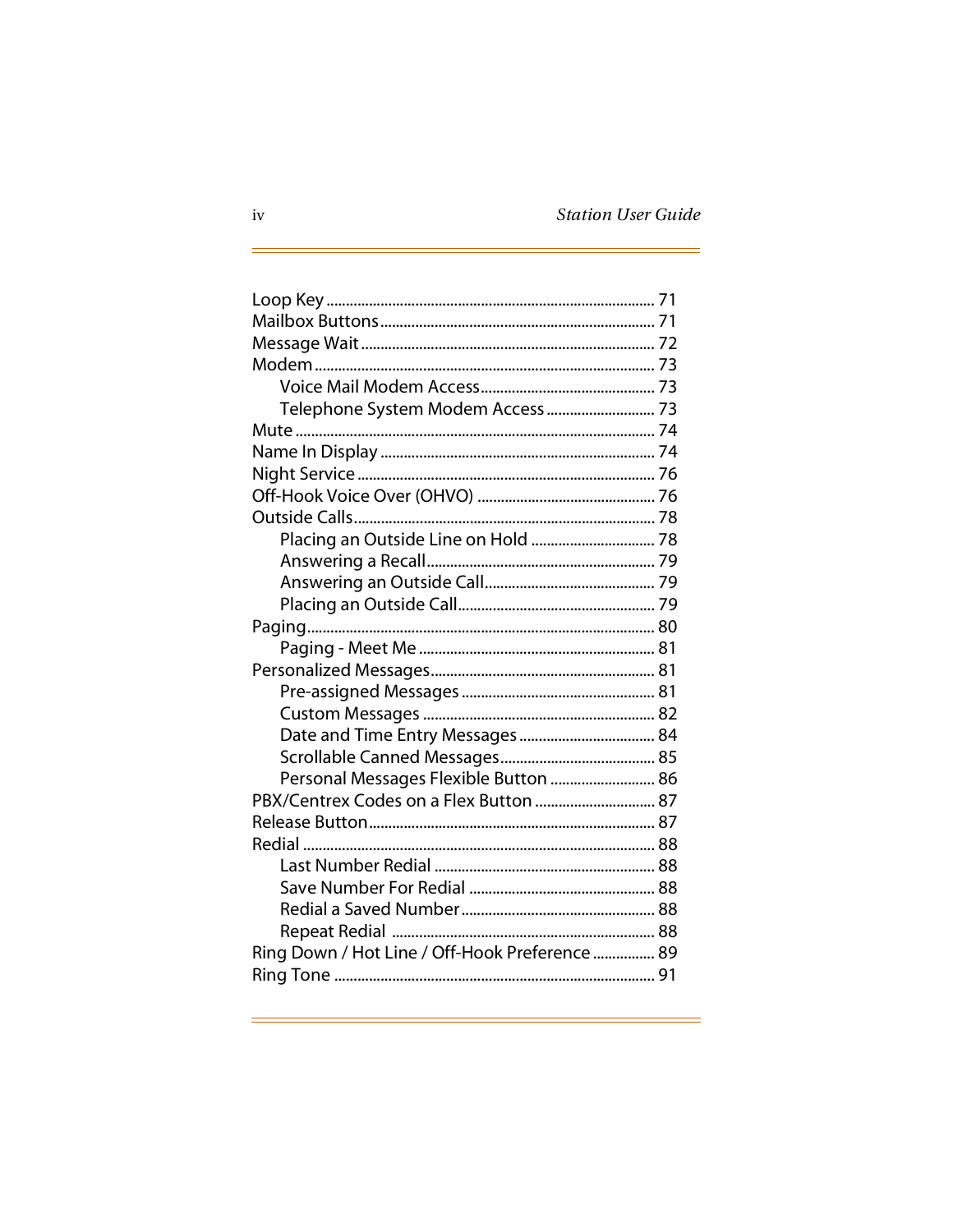| Call Forwarding to Voice Mail Groups  99   |  |
|--------------------------------------------|--|
|                                            |  |
| Voice Mail Transfer with ID Digits  100    |  |
|                                            |  |
|                                            |  |
| Voice Mail One-Touch Recording 101         |  |
|                                            |  |
|                                            |  |
|                                            |  |
| Flexible Button Programming Worksheet  106 |  |
| Speed Dial Bin Programming Worksheet 106   |  |
|                                            |  |

É.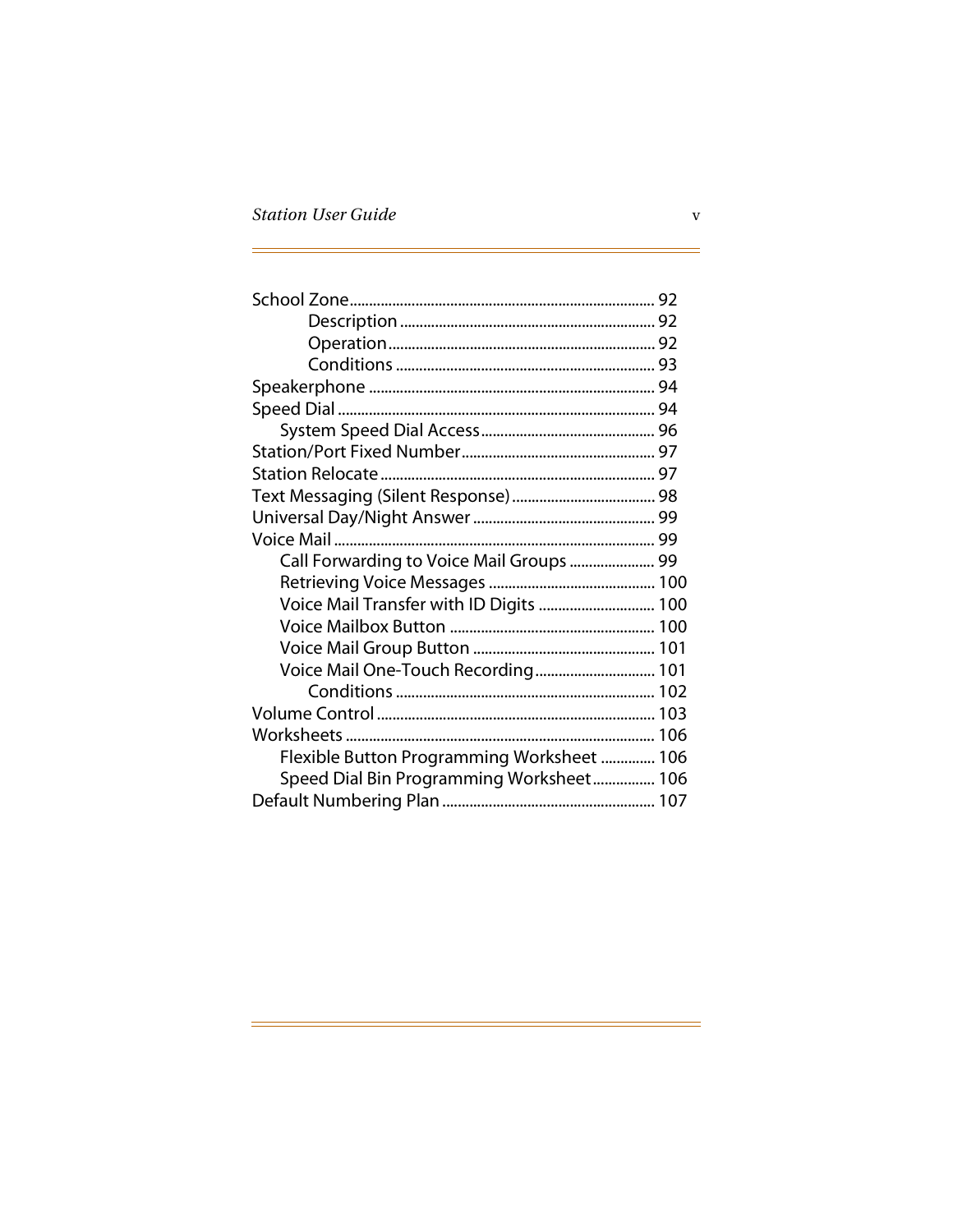## *Digital Telephone Features*

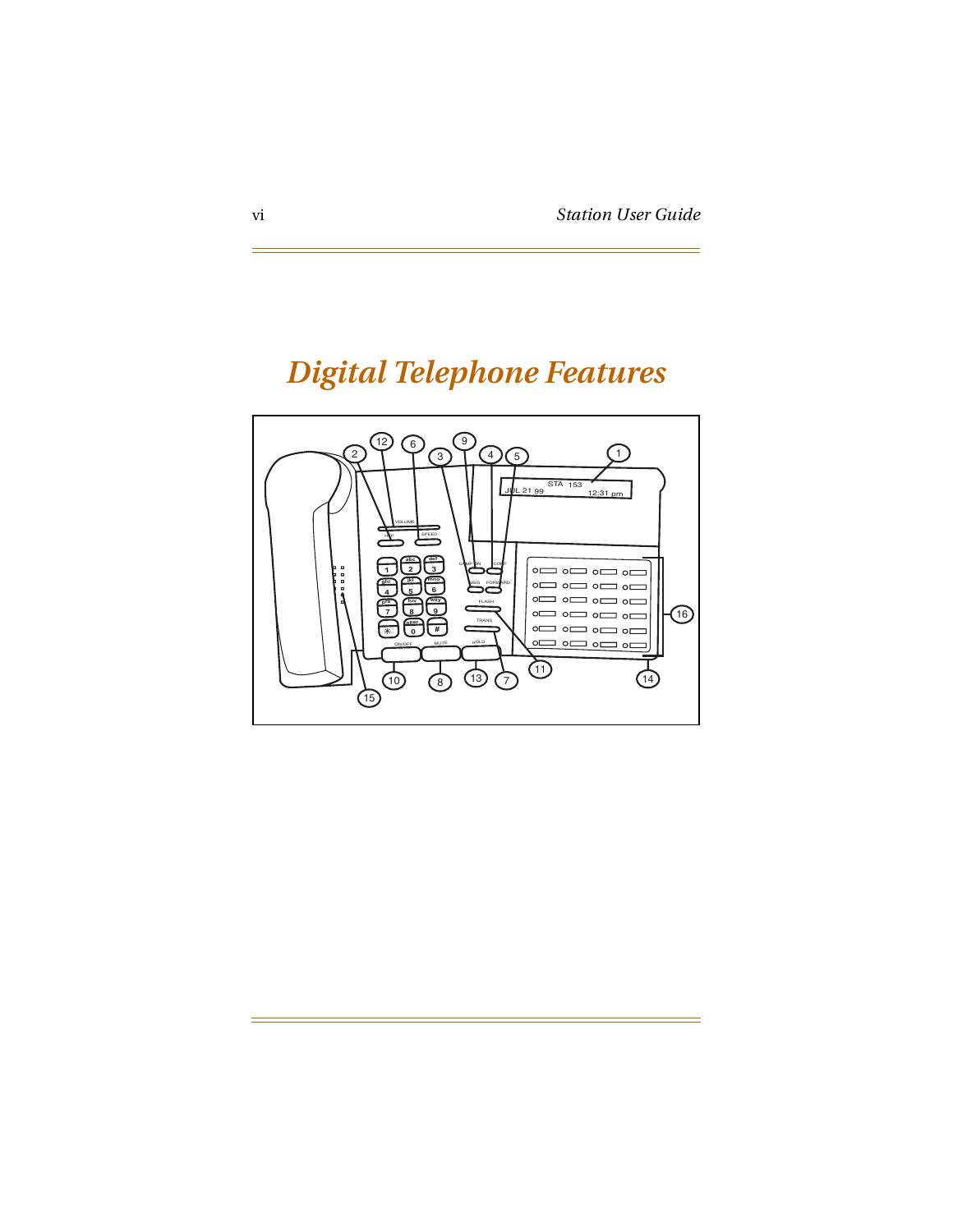| <b>Number</b>  | <b>Feature</b>                     | <b>Description</b>                                                                                                                           |  |  |  |
|----------------|------------------------------------|----------------------------------------------------------------------------------------------------------------------------------------------|--|--|--|
| 1              | Display (Executive<br>Models only) | Displays information about telephone<br>status, dialing directories, and text<br>message information.                                        |  |  |  |
| $\overline{2}$ | htp                                | Used to select mode of operation:<br>Handsfree, Tone, or Privacy.                                                                            |  |  |  |
| 3              | msg Key                            | Used for Auto-CallBack to a phone that has<br>left a text message or to access voice<br>messages.                                            |  |  |  |
| 4              | conf Key                           | Used to establish conference calls.                                                                                                          |  |  |  |
| 5              | forward Key                        | Used to forward your calls to another<br>station or voice mail.                                                                              |  |  |  |
| 6              | speed Key                          | Used to access speed dialing, save number<br>redial, and last number redial. Buton is also<br>used to access flexible button<br>programming. |  |  |  |
| 7              | trans Key                          | Used to transfer an outside call from one<br>station to another.                                                                             |  |  |  |
| 8              | mute Key                           | Used to activate/deactivate MUTE<br>function. When activated, the party on the<br>other end cannot hear you.                                 |  |  |  |
| 9              | camp-on Key                        | Used to alert a busy station that an outside<br>line is on hold and waiting for them.                                                        |  |  |  |
| 10             | on/off Key                         | Used to make a call without lifting the<br>handset.                                                                                          |  |  |  |
| 11             | flash Key                          | Used to end an outside call and to restore<br>dial tone without hanging up receiver.                                                         |  |  |  |
| 12             | volume Key                         | Used to adjust level of tones, background<br>music, ringing, receiver volume, and<br>display contrast.                                       |  |  |  |
| 13             | hold Key                           | Used to hold calls, to retrieve held calls.                                                                                                  |  |  |  |
| 14             | Microphone                         | Used to talk with other party without using<br>the handset.                                                                                  |  |  |  |
| 15             | Speaker                            | Outputs tones and voice at your extension.                                                                                                   |  |  |  |
| 16             | <b>Flexible Button</b><br>Keys     | Used to access outside lines or access call-<br>handling features.                                                                           |  |  |  |

#### **Digital Key Telephone Buttons**

<u> 1980 - Johann Barn, mars eta bizkailar (h. 1980).</u>

 $\equiv$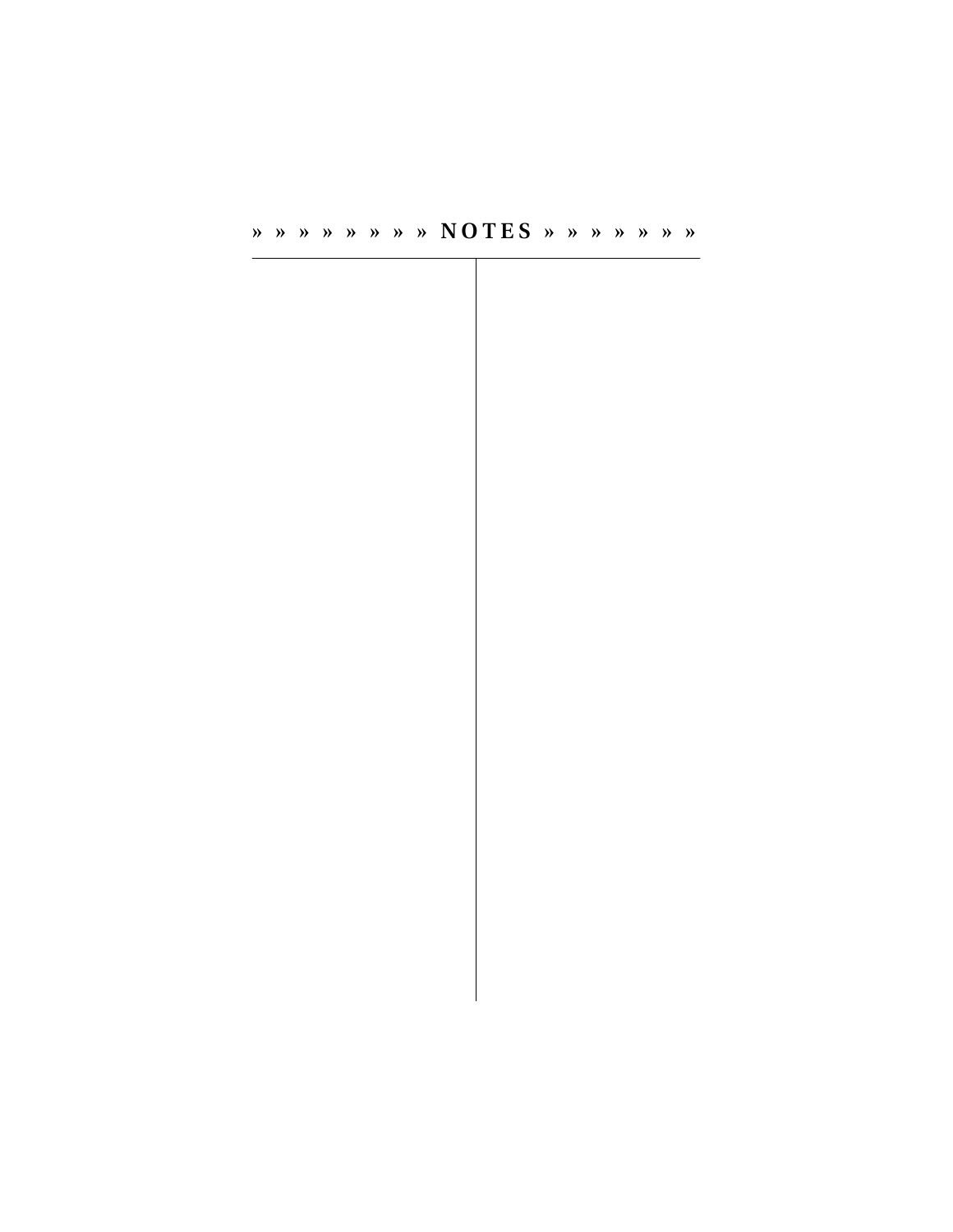## *ABOUT THIS USER GUIDE*

The features described in this User Guide apply to the Vodavi *Triad-S* and *XTS* Digital Telephone Systems … unless an exception is specifically noted.

» *Flexible Buttons* -- Most of the features described in this user guide may be set up on a flexible button for one-button access. (R*efer to ["Flexible Button Programming" on page 61.](#page-74-2)*)

*However* … for certain features to operate properly, a Flexible button MUST be *preprogrammed*. A "Flex Btn" **Flex**<br>symbol has been used to indicate those features. symbol has been used to indicate those features. **Btn**

» *Flexible Numbering* -- This feature allows the system numbering plan to be modified, as well as the length of the feature access codes (2-4 digits).

In this user guide … *3-digit default codes* have been used when describing programming and operating procedures. To verify the numbering plan for your system, consult with your System Administrator.

» *Single Line Telephones* -- A "Telephone" symbol appears whenever the Single Line Telephone operation differs from the Digital Telephone. If your single line telephone does not have a FLASH key, quickly press and release the hookswitch when instructed to press the FLASH key. 雷

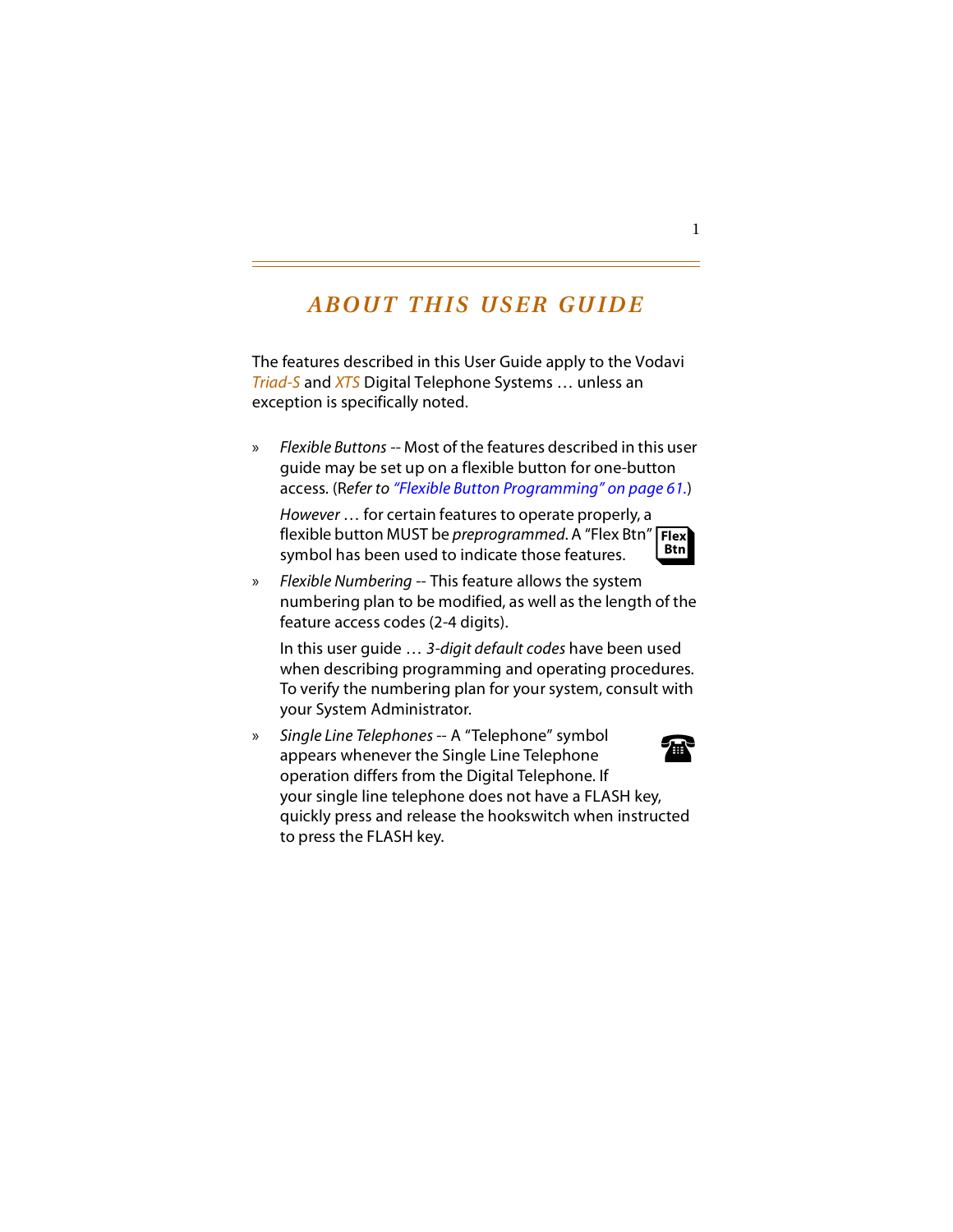### <span id="page-15-0"></span>**911 Alert** ❑ **Flex Btn**

Any station user or attendant who programs a flexible button for 911 ALERT (feature code 608) will be alerted of internal stations placing 911 calls. The system can store the 16 most recent 911 calls. Calling information includes the time/date of the call and the station number from which the call was placed.

The initial 911 Alert indications include:

- Audible ringing tone
- □ Green flashing 911 ALERT flexible button LED
- Automatic LCD display of 911 call information

| $E911$ CALL XX: | STA XXXX |
|-----------------|----------|
| MM/DD/YY        | HH:MM    |

*XX = Index number (01-16)*

Station users and attendants can press the flexible button as necessary to view additional 911 call information in the stored list. Once a station user or attendant views the information for all 911 calls in the system list:

- $\Box$  All users' LEDs change to a solid red indication.<br> $\Box$  The audible ringing tone at all stations ceases.
- $\Box$  The audible ringing tone at all stations ceases.<br> $\Box$  The LCDs at all stations revert to a normal disp
- The LCDs at all stations revert to a normal display.

The list remains available for review by pressing the 911 ALERT flexible button as necessary, until after the messages are deleted.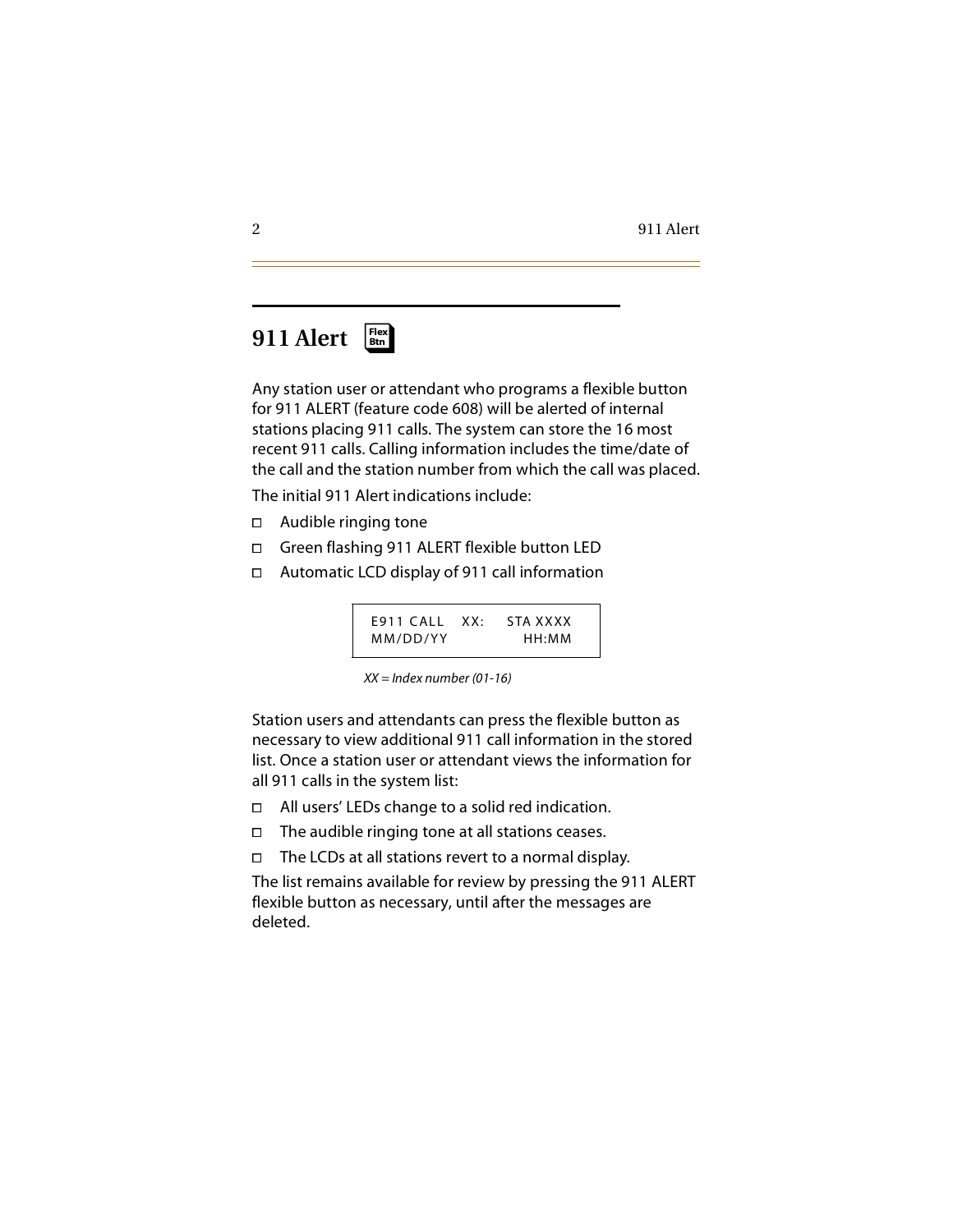*To delete logged 911 Alert messages:*

An attendant must use the following steps to delete the messages on a system-wide basis.

- 1. Press the 911 ALERT flexible button to display the 911 call information for deletion.
- 2. Press FLASH to delete that message.



*Dialing 911 from any station overrides previously enabled features such as Do Not Disturb.*

### <span id="page-16-0"></span>**Account Codes**

<span id="page-16-1"></span>*Using Account Codes*



*When connected to an outside line call:*

- 1. Press the *preprogrammed* ACCOUNT CODE button (627).
- 2. Dial account code up to 12 digits. (The other party does not hear the digits being dialed).
	- If account code is less than 12 digits, an  $[*]$  must be entered to return to the call.
	- $\Box$  If account codes are forced, the account code must be entered prior to dialing the outside number.

<span id="page-16-2"></span>



*Prior to placing an outside line call:*

- 1. Press the *preprogrammed* ACCOUNT CODE button (627).
- 2. Dial account code up to 12-digits.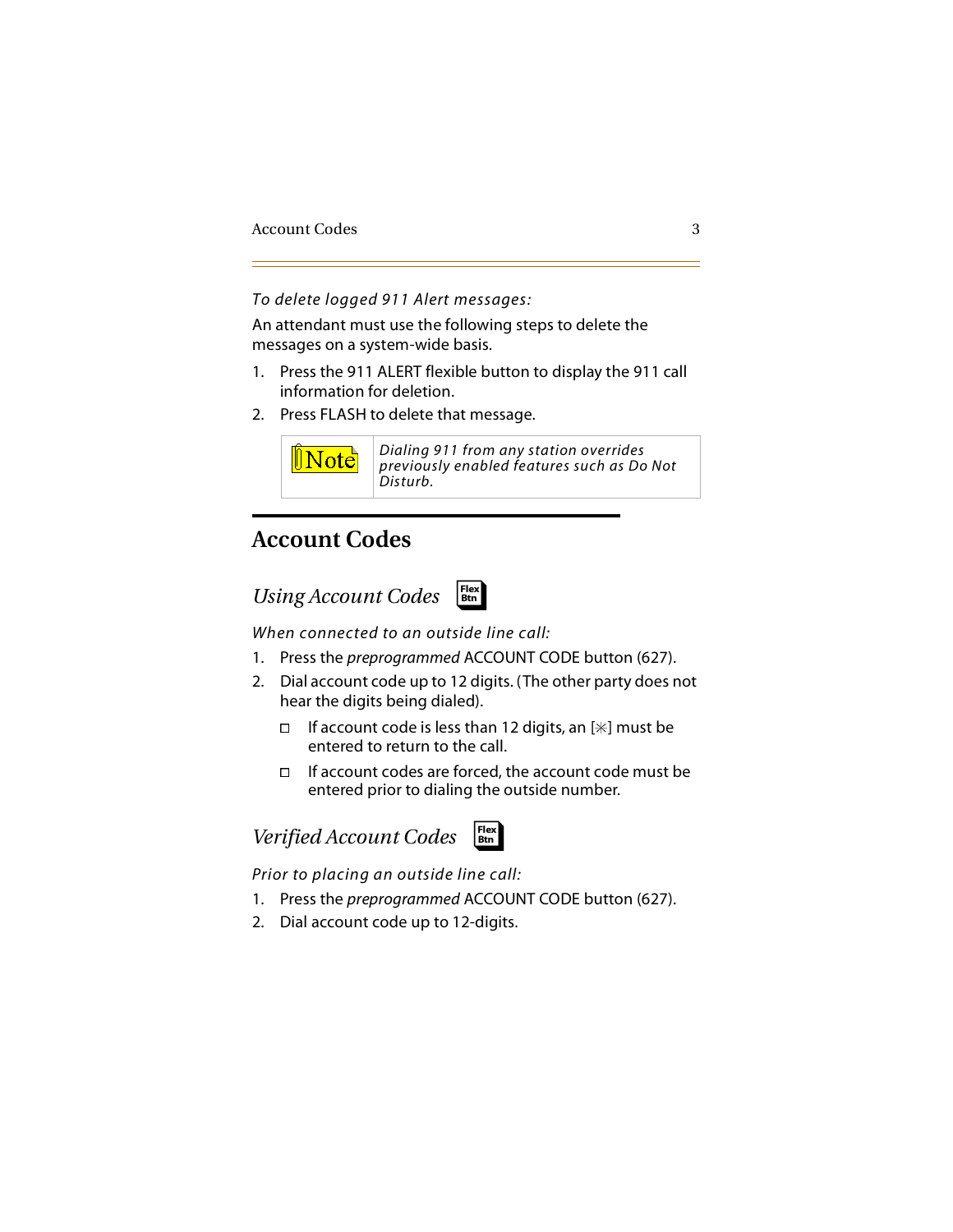#### $\mathbf{F}$ SINGLE LINE TELEPHONE

### *To enter an Account Code before a call:*

- 1. Lift the handset.
- 2. Dial [627].
- 3. Dial the account code.



- 4. Dial [9] or CO Access code. A dial tone will sound.
- 5. Dial the desired number.

*To enter an Account Code during a call:*

- 1. Press the FLASH button. Call is placed on executive hold while you enter your account code.
- 2. Dial [627].
- 3. Dial the account code.



*If the account code contains fewer than 12 digits, dial [] to automatically return to the call.*

### <span id="page-17-0"></span>*Account Codes - Traveling COS (Verified)*



*To use Verified Account Codes:*

- 1. Press *preprogrammed* ACCOUNT CODE button (627) before accessing a CO line.
- 2. Dial account code up to 12-digits. If account code matches a verified account code, intercom dial tone is returned. Otherwise an error tone is presented.
- 3. Access an outside CO line, or dial the LCR code, and then dial the desired number.



*SMDR must be enabled for the Account Code feature to operate, and become part of the SMDR record.*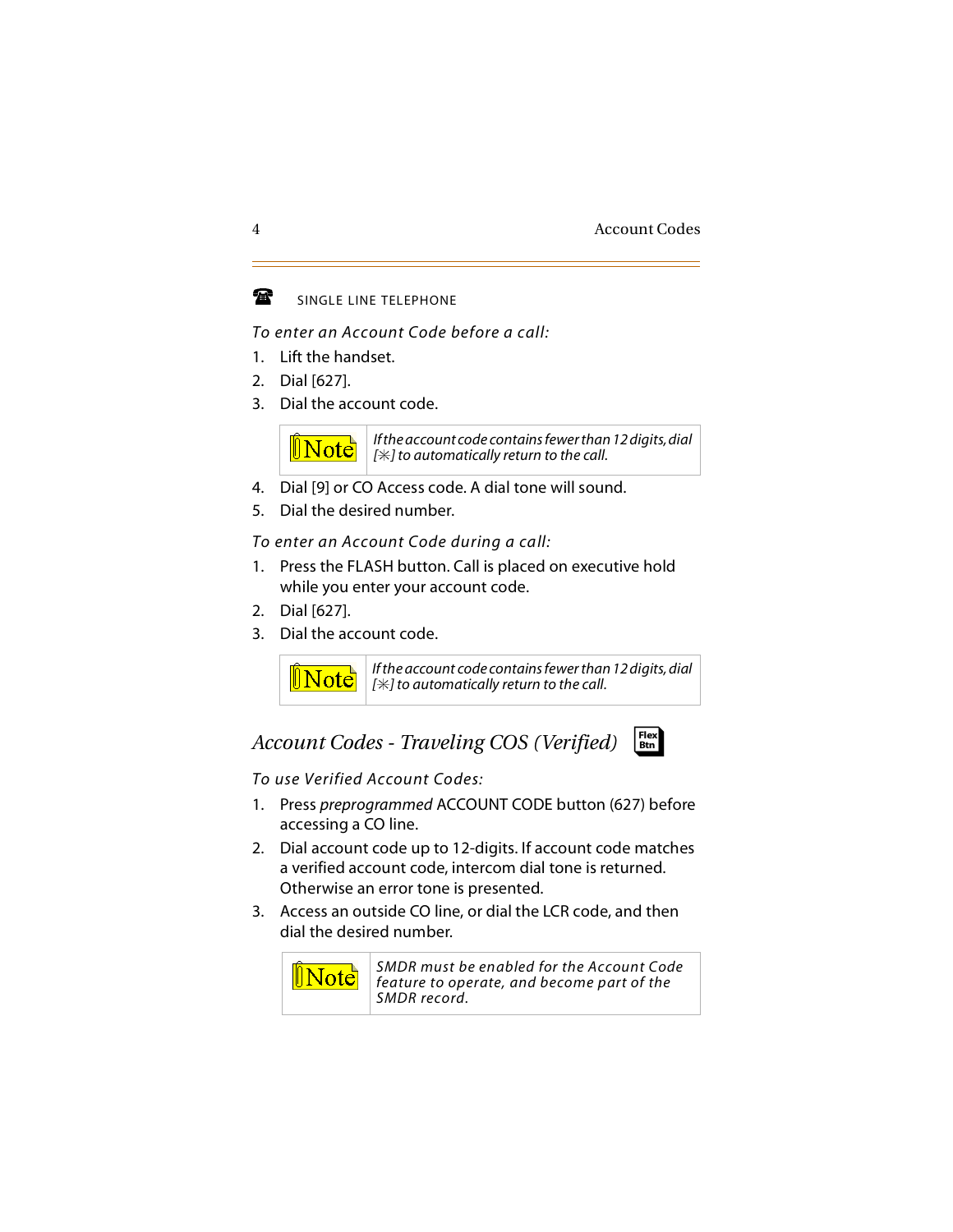

SINGLE LINE TELEPHONE

*To enter an Account Code before a call:*

- 1. Lift handset.
- 2. Dial [627].
- 3. Dial account code.



*If Account Code contains fewer than 12 digits, dial [] to return to intercom dial tone.*

- 4. Dial [9] or CO Access code. A dial tone will sound.
- 5. Dial desired number.

### <span id="page-18-0"></span>**ACD/UCD**

The Automatic Call Distribution (ACD) feature is available with optional software. When purchased, Uniform Call Distribution (UCD) is not used and is replaced by the ACD functions.

### <span id="page-18-1"></span>*ACD Call Factor*



The Call Factor feature is used exclusively with digital voice mail to provide average call duration to the caller. This feature can be activated from administration or the ACD supervisor can use a flexible button [580]+[550-565]+ [FFF] (*FFF = Call Factor*) to enter the factor (average call duration).

*This formula is used to calculate the average call duration:* (Place in Queue) (Call Factor)

----------------------------------------------

Number of Agents Logged into Group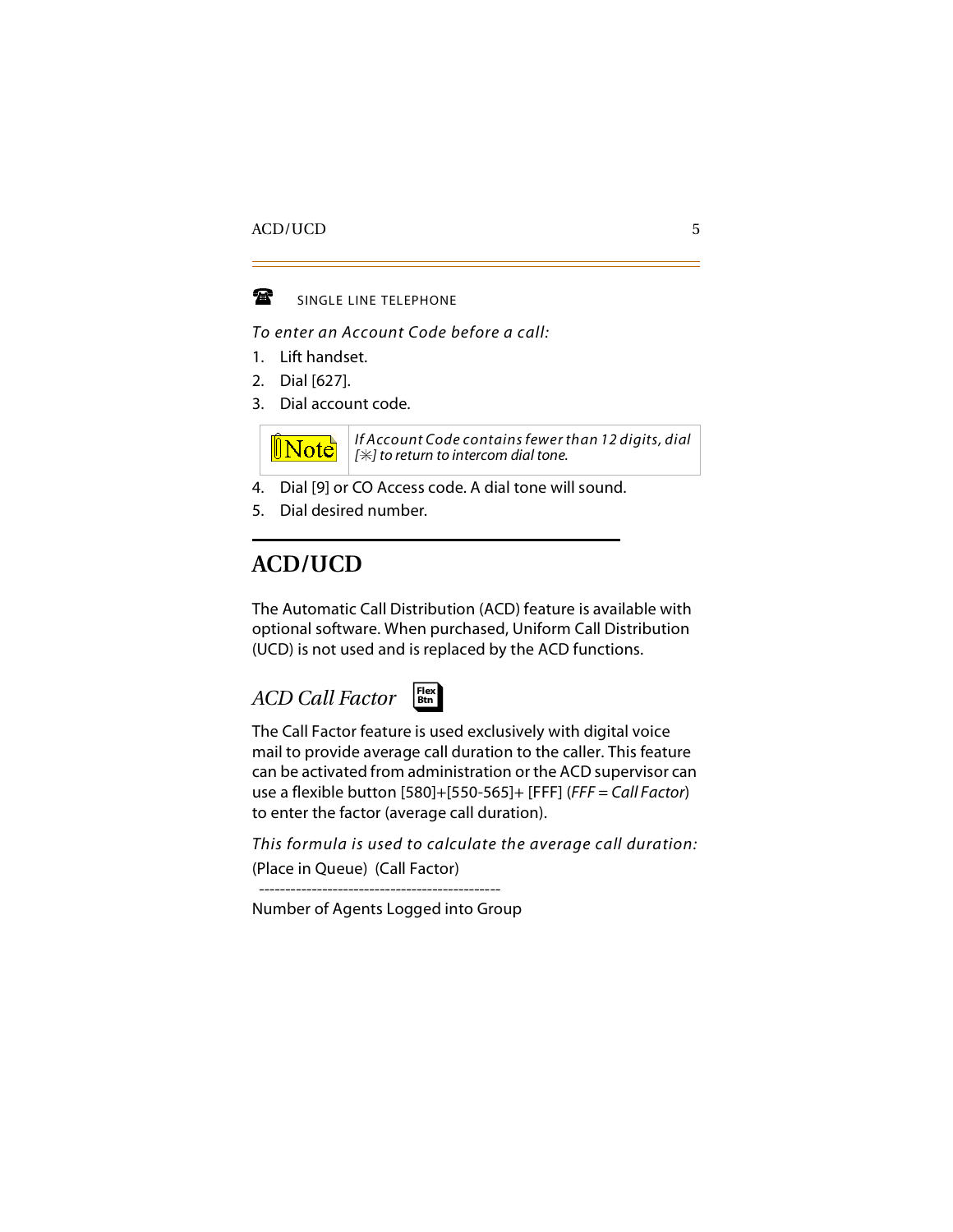# <span id="page-19-0"></span>*ACD Call Qualifier* ❑ **Flex Btn**



### *While agent is on a call:*

- 1. Press the *preprogrammed* CALL QUALIFIER flexible button, followed by the qualifier code.
- 2. Enter a  $[\ast]$  to complete the sequence. A short burst of confirmation tone sounds.

-or-

Press the one-touch *preprogrammed* CALL QUALIFIER flexible button.

*To create a CALL QUALIFIER flexible button:*

- 1. Press SPEED twice.
- 2. Press the button to be programmed (must be programmed in database as a flexible button).
- 3. Dial the CALL QUALIFIER feature code [570] and then press [#]. A confirmation tone will sound.
- 4. Press the ON/OFF button.

*To create a one-touch CALL QUALIFIER flexible button:*

- 1. Press SPEED twice.
- 2. Press the button to be programmed (must be programmed in database as a flexible button).
- 3. Dial the CALL QUALIFIER feature code [570] + [YYY] (YYY= the last three digits of a desired speed bin 000-099). A confirmation tone will sound.
- 4. Press the ON/OFF button.

## <span id="page-19-1"></span>*ACD Help*



While on a call in progress, the following results will occur when an Agent presses their *preprogrammed* HELP flexible button.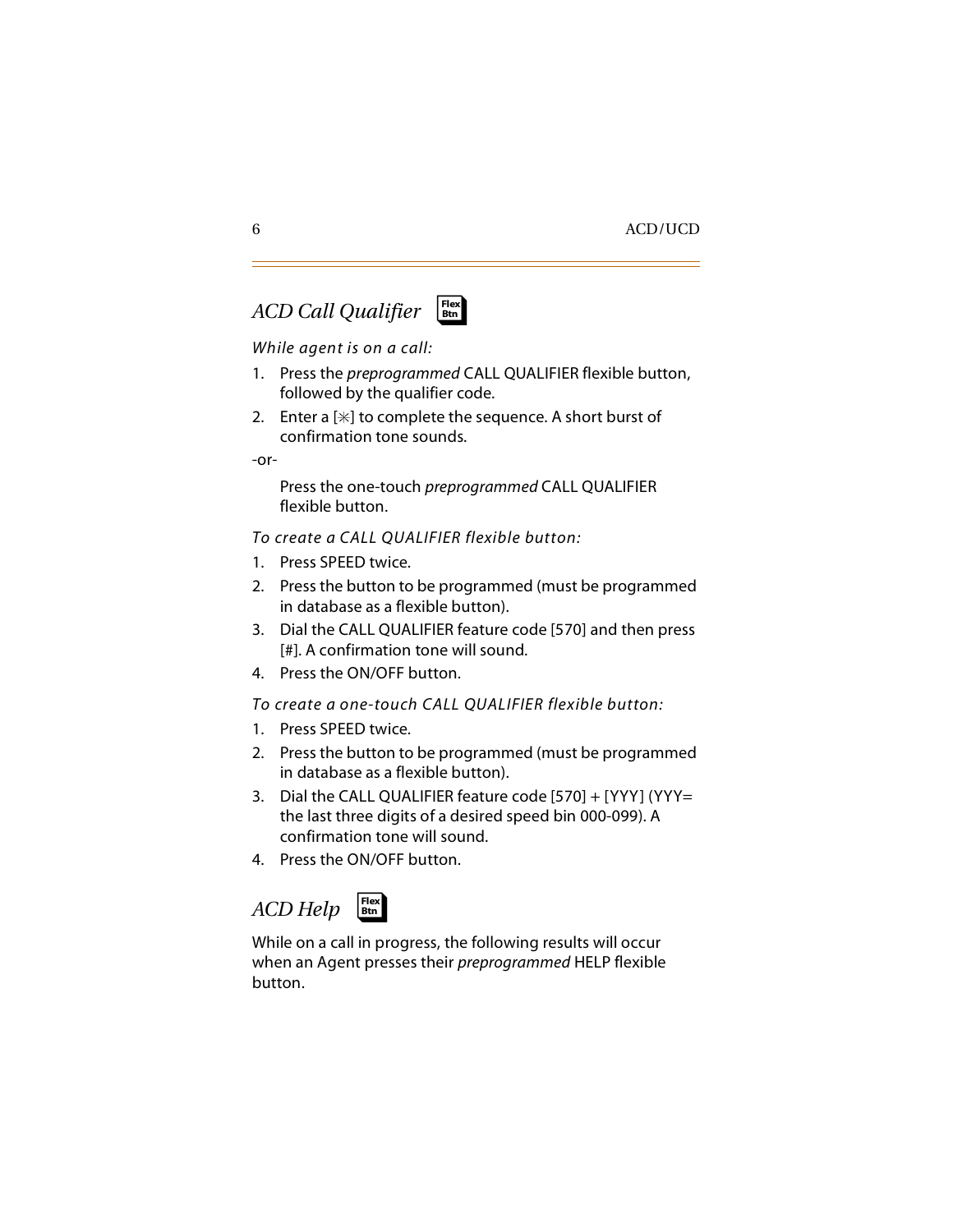#### AGENT

The Agent will hear a confirmation tone and their HELP button will illuminate if a supervisor is logged into their ACD group.

If no supervisor is logged in, the Agent will receive an error tone and the HELP button will not illuminate.

SUPERVISOR

An ACD supervisor station will receive a Help message when an ACD member in the same group initiates a Help request.

- $\Box$  This function will also send a Camp-On tone to the supervisor's keyset speaker. A Help message will take precedence over other messages. The supervisor can clear the message by pressing their HELP button.
- $\Box$  At the time the supervisor receives a Help request, they can press their HELP flexible button followed by the OVERRIDE feature button to bridge onto the ACD group member's call.
- $\Box$  Once the HELP button is pressed, an intercom call is placed to the station requesting Help, and the Help message will be cleared. The Help message will also be cleared if the agent was on a call and went back on-hook before the supervisor could respond. In this case, the Help message converts to a message wait indication.

(The Agent can also clear the Help request by pressing their HELP button a second time.)

SINGLE LINE TELEPHONE

曾

While on a call-in-progress, the agent:

Presses the FLASH button and then dials the HELP code [574] on the dial pad. The agent must press FLASH again to return to their call after the code is dialed.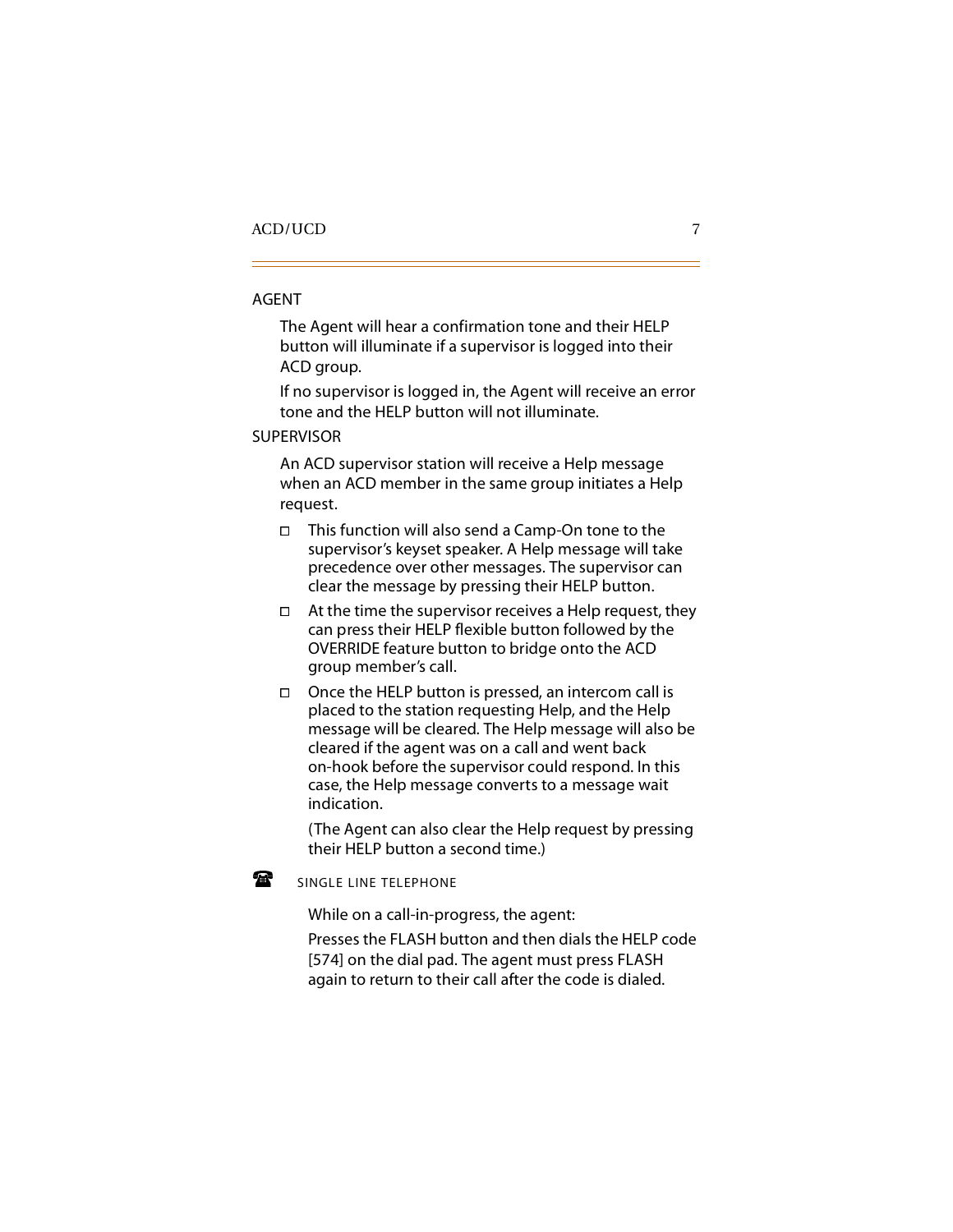### <span id="page-21-0"></span>*ACD Member Status*

Any station (Supervisor or Agent) logged onto the ACD group can view the status of the ACD group members as follows:

1. Dial ACD Group Member Status code [573] on the dial pad, -or-

Press the *preprogrammed* flexible button. The display will show: ACD Group 5XX (*XX = ACD group #)*.

The status of the ACD agents is displayed with a letter following the station number where the agent is logged in.

#### ACD5XX: 110A 111A 112A 113O 114U 115D 116B 117N

*N = Not Equipped*

- *D = Do not Disturb*
- *O = Out of service*
- *U = Unavailable*
- *B = Busy on a call*
- *A = Available*

*NOTE -- If an Agent makes a call while out of service, their status is out of service, not busy.*

2. Press  $[\ast]$  to scroll up to the next ACD Group.

If more than eight members are in the ACD group, the next depression of the  $[*]$  displays the additional members,

3. Press [#] to scroll down to the previous ACD Group. To return to an idle display, the Supervisor/Agent station must go on-hook.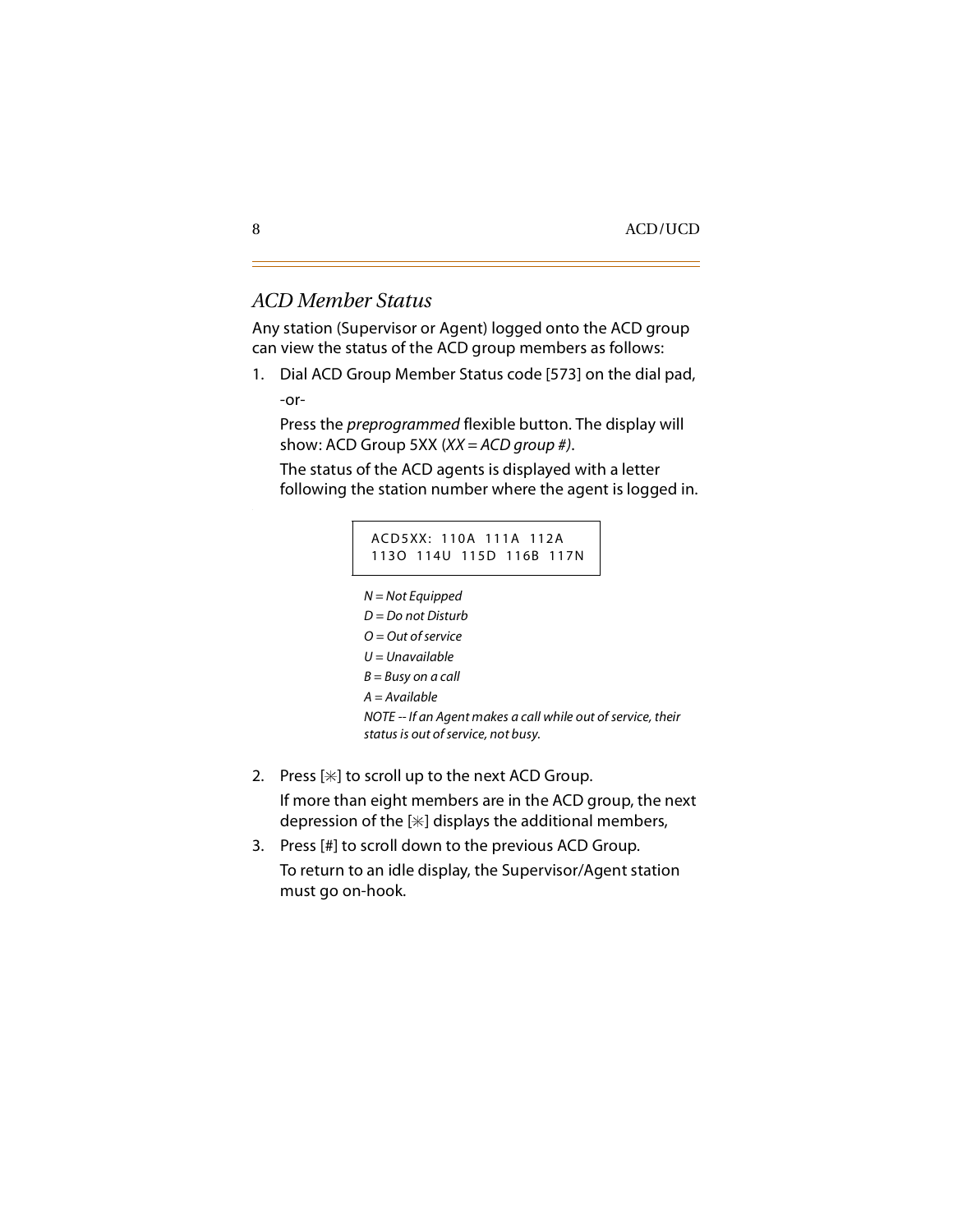### <span id="page-22-0"></span>*ACD Overflow Available/Unavailable*

*To enter Available Mode:*

Dial [578] on the dial pad to start receiving ACD calls,

-or-

Press the *preprogrammed* AVAILABLE/UNAVAILABLE button.

*To enter Unavailable Mode:*

Dial [578] on the dial pad to block incoming ACD calls,

-or-

Press the *preprogrammed* AVAILABLE/UNAVAILABLE button.

### <span id="page-22-1"></span>*ACD Login/Logout*

*To log into an ACD Primary Group:*

1. Dial LOGIN CODE [572] on the dial pad, followed by the desired ACD group number (5XX),

-or-

Press the *preprogrammed* LOGIN flexible button.

2. Enter your four-digit AGENT ID code (0000-9999).

The LOGIN flexible button LED will light steady and a confirmation tone will sound to verify the login process.

- $\Box$  The ON/OFF LED will extinguish if the login sequence was started in the handsfree mode.
- $\Box$  The ACD Agent Login LED will only light for the ACD group that is assigned to that button.

*To log out of an ACD Primary Group:*

Dial LOGOUT CODE [571] on the dial pad,

-or-

Press the *preprogrammed* LOGOUT flexible button. The LOGIN flexible button LED will extinguish.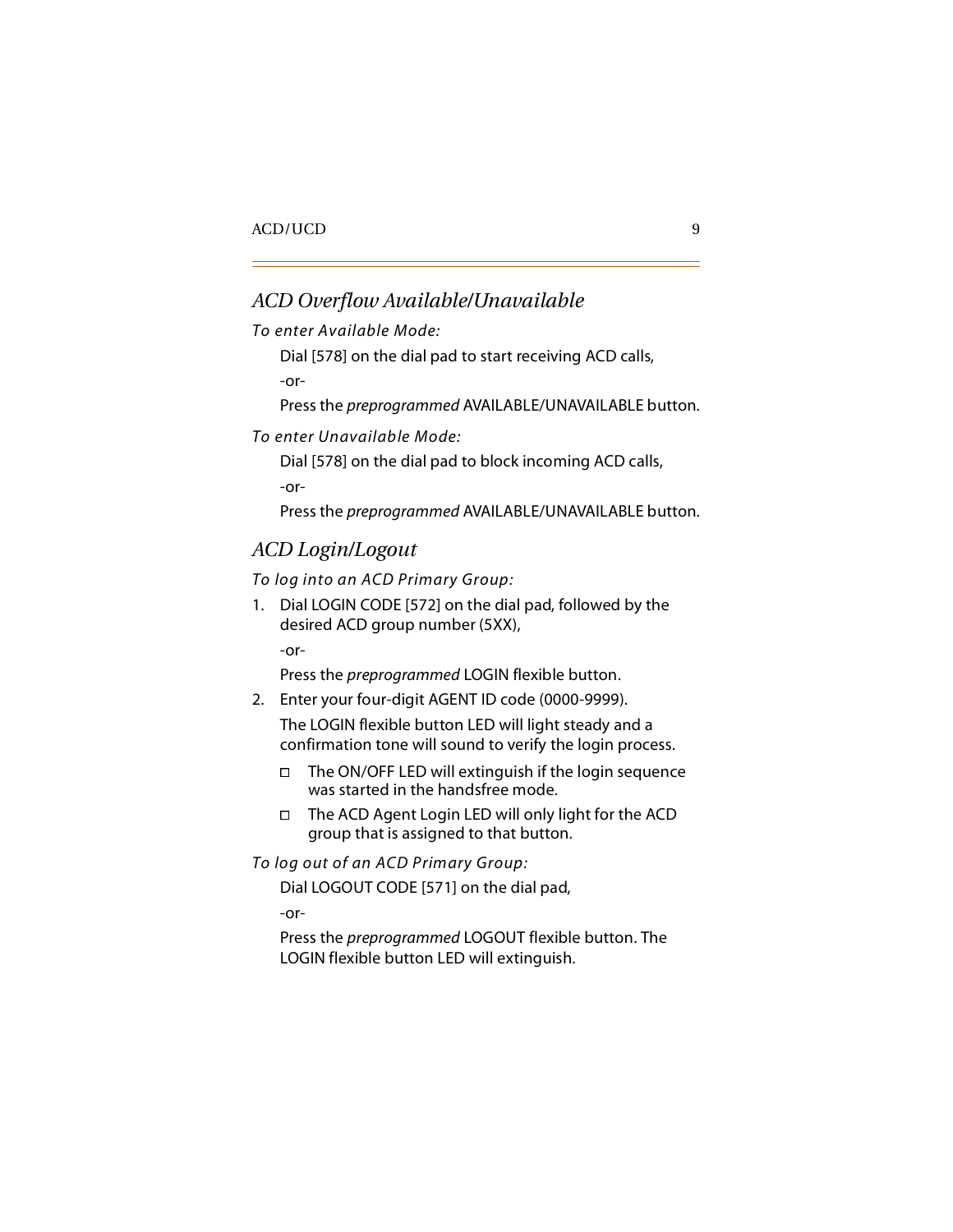### *To log into an ACD Secondary Group:*

1. Dial LOGIN CODE [582] on the dial pad, followed by the desired ACD group number (5XX),

-or-

Press the *preprogrammed* LOGIN flexible button.

2. Enter your four-digit AGENT ID code (0000-9999).

The LOGIN flexible button LED will light steady and a confirmation tone will sound to verify the login process.

- $\Box$  The ON/OFF LED will extinguish if the login sequence was started in the handsfree mode.
- $\Box$  The ACD Agent Login LED will only light for the ACD group that is assigned to that button.

*To log out of an ACD Secondary Group:*

Dial LOGOUT CODE [581] on the dial pad,

-or-

Press the *preprogrammed* LOGOUT flexible button. The LOGIN flexible button LED will extinguish.

### <span id="page-23-0"></span>*ACD Supervisor Display*

*To view the ACD Supervisor Display:*

Dial the ACD Supervisor Display code [577] on the dial pad, followed by the ACD group (5XX) you want to observe,

-or-

Press the *preprogrammed* flexible button.

The ACD Supervisor Display shows the following:

5XX: CIQ: XX AGENTS: XX OC: HH:MM:SS

*5XX = ACD Group (550-565) CIQ: XX = Calls in queue AGENT(S): XX = Agents logged in OC: hh:mm:ss = Oldest call in hours, minutes and seconds*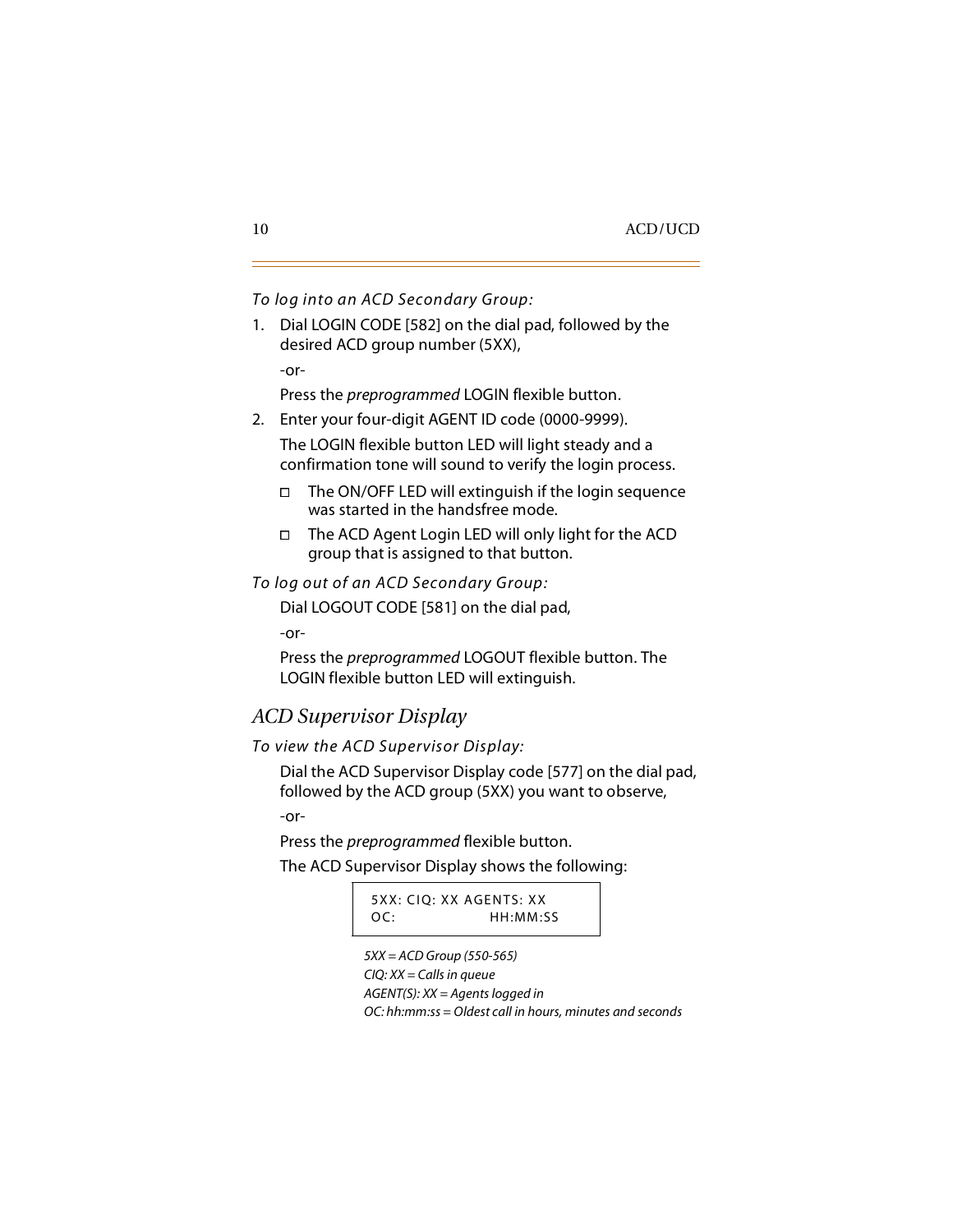```
To change the display to a different group:
```
Dial the ACD Supervisor Display code [577] on the dial pad, followed by the ACD group you want to observe,

-or-

Press the *preprogrammed* flexible button.

### <span id="page-24-0"></span>*ACD Supervisor Login/Logout*

*To log in to an ACD group:*

1. Dial LOGIN CODE [576] on the dial pad, followed by the desired ACD group number (5XX),

-or-

Press the *preprogrammed* LOGIN flexible button. (Flexible button must have [576]+[5XX] programmed onto it.)

2. Enter your 4-digit SUPERVISOR ID code (0000-9999).

The LOGIN flexible button LED will light steady and a confirmation tone will sound to verify the login process.

- $\Box$  If active, an ACD login event will also be sent to the ACD Events Trace port.
- $\Box$  If the login sequence was started in the handsfree mode, the ON/OFF LED will extinguish.

*To log out of an ACD group:*

Dial LOGOUT CODE [575] on the dial pad, followed by the appropriate ACD group number (5XX),

-or-

Press the *preprogrammed* LOGIN/LOGOUT flexible button, the LED will extinguish.



*ACD Supervisor Log-in LED only lights for ACD group assigned to that button.*

*The same flexible button can be used to toggle the Login/Logout feature.*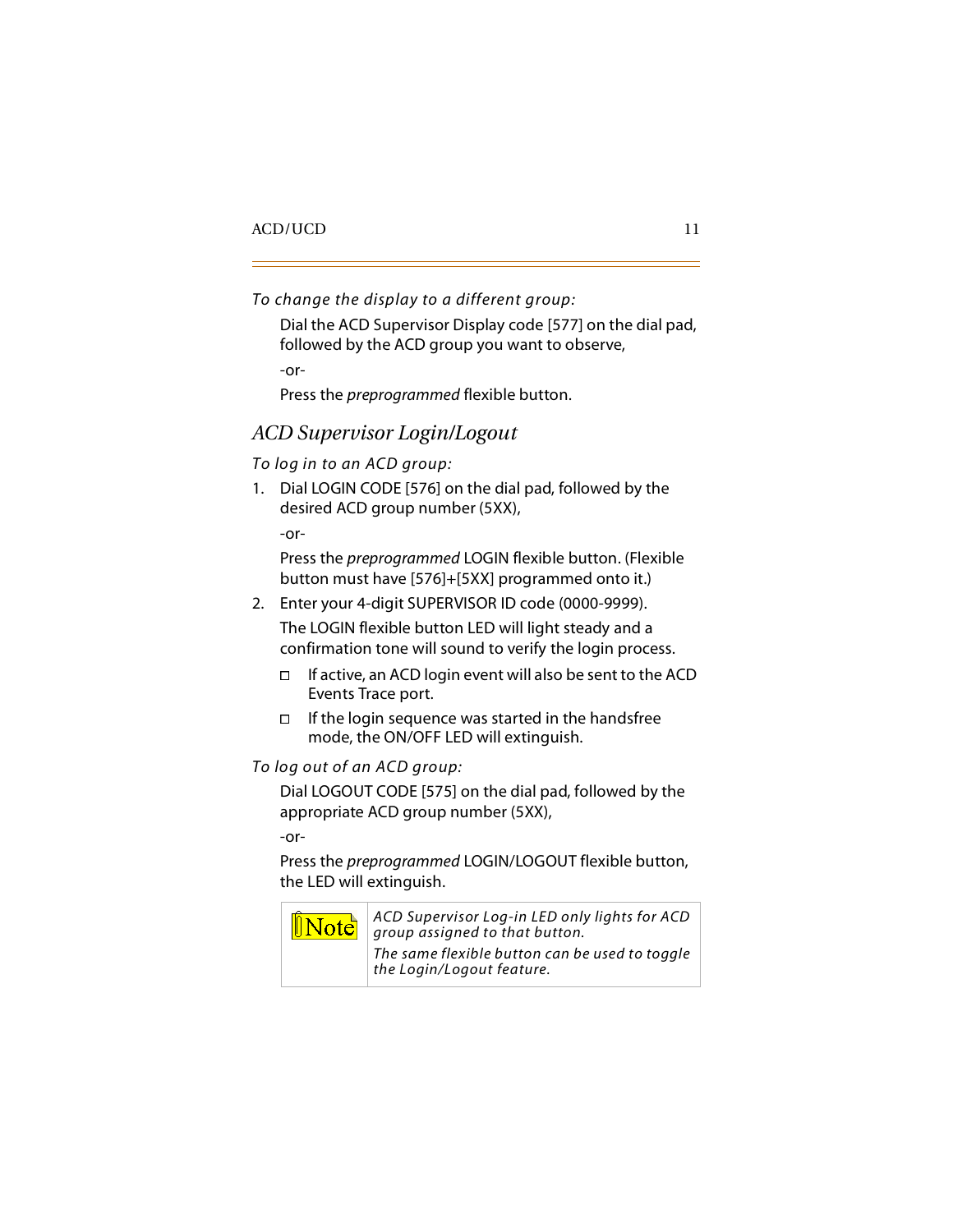### <span id="page-25-0"></span>*Supervisor Monitor with Barge-In*

The ACD Supervisor Monitor with Barge-In feature provides a means for an ACD Supervisor to monitor an agent's call in progress and coach sales techniques or customer relations skills.

One supervisor at a time may intrude into an agent's call in a listen-only mode by pressing a preprogrammed flexible feature button (feature code 625), and can then press the MUTE button to be able to converse in a true conference mode.

Up to five supervisors per ACD group can simultaneously monitor / listen in to an agent's call by pressing a preprogrammed flexible feature button (feature code 583). The supervisors are able to monitor both sides of the conversation, but they are not able to talk with either party while in this mode.

A warning tone is available to alert parties that someone is monitoring their call.



*Executive Override is a system feature and, therefore, takes precedence over this feature. If Supervisor Monitor with Barge-In is used properly, Executive Override MUST be disabled. Otherwise, the barge-in is performed with the MUTE button OFF.*

*A change in volume may occur on the CO line or intercom call after the barge-in occurs.*



*The use of Supervisor Monitor with Barge-In is limited by federal law and may also be limited or prohibited by state or local law, so check the relevant laws in your area before employing these features.*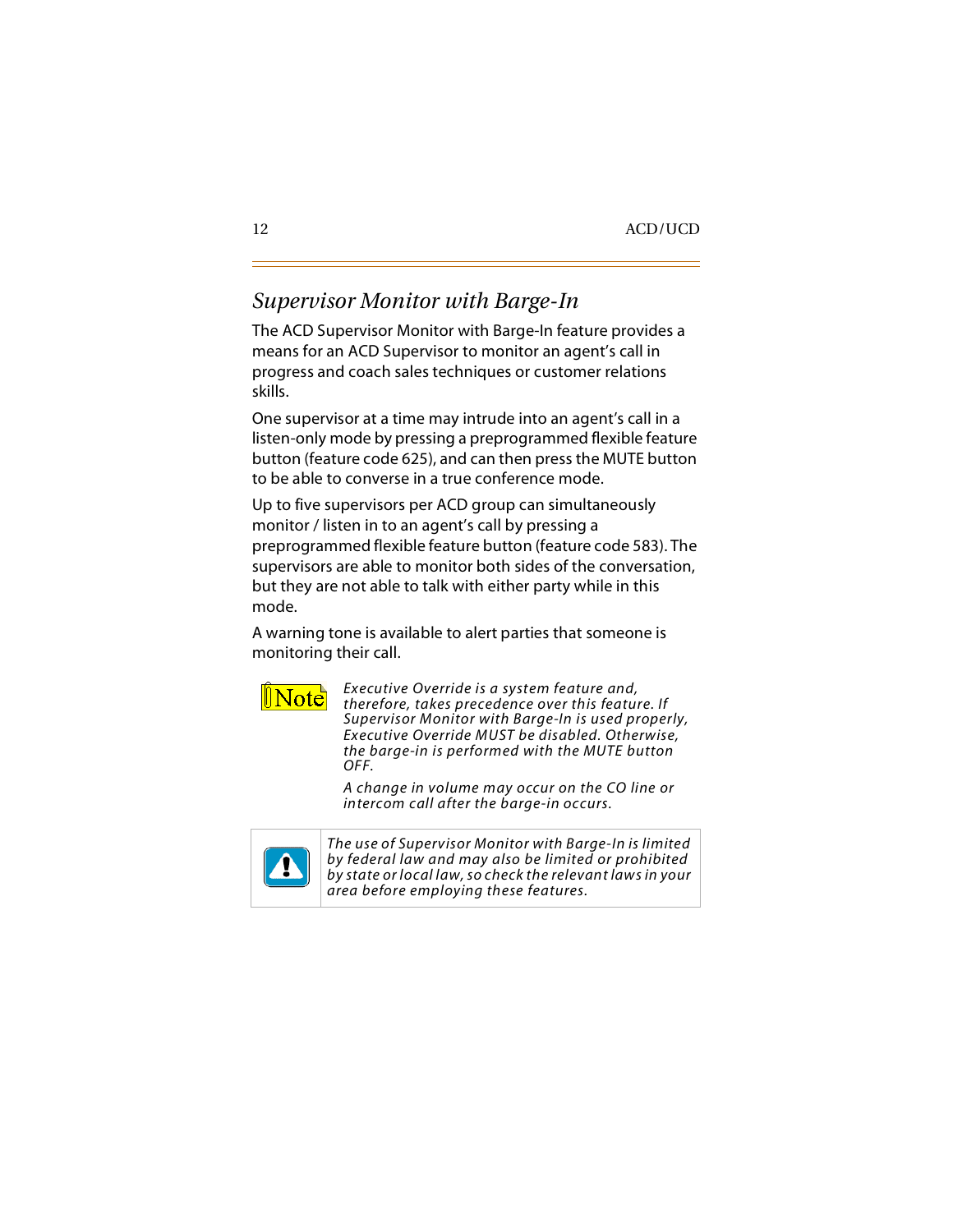*Up to five ACD supervisors can simultaneously monitor an agent's call as follows:*

- 1. Dial the agent's station number. Receive a busy signal.
- 2. Press the preprogrammed Supervisor Monitor flexible button (feature code 583). The supervisor is able to hear the conversation of both parties and the Supervisor's LCD displays the following:

```
MONITORING XXXX
MMM DD YY HH: MM: am
```
3. Replace the handset or press ON/OFF to terminate Supervisor Monitoring.

*One ACD supervisor at a time can intrude on an agent's call as follows:*

- 1. Dial the agent's station number. Receive a busy signal.
- 2. Press the preprogrammed Barge-In flexible button (feature code 625).
- $\Box$  The agent's conversation in progress is received on the Supervisor's handset and the Supervisor's MUTE button LED is lit to indicate that the Supervisor's transmit is muted.
- $\Box$  To participate in the conversation in a true conference mode, the Supervisor can press the MUTE button to remove the mute condition.



*The Executive Override Code 625 programs the Supervisor Monitor with Barge-In feature onto a flexible button.*

### <span id="page-26-0"></span>**Conditions**

» Supervisors can only Barge-In on calls of ACD group members of the group into which they are logged.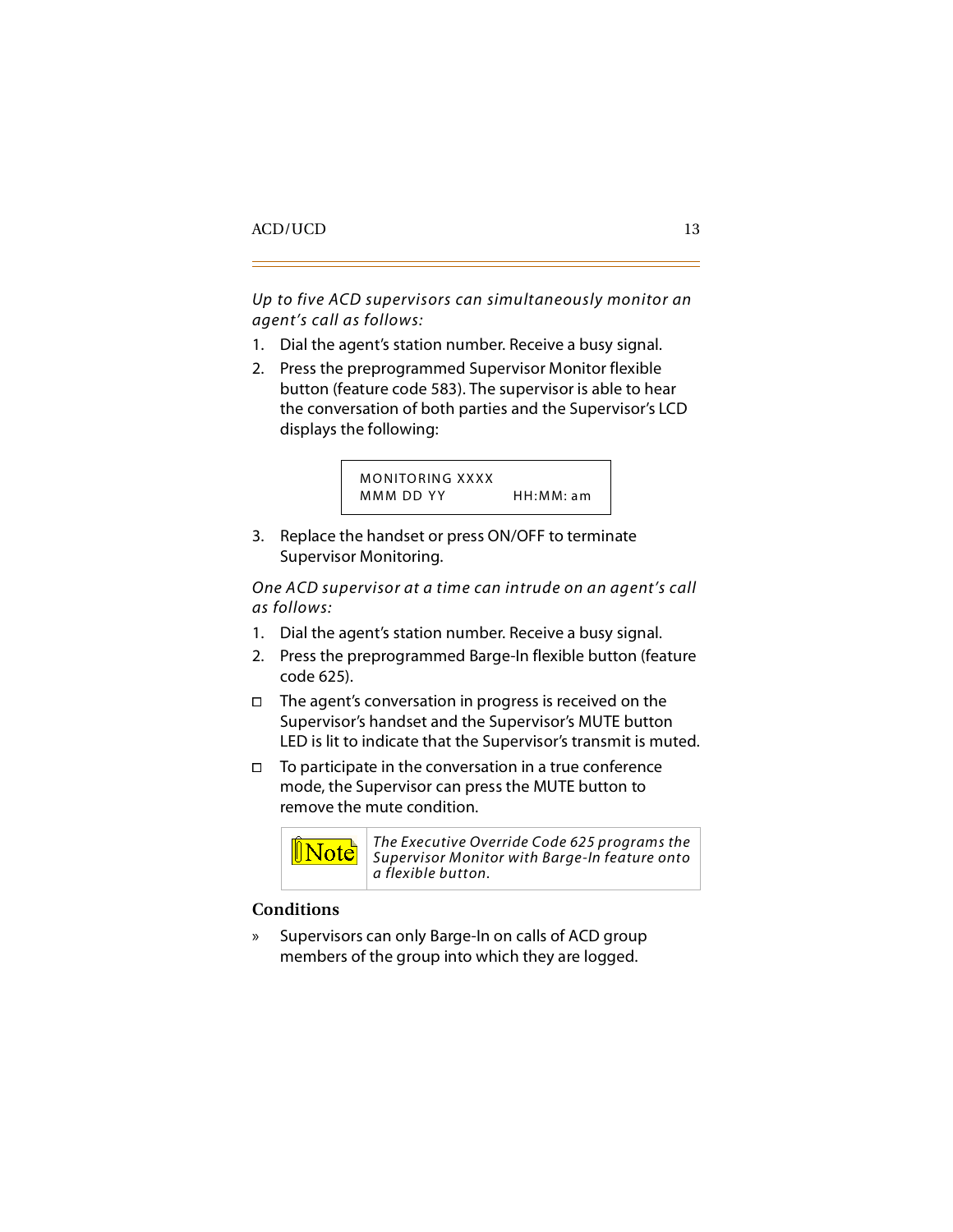### <span id="page-27-0"></span>*ACD/UCD Available/Unavailable*

If you are an ACD/UCD Agent, you can place your station in the Available mode to receive ACD/UCD calls or in the Unavailable mode to block ACD/UCD calls from ringing to your station.

If the enhanced mode is enabled in administrative database programming, agents can specify the reason for their unavailable status. This enhanced feature is used in conjunction with the *Discovery ACD* product.

*To make a station available/unavailable (normal mode):*

Dial the ACD Available/Unavailable feature code [566] on the dial pad,

-or-

Press the preprogrammed AVAILABLE/UNAVAILABLE button to toggle between being in an available or unavailable status.

*To make a station available/unavailable (enhanced mode):*

- 1. Make a preprogrammed AVAILABLE/UNAVAILABLE button by pressing  $[SPEED] + [SPEED] + dia[566] + dia]$  a unique identifier code (0-9, #, or \* that will be sent to the PC ACD trace for *Discovery ACD* use).
- 2. Press the preprogrammed AVAILABLE/UNAVAILABLE button to toggle between being in an available or unavailable status.

### <span id="page-27-1"></span>*ACD Calls In Queue Status Display*

There are two methods for stations not assigned to the ACD Group to monitor the ACD Calls In Queue Status Display.

*First Method -- From an idle key telephone:*

1. Dial [567] on the dial pad,

-or-

Press the *preprogrammed* flexible button.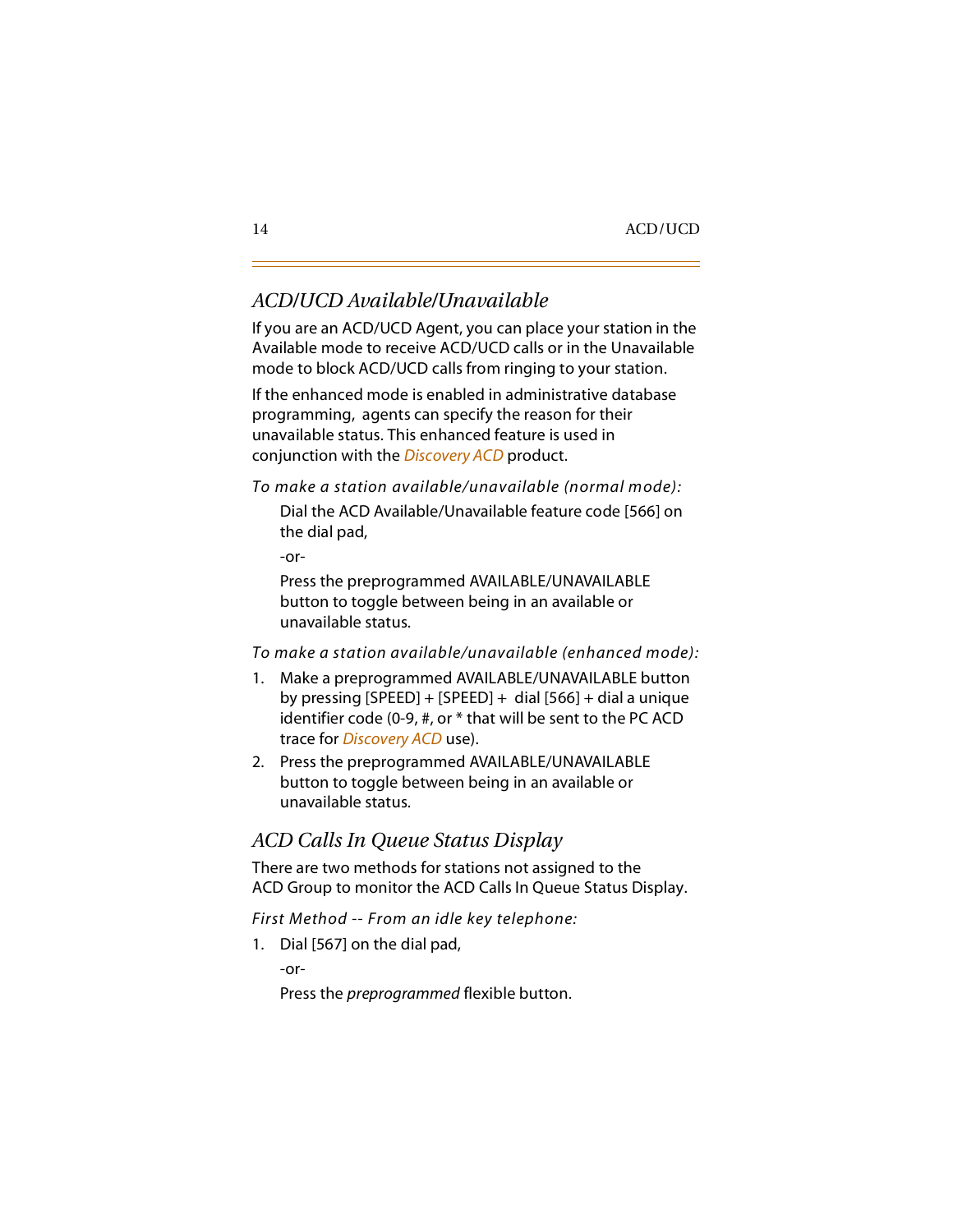2. Dial the ACD group number (5XX). The ON/OFF button LED will light steady.

This idle display will show how many calls are in queue.

ACD5XX 00 CALLS IN QUEUE MMM DD YY HH: MM am

*5XX = ACD Group Number 550-565*

3. Replace the handset or press the ON/OFF button to terminate the display.

*Second Method -- From an idle key telephone:*

The *preprogrammed* flexible button for the ACD group being monitored will flash, indicating there are calls in queue.

1. Press the *preprogrammed ACD CALLS IN QUEUE DISPLAY*  flexible button.

This idle display shows how many calls are in queue.

ACD5XX 00 CALLS IN QUEUE MMM DD YY HH: MM am



2. Replace the handset, or press ON/OFF to terminate display.

*To assign an ACD CALLS IN QUEUE DISPLAY flexible button:* Dial [579]+[XXX]. (*XXX = ACD group number 550-565*)

### <span id="page-28-0"></span>*ACD Wrapup End*

An agent that wants to override the Wrapup Timer and immediately go back into an available ACD status can use a preprogrammed WRAPUP END flexible button.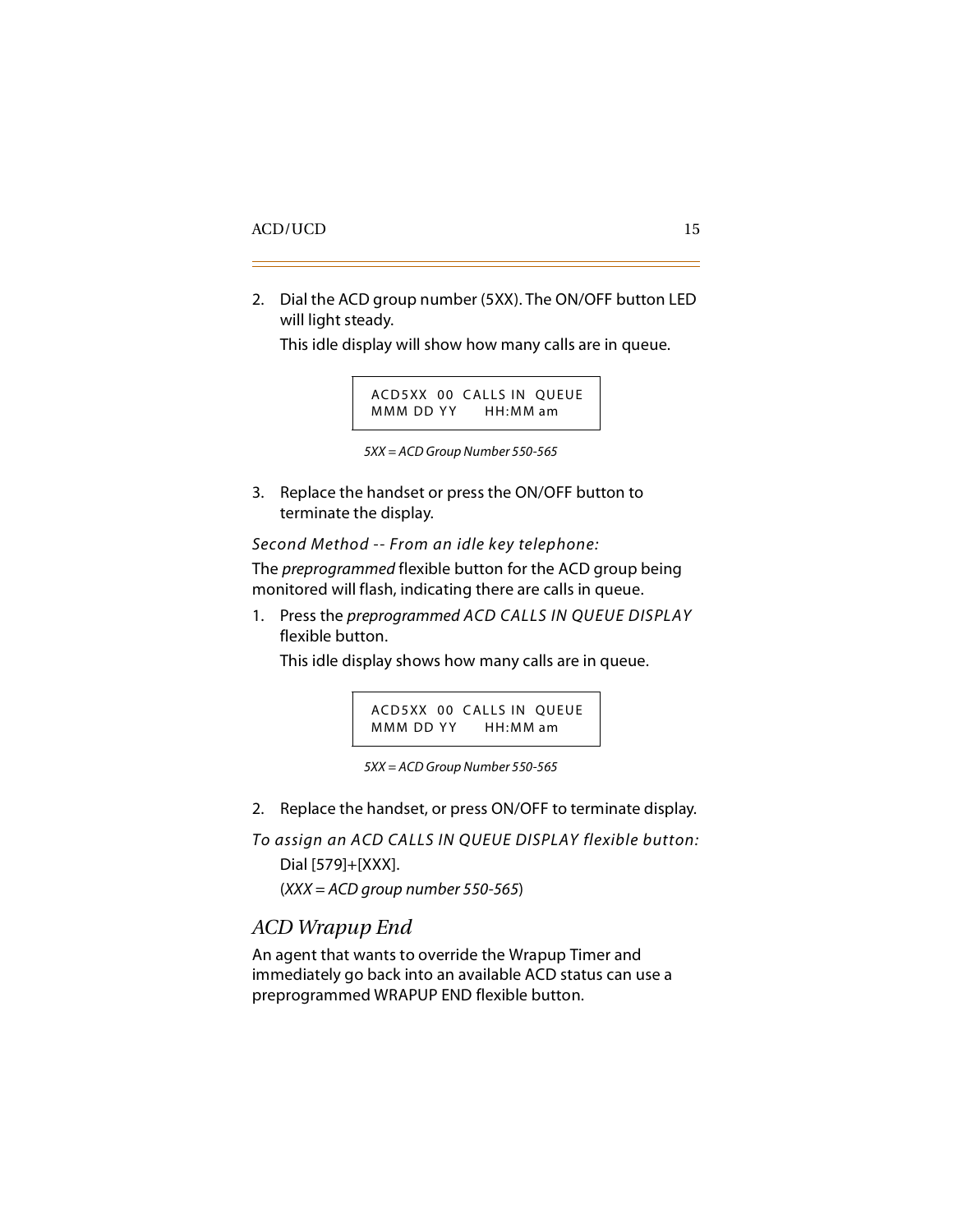*To override the Wrapup Timer:*

- 1. Preprogram a WRAPUP END flexible button using feature code 584.
- 2. Press the preprogrammed WRAPUP END flexible button.

### <span id="page-29-0"></span>*UCD Calls In Queue Display*

*From an idle display key telephone:*

1. Dial [567],

-or-

Press the *preprogrammed* flexible button.

- 2. Dial the desired UCD group number (550-557). The ON/OFF button LED will light steady.
	- $\Box$  This idle display prompts a Supervisor that a group is having problems answering their calls.
	- $\Box$  The display tells the agent and their supervisor how many calls are in queue.
	- $\Box$  The agent automatically receives the calls in queue display whenever there is a call in queue.
- 3. Replace the handset or press ON/OFF to terminate display.



### <span id="page-29-1"></span>*UCD Overflow Station Forward*

An enhancement allows UCD calls reaching the Overflow Station to call forward to another station:

- 1. Lift the handset or press the ON/OFF button.
- 2. Press the FWD button or dial [640].
- 3. Dial the desired code:
	- $[6] = AllCalls$   $[8] = Busy$
	- $[7]$  = No Answer [9] = Busy/No Answer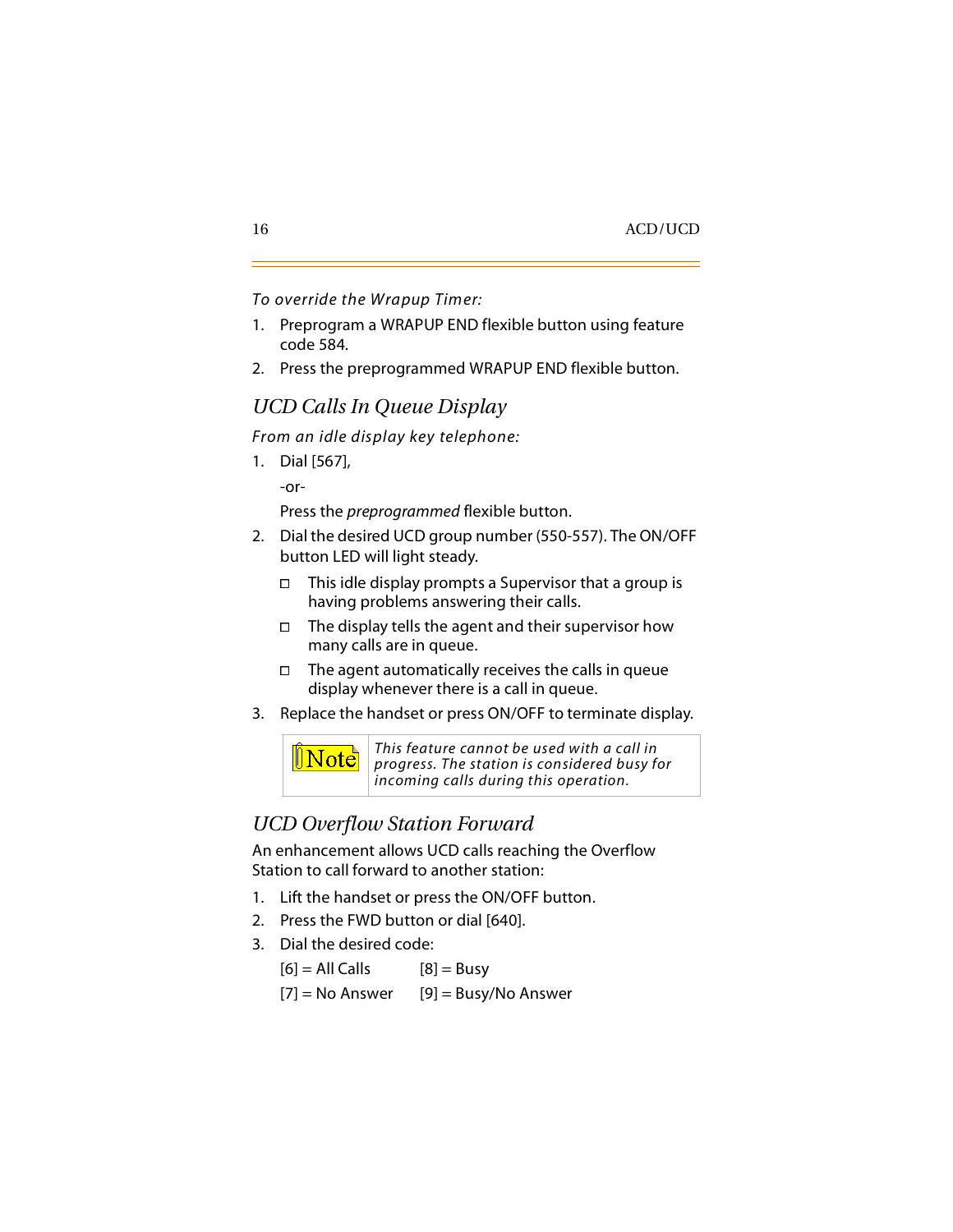- 4. Dial the 3- or 4-digit destination number where calls are to be forwarded (Station, Voice Mail, ACD/UCD groups, Hunt group). A confirmation tone will sound.
- 5. Replace the handset or press the ON/OFF button.

*To remove call forwarding:*

- 1. Lift the handset or press the ON/OFF button.
- 2. Press the FWD button. A confirmation tone will sound and the FWD LED will extinguish.

### <span id="page-30-0"></span>**Answering Machine Emulation** ❑ **Flex Btn**

When a call is sent to your voice mailbox, you can press a *preprogrammed* flexible button to listen to the caller leaving the voice mail message. If you decide to speak with the caller, you can press the *preprogrammed* button to be connected to the caller.

### <span id="page-30-1"></span>*Notification Methods*

There are two methods of notification, a Ring Mode or a Speaker Mode. These methods are controlled by the type of flexible button assigned on the telephone.

The *preprogrammed* button type (654+0=Ring Mode, 654+1=Spkr Mode) defines the operation mode. An incoming CO call rings at a station and forwards (except busy type) to the station's VM mailbox.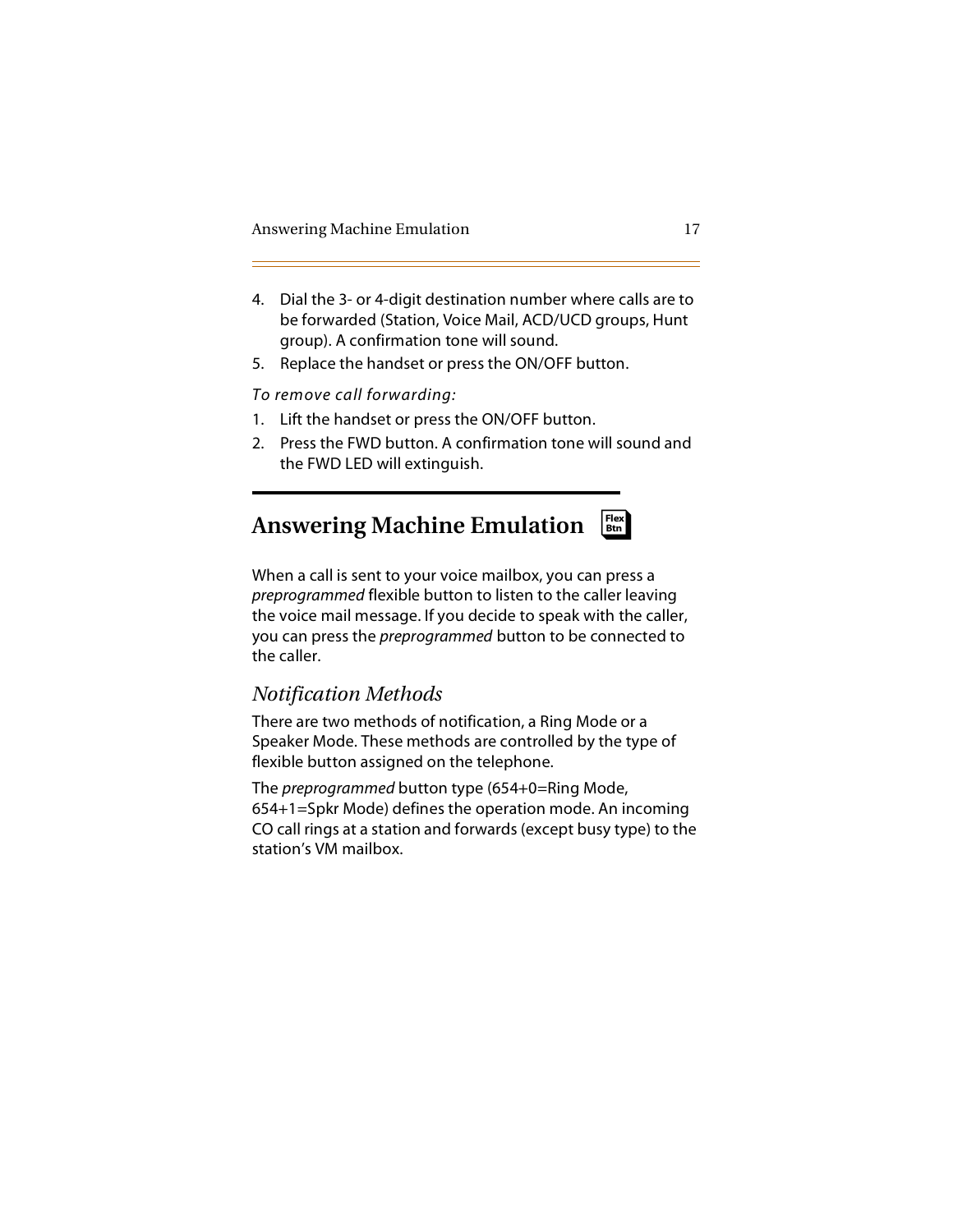### <span id="page-31-0"></span>**Ring Mode**

The *preprogrammed* flexible button flashes red while the caller is in your mailbox. You can press the flashing button and the audio is broadcast over the speaker of the keyset. The MUTE key is also enabled and the LED lights solid red. When the call is ringing the station in the ring mode, the display shows:

> VM SCREENING RING MMM DD YY HH: MM am

### <span id="page-31-1"></span>**Speaker Mode**

The VM message is broadcast over the speaker. The MUTE key is enabled and the LED lights solid red. When the station is monitoring the caller in VM, the display shows.

> VM SCREENING MMM DD YY HH: MM am

### MAILBOX Options

The Mailbox Owner can select from the following options when a call is sent to their voice mailbox.

*To leave caller in VM and turn off speaker:*

Press the ON/OFF button and continue to listen to message being left without taking action at the keyset. After the VM message is left, the *preprogrammed* button will be solid red and the keyset will return to idle.

*To talk to party leaving the message:*

Press the MUTE key. Station is still in CONF and caller can hear VM and you.

*To pick up call:*

Press the flexible button. When the call is picked up, the voice mail system will disconnect from the call.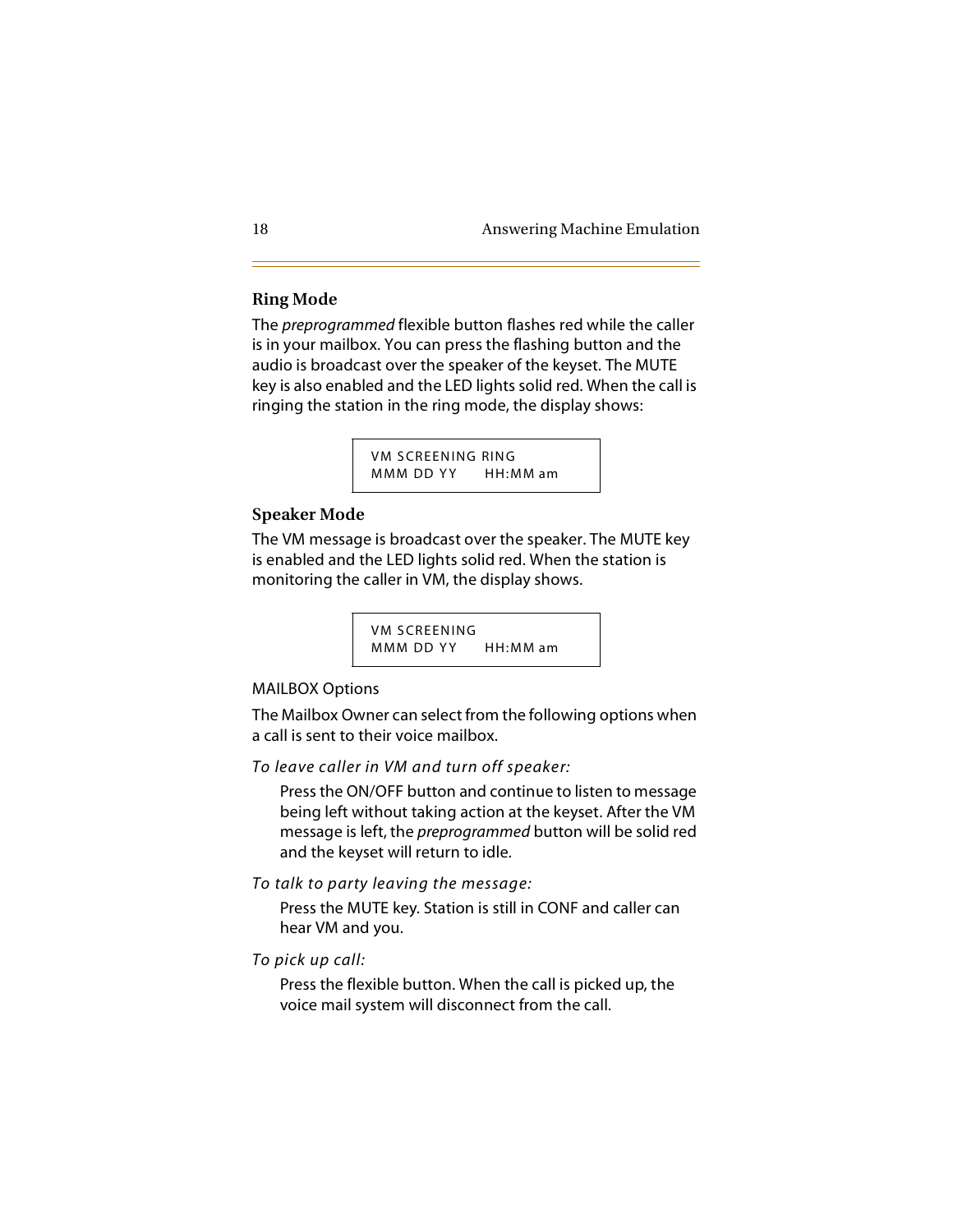### <span id="page-32-0"></span>**Attendant Features**

If your station is designated as the attendant station, the following features are available to assist you in efficiently operating your telephone.

### <span id="page-32-1"></span>*Attendant Clear Alarm*

The attendant can dial feature code [606] to clear any alarm. This function does not clear the condition, only the display.

### <span id="page-32-2"></span>*Attendant CO Line External (Off-Net) Forward*

### *To activate off-net forwarding:*

1. Dial [603] on the dial pad, -or-

Press the *preprogrammed* CO OFF-NET FORWARD button.

- 2. Dial the CO group access code of group to be forwarded:  $[801-823] = CO$  Group 1-23  $[824] =$  All CO Groups
- 3. Dial the speed bin number that contains the number where calls are to forward. A confirmation tone will sound.

*To cancel off-net forwarding:*

1. Dial [603] on the dial pad, -or-

Press *preprogrammed* CO OFF-NET FORWARD button.

- 2. Dial the CO group access code.
- 3. Dial [#] on the dial pad. A confirmation tone will sound.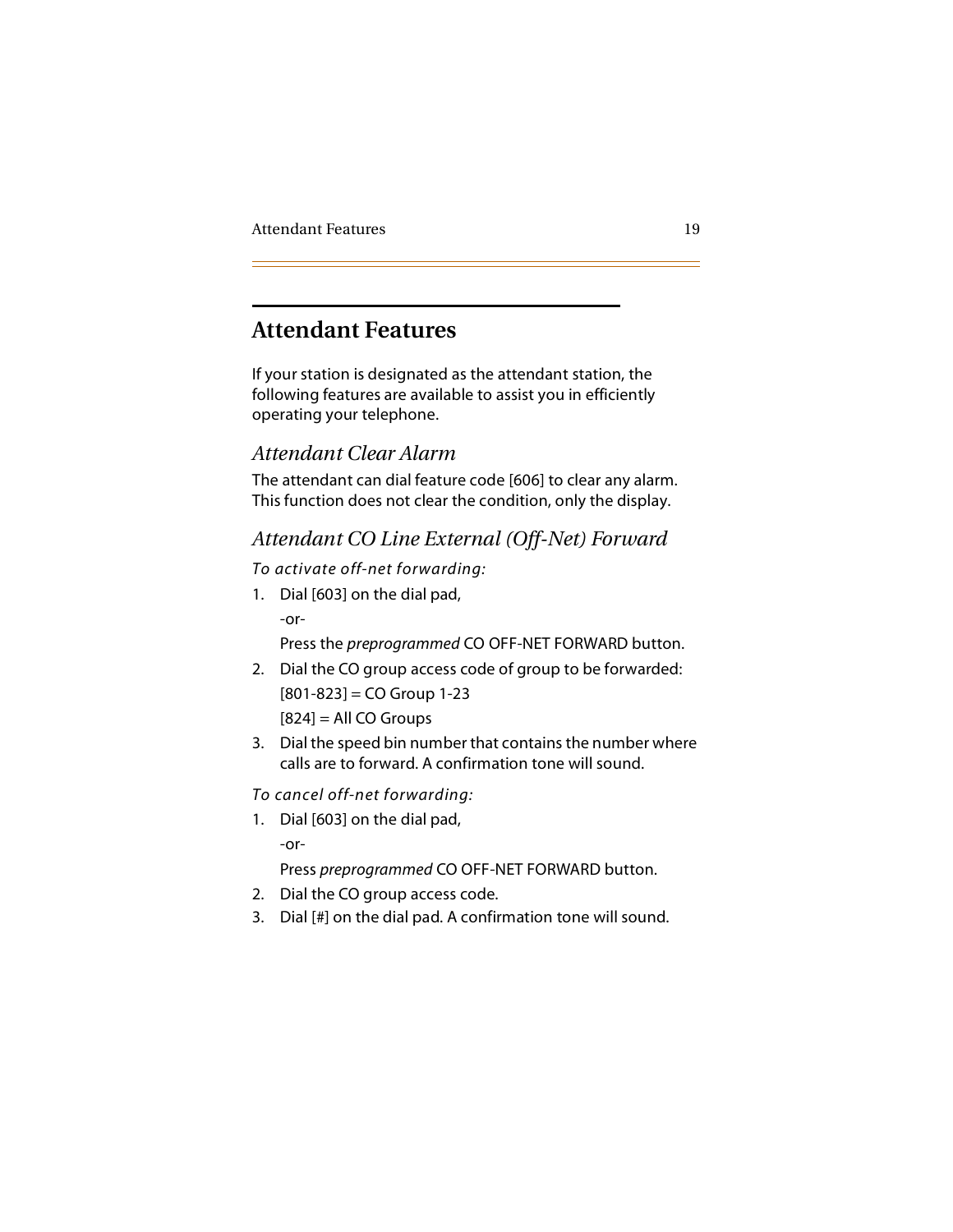### <span id="page-33-0"></span>**Attendant Custom Message**

Program the ten custom messages for system-wide use at the first Attendant station as follows:

Dial the Custom Message program code [694] on the dial  $1.$ pad. The following message displays:



2. Enter a valid message bin number [21-30]. The following message displays after the bin number has been selected.

```
mmmmmmmmmm...
ENTER MSG:
```
3. Enter the letters for the custom message using the dial pad keys as shown:

| $D - 31$<br>$A - 21$ |                      | <b>Other Codes</b>   |          |              |           |            |
|----------------------|----------------------|----------------------|----------|--------------|-----------|------------|
| 1                    | $B - 22$<br>$C - 23$ | $E - 32$<br>$F - 33$ | $1 = 1#$ | $8 = 8#$     | $'' = 01$ | $* = *#$   |
| $G - 41$             | $J - 51$             | $M - 61$             | $2 = 2#$ | $9 = 9#$     | $= 02$    | $( = #1)$  |
| $H - 42$<br>$1 - 43$ | $K - 52$<br>$L - 53$ | $N - 62$<br>$O - 63$ | $3 = 3#$ | $0 = 0#$     | $? = 03$  | $) = #2$   |
| $P - 71$<br>$R - 72$ | $T - 81$<br>$U - 82$ | $W - 91$<br>$X - 92$ | $4 = 4#$ | $Space = 11$ | $/ = 04$  | $+=$ #3    |
| $S - 73$<br>$Q - 74$ | $V - 83$             | $Y - 93$<br>$Z - 94$ | $5 = 5#$ | $:= 12$      | $!=$ *1   | $=$ $=$ #4 |
| $\star$              | 0PER                 | #                    | $6 = 6#$ | $= 13$       | $5 = *2$  | $# = ##$   |
|                      | U                    |                      | $7 = 7#$ | $' = 14$     | $&= 4$    | $= 24$     |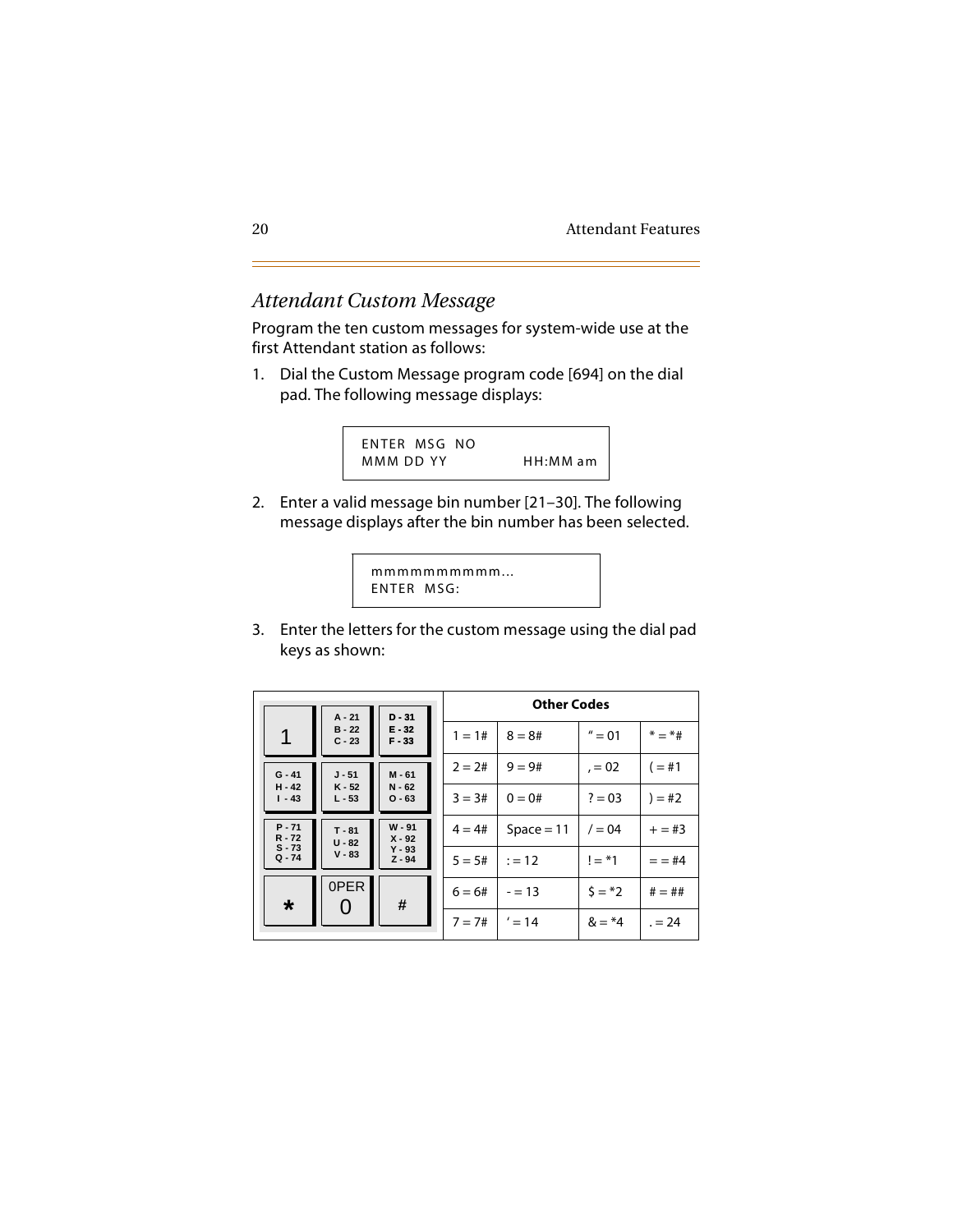- $\Box$  Up to 24 alphanumeric characters may be entered (represents 48 digits). Characters display as they are entered.
- Attendant must go idle after programming a message before another message may be programmed.
- 4. Press the HOLD button to enter the message. A confirmation tone will sound.

### <span id="page-34-0"></span>*Attendant Day/Night/Special*



The system's Automatic Night Mode Feature can be overridden by the Attendant station. Any Attendant station user can press their DND button to place the system into Night Mode.



#### *To use this feature:*

- 1. Press the *preprogrammed* NIGHT SERVICE button (631, DND by default) once to activate the Night mode (LED is lit solid).
- 2. Press the DND button again to activate the Special mode (LED flashes).
	- $\Box$  The DND button (by default) acts as a rotary in this manner, starting in the Day mode, Night mode, and Special mode.
	- $\Box$  When one Attendant activates this mode, other Attendant stations' DND buttons are lit accordingly.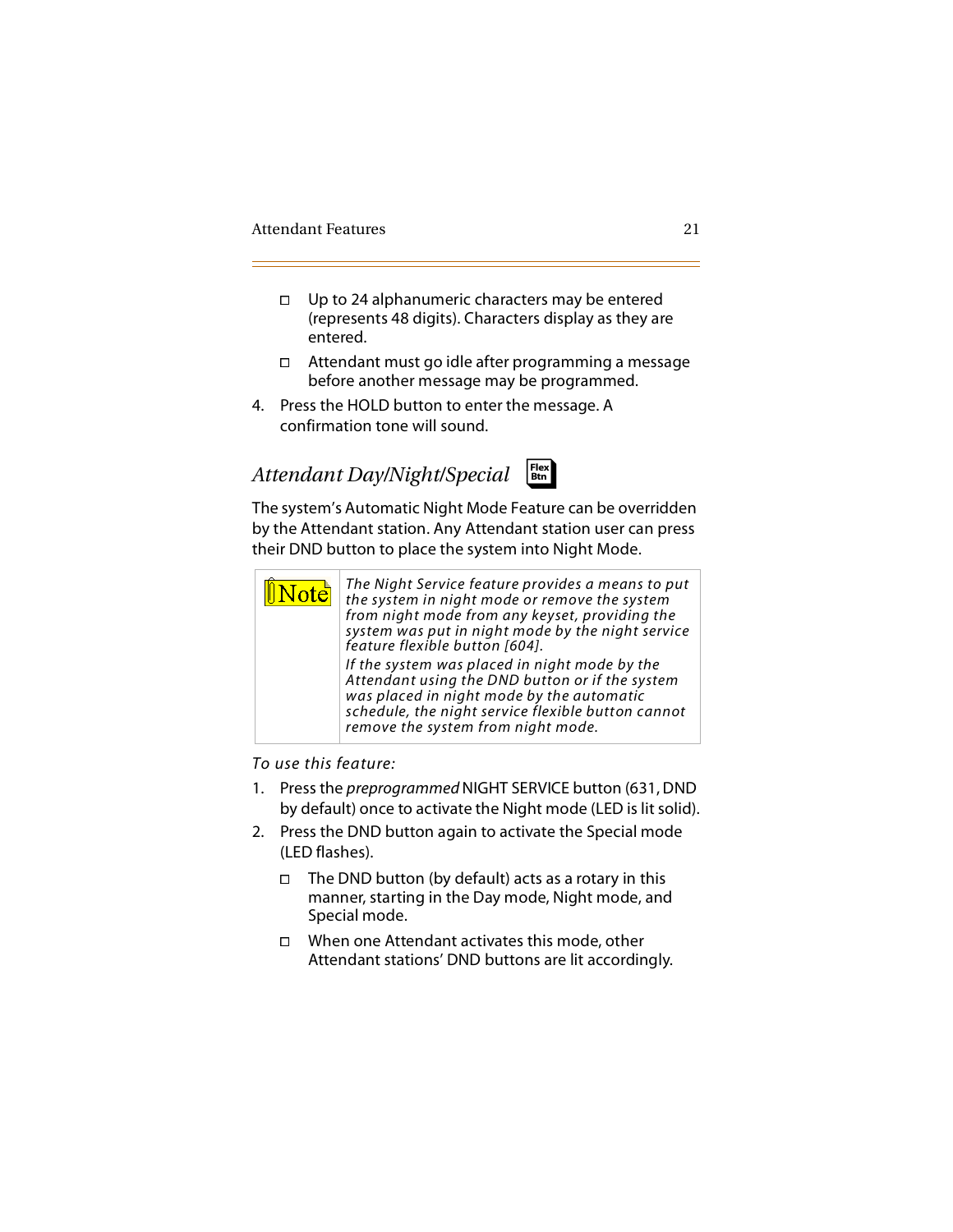### <span id="page-35-0"></span>*Attendant Directory List Programming*

The Attendant can program up to 200 names in the directory list. When the directory list is accessed by any display telephone user, the system displays the name associated with a speed dial number so when the desired name is shown, the user may then have the system dial the number.

### *To access Directory List Programming:*

Dial the Directory List program code [693].

The HOLD button will illuminate and the first entry (000) in the Directory List will display:

#### DIR LST AAA BIN/ICM: XXXX nnnnnnnnnnnnnnnnnnnnnnn

- *AAA* = *Directory List entry number (000-199)*
- *XXXX* = *One of the following:*
	- *» 3- or 4-digit station number (100-8999)*
	- *» 3-digit local number/name translation table number (600-799 minus station numbers that would overlap)*
	- *» 4-digit remote device number (1000-8999 minus station numbers that would overlap)*
	- *» 4-digit station speed bin number (9020-9999)*
	- *nnn* = *Programmed Name (blank, if none)*

### <span id="page-35-1"></span>**Directory List**

The following procedure is used to enter, edit, and erase names in the Directory List for stations or speed dial numbers.

#### *To modify the Directory List:*

1. Enter desired 3-digit Directory List number (000-199), or dial  $[\ast]$  to scroll up (next entry) or  $[\ast]$  to scroll down (previous entry) through the list.

If changing a name already associated with an existing station, skip to step 4.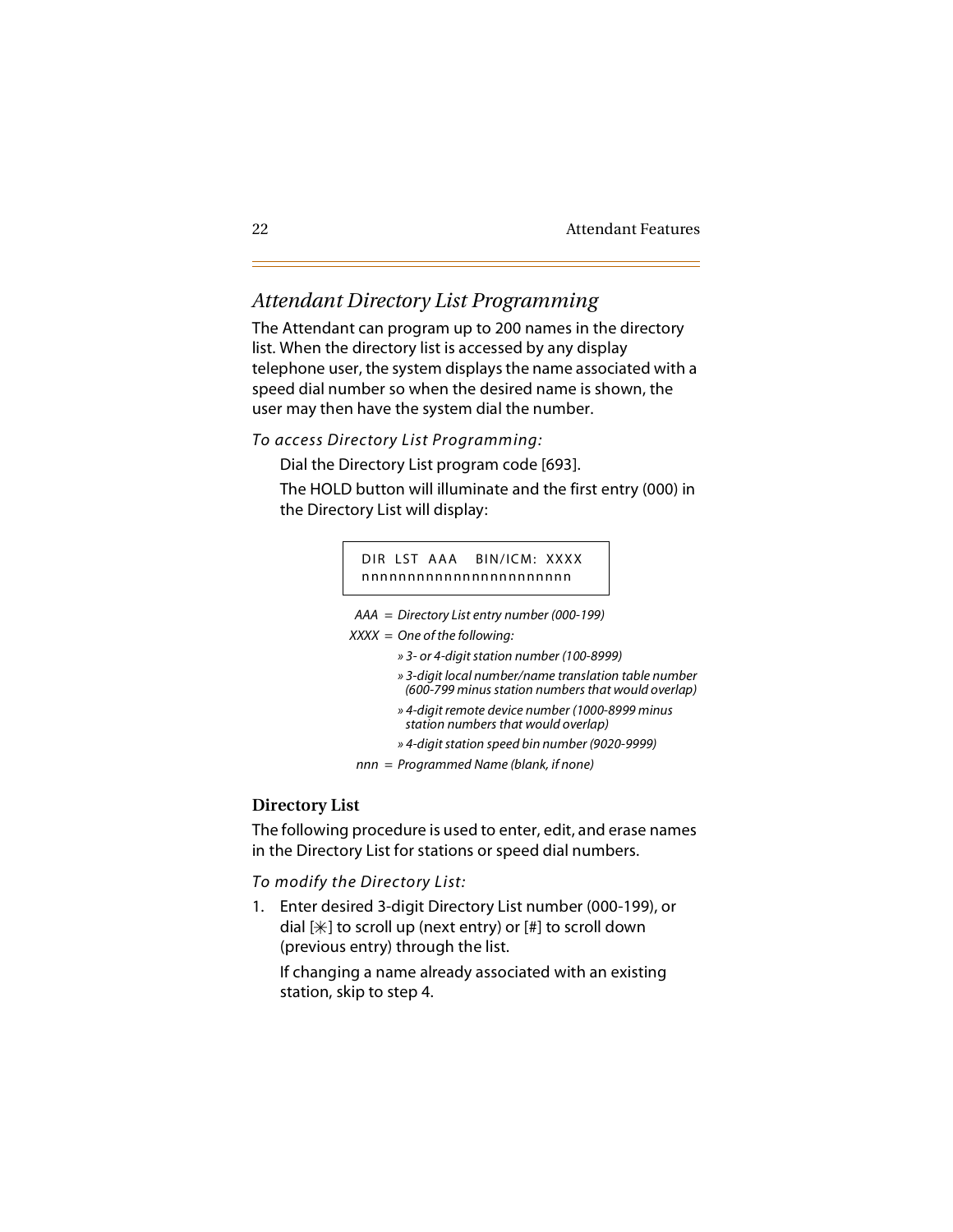- 2. Press TRANS.
- 3. Enter the 3- or 4-digit station intercom number.
- 4. Press the MUTE button.
- 5. Enter the name (up to 24 characters may be entered) by using the keys. The display updates as the name is entered.

| $D - 31$<br>$A - 21$ |                      |                                              | <b>Other Codes</b> |              |                |           |
|----------------------|----------------------|----------------------------------------------|--------------------|--------------|----------------|-----------|
| 1                    | $B - 22$<br>$C - 23$ | $E - 32$<br>$F - 33$                         | $1 = 1#$           | $8 = 8#$     | $'' = 01$      | $* = *#$  |
| $G - 41$             | $J - 51$             | $M - 61$                                     | $2 = 2#$           | $9 = 9#$     | $, = 02$       | $( = #1)$ |
| $H - 42$<br>$1 - 43$ | $K - 52$<br>$L - 53$ | $N - 62$<br>$O - 63$                         | $3 = 3#$           | $0 = 0#$     | $? = 03$       | $) = #2$  |
| $P - 71$<br>$R - 72$ | $T - 81$<br>$U - 82$ | $W - 91$<br>$X - 92$<br>$Y - 93$<br>$Z - 94$ | $4 = 4#$           | $Space = 11$ | $/ = 04$       | $+=$ #3   |
| $S - 73$<br>$Q - 74$ | $V - 83$             |                                              | $5 = 5#$           | $:= 12$      | $!=$ *1        | $= 44$    |
| $\star$              | 0PER<br>O            | #                                            | $6 = 6#$           | $= 13$       | $5 = *2$       | $# = ##$  |
|                      |                      |                                              | $7 = 7#$           | $' = 14$     | $&= 4^{\circ}$ | $= 24$    |

#### **Figure 1: Directory List Keypad Map**

- 6. Press SPEED when finished. Confirmation tone sounds and the display shows the new or changed name.
- 7. Press HOLD, then use  $[\n *]$  or  $[\n #]$  to scroll to next entry.

-or-

Hang up to end programming.

*To clear an entry:*

- 1. Select desired entry.
- 2. Press TRANS.
- 3. Press FLASH.
- 4. Press SPEED. Confirmation tone sounds and entry is erased.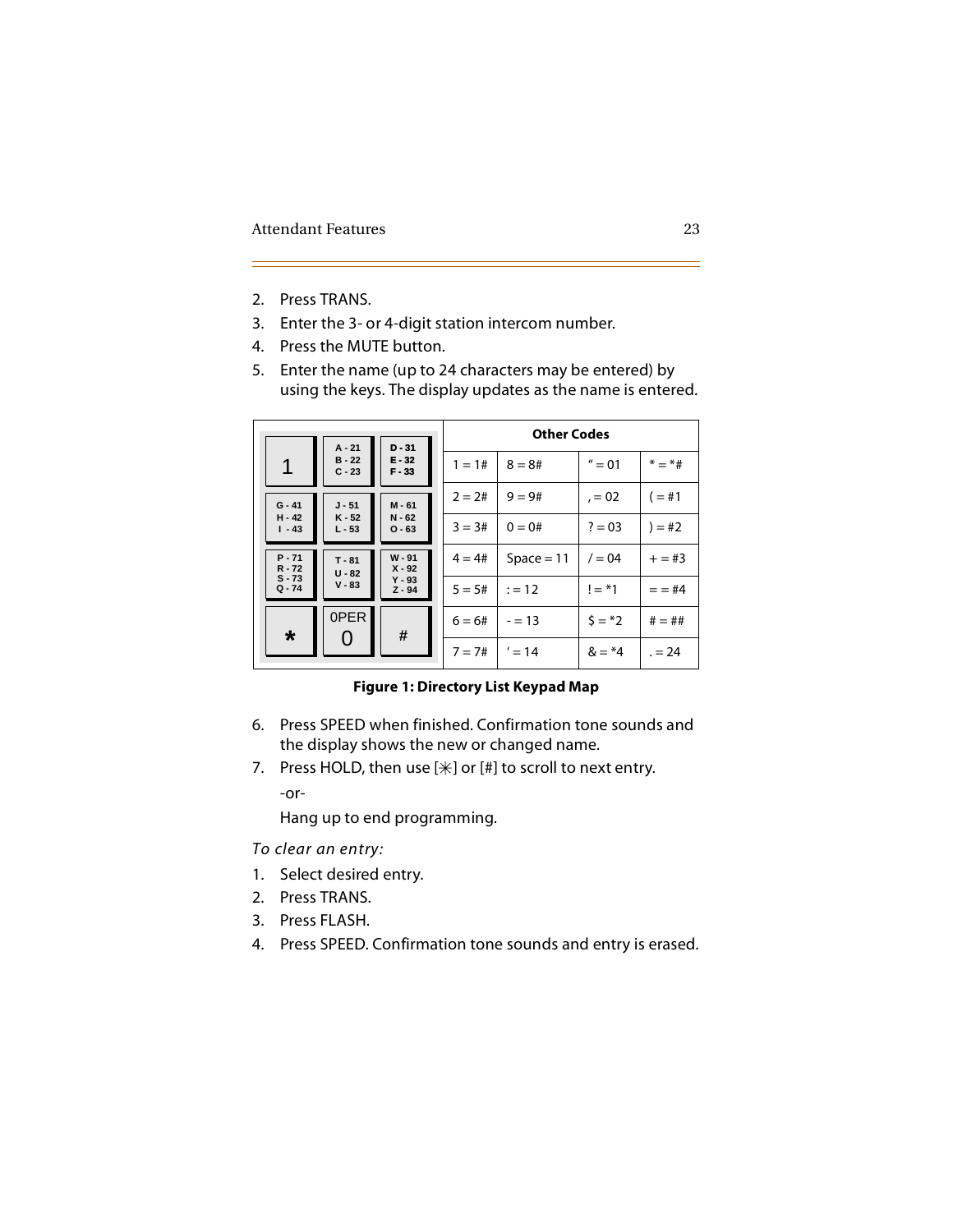#### **Local Translation Table**

The following procedure is used to associate names to the Local Number/Name Translation Table number only.

*To add names to Local Translation number:*

1. Enter desired three-digit Directory List number (000-199), or dial  $[\ast]$  to scroll up (next entry) or  $[\ast]$  to scroll down (previous entry) through the list.

If changing a name already associated with an existing Table entry, skip to step 4.

- 2. Press TRANS.
- 3. Dial three-digit Local Number/Name Translation Table number (600-799) that represents the desired telephone number.
- 4. Press MUTE.
- 5. Use keys on the dial pad to enter the name (up to 24 characters may be entered). The display updates as the name is entered.



*If an error is made during keystroke entry, press FLASH to clear the current name.*

- 6. Press SPEED when finished. Confirmation tone sounds and the display shows the new or changed name.
- 7. Press HOLD, then use  $[\n\ast]$  or  $[\n\sharp]$  to scroll to next entry.

-or-

Hang up to end programming.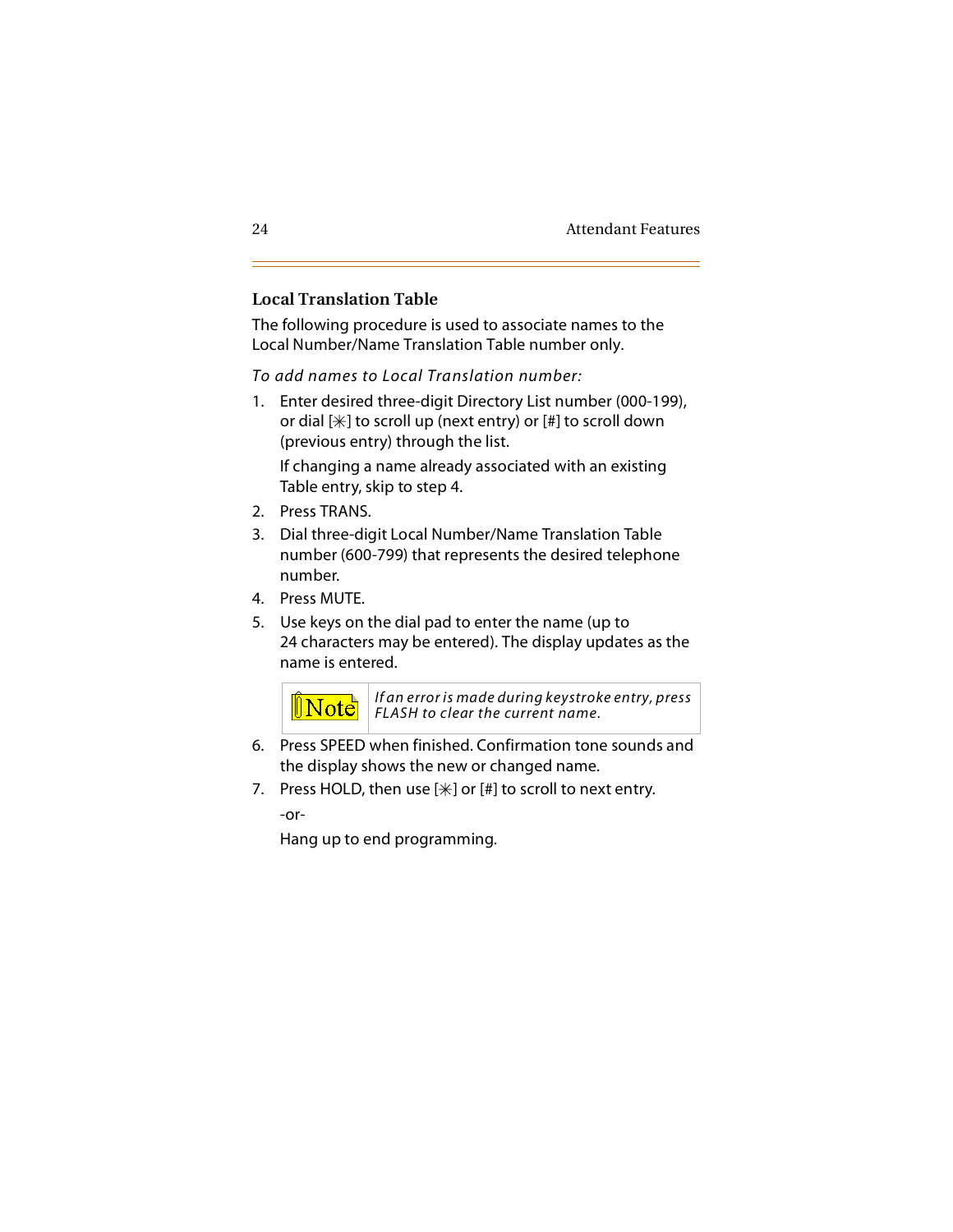### **Speed Dial Bin**

The following procedure is used to associate names to a system speed dial bin only.

*To add names to a System Speed Bin:*

1. Enter desired 3-digit Directory List number (000-199), or dial  $[\ast]$  to scroll up (next entry) or  $[\ast]$  to scroll down (previous entry) through the list.

If just changing a name associated with an existing System Speed Dial Bin entry, skip to step 4.

- 2. Press TRANS.
- 3. Dial system speed dial bin location (9020–9999).
- 4. Press MUTE.
- 5. Use keys on the dial pad to enter the name (up to 24 characters may be entered). The display updates as the name is entered.
- 6. Press SPEED when finished. Confirmation tone sounds and the display updates.
- 7. Press HOLD, then use  $[\frac{n}{k}]$  or  $[\frac{n}{k}]$  to scroll to next entry. -or-

Hang up to end programming.

### *Attendant Disable Outgoing CO Line*

The first Attendant can disable CO lines to prevent outgoing access to those lines.

*To disable CO Lines:*

- 1. Lift handset or press ON/OFF button.
- 2. Dial [602] on the dial pad. A confirmation tone will sound.
- 3. Press the line button(s) of the CO Line(s) to disable. The CO Line button(s) LED flashes; a confirmation tone sounds.

*To reactivate the CO Line(s):*

Repeat Steps 1-3 to disable this feature.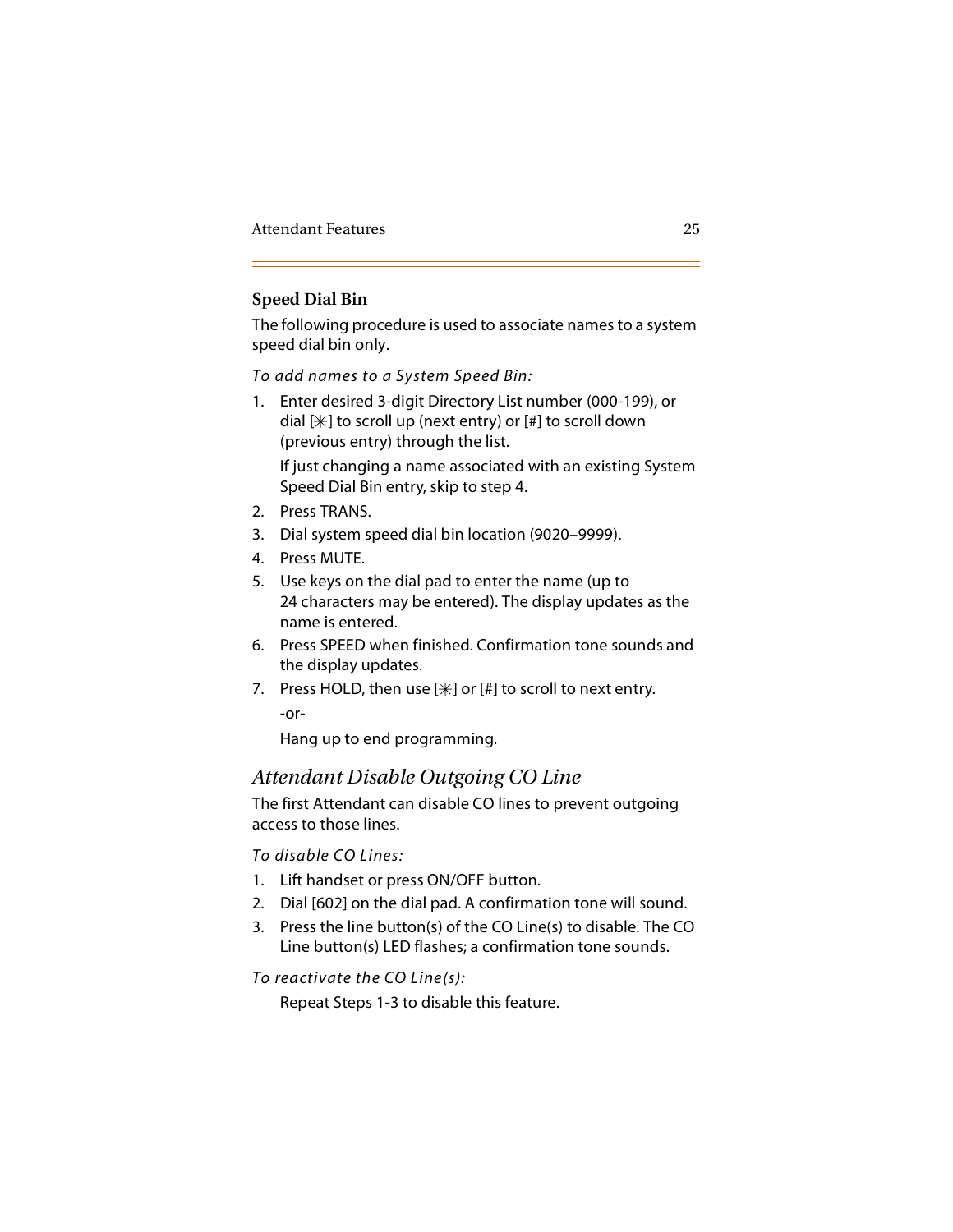# *Attendant Override*



When Attendant Override is enabled, Attendant stations may override or call stations that are busy or in Do Not Disturb.

*To call a station busy on a CO call:*

Press the *preprogrammed* ATTN OVERRIDE button [601]. Three short tone bursts are presented to the called party. After five seconds, the station's CO line is automatically placed on hold and the Attendant is cut-through.

*To call a station in Do Not Disturb mode:*

Press the *preprogrammed* ATTN OVERRIDE button. The station is signaled with a Camp On tone.

# *Attendant Setting Time and Date*

System Time/Date must be set by the first programmed Attendant via admin programming or using feature code 692.

*To set using the feature code:*

- 1. Dial [692] on the dial pad. A confirmation tone will sound.
- 2. Enter date and time as follows: YYMMDDHHMM

|  | $YY = Year (00-99)$ |  | $HH =$ Hour (00-23)   |
|--|---------------------|--|-----------------------|
|  | $MM = Month(01-12)$ |  | $MM =$ Minute (00-59) |
|  | $DD = Day(01-31)$   |  |                       |

When the correct number of digits are entered, a confirmation tone will sound.

3. Press the ON/OFF button to OFF to update the display.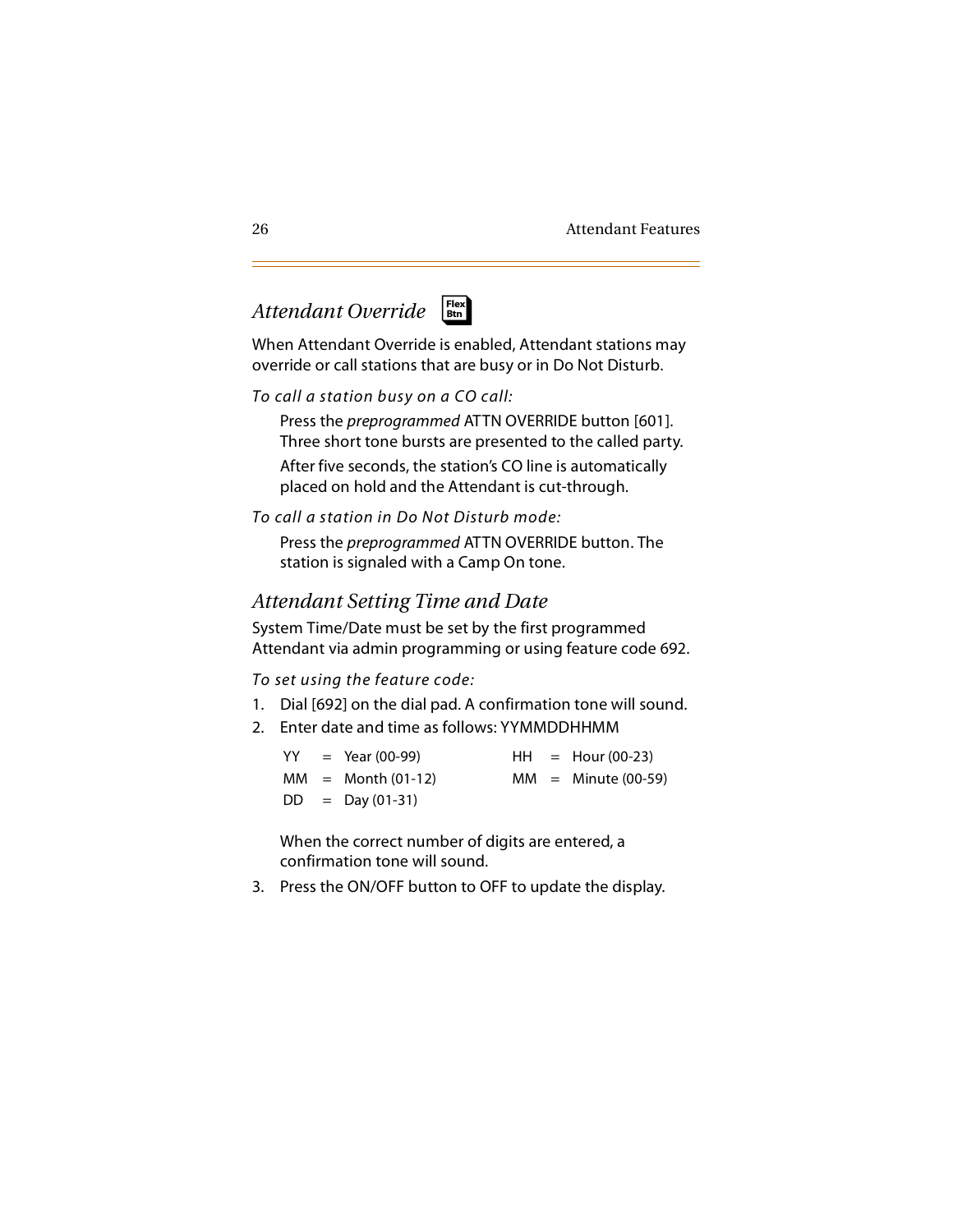### *Attendant Speed Dial - System Storing*

System Speed numbers must be entered by the first programmed Attendant. If an Attendant is not specified, enter at Station 100.

1. Press SPEED once, then press the desired outside line key, -or-

Press SPEED twice to select an outside line automatically.

- 2. Dial the System Speed bin location (9020-9999).
- 3. Dial telephone number.
- 4. Press SPEED.
- 5. Hang up.

#### **Speed Dial Options**

*To use the following speed dial options, enter as shown:*

| Initiate a Pulse-To-Tone<br>Switchover  | Press TRANS during number entry.                                                                                   |
|-----------------------------------------|--------------------------------------------------------------------------------------------------------------------|
| Insert a Pause                          | Press HOLD during number entry.                                                                                    |
| Insert a Flash into the<br>Speed Number | Press FLASH.                                                                                                       |
| Insert a Non-Display<br>Character       | Press TRANS as the first entry in the<br>speed bin.                                                                |
|                                         | This causes the numbers stored in the<br>bin not to display on the Digital<br>Telephones when the bin is accessed. |



*Speed Bin numbers 9060-9099 are not monitored by Toll Restriction.*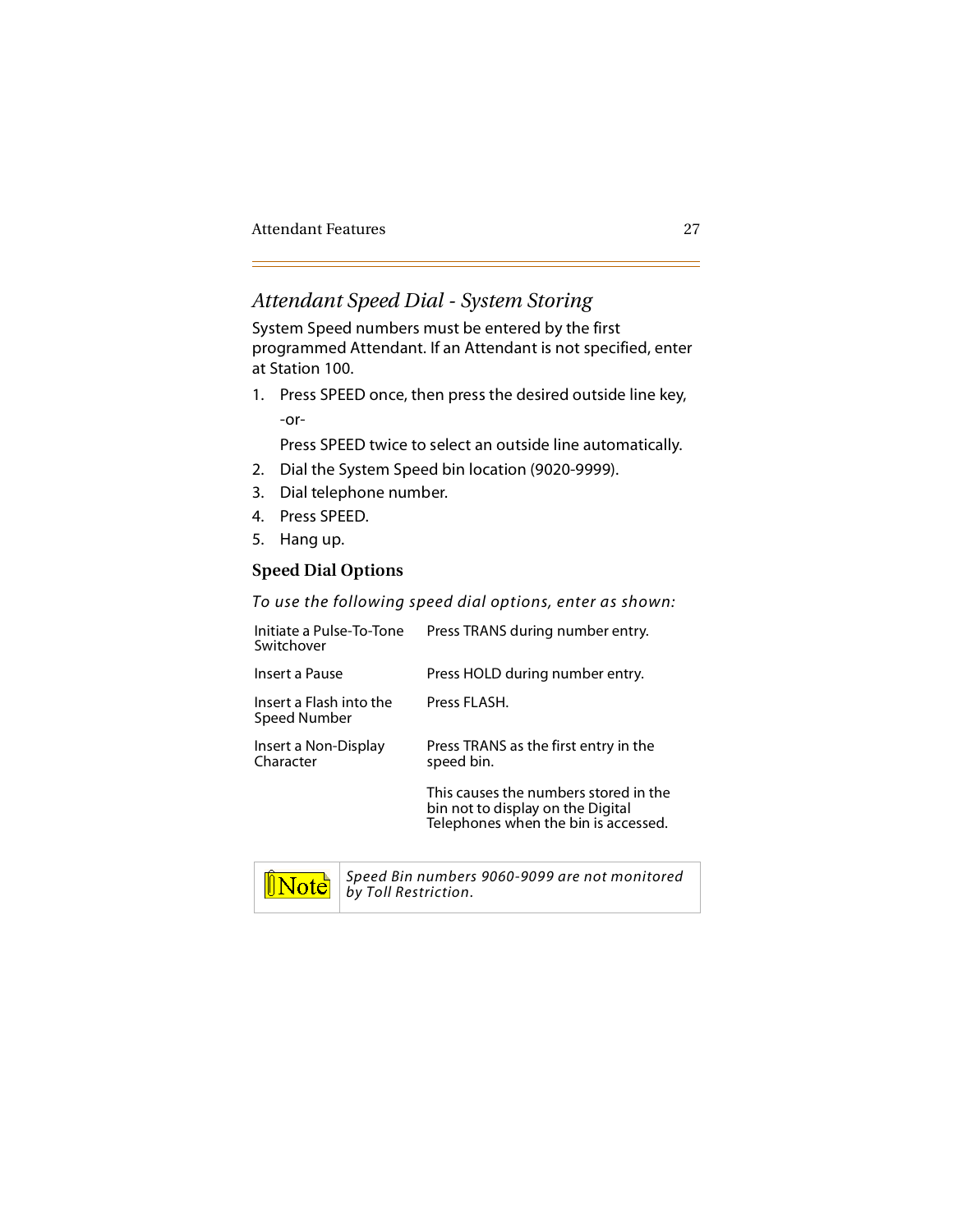### *Attendant Unavailable*

The Attendant Unavailable feature lets Attendant stations have a button that places their station in an Unavailable Mode. When the station is in the Unavailable Mode, the next Attendant station receives dial "0" calls and recalls.

*To activate Unavailable Mode:*

As the (first programmed) Attendant …

Press the *preprogrammed* UNAVAILABLE flexible button,

-or-

Dial the Attendant Unavailable code [607] on the dial pad, and the following results occur:

- $\Box$  The flexible button LED will light solid, if programmed.
- $\Box$  Recalls and dial "0" calls will ring at the second Attendant's station.
- $\Box$  If the second Attendant places their phone in unavailable, the third Attendant will receive recalls and dial "0" calls, and so forth through the sixth Attendant.

#### *To deactivate Unavailable Mode:*

As the (first programmed) Attendant …

Repeat activation process shown above (press Unavailable button or dial code 607), the following results will occur:

- $\Box$  The flexible button LED, if programmed, will extinguish.
- $\Box$  The First Attendant will resume normal operation.
- $\Box$  The second through sixth Attendants will not receive recalls or dial "0" calls.

### *Attendant Voice Mail Alarm Clear*

The Attendant display shows an alarm condition when the system detects that the digital voice mail is out of service.

Dial feature code [656] to clear any alarm from the display. This function does not clear the condition, only the display.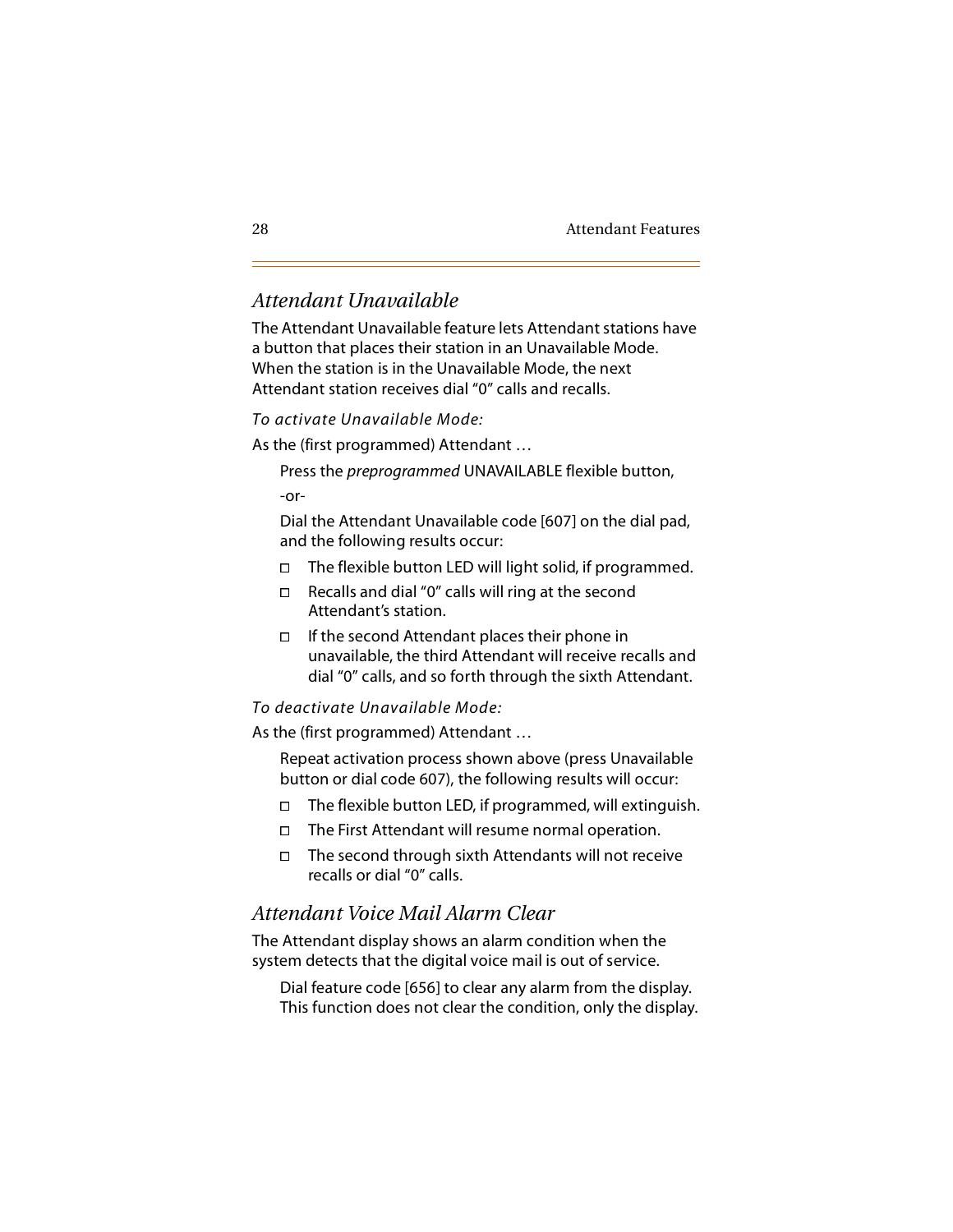# **Background Music (Optional)**

*To activate Background Music:*

1. Dial [632] or press the *preprogrammed* BGM flexible button. The LCD displays:

> 0:OFF 1/2/3: CH-1/2/3 MMM DD YY HH:MM am

 *LCD Display for XTS Systems*

0:OFF 1:CH-1 2:CH-2 MMM DD YY HH:MM am

- 2. Enter desired channel on the keypad. A confirmation tone will sound, and the music is audible through the speaker.
- 3. Press Volume Bar to change the volume. The LCD displays:

SPEAKER BGM [#########] MMM DD YY HH: MM am

*To deactivate Background Music:*

- 1. Dial [632] again or press BGM flexible button.
- 2. Enter a [0]. A confirmation tone will sound and the music will discontinue.



SINGLE LINE TELEPHONE

- T<sub>ar</sub> The background music feature is not compatible with single line telephones.

*LCD Display for Triad-S Systems*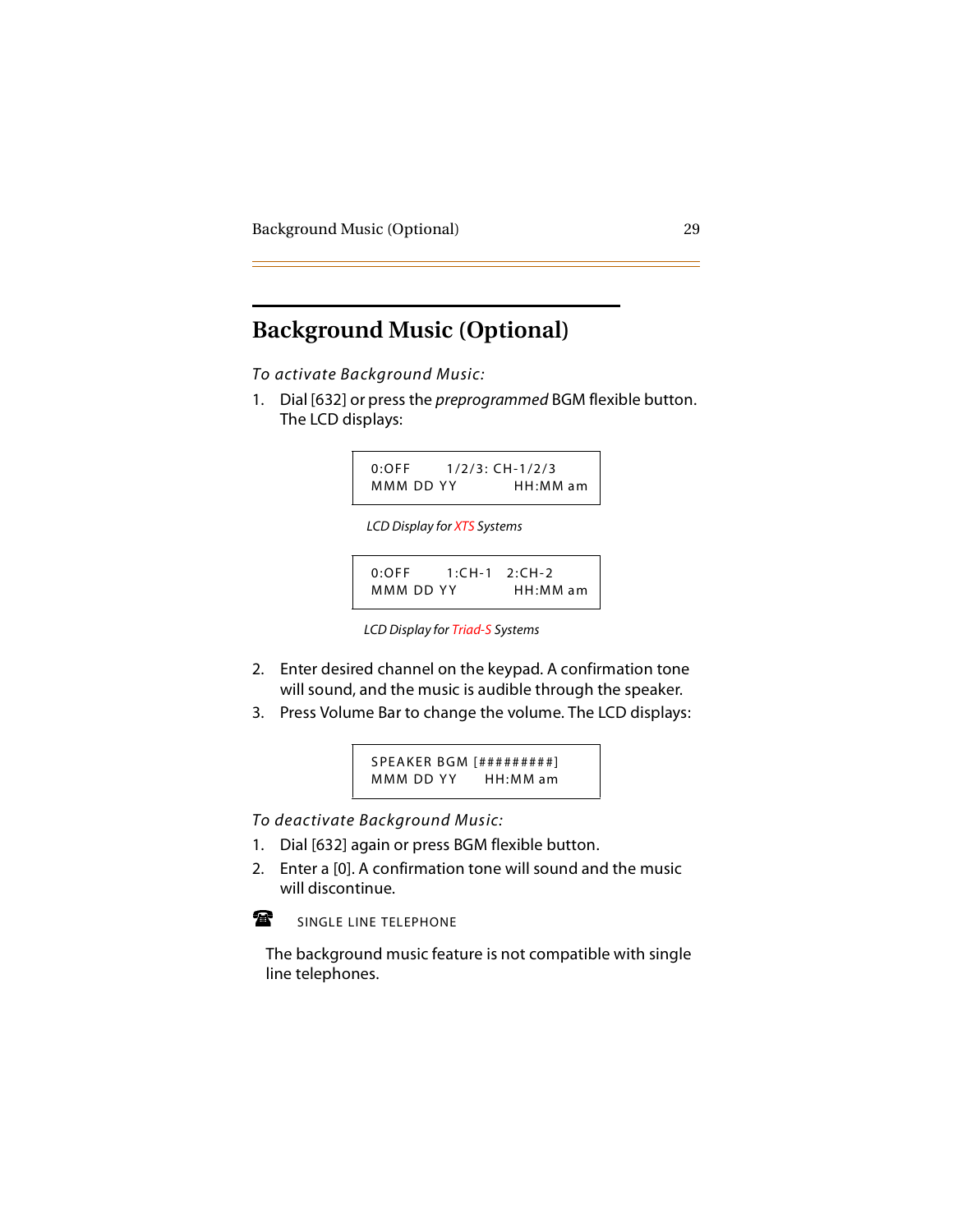# **Call Back**

A station can initiate a call back request to another busy station. Once that station becomes idle, the station that left the call back request is signaled.

*To leave a Call Back request when a number is busy:*

- 1. Press the *preprogrammed* CALL BACK flexible button.
- 2. Replace the handset or press the ON/OFF button. When the busy station hangs up, you will be signaled.
- 3. Answer the call; the station you called will then be signaled. (If your station is busy when signaled, an automatic MSG will be placed at your phone.) Only one Call Back request can be left at a station; the second request will leave a message wait callback request.



#### Ŧ SINGLE LINE TELEPHONE

 $\Box$ *To leave a Call Back request when a number is busy:*

- 1. Press the FLASH button.
- 2. Dial [622] and replace the handset.

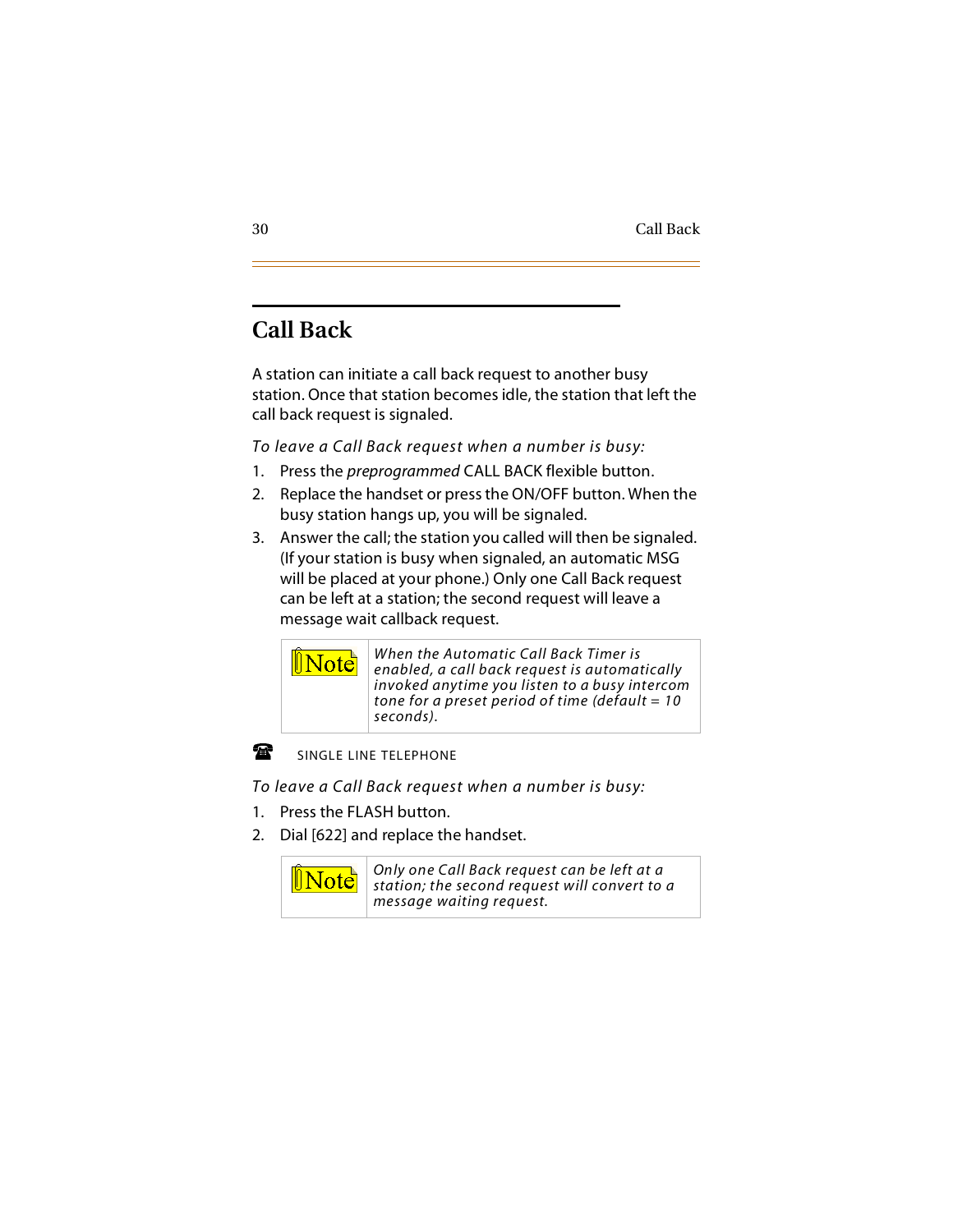### **Call Coverage** ❑ **Flex Btn**

The Call Coverage feature provides the functionality for stations to answer calls for other stations by utilizing call coverage buttons. Visual and Audible status of ringing stations to an assigned coverage station are provided.

*To assign a Call Coverage Button:*

- 1. Press [SPEED] + [SPEED].
- 2. Press a desired flexible button.
- 3. Dial [647] for Non-Ringing or [646] for Ringing, followed by the station number to cover. A confirmation tone will sound.

#### *After button is assigned, and that station receives a call:*

- 1. You will receive audible and/or visual indications after a programmable period of time: an internal ring tone, and/or the same flash rate as the incoming CO line ringing rate.
	- $\Box$  Ringing option = ringing, flashing Call Coverage LED, LCD display as in following illustration:



- $\Box$  Non-Ringing option = flashing Call Coverage LED only (no ringing or change to LCD)
- 2. Then press the flashing COVERAGE flexible button,

-or-

Press the ON/OFF button.

The call is answered and will cease to ring at any other stations that may have the same coverage appearance.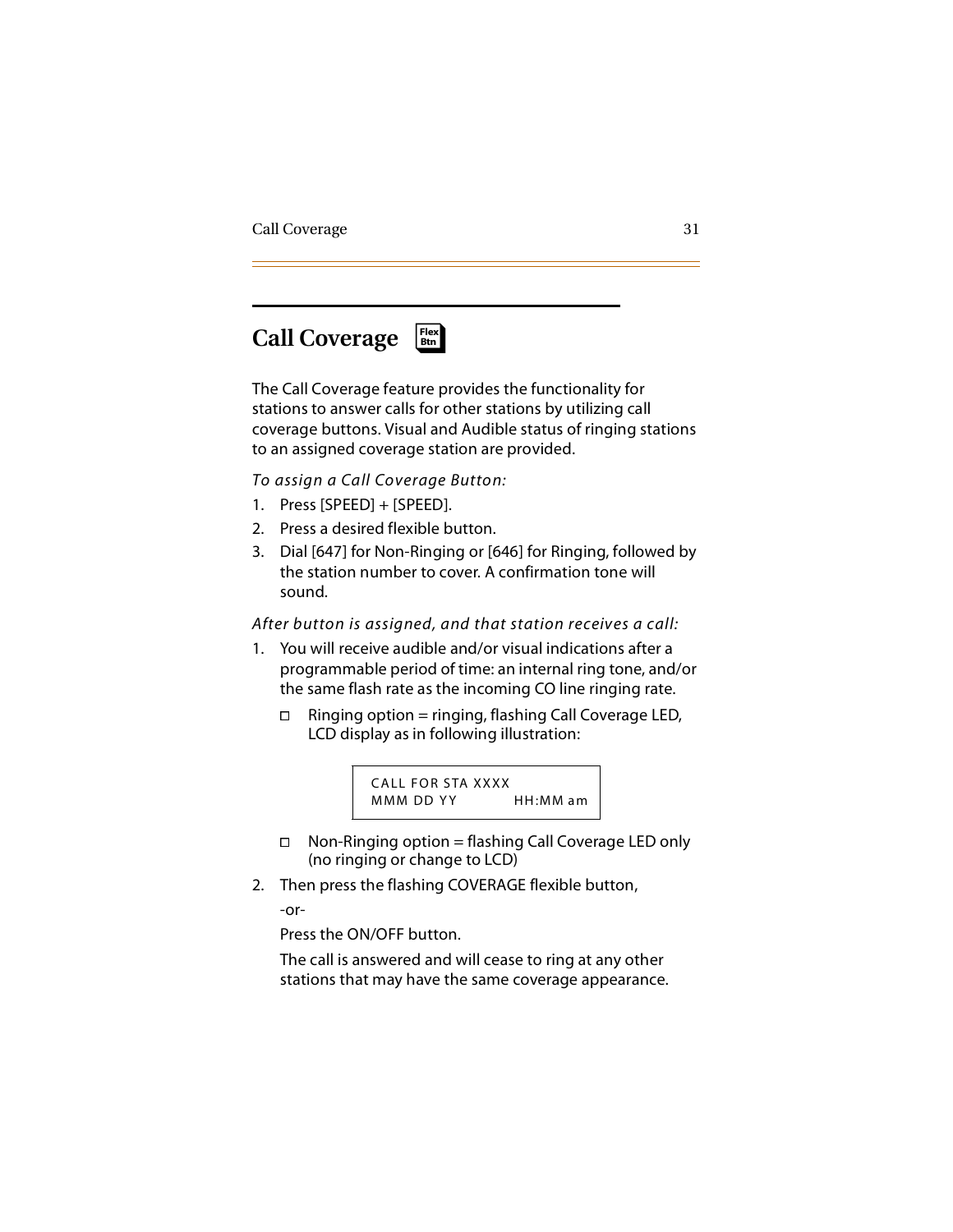One of the following messages will display after the call is answered.

*Non-network system or in same Node:*

CALL FOR STA XXXX FROM STA YYYY HH:MM:SS

*Network system with call passed across a switch:*

XXXXXXXXX CALLING YYYYYY HH:MM:SS

*XXXXXXXXX = Name of calling party YYYYYY = Specific CO Line type being used (e.g., PRI #23) HH:MM:SS = Amount of time on the call*

金 SINGLE LINE TELEPHONE

This feature can cover SLT extensions, however an SLT cannot perform the call coverage function. The SLT extension need not be physically installed, only the SLT card must be installed.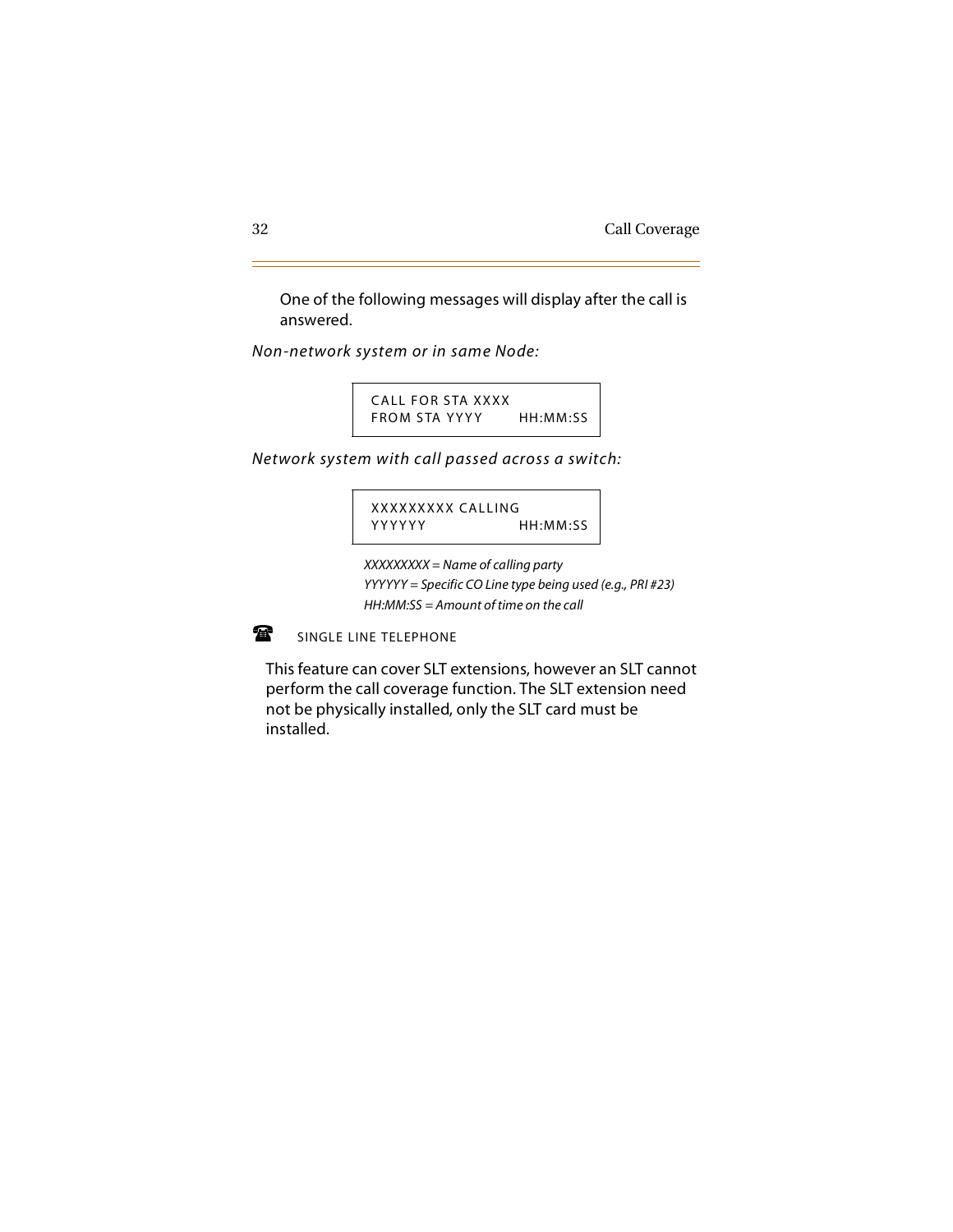# **Call Forward**

The Call Forward feature allows a station the ability to have calls (internal or external) forwarded to a designated station, an ACD or UCD group pilot number, Voice Mail group number, or Hunt group. This feature must be enabled in admin programming.

*To activate Call Forwarding:*

- 1. Lift the handset or press the ON/OFF button.
- 2. Press the FWD button or dial [640].
- 3. Dial the appropriate forwarding condition code.
	- $[6] = AllCalls$   $[8] = Busy$
	- $[7]$  = No Answer  $[9]$  = Busy/No Answer
- 4. Press the DSS button of desired station,

-or-

Dial the desired extension number where to forward calls, including ACD or UCD, Voice Mail, Hunt Group pilot numbers and Speed Dial bins for off-net forwarding.

5. Replace the handset or press the ON/OFF button.

*To remove Call Forwarding:*

- 1. Lift handset or press ON/OFF button.
- 2. Press the FWD button or dial either [640] or [662]. A confirmation tone sounds and the FWD LED extinguishes.

#### $\mathbf{F}$ SINGLE LINE TELEPHONE

The SLT operation uses the same procedures as used in Digital Telephone operation described above, except there is no FWD button. You must use feature codes 640 and 662.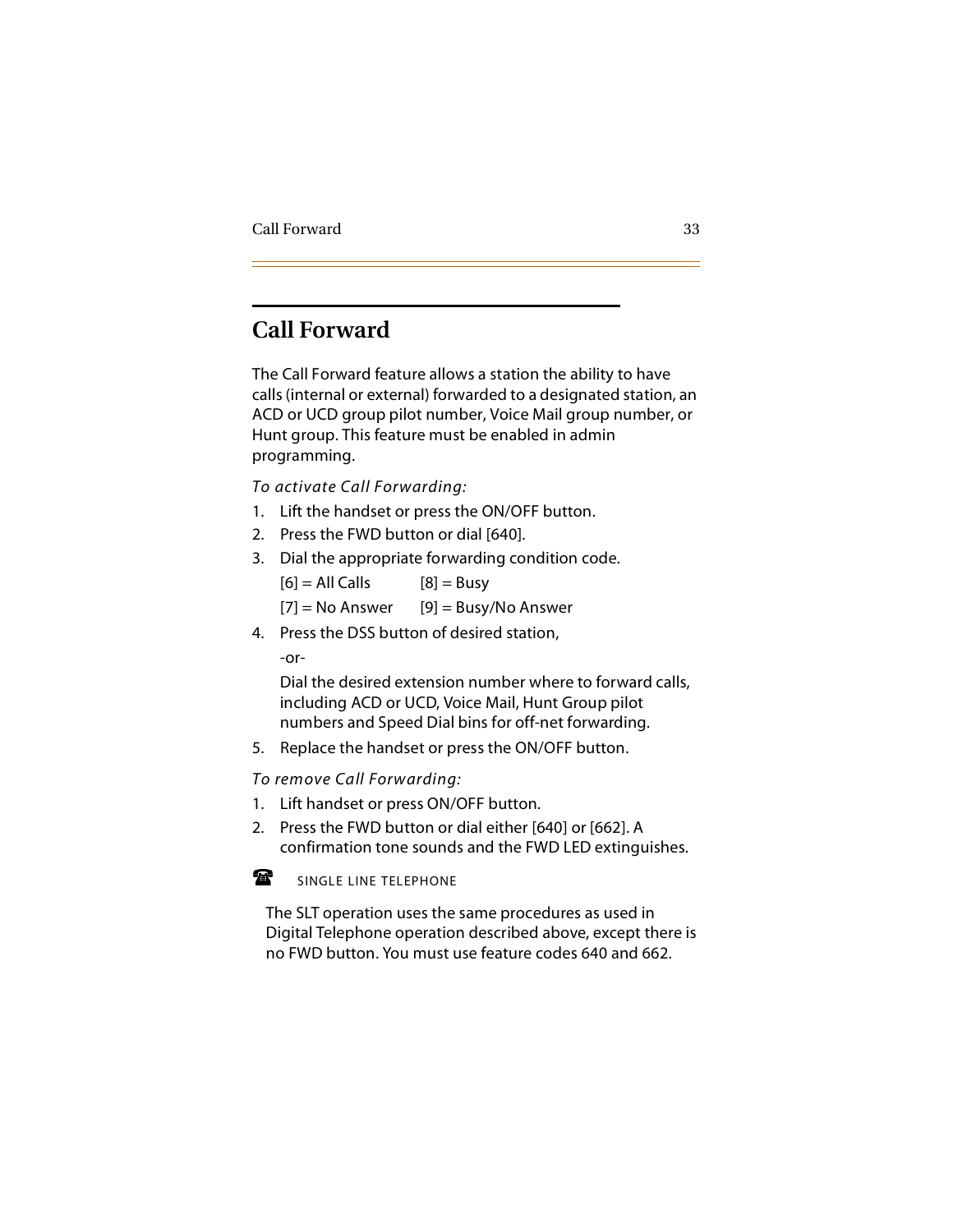# *Call Forward - External (Off-Net)*

Stations are allowed to forward intercom and transferred CO line calls to an off-net location. The Call Forward Off-Net feature allows a station to reroute calls that would normally be lost. Calls can be forwarded to home or another off-net site. Initially ringing CO calls cannot be forwarded with this feature.

*To activate Off-Net Call Forwarding:*

- 1. Lift handset or press ON/OFF button.
- 2. Press the FWD button or dial [640] on the dial pad.
- 3. Press the desired preprogrammed speed bin flexible button. A confirmation tone sounds and the FWD button LED is Red Steady On.
- 4. Replace handset; ON/OFF button extinguishes automatically, if used instead of handset. -or-
- 1. Lift handset or press ON/OFF button.
- 2. Press the FWD button or dial [640] on the dial pad.
- 3. Dial  $[+]$  on the dial pad. Dial the speed bin number (9000-9019 or 9020-9999) that contains the number where calls are to be forwarded. A confirmation tone sounds and the FWD button LED is Red Steady On.
- 4. Replace handset; ON/OFF button extinguishes automatically, if used instead of handset.

*To remove Off-Net Call Forwarding:*

- 1. Lift the handset or press the ON/OFF button.
- 2. Press the FWD button or dial either [640] or [662]. A confirmation tone sounds and the FWD LED extinguishes.

金 SINGLE LINE TELEPHONE

 $-1$ The SLT operation uses the same procedures as used in Digital Telephone operation described above, except there is no FWD button. The user must use the 640 feature code to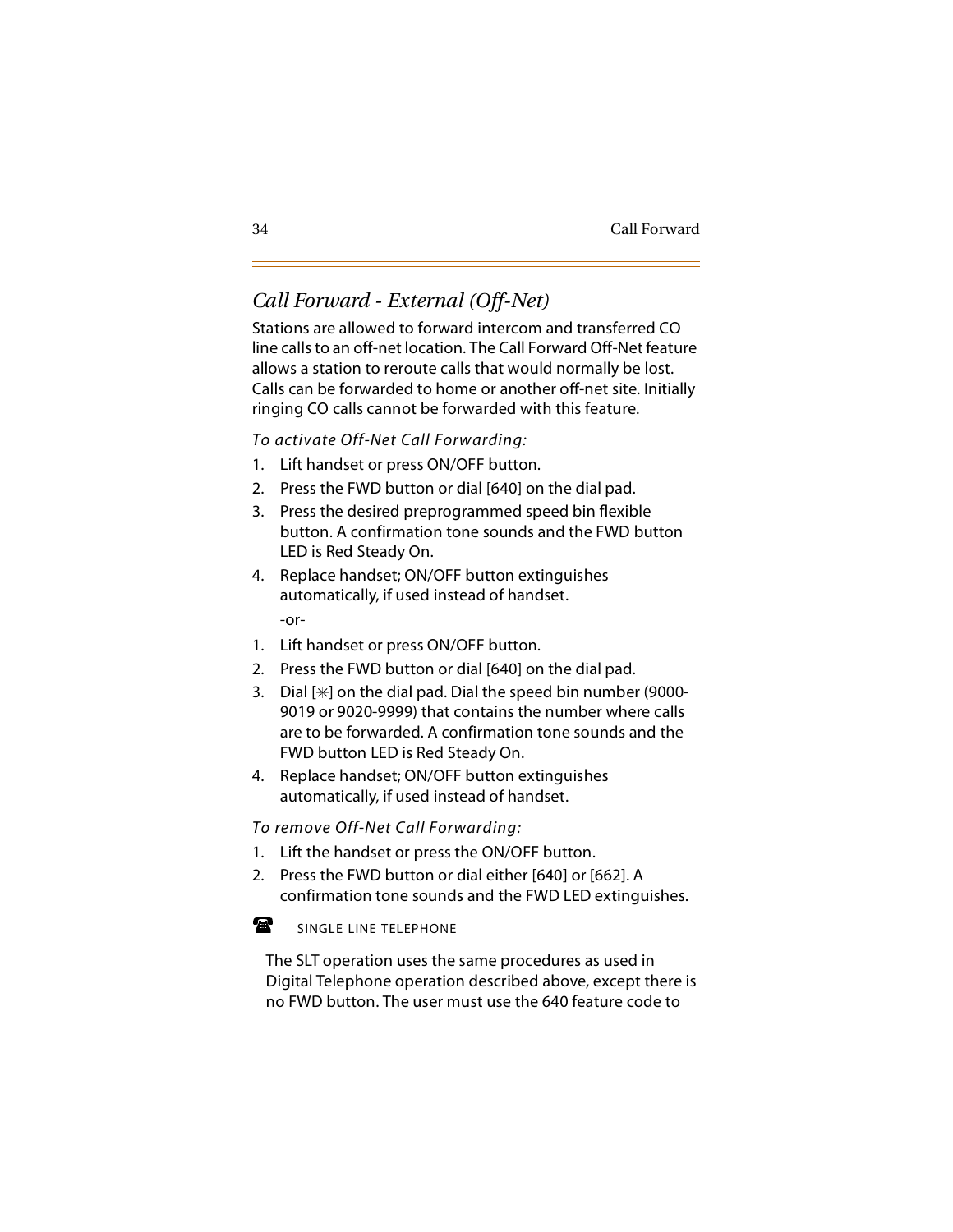activate and 662 to clear.

## *Call Forward - Follow-Me*

The Follow Me feature lets a user who is away from their station, activate/deactivate call forwarding from another station in the system. This lets the user forward their calls to their current location or into Voice Mail, ACD/UCD, Hunt Groups, or to any other station in the system. When this call forward is activated, all calls presented to the forwarded station forward to the destination station immediately.

#### *To activate Follow Me Call Forwarding:*

- 1. Lift the handset or press the ON/OFF button.
- 2. Dial the Follow Me Forward code [642] on the dial pad.
- 3. Dial station number of the station from which forwarding is desired.
- 4. Dial the appropriate forwarding condition code.

 $[6] = AllCalls$   $[8] = Busy$   $[\ast] = Off-Net$ 

```
[7] = No Answer [9] = Busy/No Answer
```
- 5. Dial the three- or four-digit destination number where calls are to be forwarded. (Station, Voice Mail, ACD/UCD, or Hunt Groups.)
- 6. Replace the handset or press the ON/OFF button.

*To remove Follow Me Call Forwarding:*

- 1. Lift the handset or press the ON/OFF button.
- 2. Dial the Follow Me Forward code [642] on the dial pad.
- 3. Dial the station number of the station that forwarding is to be cancelled.
- 4. Dial [6] (regardless of the forward condition).
- 5. Redial the same station number. Confirmation tone sounds and FWD LED extinguishes.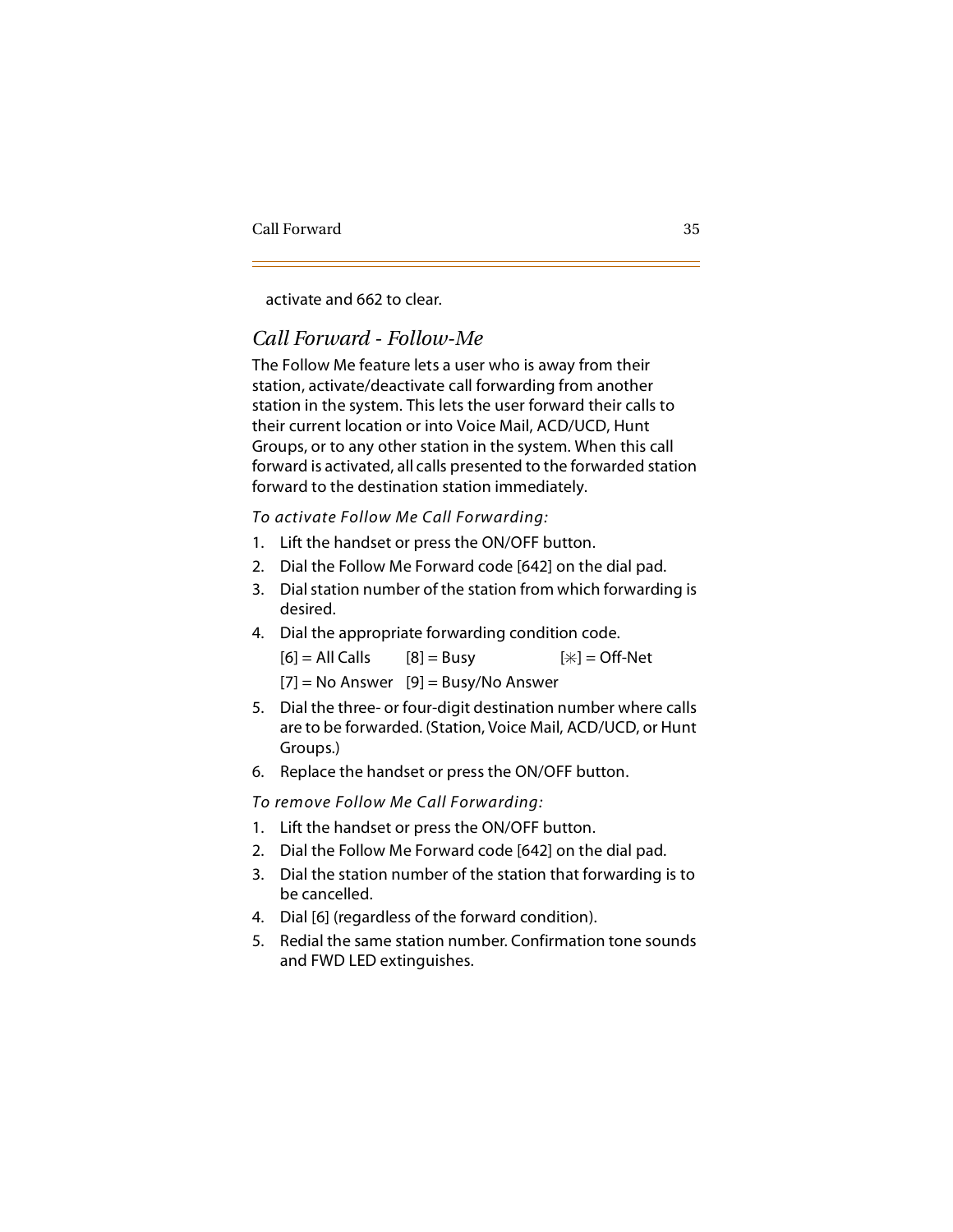*To establish Follow Me Call Forwarding (off-site location):*

- 1. Dial into the system on a DISA or TIE trunk. Enter the DISA access code, if applicable.
- 2. Dial the Follow Me Forward code [642] on the dial pad.
- 3. Dial the station number of the station from which forwarding is desired.
- 4. Dial the appropriate forwarding condition code.  $[6] = AllCalls \t[8] = Busy \t[*] = Off-Net$  $[7]$  = No Answer  $[9]$  = Busy/No Answer
- 5. Dial the three- or four-digit destination number where calls are to be forwarded. (System Speed Bin, Station, Voice Mail, ACD/UCD, or Hunt Groups.) A confirmation tone sounds; five seconds later a dial tone is received.

*To remove Follow-me Call Forwarding (off-site location):*

- 1. Dial into the system on a DISA or TIE trunk. Enter the DISA access code, if applicable.
- 2. Dial the Follow-Me Forward code [642] on the dial pad.
- 3. Dial the station number of the station that forwarding is to be cancelled.
- 4. Dial [6] (regardless of the forward condition).
- 5. Redial the same station number. Confirmation tone sounds;  $5$  secs later = dial tone.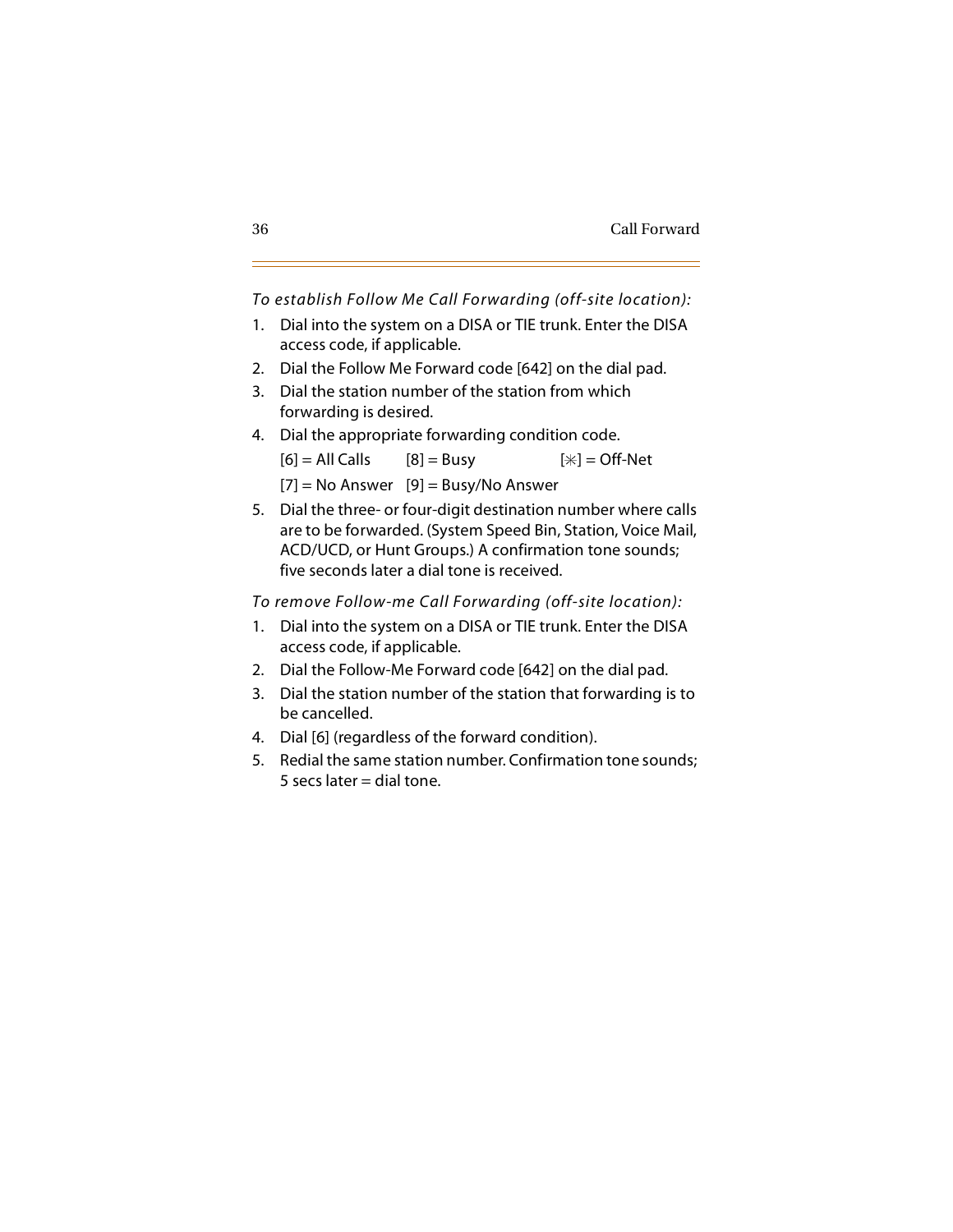# **Call Park**

## *Call Park - Personal*

Each digital telephone in the system can place a call into a personal park location and then later retrieve that call from the originating station. Internal calls and external calls can be placed into the stations' personal park location. Calls parked in a personal park location are subject to the system call park recall timer.

#### *To park a call:*

- 1. Press the TRANS button. The caller is put on Exclusive Hold.
- 2. Dial the Personal Park location code [438] on the dial pad, -or-

Press the *preprogrammed* PERSONAL PARK button. A dial tone will sound.

*To retrieve a parked call:*

Dial Personal Call Park location code [438] on the dial pad, -or-

Press the *preprogrammed* PERSONAL PARK button. A talk path will be established between the two parties.



SINGLE LINE TELEPHONE

#### -*To park a call:*

- 1. Press the FLASH button. A dial tone will sound.
- 2. Dial [438]. The call is placed in personal park.

*To retrieve a parked call:*

Dial [438]. The call is returned.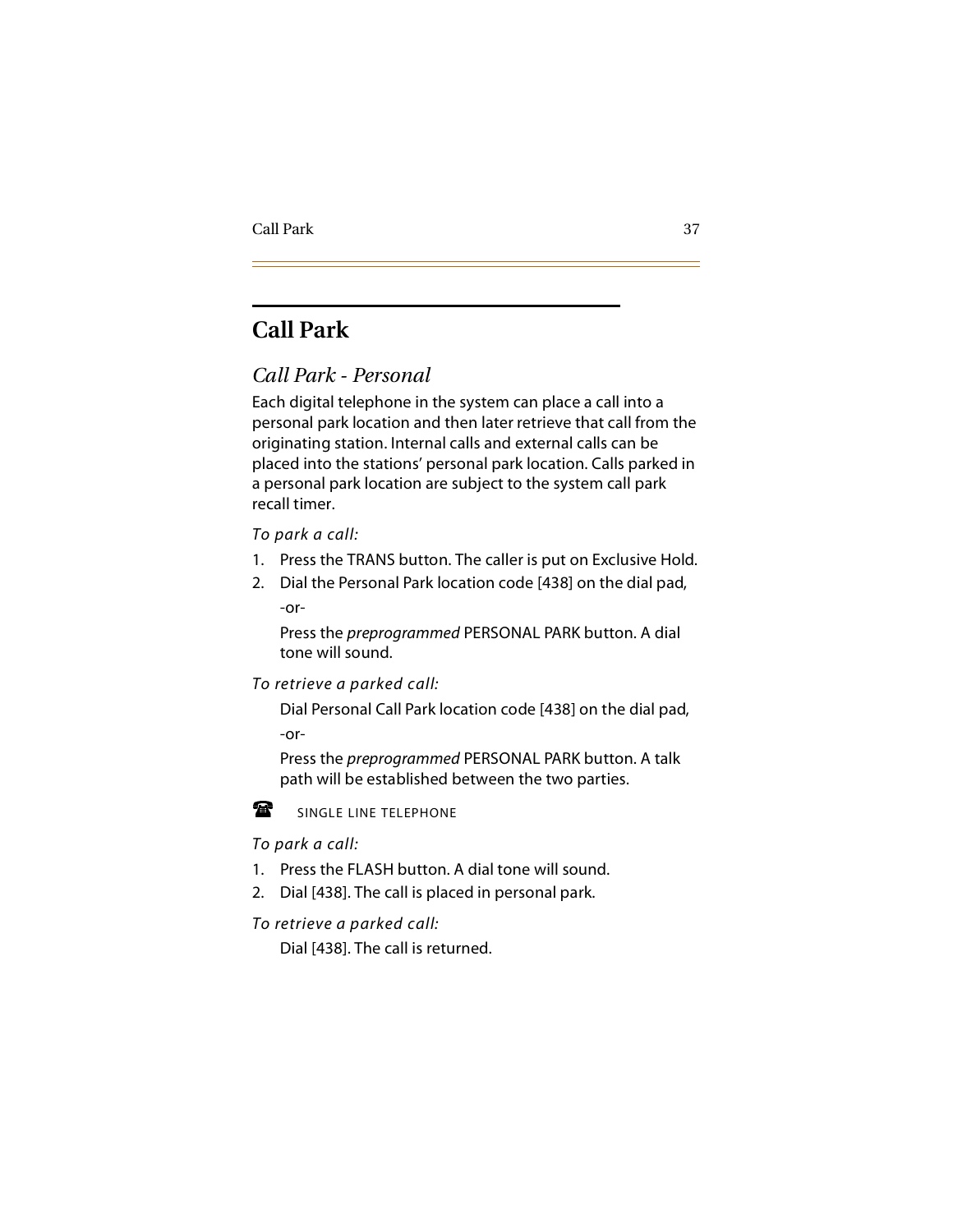### **Conditions**

» If the Call Park user receives or makes a second call while the first call is parked, the user can alternately connect to the two calls by pressing the *preprogrammed* PERSONAL PARK button or by dialing [438].

## *Call Park - Station*

Call park (by station number) allows external calls to be parked at a station other than your own.

*To park a call:*

- 1. Press the TRANS button. The call is put on Exclusive Hold.
- 2. Dial [439] + [XXX] (XXX=station number).

-or-

- 1. Press the TRANS button. The call is put on Exclusive Hold.
- 2. Press the *preprogrammed* CALL PARK (Station) button.
- 3. Dial  $[XXX]$   $(XXX = station number)$ .

#### *To retrieve a parked call:*

Dial  $[# 6] + [XXX]$  (XXX = the station number used to park the call) while at any telephone in the system, including the initiator's.

-or-

Dial [438] from the initiator's station.

*To create a CALL PARK (Station) button:*

- 1. Press [SPEED] + [SPEED].
- 2. Press the desired flexible button.
- 3. Dial  $[439] + [4]$ . A confirmation tone sounds.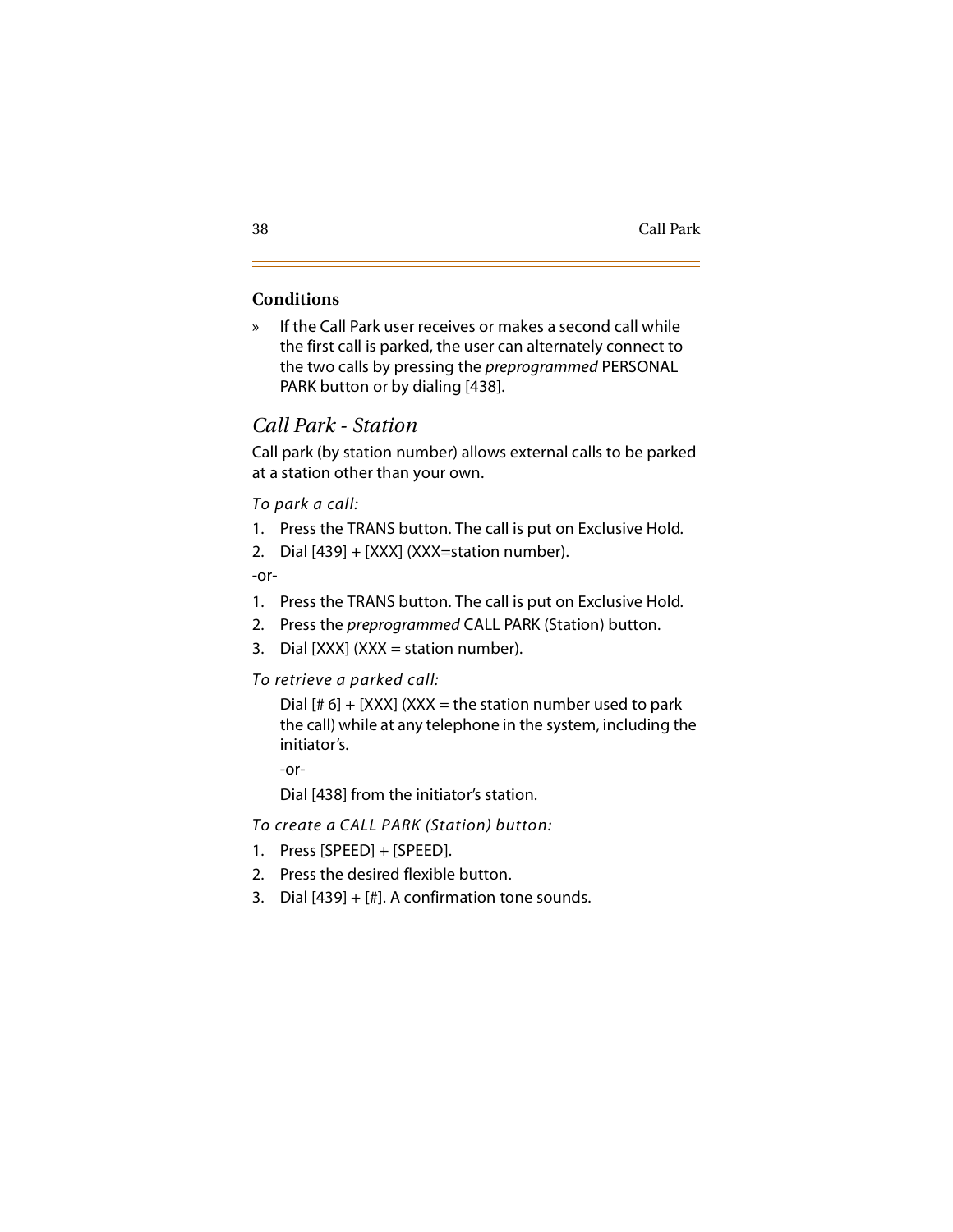#### 魯 SINGLE LINE TELEPHONE

The SLT user cannot park a call using the Call Park - Station feature. The SLT user can retrieve a Call Park - Station call by using the [#6] procedure as shown in the digital keyset section above.

## *Call Park - System*

An external call can be placed into one of eight parking locations and can be retrieved by any station that has a direct line appearance or an available Loop button. Parked calls have their own recall timer that recalls the originating station, and if still unanswered, the Attendant(s).

*To park a call, either:*

- 1. Press the TRANS button. The caller will be put on hold.
- 2. Dial the parking location (430 to 437). A confirmation tone will sound.
- 3. If a busy tone is received, press TRANS twice and dial another park location, or press the CALL PARK flexible button for a different parking location.

-or-

- 1. Press the CALL PARK flexible button. The caller will be parked at the location programmed on the button.
- 2. If a busy tone is received, press TRANS twice and dial another park location, or press the CALL PARK flexible button for a different parking location.

#### *To retrieve a parked call, either:*

- 1. Lift the handset or press the ON/OFF button.
- 2. Press [#].
- 3. Dial parking location (430 to 437) where call was parked, or press the *preprogrammed* PARKED CALL PICKUP flexible button.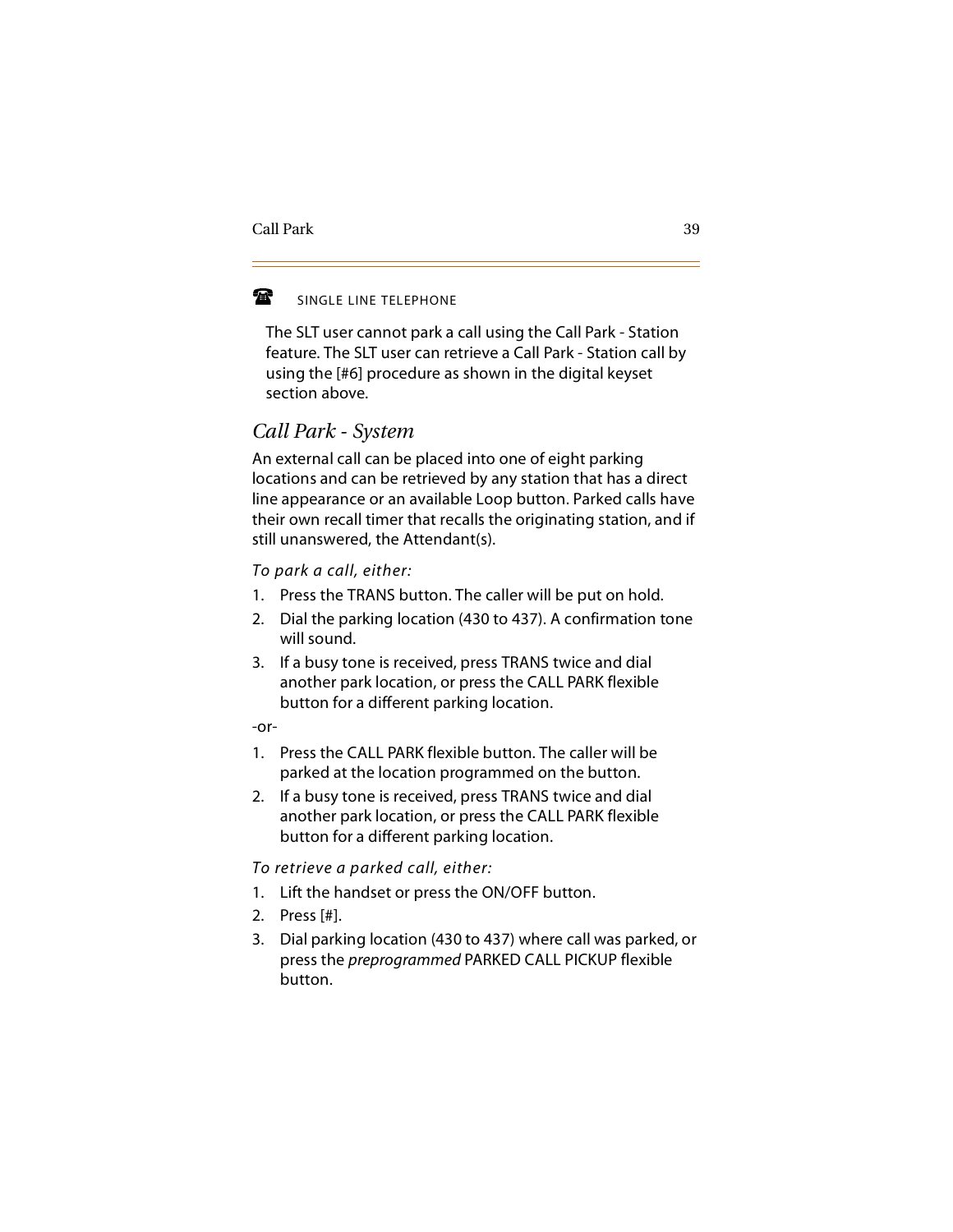#### *To create a PARKED CALL PICKUP button:*

- 1. Press [SPEED] + [SPEED].
- 2. Press the desired flexible button.
- 3. Dial [#] + the desired parking location (430-437).
- $\mathbf{F}$ SINGLE LINE TELEPHONE

*To park a call:*

- 1. Press the FLASH button. The caller is put on Exclusive Hold.
- 2. Dial parking location (430-437). A confirmation tone will sound.
- 3. If busy, press the FLASH button twice and dial another park location.

*To retrieve a parked call:*

- 1. Lift the handset and press the [#] button.
- 2. Dial parking location (430 to 437) where call was parked.

# **Call Pickup**

A station can pickup a call ringing to any specific unattended station by using the Directed Call Pickup procedure.

A station can pickup a call ringing to an unattended station within the same ACD/UCD group by using the Group Call Pickup Procedure.



*To create a Pickup Button:*

- 1. Press [SPEED] + [SPEED].
- 2. Press the desired flexible button, then dial #0.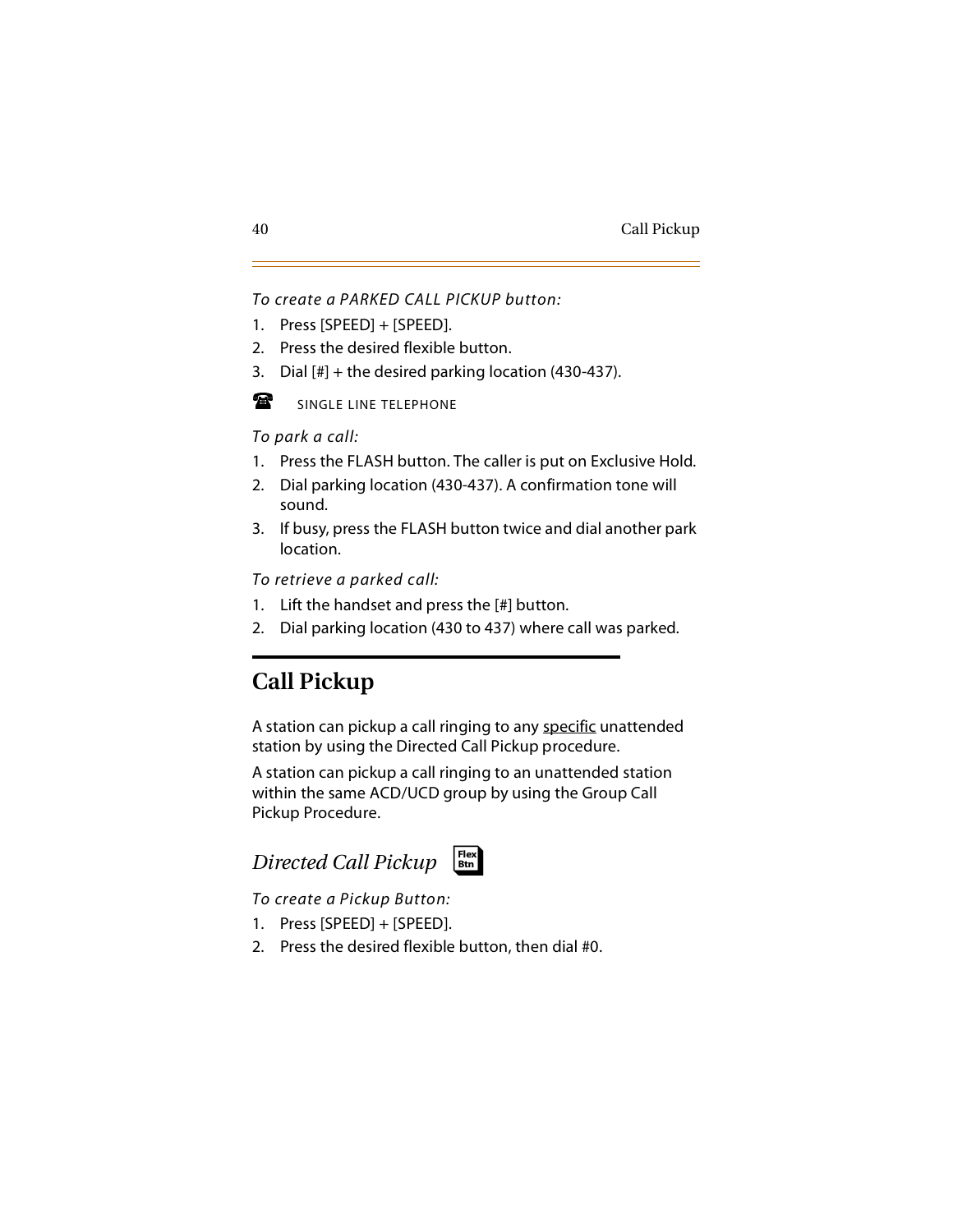*To use Directed Call Pickup:*

- 1. Dial the station number of the known ringing telephone. Receive ringback tone or call announce tone depending on the intercom selector switch setting.
- 2. Press the *preprogrammed* PICKUP button to answer the call.



SINGLE LINE TELEPHONE

*To use Directed Call Pickup:*

- 1. Lift the handset.
- 2. Dial [#1].
- 3. Dial station number of ringing telephone.



*You MUST have access to the specific outside line or a LOOP button to do a directed call pickup.*

# *Group Call Pickup*

*To create a Pickup Button:*

- 1. Press [SPEED] + [SPEED].
- 2. Press the desired flexible button.
- 3. Dial #0.

*To use Group Call Pickup:*

- 1. Lift the handset or press the ON/OFF button.
- 2. Dial [#0] on the dial pad,

-or-

Press *preprogrammed* PICKUP button to connect to calling party.



SINGLE LINE TELEPHONE

**-***To use Group Call Pickup:*

1. Lift the handset.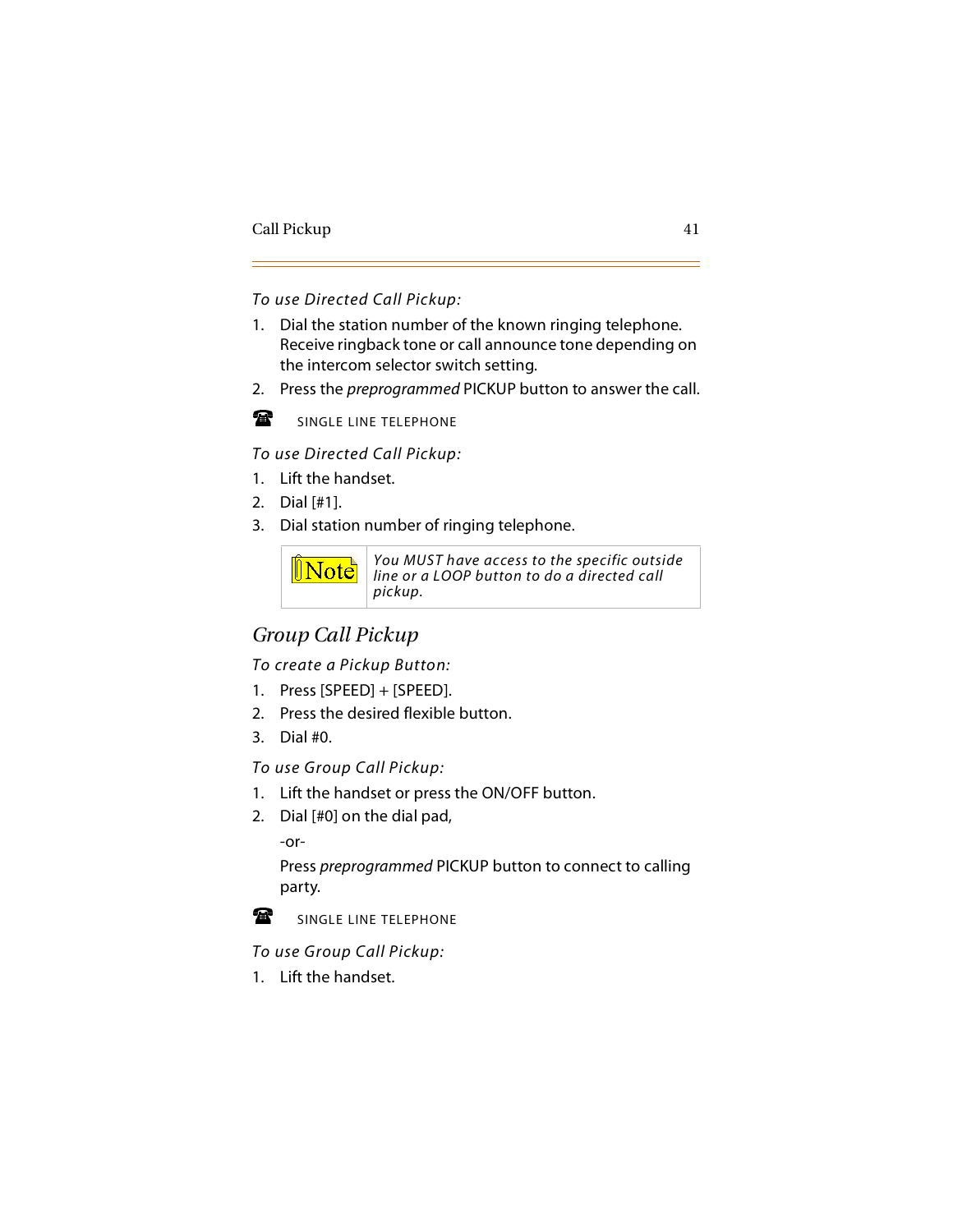2. Dial [#0]. You will be connected to the incoming intercom or outside line call.

> *You must be in the same Pickup group as the ringing telephone to pickup the call.*

*You MUST have access to the specific outside line or LOOP button to use Group Call Pickup.*

# **Call Transfer**

**Note** 

Outside lines can be transferred from one phone to another within the system. The transfer can be either screened (announced) or unscreened to either an idle or busy station, an ACD/UCD Group, or a Hunt Group. Outside line calls can also be transferred to another outside destination by using a trunk-totrunk transfer.

### *Executive/Secretary Transfer*

- $\Box$  If you are designated the Executive station and your phone is busy or in DND, all calls will be routed to the Secretary station.
- $\Box$  If you are the designated Secretary station, you can signal the Executive that is busy or in DND by using the Camp On feature.

## *PBX/CENTREX Transfer*

While connected to an outside line (PBX/Centrex):

- 1. Press FLASH. The transfer dial tone will be heard.
- 2. Dial the PBX/Centrex station number.
- 3. Hang up to complete the transfer.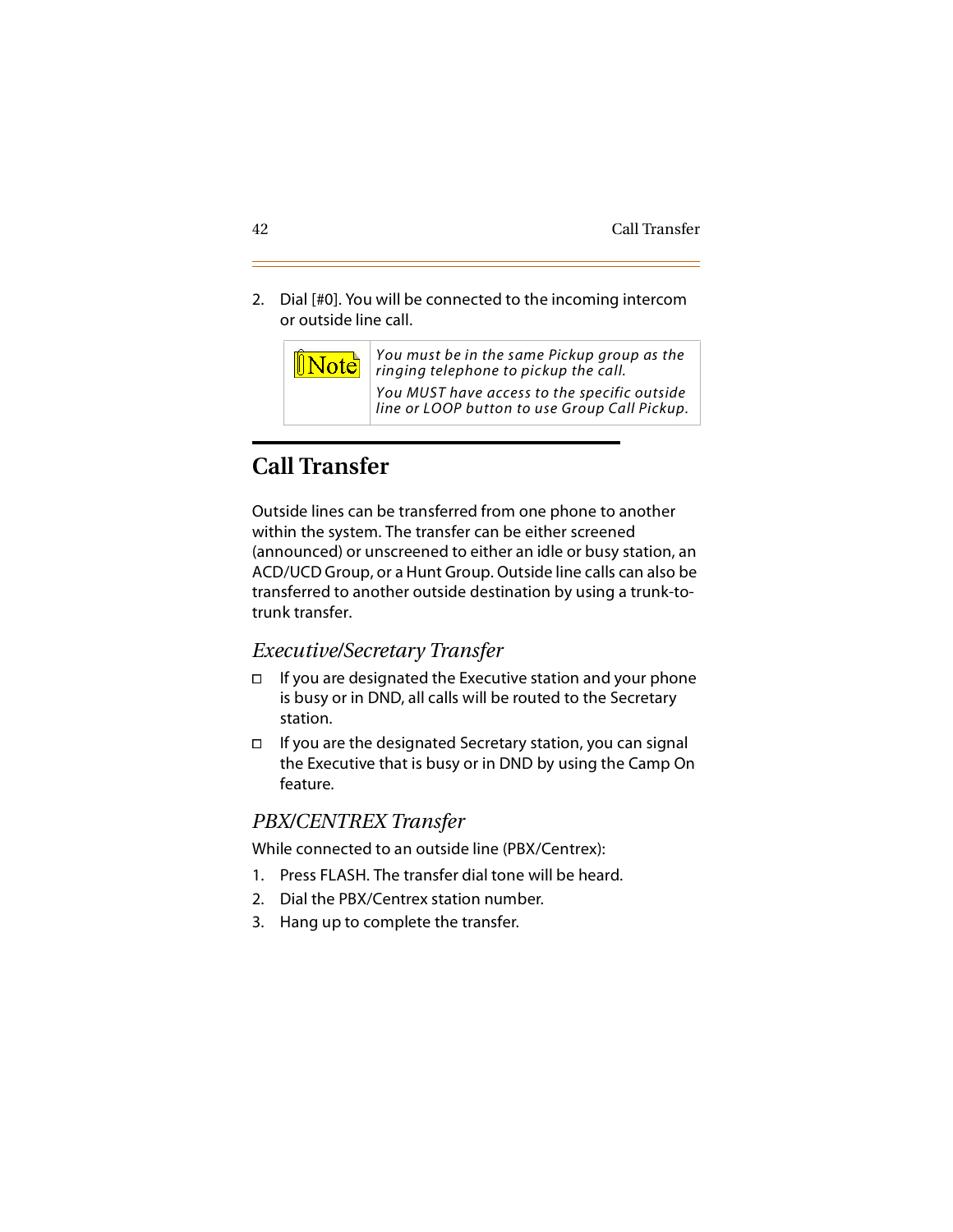

#### SINGLE LINE TELEPHONE

#### *To make a PBX/Centrex Transfer:*

- 1. Press the FLASH button. An intercom dial tone will sound.
- 2. Dial [660]. A Flash command is presented to the PBX or Centrex CO Line (a stutter tone will sound).
- 3. Dial the desired telephone number.
- 4. Replace the handset to complete transfer.

## *Screened Transfer*

#### *To conduct the transfer, while connected to an outside line:*

1. Press the station button where call is to be transferred (if programmed on your telephone) or press TRANS and dial station number.

The called extension signals according to the intercom signal switch position.

- 2. When that extension answers, announce the transfer.
- 3. Hang up to complete the transfer.

#### *To answer the Screened Transfer:*

Your intercom will be signaling according to the intercom signal switch position.

- 1. Answer the intercom and receive the transfer notice.
- 2. Press OUTSIDE LINE or flashing LOOP button on hold.



*If the Direct Transfer feature is enabled, the screened transfer will go directly to the handset. You do not have to press a LINE or LOOP button to answer.*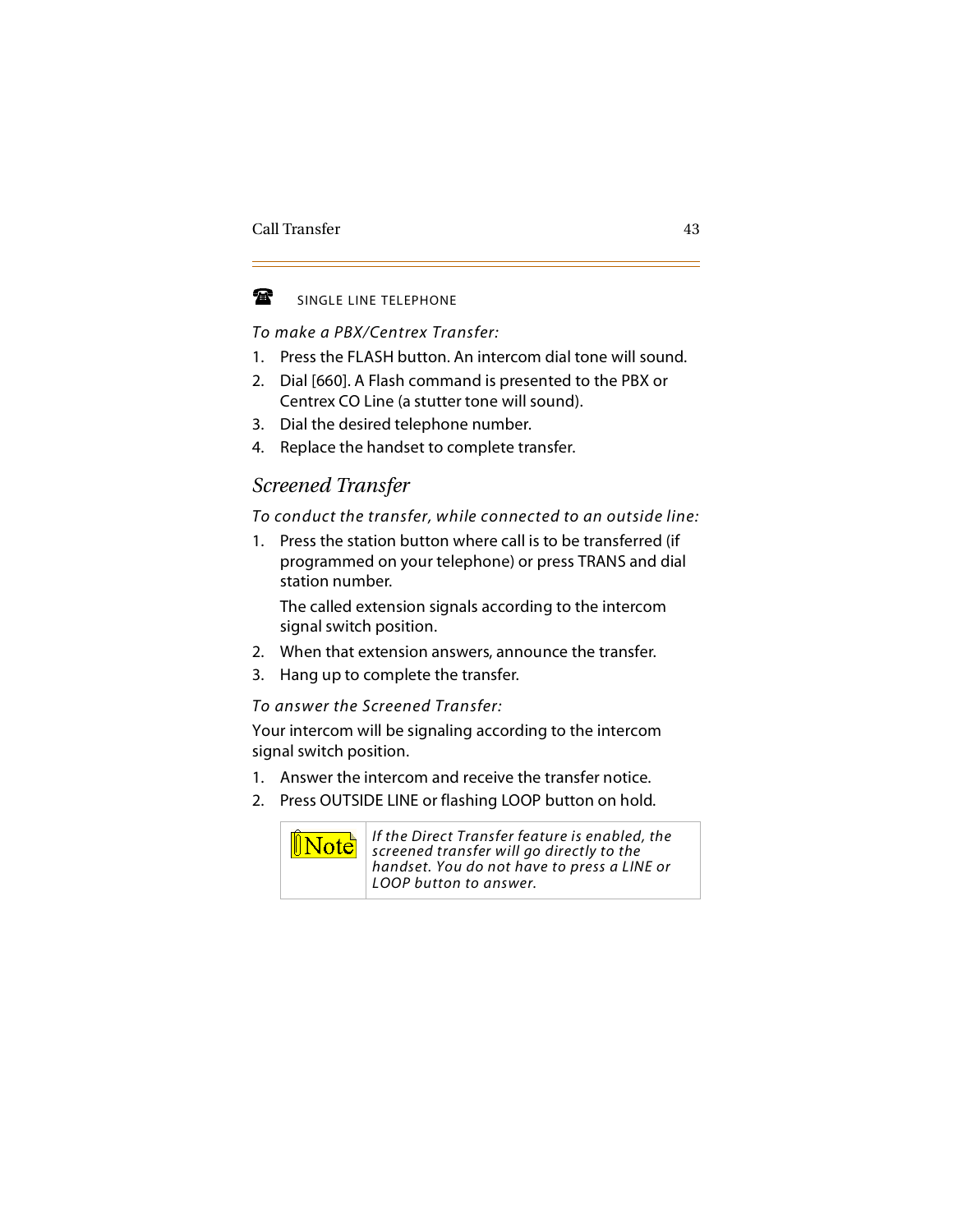## *Transfer Search*

When attempting to locate a party:

- 1. Press a station DSS button to signal the station or press TRANS and dial desired station.
- 2. If the station is unavailable, press another station DSS button to enter a new station number or press TRANS twice and dial the station number.
- 3. When the station answers, hang up to complete transfer.

# *Unanswered CO Call Transfer*

While idle or on an internal/external call and an incoming or transferred CO call is ringing at your station:

- 1. If on another call, place the current call on hold.
- 2. Dial the INC CO XSFR code [639] or press *preprogrammed* INC CO XSFR flexible button.
- 3. Press a DSS, Group button, or dial a station or group number. Call automatically transfers to that destination.
- 4. You can then return to the call placed on hold.

## *Unscreened Transfer*

- 1. Press the TRANS button.
- 2. When the called extension begins to signal, hang up to transfer the call (the Recall Timer start).
- 3. Replace the handset or press the ON/OFF.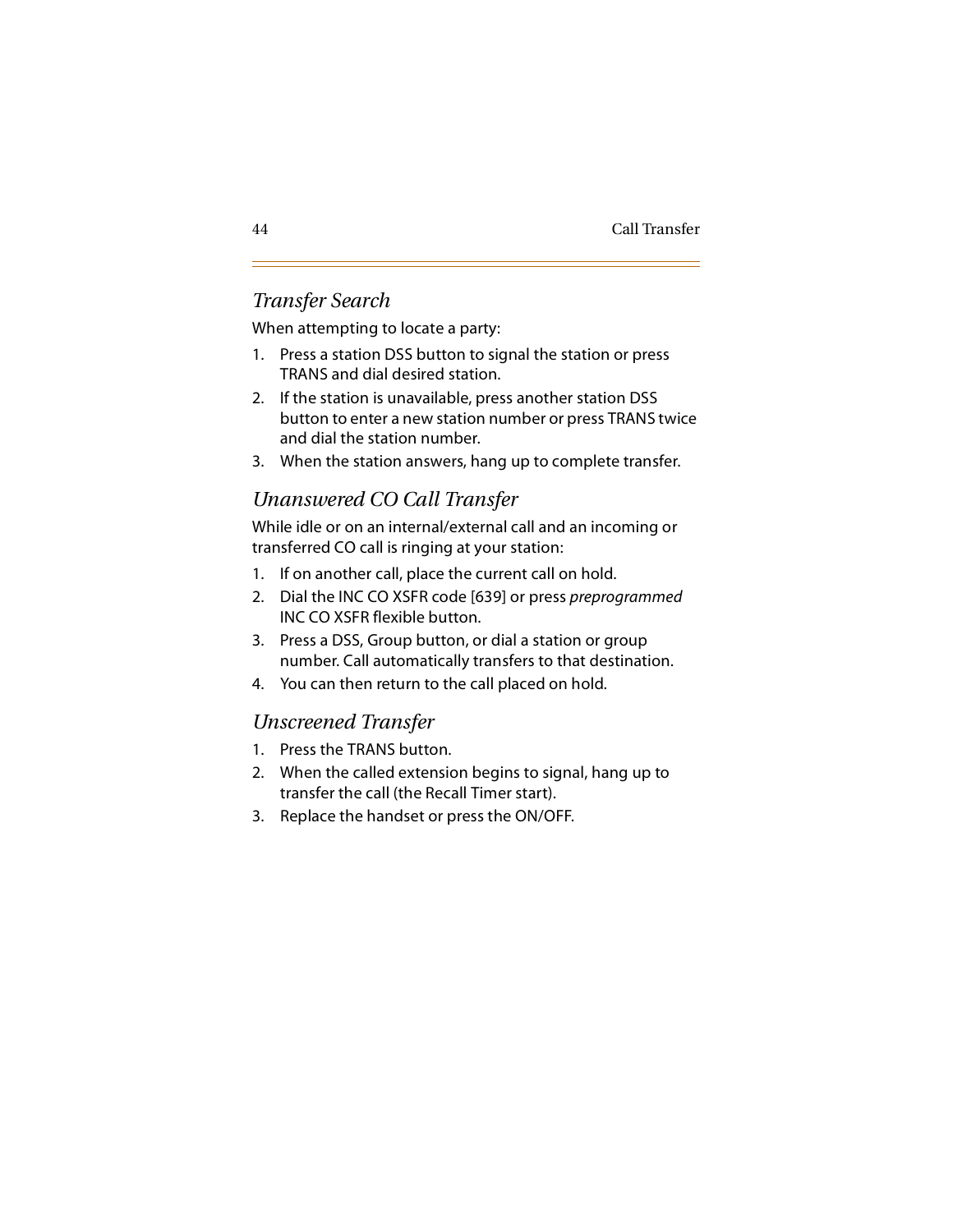# *Trunk-To-Trunk Transfer*

While connected to an outside line (PBX/Centrex):

- 1. Press TRANS. The transfer dial tone sounds.
- 2. Press a CO line / Loop flexible button.

```
-or-
Dial [9].
-or-
```
Dial a CO line/group access code.

- 3. Dial the desired outside line destination number.
- 4. Hang up to complete the transfer.





SINGLE LINE TELEPHONE

While connected to an outside line (PBX/Centrex):

- 1. Press the FLASH button. A dial tone will sound.
- 2. Dial [9].

-or-

Dial a CO line/group access code.

- 3. Dial the desired outside line destination number.
- 4. Hang up to complete the transfer.

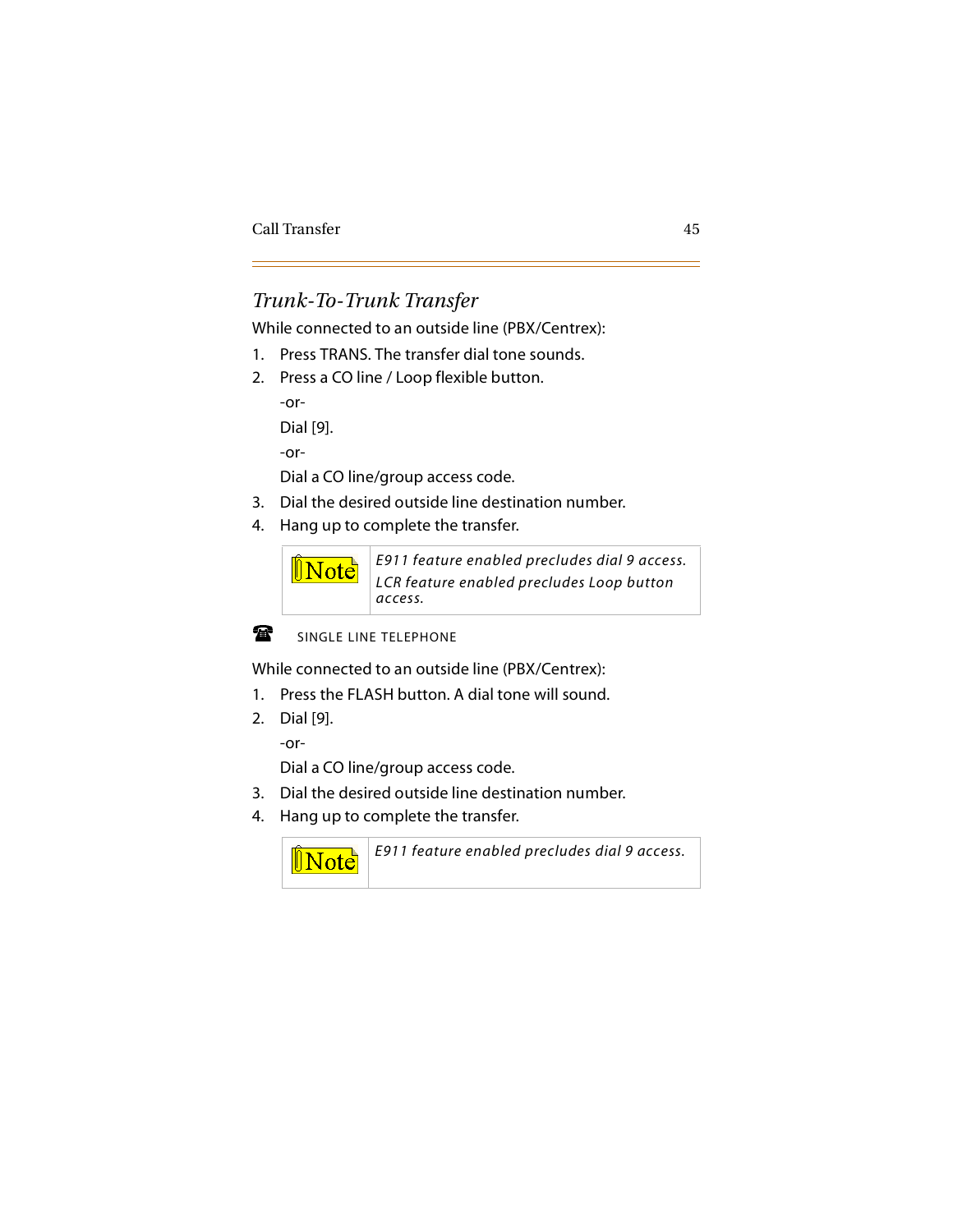# **Caller ID Display**

# *Caller ID Display (Answered Calls)*

The Answered Caller ID Table feature can store up to 100 system-wide entries of the most recently answered calls with caller ID. A station may dial a unique access code to view the entries, scroll through the entries, and dial a desired entry back. The table displays the caller ID number and the identity of the station that answered the call.

This table may be accessed from any user station display phone. Any Attendant station can delete a table entry, one entry at a time.

*To start the review process at the beginning of the table:* Dial [659].

# *Caller ID Display (Unanswered Calls)*

An Unanswered Call Management Table with 100 system-wide entry capacity is maintained in the system. The calling number/ name information pertaining to any unanswered call is placed in this table at the time the system determines the call was abandoned.

This table may be accessed from any display telephone to review unanswered calls. Only an Attendant station(s) can delete an entry from this table.

*To start the review process at the beginning of the table:* Dial [635].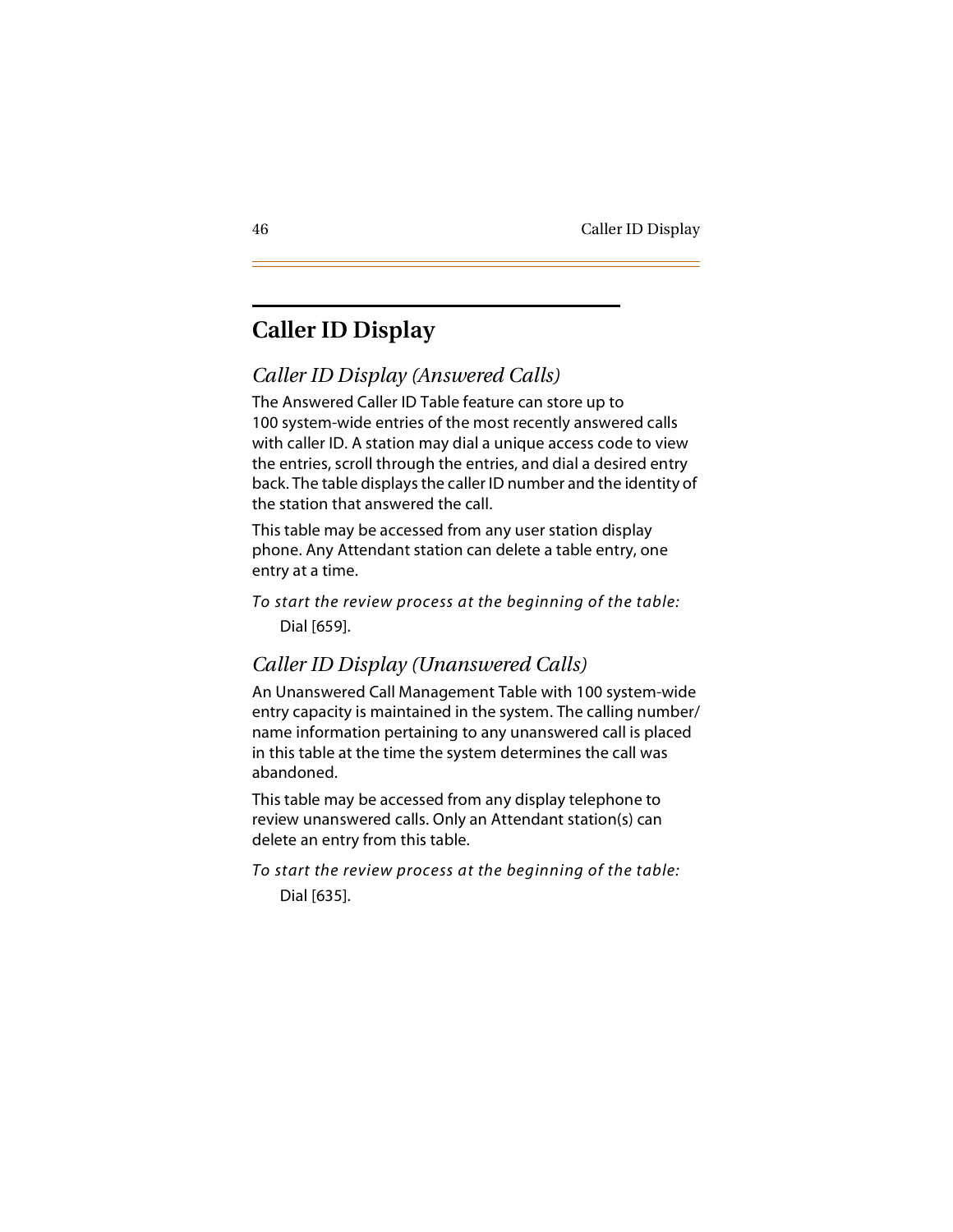#### **Keypad Functions**

The following functions apply to both Answered and Unanswered Call Management Tables:

| <b>Function</b>                     | <b>Button</b>   |  |
|-------------------------------------|-----------------|--|
| Review next item in table entry     | <b>MUTE</b>     |  |
| Step to next table entry            | <b>HOLD</b>     |  |
| Delete table entry (Attendant only) | <b>FLASH</b>    |  |
| Exit table review function          | ON/OFF          |  |
| Step to previous table entry        | <b>TRANSFFR</b> |  |
| Call Back                           | <b>SPFFD</b>    |  |

# **Caller ID Name/Number**



This feature allows you to program a flexible button [653] to view both the number and name on the LCD when receiving a Caller ID CO call. When the feature is enabled, the flexible button LED is lit solid and the name and number is displayed.

During the call, press the flexible button to toggle between the normal call information display and the name/number display.

The top line of the LCD displays the number of the caller and the bottom line of the LCD displays the name.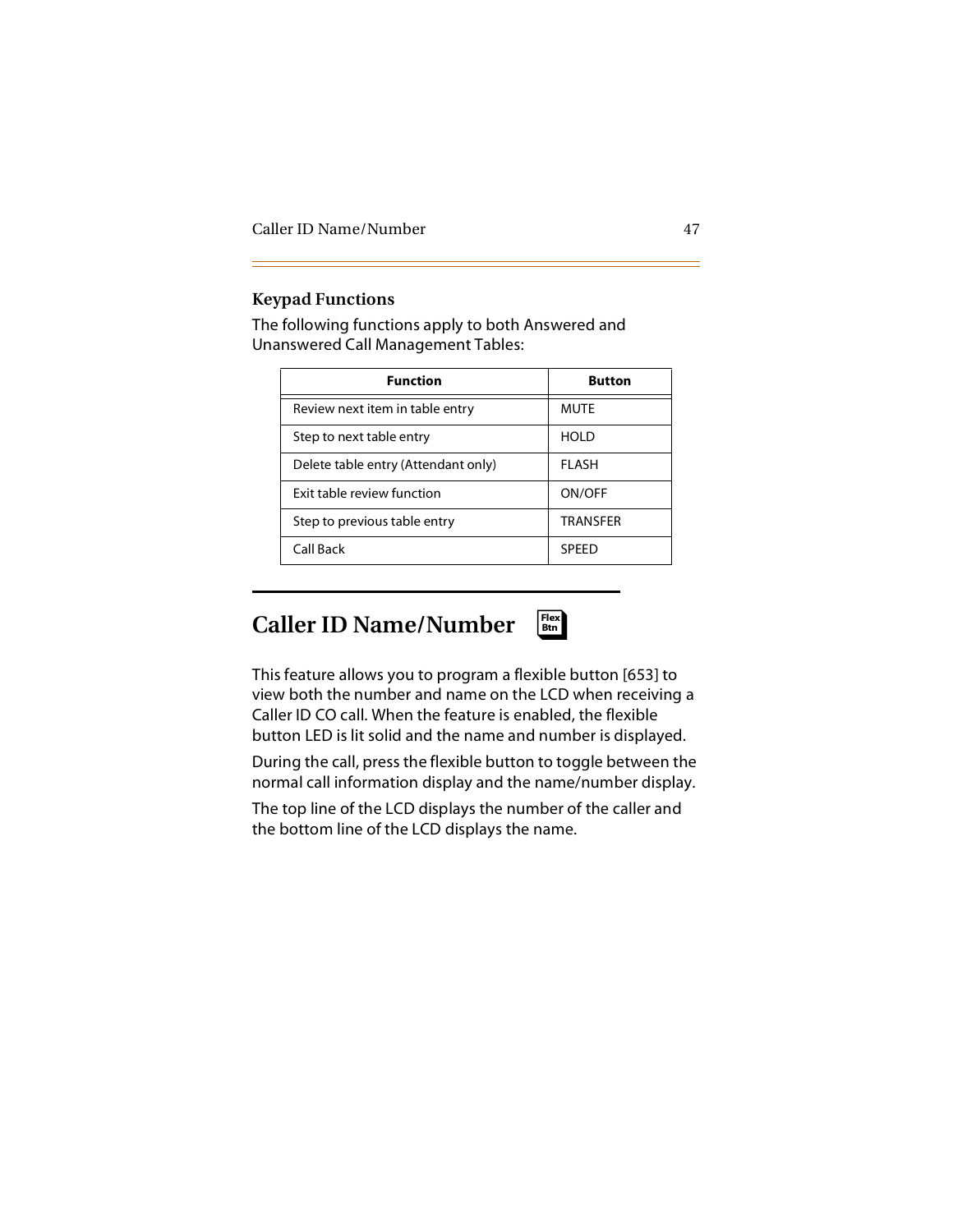# **Calling Forward Override**

The Call Forward Override feature allows a user to reach a busy station that is call forwarded. This allows the calling station to override the forwarding which allows the user to use Off Hook Voice Over (OHVO), Executive Override, Monitor, Message Wait Indication, Camp On, or Call Back Request at that station rather than forwarding to another destination.

- 1. Dial [5#] followed by the desired station extension.
- 2. Press the appropriate *preprogrammed* button.

Call Back  $=$  [622] Camp On  $=$  [620] Executive Override = [625] Message Wait  $=$  [623]  $OHVO = [628]$ 

# **Calling Station Handsfree Mode Override**

This feature enables a calling station to override a called station's T intercom setting.

*When placing a call to a station and handsfree is desired:*

- 1. Dial [7#] on the dial pad.
- 2. Dial the extension number,

-or-

Press the DSS button of desired station (call connects to the station in a handsfree mode).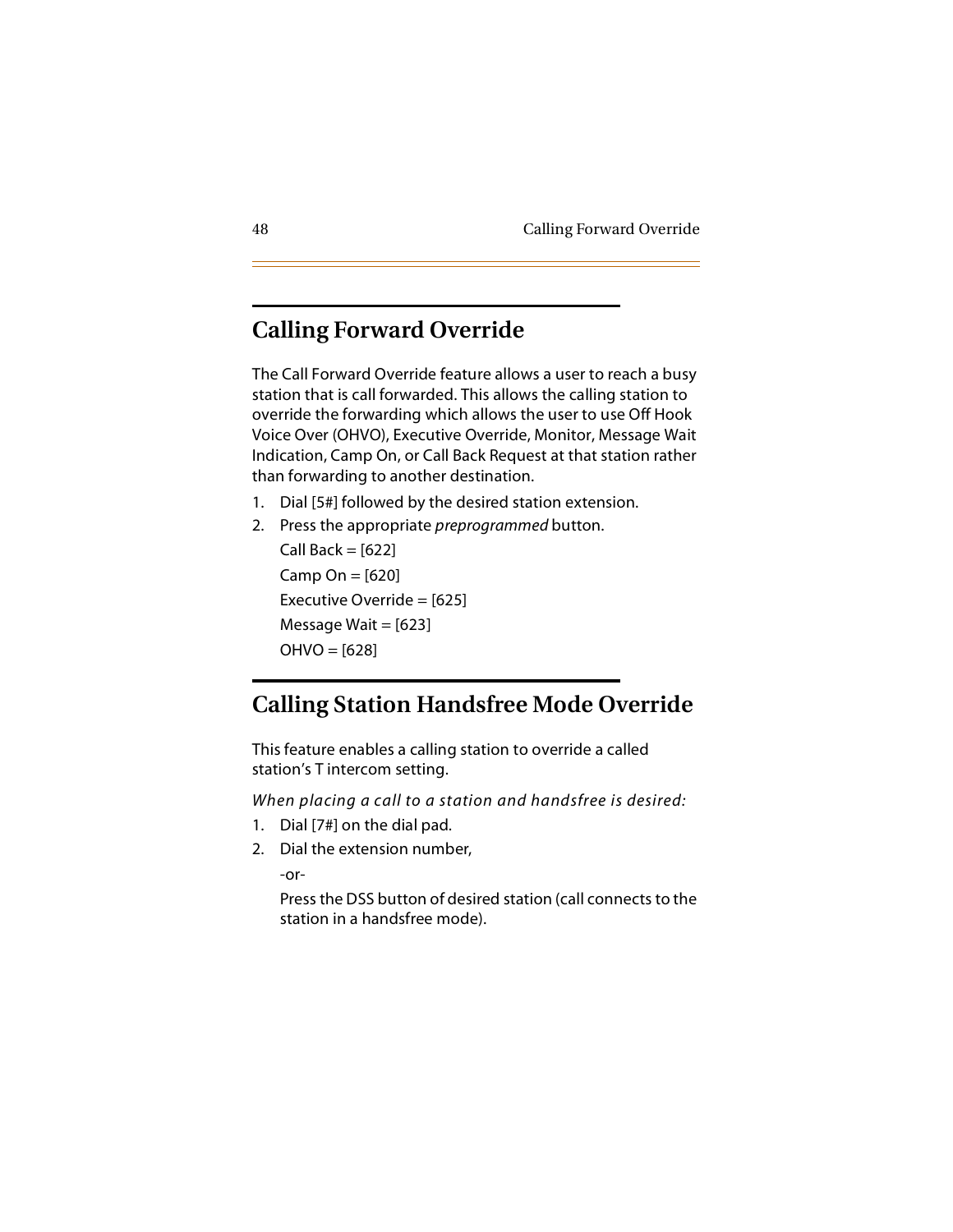# **Calling Station Tone Mode Override**

This feature enables a calling station to override a called station's H or P intercom settings.

*When placing a call to a station and tone ringing is desired:*

- 1. Dial [6#] on the dial pad.
- 2. Dial the extension number,

-or-

Press the DSS button of the desired station (call tone rings station).

### **Camp On** ❑ **Flex Btn**

A station may alert a busy party that an outside line is on hold and waiting for them by using the CAMP ON button.

To camp on a call, press the TRANS button to transfer the call to the desired busy station, then press the CAMP ON button.

The busy party will receive a muted ring over the keyset speaker, and a visual flashing CAMP ON LED. By pressing the CAMP ON button, the person called places their existing outside call on hold and is connected to the person placing the Camp On. They can then pick up the call on the appropriate line.

*To alert a busy station of your call:*

1. Press the CAMP ON button. The called station will receive one-burst of ringing.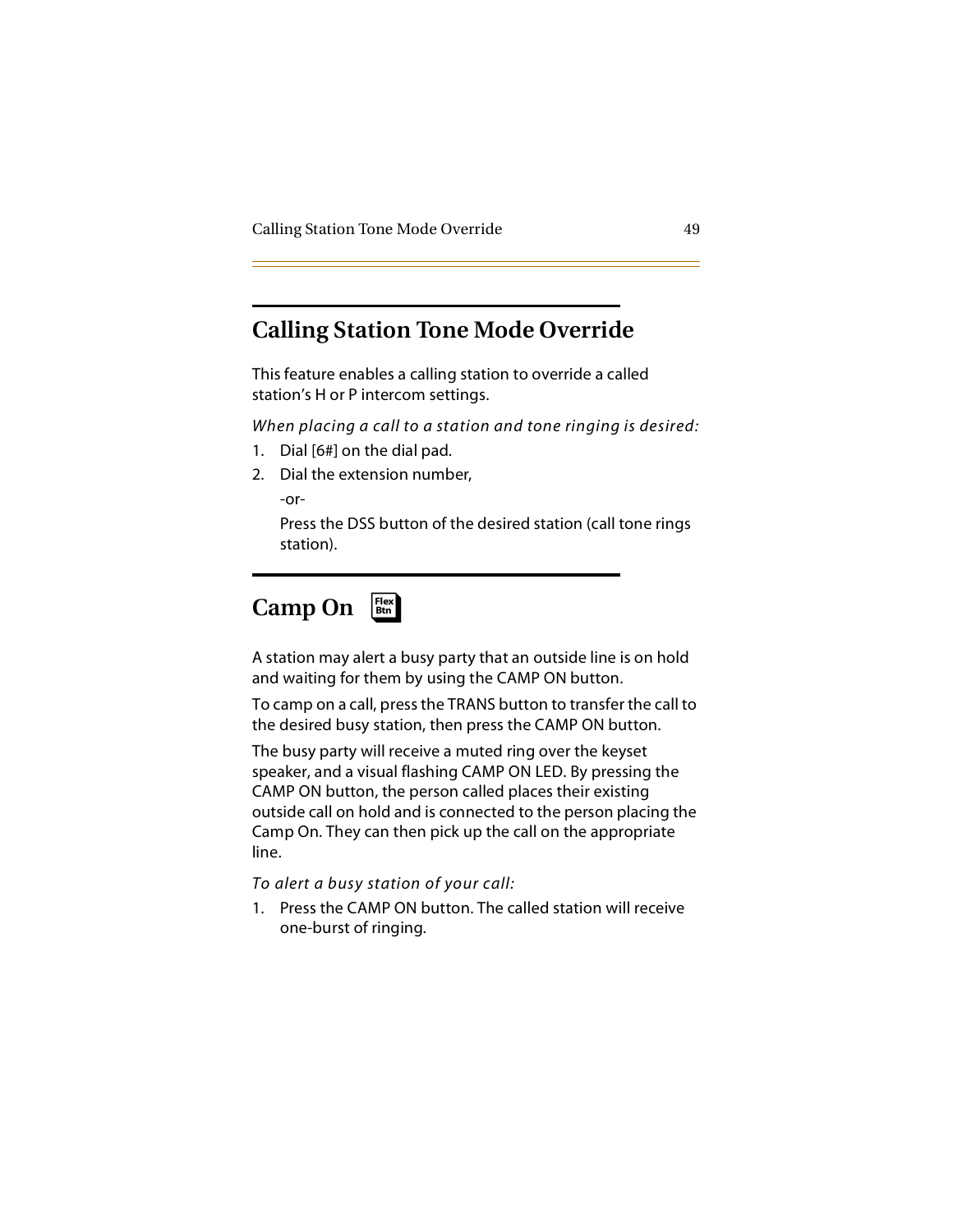2. When the called party answers, consult with them or hang up to transfer call.



*To answer a call that is waiting:*

- 1. Press your flashing CAMP ON button when you hear one burst of muted ringing. Any outside line you are connected to will be placed on hold.
- 2. Converse with the station placing the call,

-or-

If a call is being transferred, press the flashing OUTSIDE LINE button.

*If you do not have a CAMP ON button:*

 Go on-hook with your present call, the Camp On call will ring through,

-or-

 $\Box$  Place the present call on hold, then go on-hook, the Camp On call will ring through.



SINGLE LINE TELEPHONE

*To alert a busy station of your call:*

- 1. Press the FLASH button.
- 2. Dial [620]. When the called line is alerted, they can choose to pick up your call or remain on original call.

*To answer a call that is waiting (*while on a CO line call)*:*

- 1. Receive Camp on warning tone through the handset.
- 2. Choose desired call (hang up on present call and take new call, or ignore Camp On signal).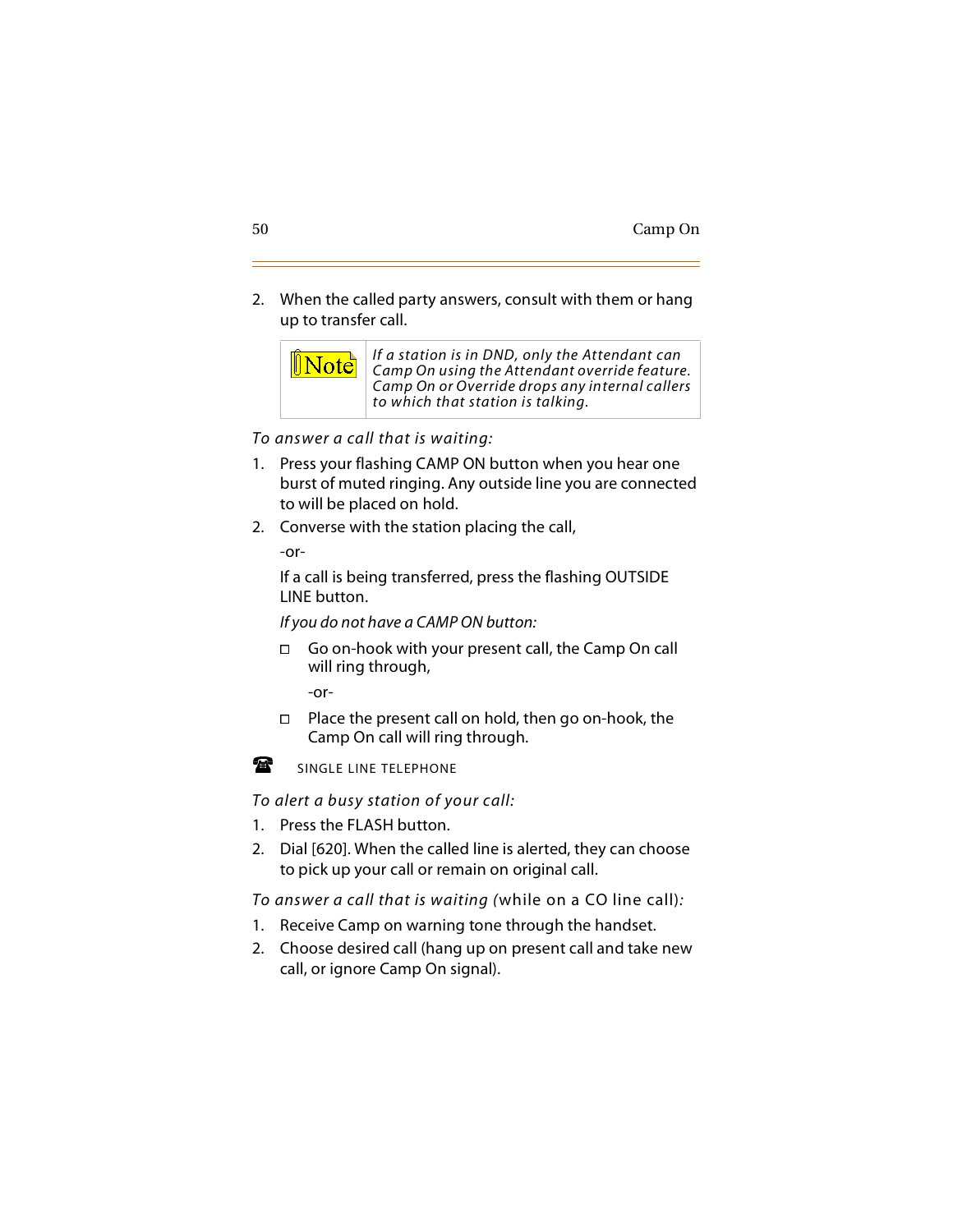# **CO Line - Access**

*To access an outside line:*

1. Press an idle CO line button or a POOL button,

-or-

Dial a CO line group access code or an LCR code: 9, 801-823, 88+LLL (*LLL = CO Line number*).

- 2. Dial the desired number for outside call.
- 3. Lift the handset to converse or use the speakerphone.

 $\mathbf{r}$ SINGLE LINE TELEPHONE

-*To access an outside line:*

- 1. Lift the handset.
- 2. Dial access code: 9, 801-823, 88+LLL (*LLL = CO line number*).
- 3. Dial telephone number.

### **CO Line Queue** ❑ **Flex Btn**

*If you wish to be placed on a waiting list for a particular outside line that is busy, to become available:*

1. Press desired busy OUTSIDE LINE button,

-or-

Press the POOL button. (A busy tone will sound.)

- 2. Press the *preprogrammed* CO LINE QUEUE button (621).
- 3. Replace the handset or press the ON/OFF button.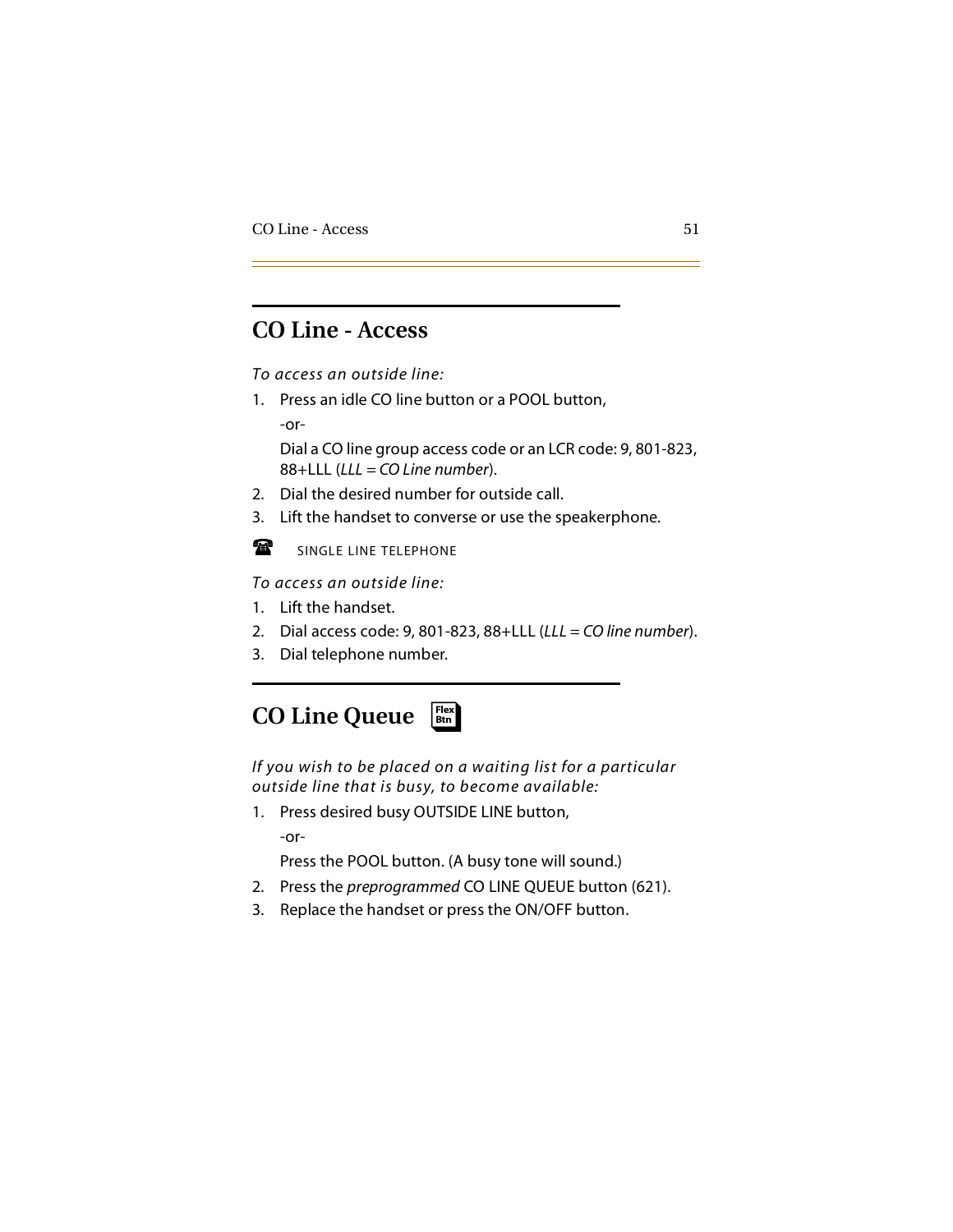#### *To answer a queue:*

If you hear ringing and an outside line of the line group or a LOOP button you queued onto is rapidly flashing:

- 1. Lift the handset or press the ON/OFF button.
- 2. Press the flashing OUTSIDE LINE button, or LOOP button.

*To cancel a call back request:*

- 1. Dial the CO Line Queue Cancel code [626] on the dial pad.
- 2. Replace handset or press ON/OFF button.

 $\mathbf{F}$ 

SINGLE LINE TELEPHONE

- 1. Dial an outside line access code, a busy tone will sound.
- 2. Press the FLASH button.
- 3. Dial [621]. A confirmation tone will sound.

# **Conference**

## *Conference Combinations*

Only stations that have conference enabled can institute a conference.

- Add-On Conference **--** Up to eight internal parties can engage in a conference, or seven internal parties with one external party. A maximum of five 8-party conferences (five external parties maximum) can be established.
- Multi-Line Conference **--** One internal station can engage in a conference with up to four outside parties.



*A maximum of eight parties can be included in a conference.*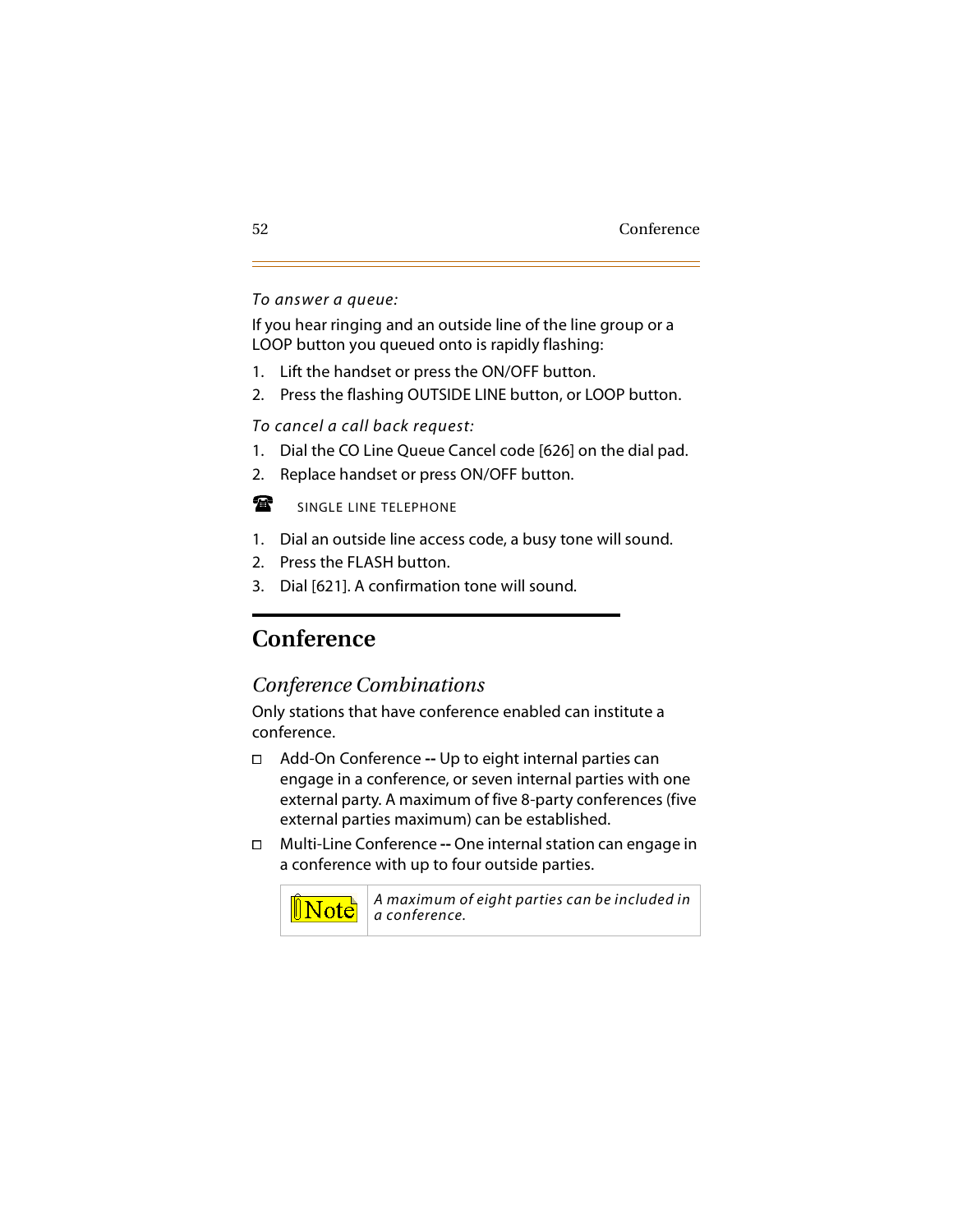## *Conference Procedures*

8-button digital/electronic telephones can assign a Conference button by using feature code 624.

#### *To establish a Conference:*

- 1. Lift the handset.
- 2. Select an intercom station or dial desired outside party.
- 3. When called party answers, press the CONF button.
- 4. Add the next conference party by selecting another outside line or intercom station.
- 5. If the next conference party is an outside line and a busy or wrong number is encountered, press one of the conference parties on hold. This drops the busy or wrong number party. Press the conference button again and repeat step 4.
- 6. When the last party answers, press the CONF button twice. (All parties will be connected.)

#### *To exit a Conference (controller only):*

For a Single-line conference …

- 1. Press the ON/OFF button to ON.
- 2. Press the MUTE button, then replace the handset to monitor the conference.

For a Multi-line conference …

- 1. Press the HOLD button to place outside parties on hold. The Hold Timer starts. If one of the two parties is internal, that party is dropped.
- 2. Press CONF and hang up or press the ON/OFF button to leave the other conference parties still connected in an unsupervised conference. The CONF button flashes and the timer starts. There is a warning tone before the other parties are dropped.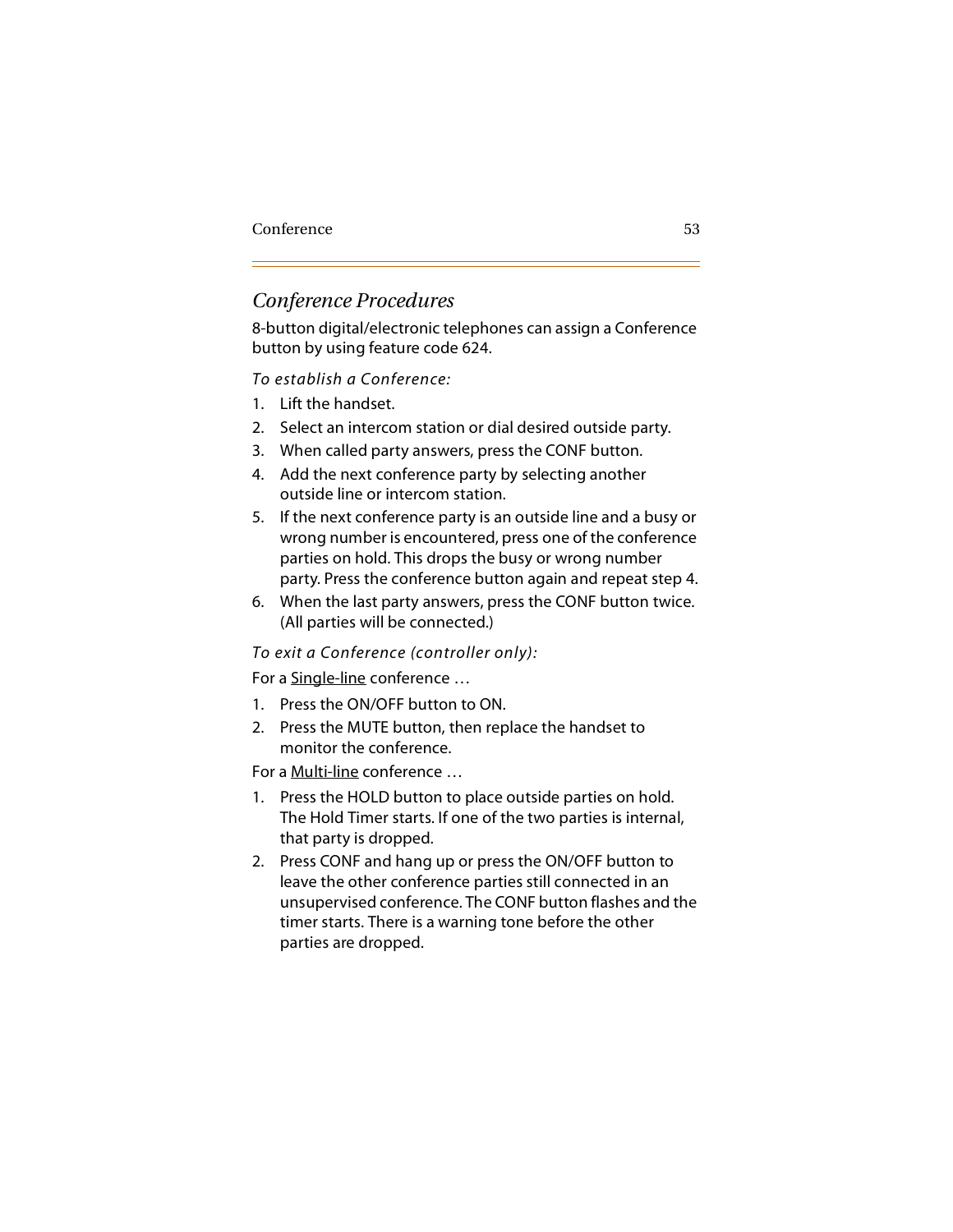#### *To re-enter a Conference:*

When the controller re-enters the conference, the disconnect timer is reset.

- 1. Lift the handset to re-enter a monitored conference.
- 2. To re-enter a conference placed on hold, repeat steps for establishing a conference.
- 3. To re-enter an unsupervised conference, lift the handset and press the flashing CONF button. The CONF button will light steady and a confirmation tone will sound.

*To terminate a Conference, the conference initiator who is actively in the conference must:*

Replace the handset or press the ON/OFF button to OFF.

*To terminate an Unsupervised Conference:*

Press the flashing CONF button while on-hook, all parties will be dropped.

*To terminate a party during a Conference call:*

- 1. Press the line button of the party you wish to drop.
- 2. Replace the handset or press the ON/OFF button.
- 3. Lift the handset or press the ON/OFF button.
- 4. Press the flashing CONF button.

魯 SINGLE LINE TELEPHONE

#### *To set up a Conference with one external and one other internal station:*

- 1. Place an outside call.
- 2. Press the FLASH button to put the call on hold.
- 3. Dial the number of the internal station you wish to add.
- 4. When that station answers, press the FLASH button again. All three parties will be connected.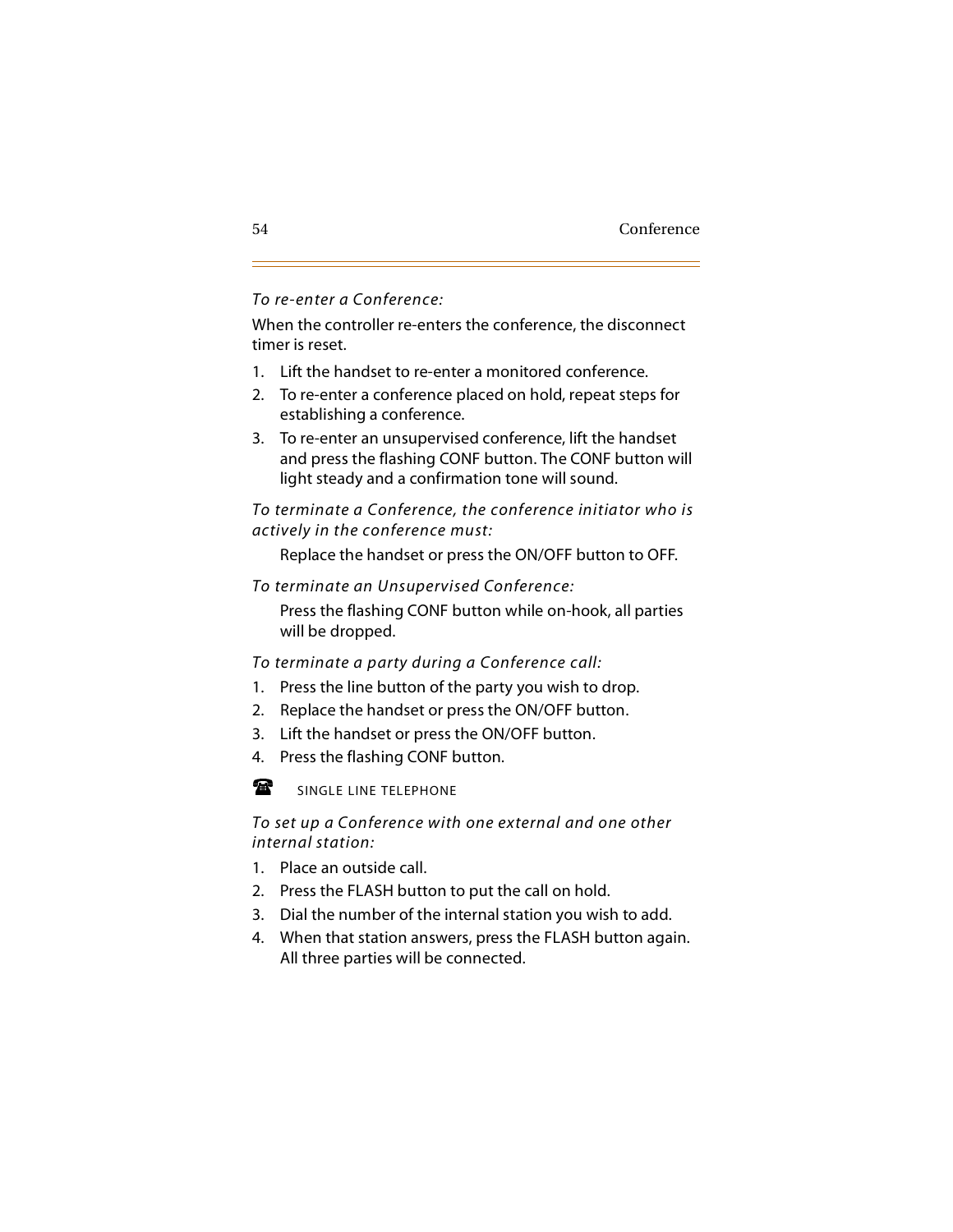*To set up a Conference with Personal Park:*

- 1. While connected to an outside line, press the FLASH button. The intercom dial tone will sound.
- 2. Dial [438]. The first call will be placed in personal park.
- 3. Dial the desired number for the second call.
- 4. Press the FLASH button. The Intercom dial tone will sound.
- 5. Dial the code for SLT Conference Park [664]. All three parties will be conferenced.
- 6. Hang up to terminate the conference.

# **Dial-By-Name**

The system allows station users to dial extension numbers, or speed bins, by entering the name of a person that has been programmed for that station.

The system database allows entry of a name (alphanumeric) up to 24 characters in length for each station. The programmed name can be used for dial-by-name station users and in directory dialing.

(This feature should not be confused with the *Name In Display* feature.)

1. Dial the Dial-By-Name code  $[6*]$  on the dial pad,

-or-

Press the *preprogrammed* DIAL-BY-NAME flexible button.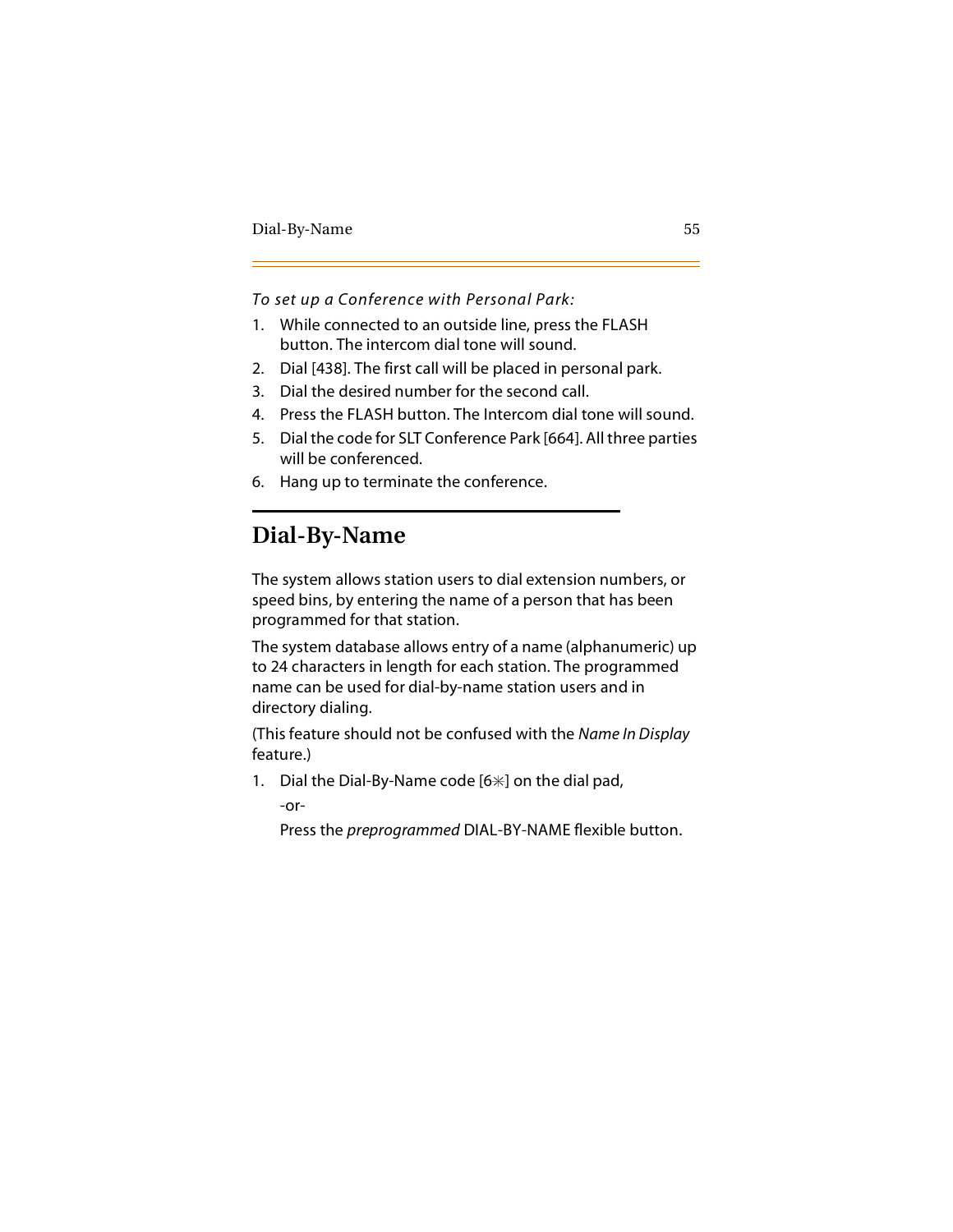

2. Dial the person's last name on the keypad as shown:

*For Example* … To search for the name BROWN, press [2][7][6][9][6].

- $\Box$  When the system finds a unique numeric match to the name being dialed, the call will be placed to the station matching the name.
- $\Box$  The intercom call will signal the station according to the H-T-P button.
- If fewer than 8 digits are dialed, the numeric match is dialed after a 10-second interdigit time-out occurs, or if [#] is pressed.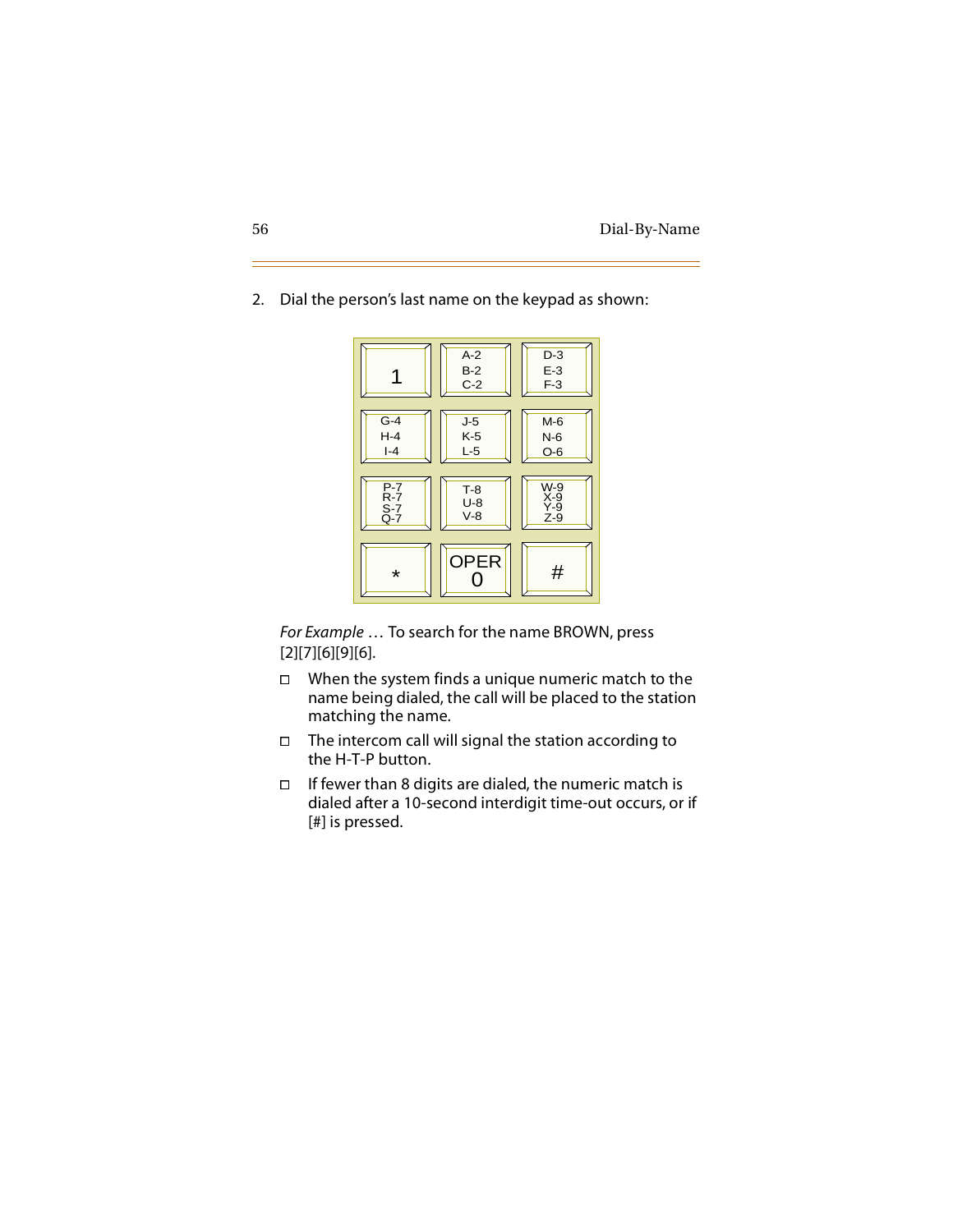# **Directory Dial**

Display telephone users may view a list of up to 200 names from the System Directory on the station's LCD display. You can dial the station or speed dial bin by pressing a single button.

Names placed in the Directory List may be associated to intercom numbers, System Speed dial bins, or entries in the Local Number/Name Translation Table. You may view the Directory List beginning with any letter of the alphabet, then scroll through the list either forward or backwards.

Directory Dialing may also be used to transfer a call from one station to another.

*To view the Directory List:*

1. Dial the Directory List dial code [680] on the dial pad, -or-

Press flexible button programmed as a directory dialing button.

2. Press a button on the keypad that represents the letter of the alphabet, to begin viewing the list of names.

For example … press ing 2 once will producesnames starting with A. When 2 is pressed a second time, names that start with B will display. Pressing 2 a third time will display names that start with C.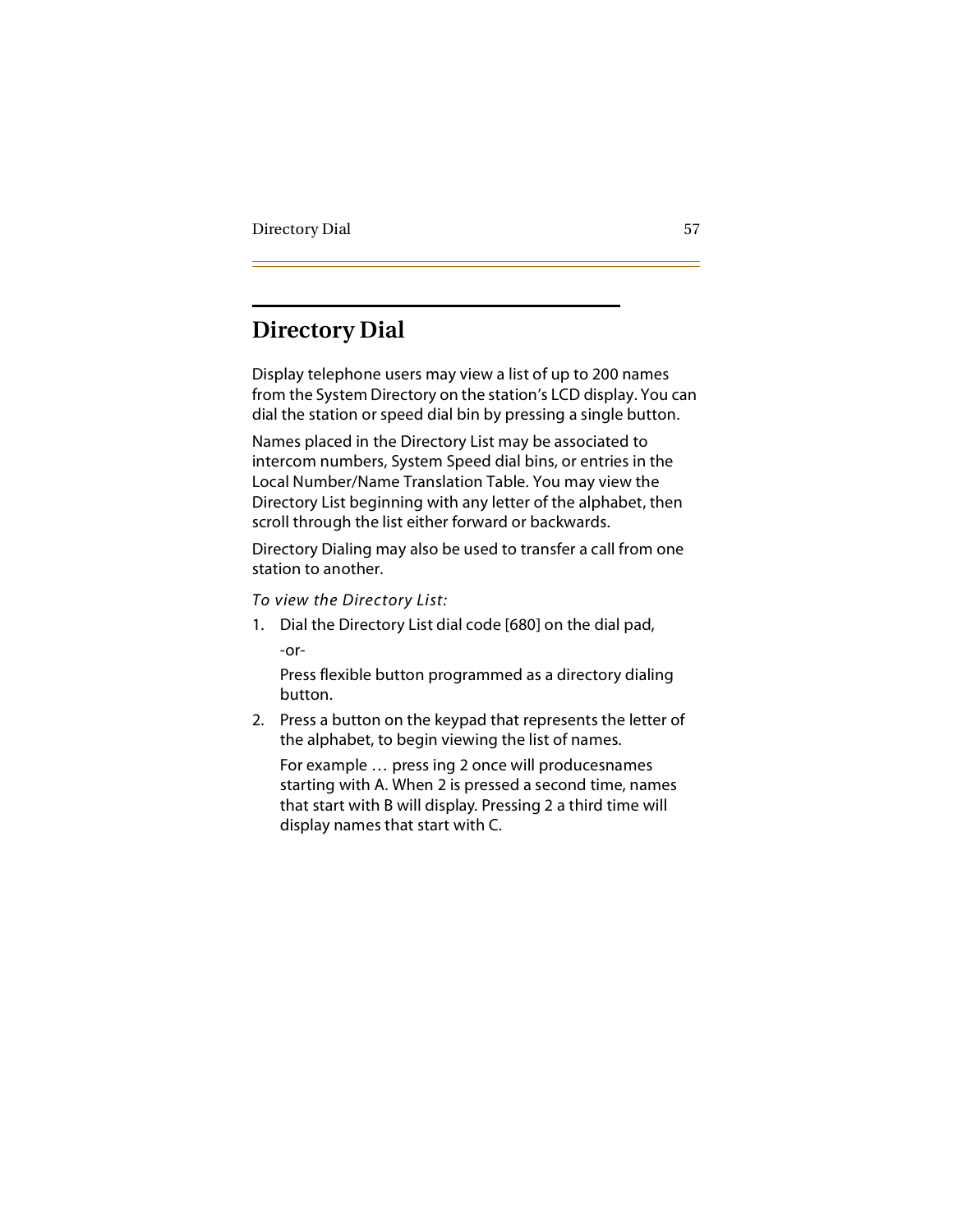#### 3. The alphabet is represented on the keypad as shown:



Names beginning with the letter chosen will show on the LCD display.



4. Dial  $[\ast]$  to scroll up (next entry) through the list,

-or-

Dial [#] to scroll down (previous entry) through the list, -or-

Press another key to view the list for a different letter of the alphabet.

5. When the desired name displays on the LCD, press the SPEED button to automatically dial the destination station or outside phone number (via speed dial).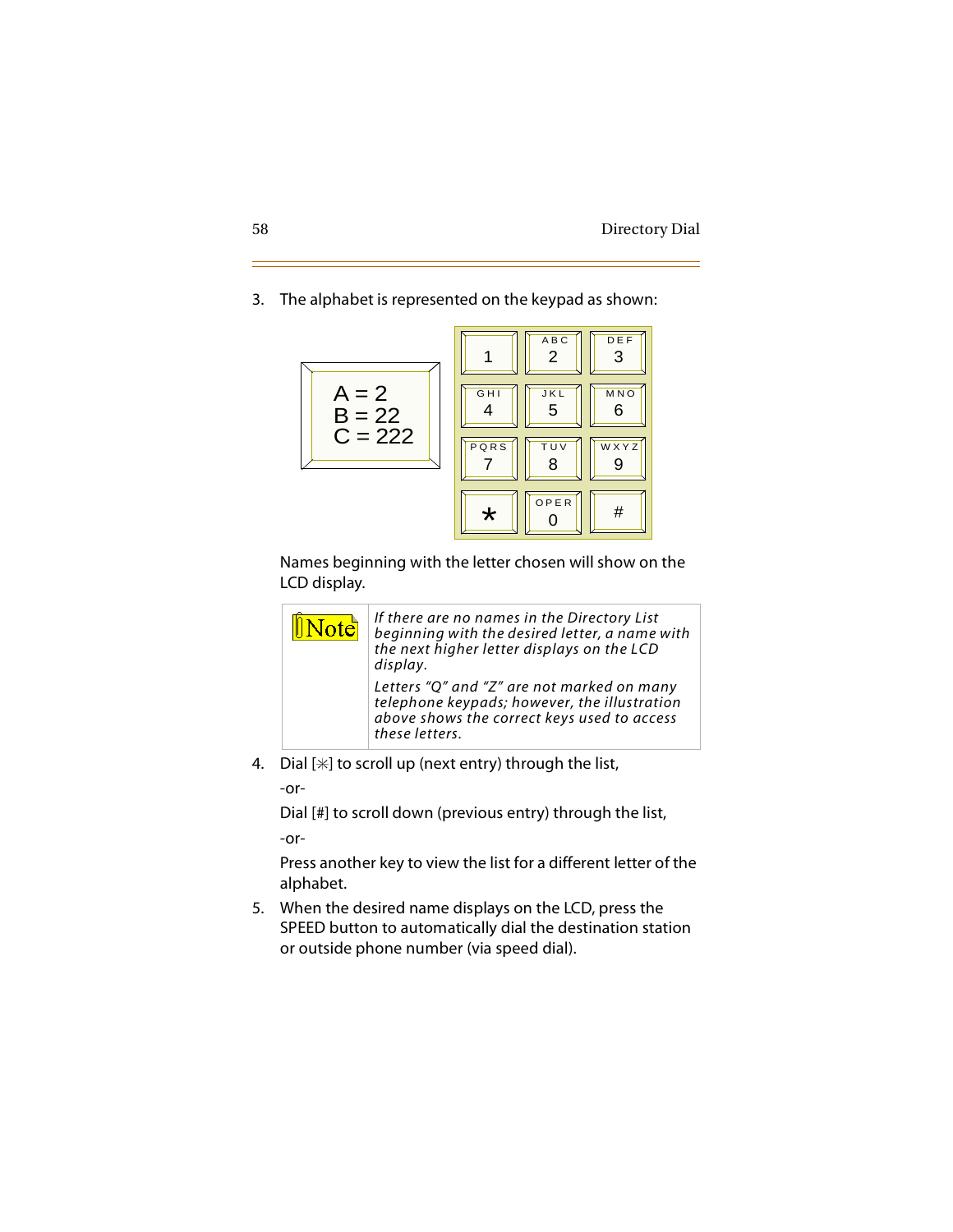*To transfer a call using Directory Dialing while on a call:*

- 1. Press the TRANS button.
- 2. Dial the Directory Dial Code [680] on the dial pad, -or-

Press the flexible button programmed for directory dialing.

- 3. Press the digit associated with the person's name and when it displays, press SPEED to automatically dial the destination station.
- 4. Hang up to complete the transfer.



*Calls may be transferred to internal stations only. An attempt to transfer a call off-net (via a speed dial bin) results in the call recalling upon going on-hook.*



SINGLE LINE TELEPHONE

- 7. s Not applicable

# **Do Not Disturb**

*To activate Do Not Disturb:*

Press the *preprogrammed* DND button (DND button lights steady), or dial [631] on the 8-button keyset. The DND button can be pressed while the phone is ringing to stop the ringing.

*To remove Do Not Disturb:*

Press the *preprogrammed* DND button or dial either [631] or [662]. The button LED will extinguish and DND is cancelled.

*To activate One-time Do Not Disturb:*

Press the *preprogrammed* DND button while you are off-hook and connected to a CO line or intercom call. The DND button LED will light, and off-hook tones at your station are cancelled.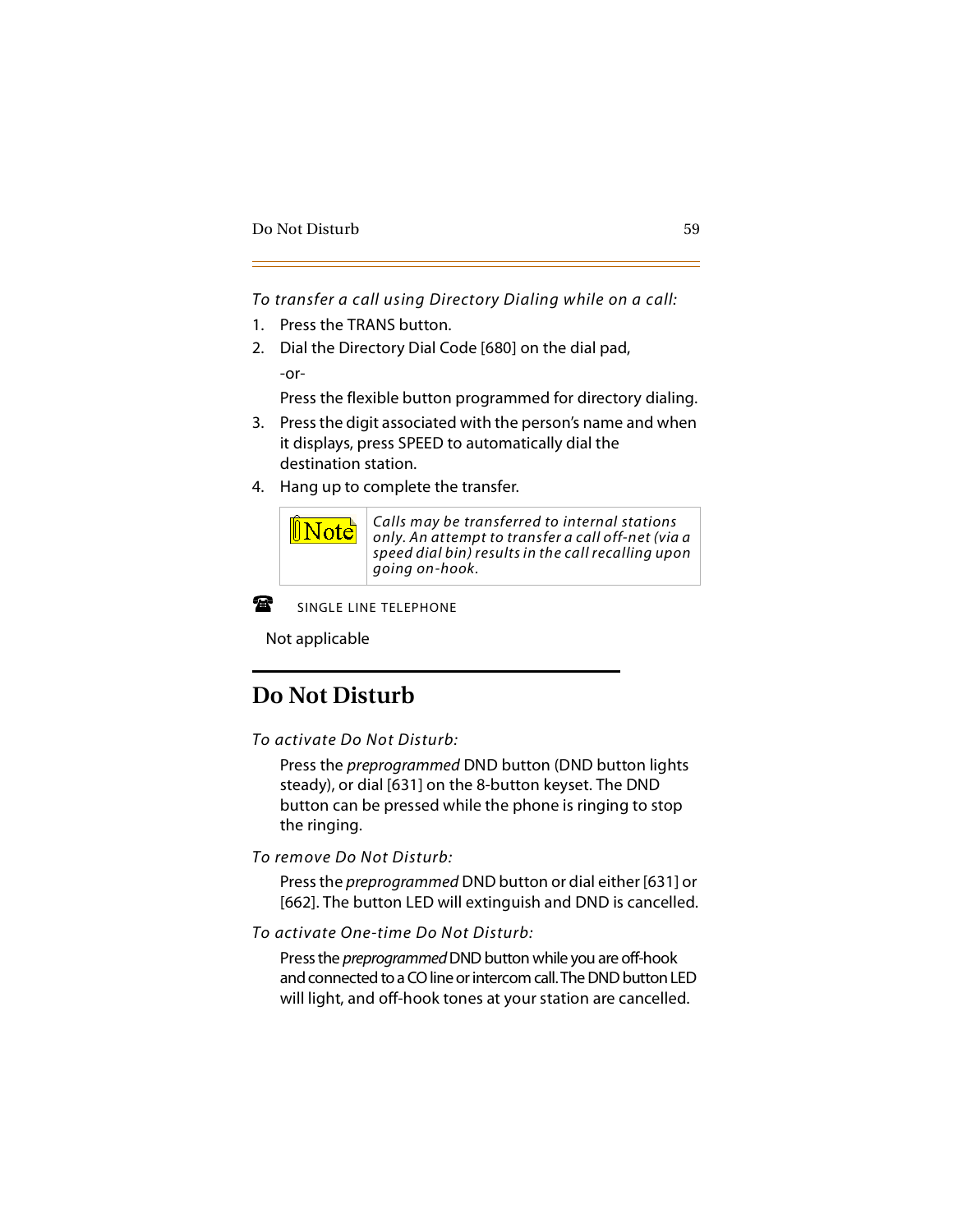*To cancel One-time Do Not Disturb:*

Replace the handset. The DND button LED will extinguish and DND will be cancelled.

金

SINGLE LINE TELEPHONE

**-***To activate Do Not Disturb:*

- 1. Lift the handset.
- 2. Dial [631].
- 3. Replace the handset.

*To remove Do Not Disturb:*

- 1. Lift the handset.
- 2. Dial [631] or [662].
- 3. Replace the handset.

#### **Executive Override** ❑ **Flex Btn**



*Use of this feature when the executive override warning tone is disabled may be a violation of Federal, State or Local Laws, and an invasion of privacy. Check applicable laws in your area before using this feature.*

Executive Override allows stations designated as "Executive" the ability to override and "barge in" on other keysets engaged in CO Line conversations. A change in volume may occur on the CO Line or intercom call after the barge-in occurs.

If you call a busy station:

- 1. Press the *preprogrammed* EXECUTIVE OVERRIDE button (625). The Executive station is bridged onto the CO line conversation in progress at the called station. An optional warning tone is presented to all parties prior to cut-thru.
- 2. Replace the Executive station handset to terminate the override.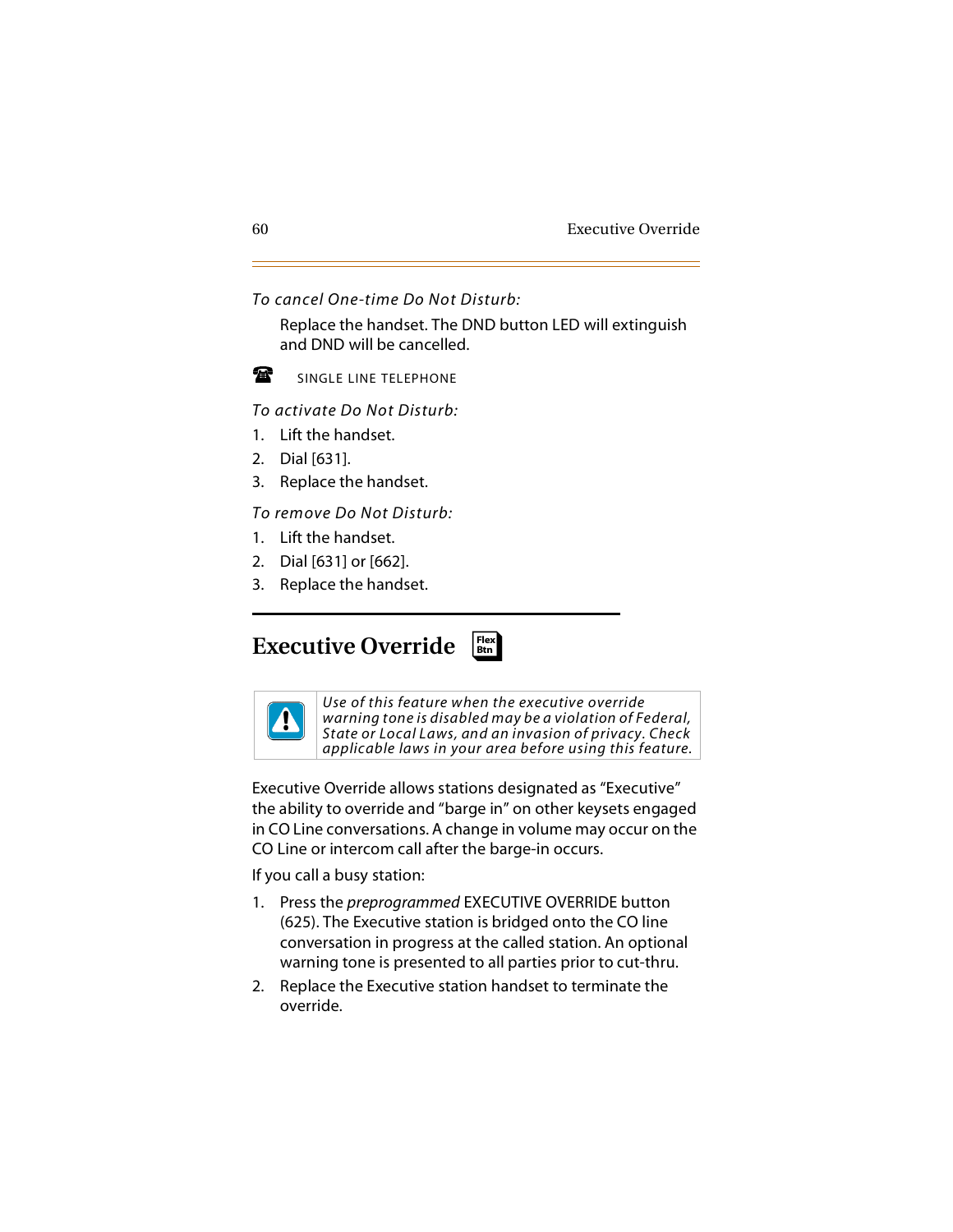# **Flash**

When connected to an outside line:

Press FLASH to disconnect the outside line and reseize an outside line dial tone.

» » » 8-button telephone users can assign a FLASH button by using code [660].

## *Flash Key on Intercom*

When connected to a page zone or another internal party:

Press FLASH to disconnect page or intercom call. An intercom dial tone will sound.

# <span id="page-74-0"></span>**Flexible Button Programming**

*To program a flexible button (to use feature codes):*

- 1. Press SPEED twice.
- 2. Press the button to be programmed (must be programmed in database as a flexible button).
- 3. Dial the desired code. A confirmation tone will sound. (*Refer to the ["Default Numbering Plan" on page 107,](#page-120-0) and the feature's description for any additional digits to enter*).
- 4. Press the ON/OFF button.

*To program a flexible button (to use speed bin dialing):*

- 1. Press SPEED twice.
- 2. Press the button to be programmed (must be programmed in database as a flexible button).
- 3. Press the SPEED button.
- 4. Dial the speed bin number. A confirmation tone will sound.
- 5. Press the ON/OFF button.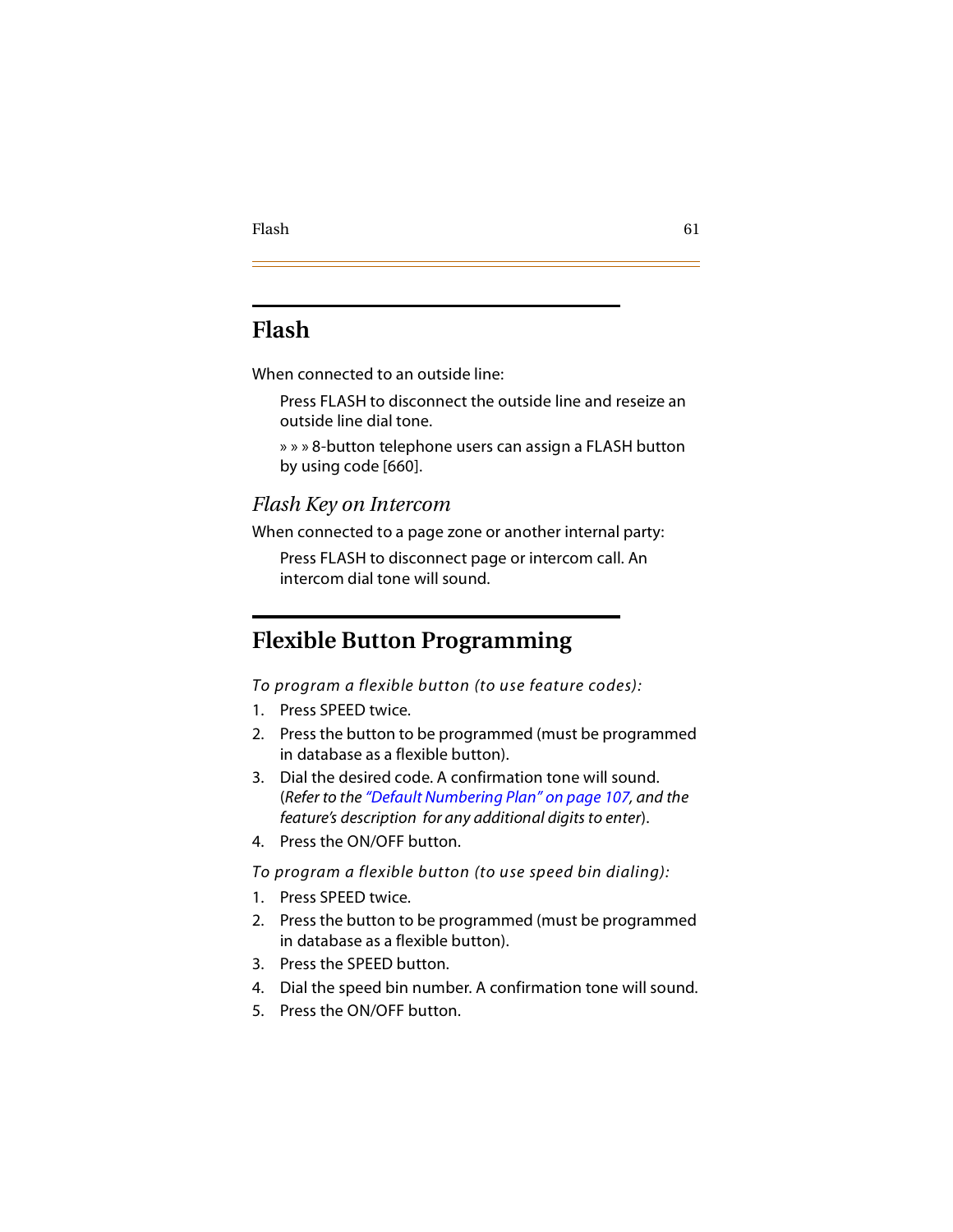#### *To erase a flexible button:*

- 1. Press SPEED twice.
- 2. Press the flexible button to be erased.
- 3. Press FLASH. A confirmation tone will sound.
- 4. Press the ON/OFF button.

*To check flexible button programming:*

- 1. Lift handset.
- 2. Press SPEED, then dial  $[7] + [#]$ .
- 3. Dial [2] to select the KEYBTN option.
- 4. Press the desired flexible button(s) to display programming for the button(s) on the LCD.
- 5. When finished, replace the handset.

# **Group Listening**

All digital key stations have a built-in speakerphone. You can use the speaker to monitor a call while using the handset to consult with the outside party. This enables other people in the room to listen to both parties in the conversation.

*To activate Group Listening:*

While conversing on the handset, press the ON/OFF button.

Both parties of the conversation can then be heard on the digital station's speaker. The speakerphone microphone is muted while the handset is off-hook.

*To deactivate Group Listening:*

While off-hook, press the ON/OFF button.



*Group Listening is NOT available when the station is in the Headset Mode.*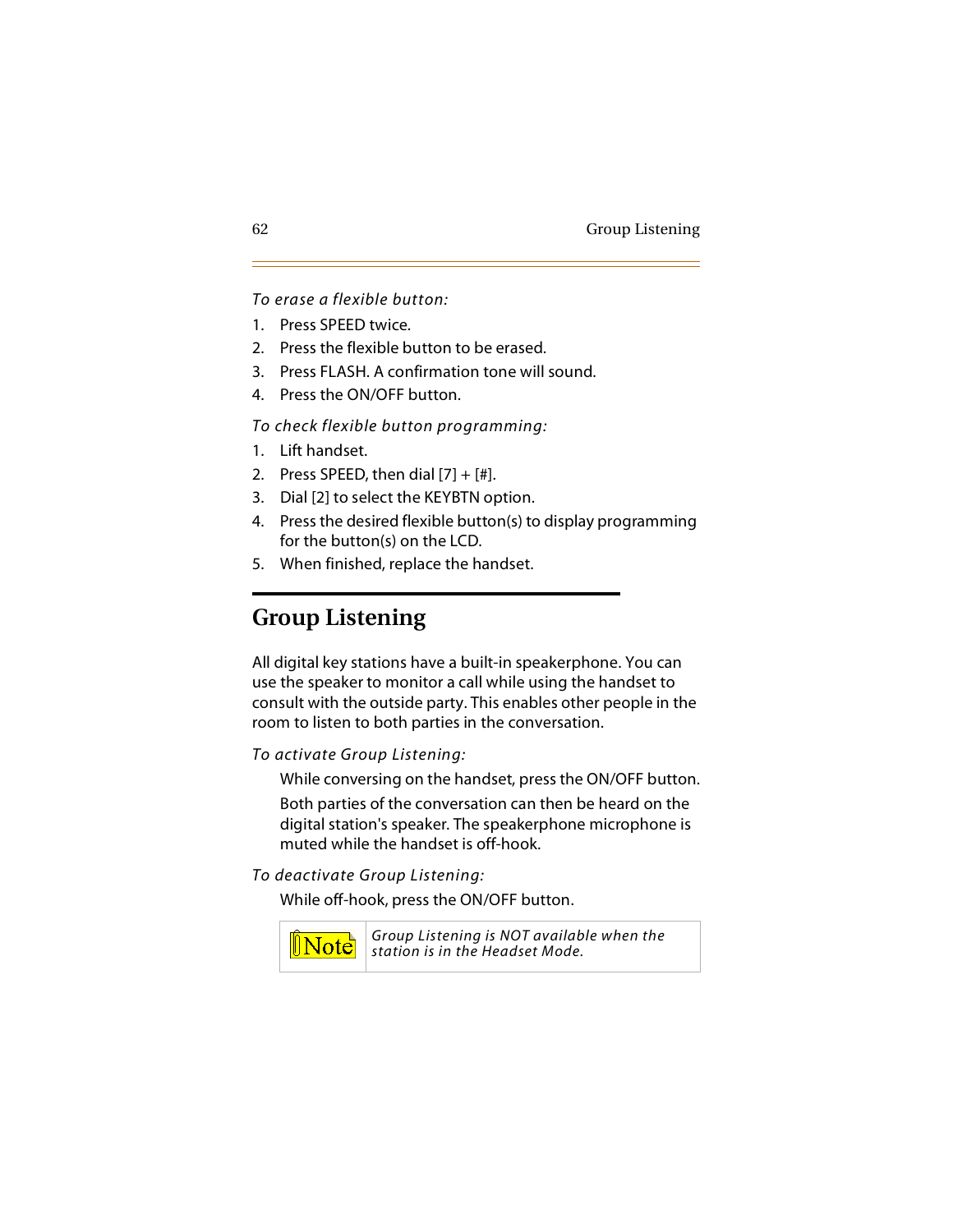# **Headset Mode**

A modular headset may be used by connecting the headset to the handset jack on the telephone (leaving the handset in place). The ON/OFF button on the Digital Telephone is used to initiate and end calls while using the headset.

*To activate Headset Mode:*

Dial [634] on the dial pad,

-or-

Press the *preprogrammed* HEADSET MODE button. The LED will light steady.



*To deactivate Headset Mode:*

Dial [634] on the dial pad,

-or-

Press the *preprogrammed* HEADSET MODE button. The LED will extinguish.



*Station must be programmed in database programming for headset operation before the flexible button can be programmed.*



SINGLE LINE TELEPHONE

Not applicable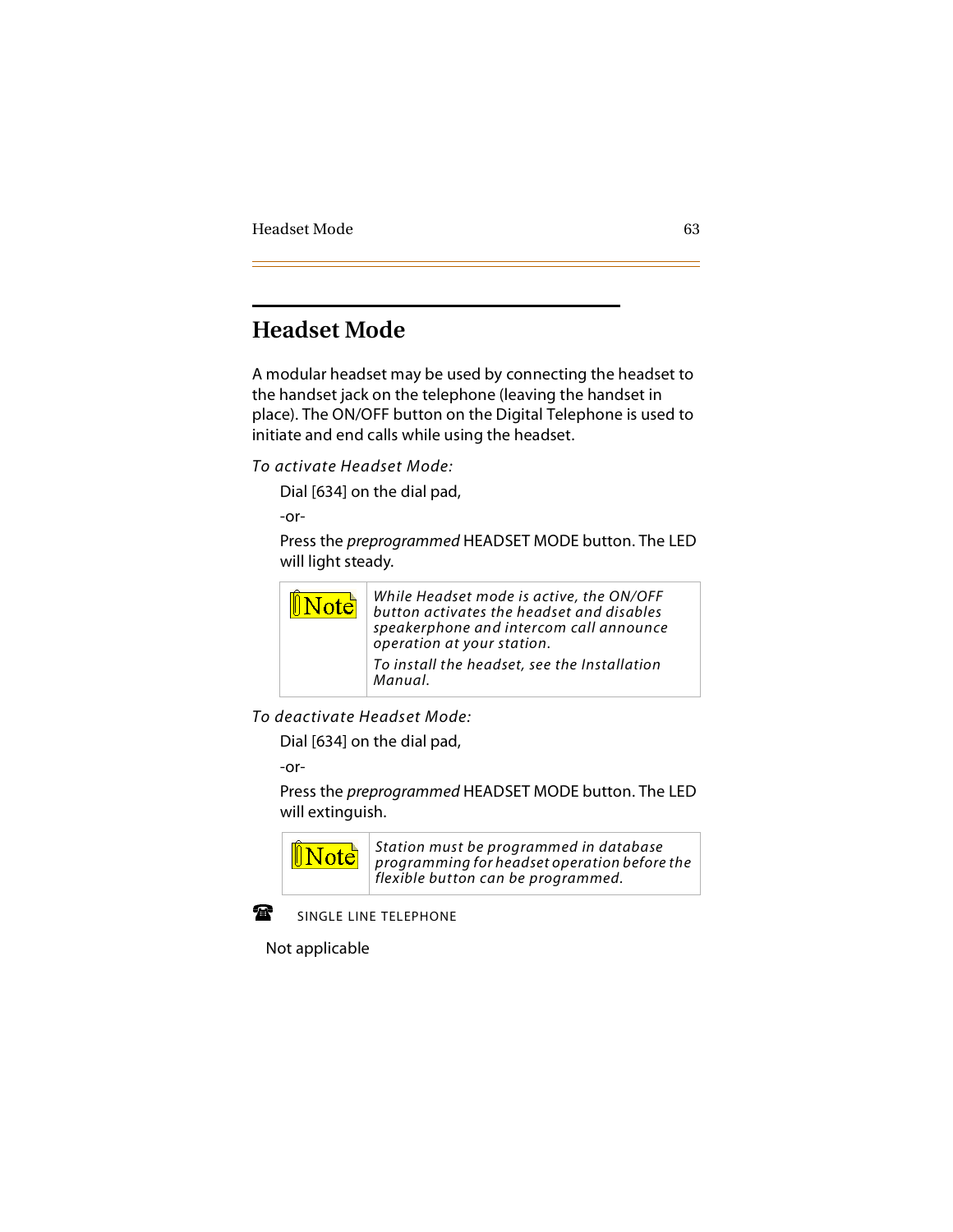## **Intercom**

## *Using an Intercom Button*



*To program a Flexible Button as an Intercom Button:*

- 1. Press the SPEED button twice.
- 2. Press the desired flexible button to program.
- 3. Dial [645] on the dial pad. A confirmation tone will sound. If an error was made during entry, an error tone will sound.

*When intercom call rings a busy station (w/intercom btn):*

- 1. The calling station receives ringback tone instead of busy tone. The called station hears muted or reminder ring and their intercom button LED starts flashing at the incoming CO line rate. This indicates an incoming intercom call.
- 2. The called station can place the current CO call on hold by pressing the HOLD button,

-or-

Place the current intercom call on hold by pressing the HOLD button. The intercom call is placed on hold on the available intercom button.

3. The called station then presses the flashing intercom button to answer incoming intercom call. When answered, the following message displays on the called station LCD:

CALL FROM STA XXX MMM DD YY HH: MM am

Sta XXX can be a programmed station name.



SINGLE LINE TELEPHONE

- 7. s Not applicable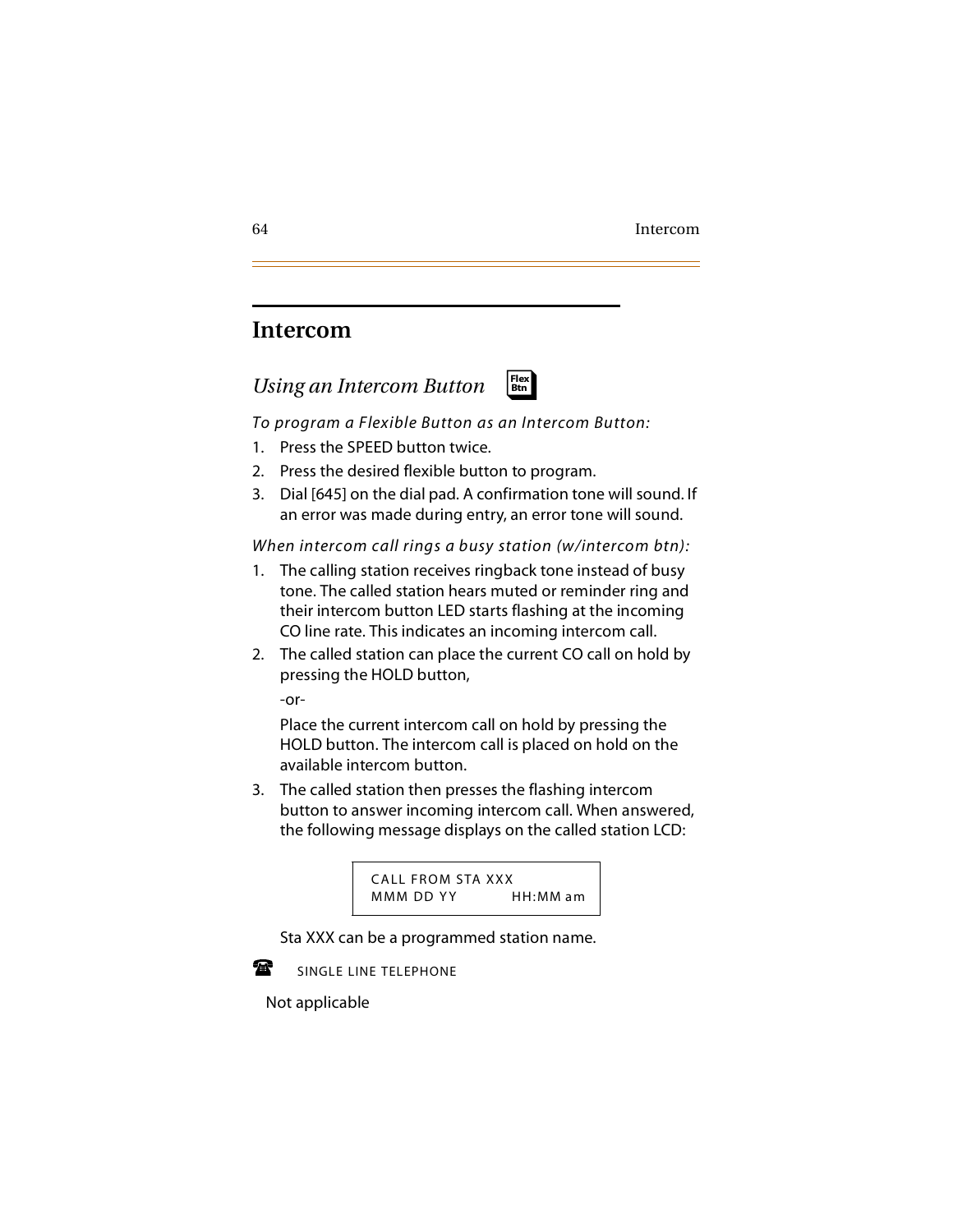## *Answering an Intercom Call*

Depending on the position of your intercom button signal switch, answer the intercom call as indicated:

**H Mode** (No LED) Handsfree Mode -- You will hear three bursts of tone and an announcement.

Reply handsfree or lift handset for privacy.

**P Mode** (LED Flashing) Privacy Mode -- You will hear three bursts of tone and a one-way announcement. The calling party cannot hear conversations in progress.

Lift handset or press ON/OFF to answer.

-or-

Position the H-T-P switch to the H mode to answer.

**T Mode** (LED On) Tone Mode -- You will hear repeated bursts of intercom tone ringing and HOLD button slow flashes.

Lift the handset or press the ON/OFF button to answer.

-or-

Position the H-T-P switch to the H mode to answer.



*Use feature code 667 to select an H, P, or T mode for 8-button digital telephones. Each use of this feature code acts as a rotary through the three options.*

## *Intercom Transfer*

*To use Intercom Transfer without DSS Buttons:*

- 1. Receive or make an intercom call.
- 2. Press the TRANS button. An intercom dial tone will sound.
- 3. Dial the desired station number.
- 4. When the second station answers, you are in a supervised transfer mode (first station is staged for transfer).
- 5. Hang up (stations 1 and 2 will be connected).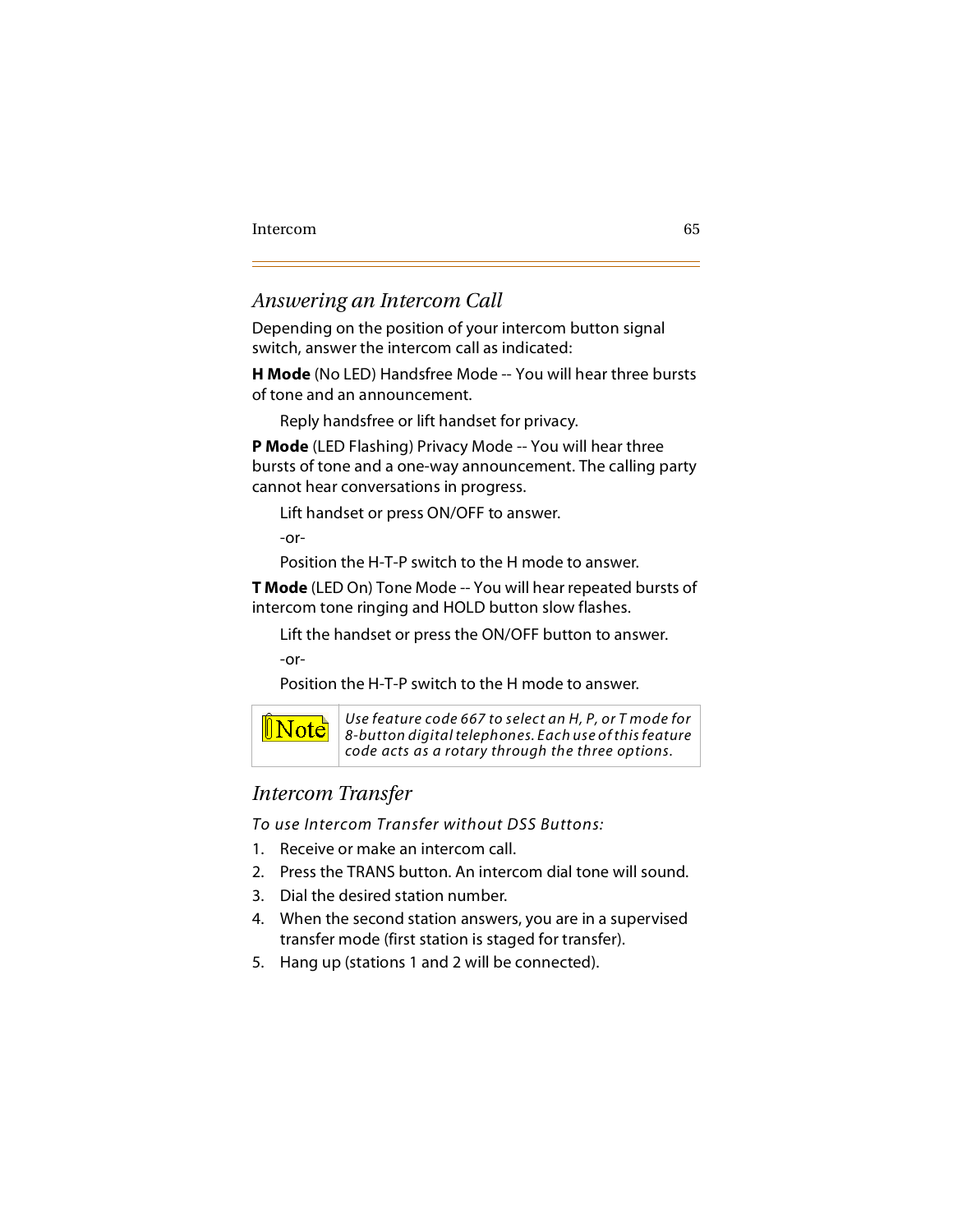*To use Intercom Transfer with DSS Buttons:*

- 1. Receive or make an intercom call using a DSS button.
- 2. Press the TRANS button. An intercom dial tone will sound.
- 3. Press the DSS button where to transfer the call.
- 4. Hang up (stations 1 and 2 will be connected).

## *Intercom Calls*

*To place an Intercom Call:*

1. Press the DSS button of the party to be called (if programmed at your phone),

-or-

Dial the extension number.



(You will hear ringing if the called station is in the T mode; or three bursts of tone if called station is in H or P mode.)

- 2. Lift the handset or use the speakerphone after the tone bursts stop.
- 3. Hang up to end the call.

*To answer an Intercom Call:*

**In the T mode** (LED On), you will hear repeated bursts of intercom tone ringing and the HOLD button slow flashes.

Lift the handset or press the ON/OFF button to answer, -or-

Press the H-T-P button to the H mode to reply.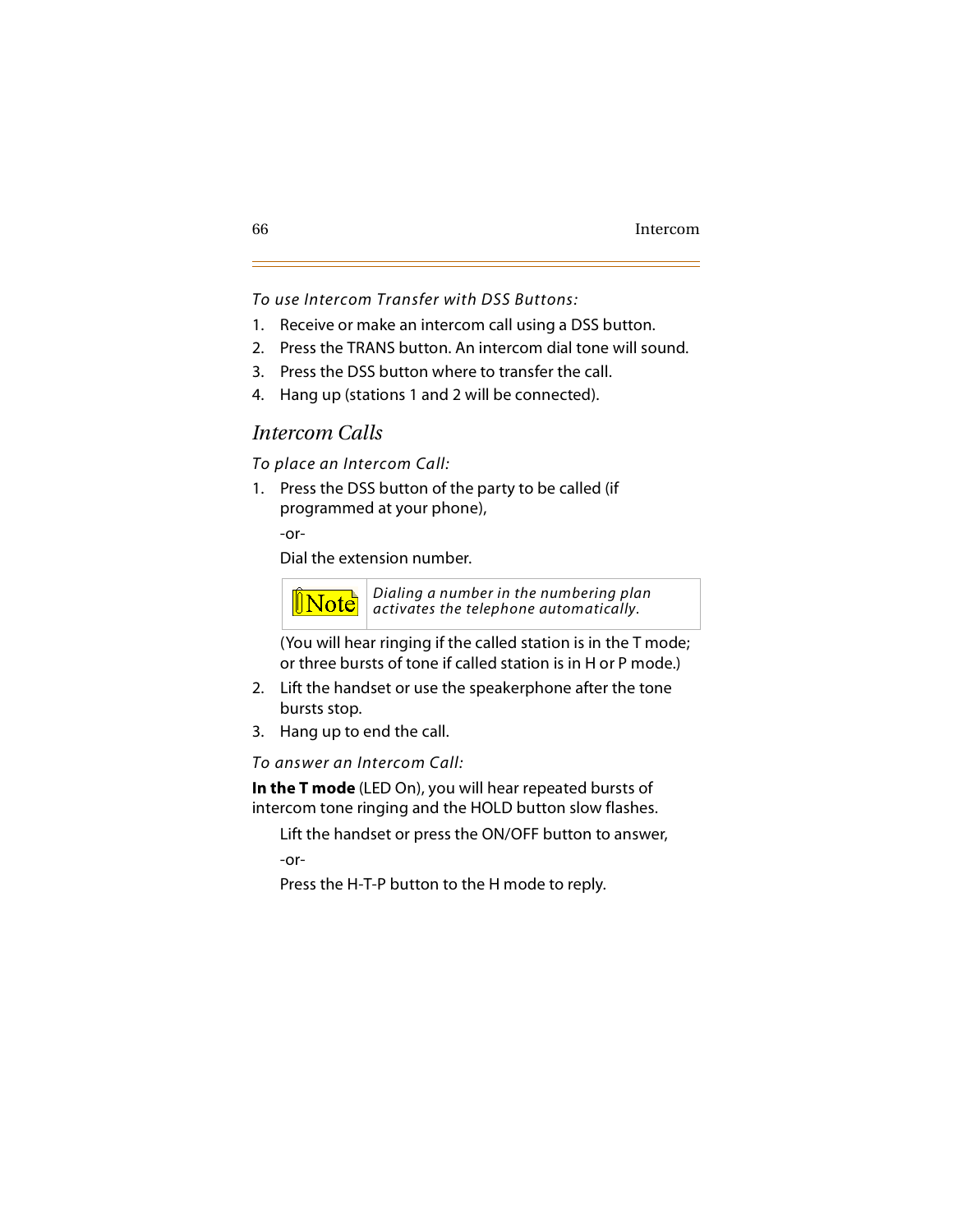**In the P mode** (LED flashes ), you will hear three bursts of tone and one-way announcement. The calling party cannot hear conversations in progress.

Lift the handset or press the ON/OFF button to answer, -or-

Press the H-T-P button to the H mode to reply.

**In the H mode** (No LED), you will hear three bursts of tone and an announcement.

Reply handsfree or lift the handset for privacy.



SINGLE LINE TELEPHONE

 $\Box$  . *To place an intercom call:*

- 1. Lift the handset.
- 2. Dial the intercom number. You will hear ringing if the called station is in the "T" answering mode or two bursts of tone if the called station is in the "H" or "P" positions.
- 3. Hang up to end the call.

*To answer an intercom call:*

Lift the handset,

-or-

If your SLT is equipped with a speakerphone, press the Speaker button to converse in a handsfree mode.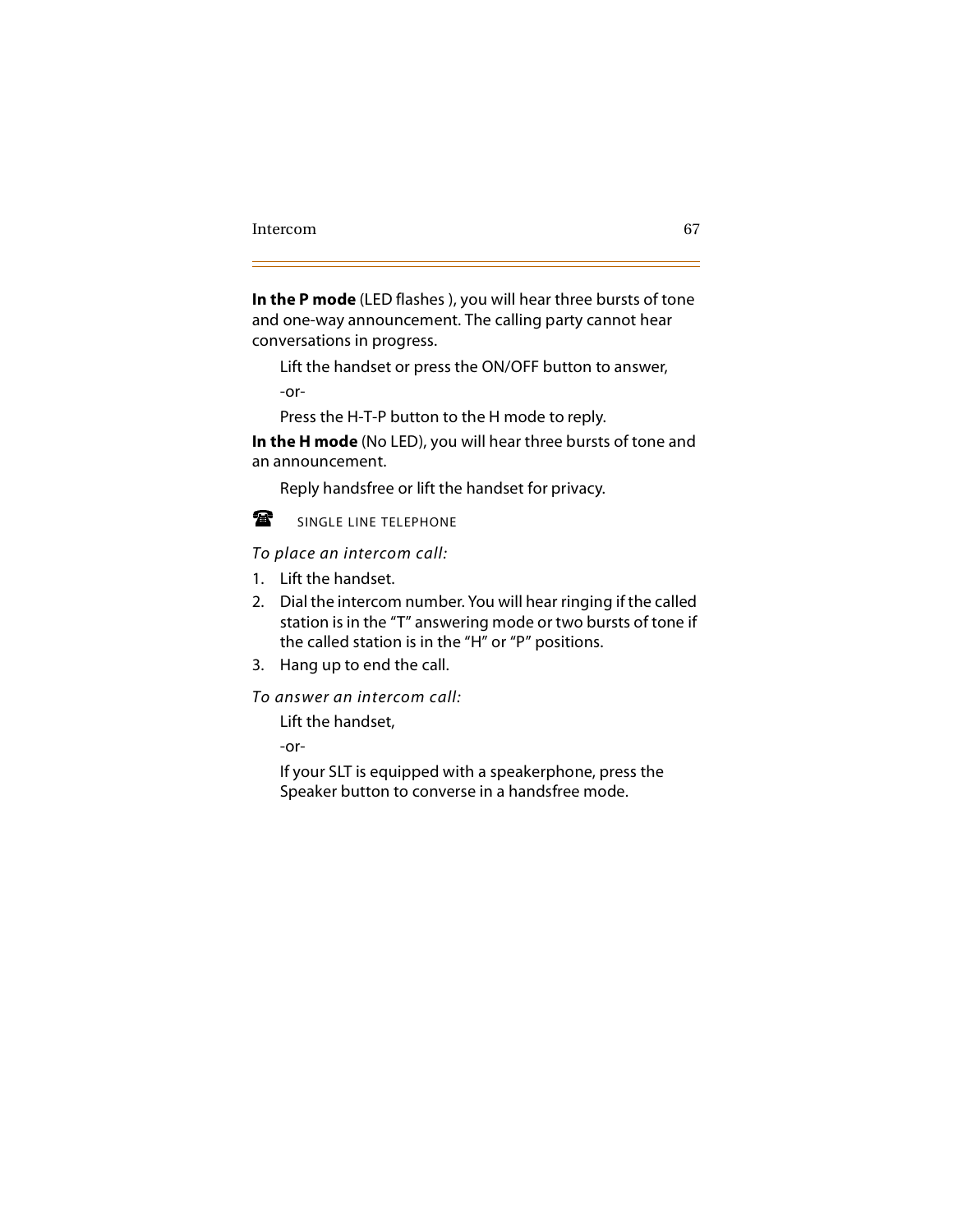# **Keyset Mode**

This feature allows you to determine the mode and baud rate of the optional CTI Module connected to your phone.

This setting is stored in back-up memory in the case of a power outage or system reset.

When telephone is set to AT command mode, these AT commands are supported.

| Mode                                           | <b>Description</b>                                                                                                                                                                                                    |
|------------------------------------------------|-----------------------------------------------------------------------------------------------------------------------------------------------------------------------------------------------------------------------|
| Inactive                                       | No CTI information is sent/received by the telephone.                                                                                                                                                                 |
| ATD                                            | Modem Dialing Command -- The telephone will recognize the<br>ATD and accept digits after the command.                                                                                                                 |
| ATH or<br><b>ATHX</b><br>$(X=0 \text{ or } 1)$ | Modem On-Hook/Off-Hook Command -- ATH or ATH0 will<br>force the telephone to go to the on-hook state from its current<br>state. ATH1 will force the telephone to go to the off-hook state<br>from it's current state. |
| <b>CKTU</b>                                    | Command used with Wanderer (a cordless key telephone unit).<br>The baud rate is not used in this mode; no change is necessary.                                                                                        |
| PC Phone                                       | CTI information used with Discovery Desktop and Discovery<br>PCPhone software must be set to 4800 baud rate.                                                                                                          |
| SPI                                            | Service Provider Interface -- Command used with TAPI<br>applications such as Discovery Link                                                                                                                           |

**Table 1: AT Command Modes**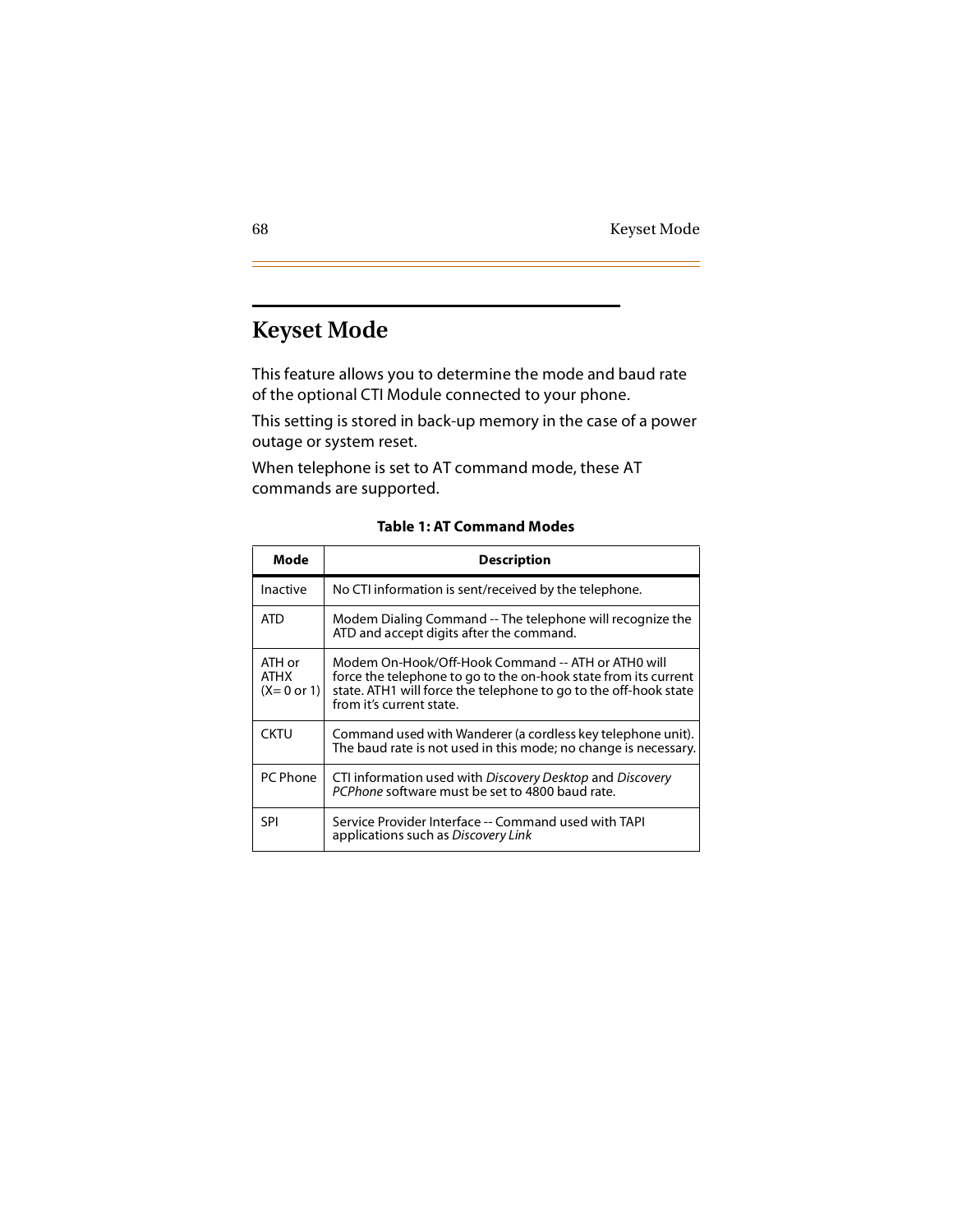At an idle station:

1. Dial the Keyset Mode code [648] on the dial pad,

-or-

Press the *preprogrammed* KEYSET MODE button, the following displays:

$$
INACTIVE\n
$$
MODE = * SAVE = HOLD BADD = *
$$
$$

- 2. Press  $[\ast]$  to scroll through the keyset modes.
- 3. Press [#] to scroll through the baud rates.
- 4. Press the HOLD button to save the desired entries.

Т ELECTRONIC TELEPHONE

-Not applicable



SINGLE LINE TELEPHONE

Not applicable

# **Last Number Redial**

The Last Number Redial (LNR) feature permits the automatic redialing of the last telephone number dialed on an outside line. Up to 24-digits can be stored. Outside line selection of the same line used is automatic.

*To use Last Number Redial:*

- 1. Press the SPEED button.
- 2. Press [#]. The last number dialed over an outside line is automatically redialed.

The system will automatically selectsthe original line used to place the call and redialsthe number.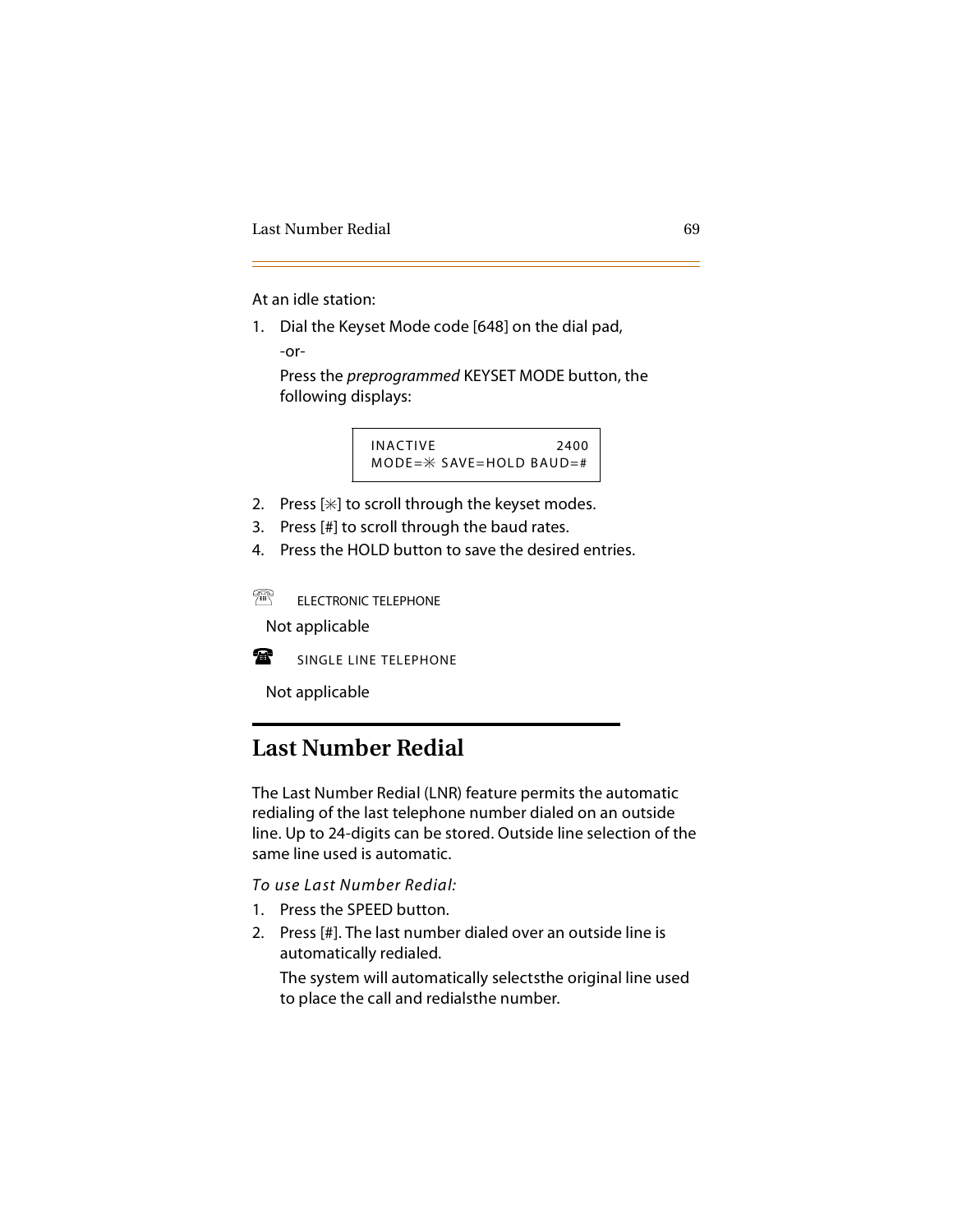- $\Box$  If that line is busy, the system will select another line from the same group and redial the number.
- $\Box$  If no lines are available in the same group, you will receive a busy tone and can queue for a line.
- $\Box$  If you preselect a line before activating LNR, the preselection will override the line used originally.



SINGLE LINE TELEPHONE

Not applicable

# **LCR Operation**

*To place an outside call when LCR is enabled in the system:*

1. Dial [9] on the dial pad, -or-

Press the *preprogrammed* LCR button.

- 2. Dial the desired telephone number.
- 3. Wait for an answer. Lift the handset or use the speakerphone to converse.

If all available lines are busy, remain off-hook for four seconds to automatically be queued onto LCR for an available line, then hang up.

*To answer an LCR Queue Call Back:*

- 1. When yourtelephone is signaled, answer the call.
- 2. The desired telephone number will be automatically redialed.

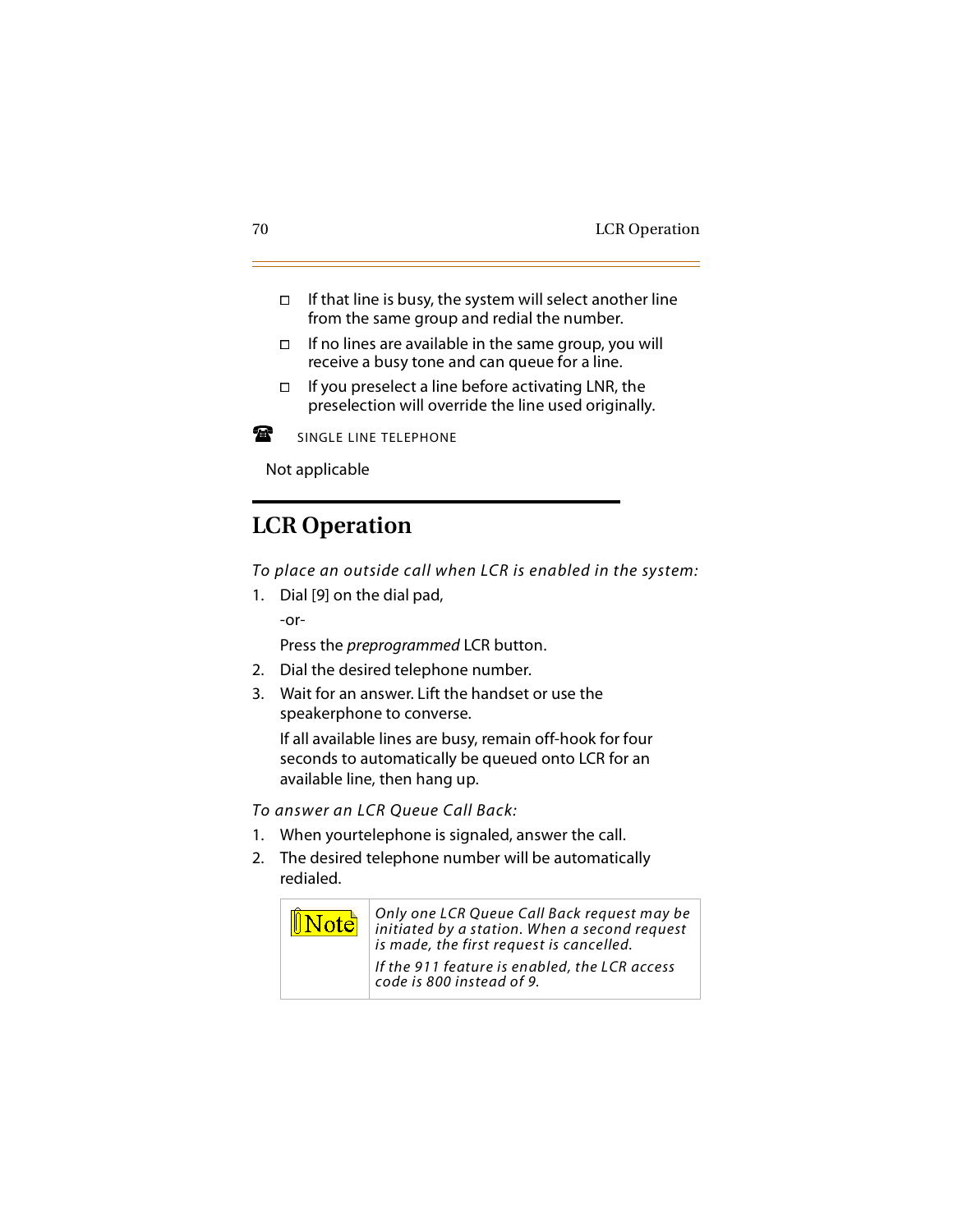#### *CO Line Queue Cancel*

To cancel a Call Back Request:

- 1. Dial the CO Line Queue Cancel code [626] on the dial pad.
- 2. Replace the handset or press the ON/OFF button.

#### **Loop Key** ❑ **Flex Btn**

A station not having a direct appearance for a CO line will receive incoming CO calls and transferred CO calls under the LOOP button. Only one call at a time can be connected to a keyset on the LOOP button.

*To make a Loop button:*

- 1. Press the SPEED button twice.
- 2. Press the desired flexible button.
- 3. Dial [89].
- 4. Press HOLD.

#### **Mailbox Buttons** ❑ **Flex Btn**

*To program a station's mailbox on a flexible button:*

- 1. Press the SPEED button twice.
- 2. Press the desired flexible button to be programmed.
- 3. Dial the mailbox feature access code (460-467 = voice mail group  $1-8$ ;  $468$  = remote voice mail group).



*Feature code 468 does not apply to Triad-S*

4. Dial the VMID number. A confirmation tone will sound. If an error is made during entry, an error tone will sound.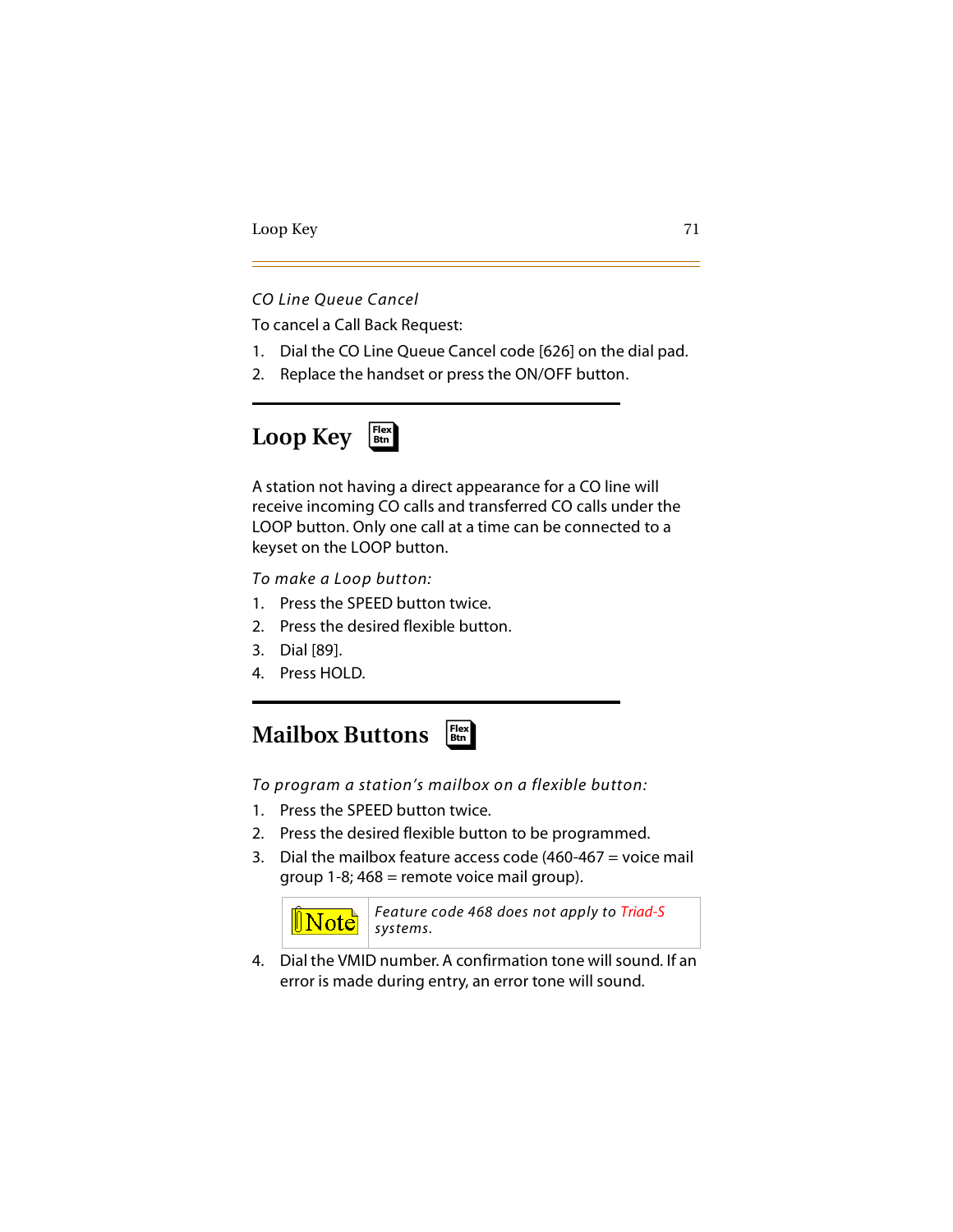*Example* -- 46**0**6037 represents a voice mail button (group 1) for VMID 6037 that is in the system with the centralized voice mail installed.

*To use a mailbox button:*

The called station presses the MAILBOX flexible button and goes on-hook. The internal or external call is then transferred to the VM port by the telephone system.

#### **Message Wait** ❑ **Flex Btn**

Stations that are busy, unattended and ringing, or in DND can be left a message indication by other stations in the system. Up to five messages can be left at one keyset. Upon return to the station, the user can answer the message waiting indication of each party in sequential order.

*To leave a message waiting indication:*

- 1. Lift the handset or press the ON/OFF button.
- 2. Dial the desired intercom station.
- 3. Press the MSG button. A confirmation tone will sound. The called party's MSG button will flash slowly.
- 4. Replace the handset, or press ON/OFF to end the call.

#### *To answer a message waiting indication:*

If your MSG button is lit and/or you have an LCD display of "MSG: XXXX", you have a message waiting for you. The first message left is the first one called.

- 1. Press the MSG button or dial [663]. The station that left message will be signaled with tone ringing.
- 2. If the called station does not answer, press the MSG button once if you want to leave that station a message waiting indication.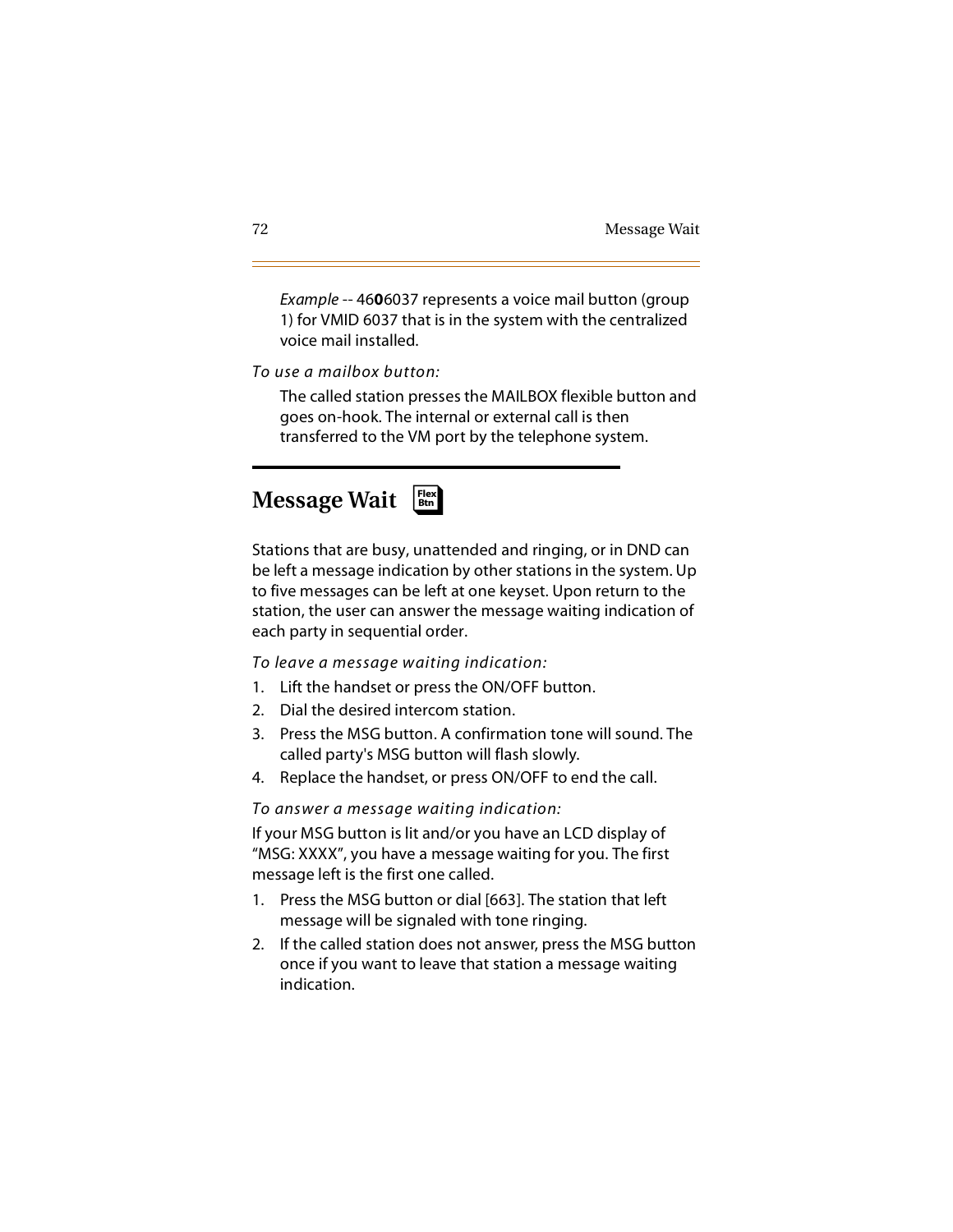

SINGLE LINE TELEPHONE

*To leave a message waiting indication:*

- 1. Lift the handset.
- 2. Dial the desired intercom station.
- 3. If you do not receive an answer, or a DND tone sounds, press the FLASH button.
- 4. Dial [623].
- 5. Hang up.

*To answer a message waiting indication:*

You have a message waiting for you, when your message waiting lamp is flashing or there is an interrupted dial tone when you lift the handset.

- 1. Lift the handset.
- 2. Dial [663]. The station that left message will ring.

# **Modem**

## *Voice Mail Modem Access*

You can program Vodavi voice mail systems (other than MiniVoice or PathFinder) using the telephone system modem.

*To access the voice mail system, you can either:*

Dial [498], ring directly to 498, be transferred to 498.

## *Telephone System Modem Access*

Feature code 499 is used for access to the telephone system modem. This modem allows remote telephone system programming via an SLT or externally by having a call transferred to extension 499. COs and DIDs (if applicable) can also be programmed to ring directly to extension 499.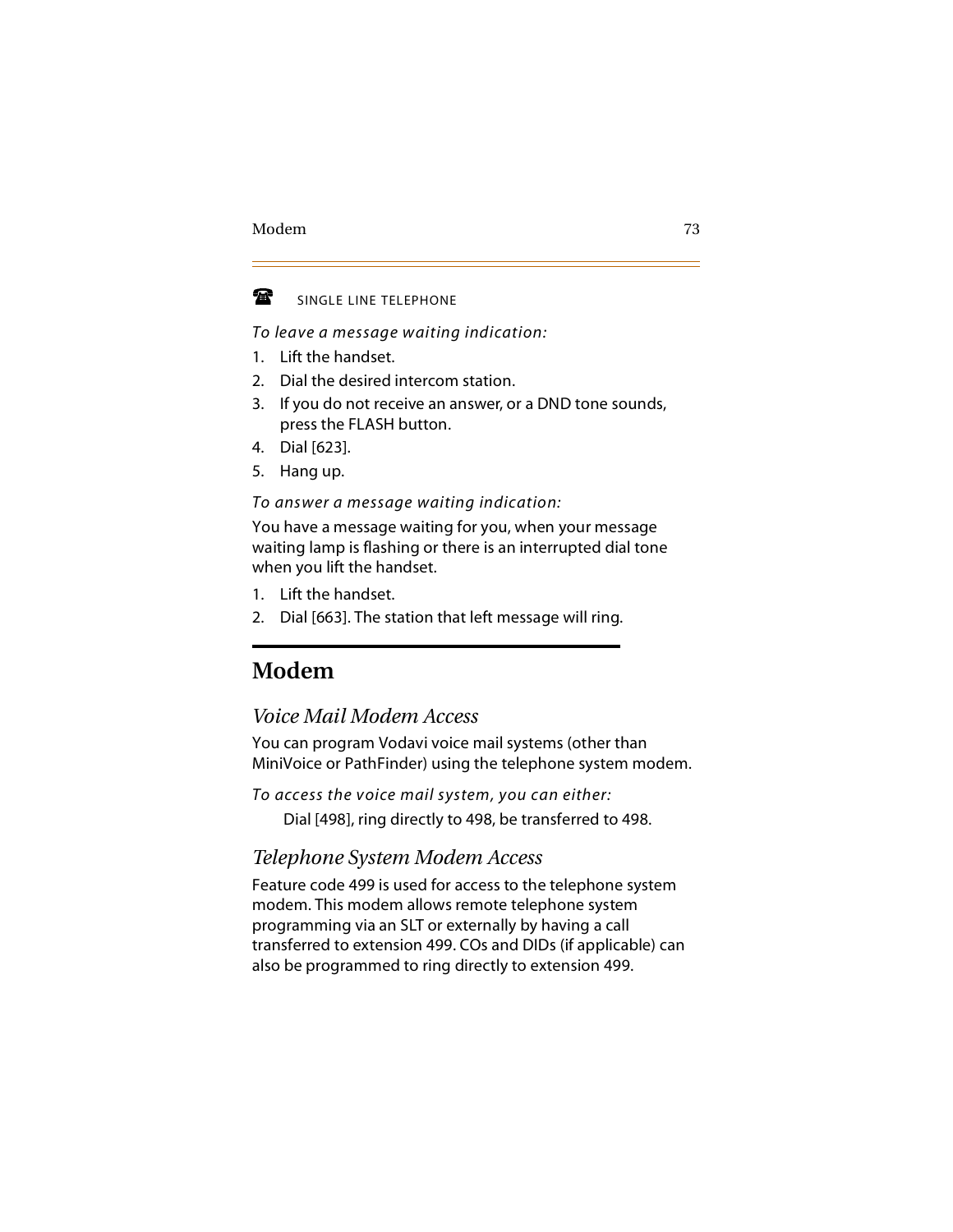# **Mute**

Pressing the MUTE button while in the speakerphone mode or using the handset disables the microphone but does not affect the speech coming over the speaker or handset. Pressing the illuminated MUTE button again reactivates the microphone.

» » » For 8-button digital/electronic telephones … use feature code 629 to make the required button.

#### *To disable the microphone:*

- 1. Press MUTE while off-hook on speakerphone or handset to activate.
- 2. Press MUTE again to deactivate. Mute automatically deactivates upon call termination.

# **Name In Display**

Every extension (Key or SLT) has the capability to program your name so that people using display telephones will see your name instead of your station number.

*To create your name:*

- 1. Dial [690] on the dial pad.
- 2. Enter the name (up to 7 characters) by using keys on the dial pad.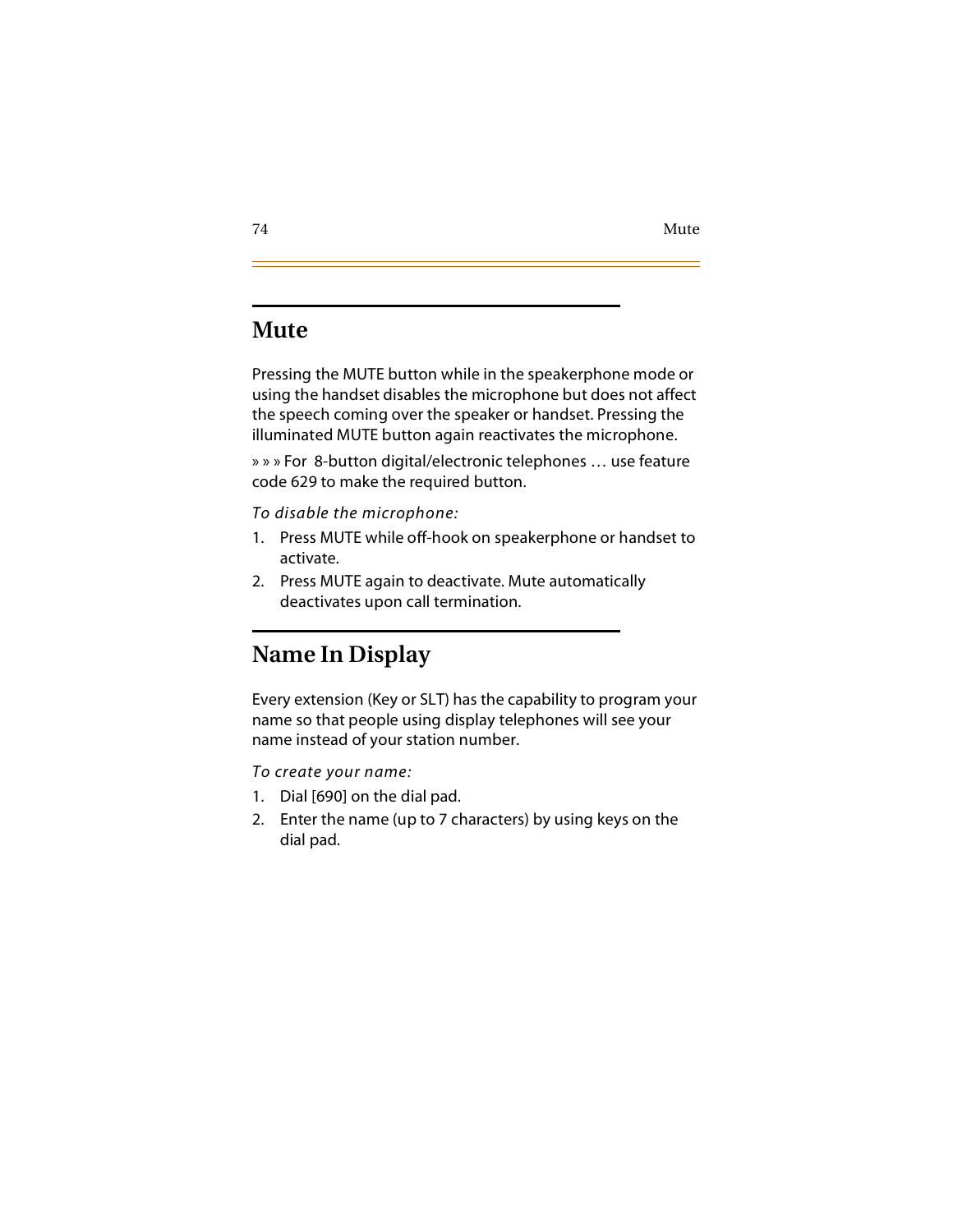| $D - 31$<br>$A - 21$ |                      |                      | <b>Other Codes</b> |              |                |           |
|----------------------|----------------------|----------------------|--------------------|--------------|----------------|-----------|
| 1                    | $B - 22$<br>$C - 23$ | $E - 32$<br>$F - 33$ | $1 = 1#$           | $8 = 8#$     | $'' = 01$      | $* = *#$  |
| $G - 41$             | $J - 51$             | $M - 61$             | $2 = 2#$           | $9 = 9#$     | $= 02$         | $( = 11)$ |
| $H - 42$<br>$1 - 43$ | $K - 52$<br>$L - 53$ | $N - 62$<br>$O - 63$ | $3 = 3#$           | $0 = 0#$     | $? = 03$       | $) = #2$  |
| $P - 71$<br>$R - 72$ | $T - 81$<br>$U - 82$ | $W - 91$<br>$X - 92$ | $4 = 4#$           | $Space = 11$ | $/ = 04$       | $+=$ #3   |
| $S - 73$<br>$Q - 74$ | $V - 83$             | $Y - 93$<br>$Z - 94$ | $5 = 5#$           | $:= 12$      | $!=$ *1        | $= 44$    |
| $\star$              | 0PER                 | #                    | $6 = 6#$           | $= 13$       | $5 = *2$       | $# = ##$  |
|                      |                      |                      | $7 = 7#$           | $' = 14$     | $&= 4^{\circ}$ | $= 24$    |

**Figure 2: Keypad Map**

3. Press the SPEED button to complete programming process.

#### *To erase your name:*

- 1. Dial [690] on the dial pad.
- 2. Press the SPEED button to complete the erasing process.



SINGLE LINE TELEPHONE

*To create your name:*

- 1. Dial [690] on the dial pad.
- 2. Enter the name (up to 7 characters may be entered) by using keys on the dial pad.
- 3. Press the FLASH button to complete the programming process.

#### *To erase your name:*

- 1. Dial [690] on the dial pad.
- 2. Press the FLASH button to erase.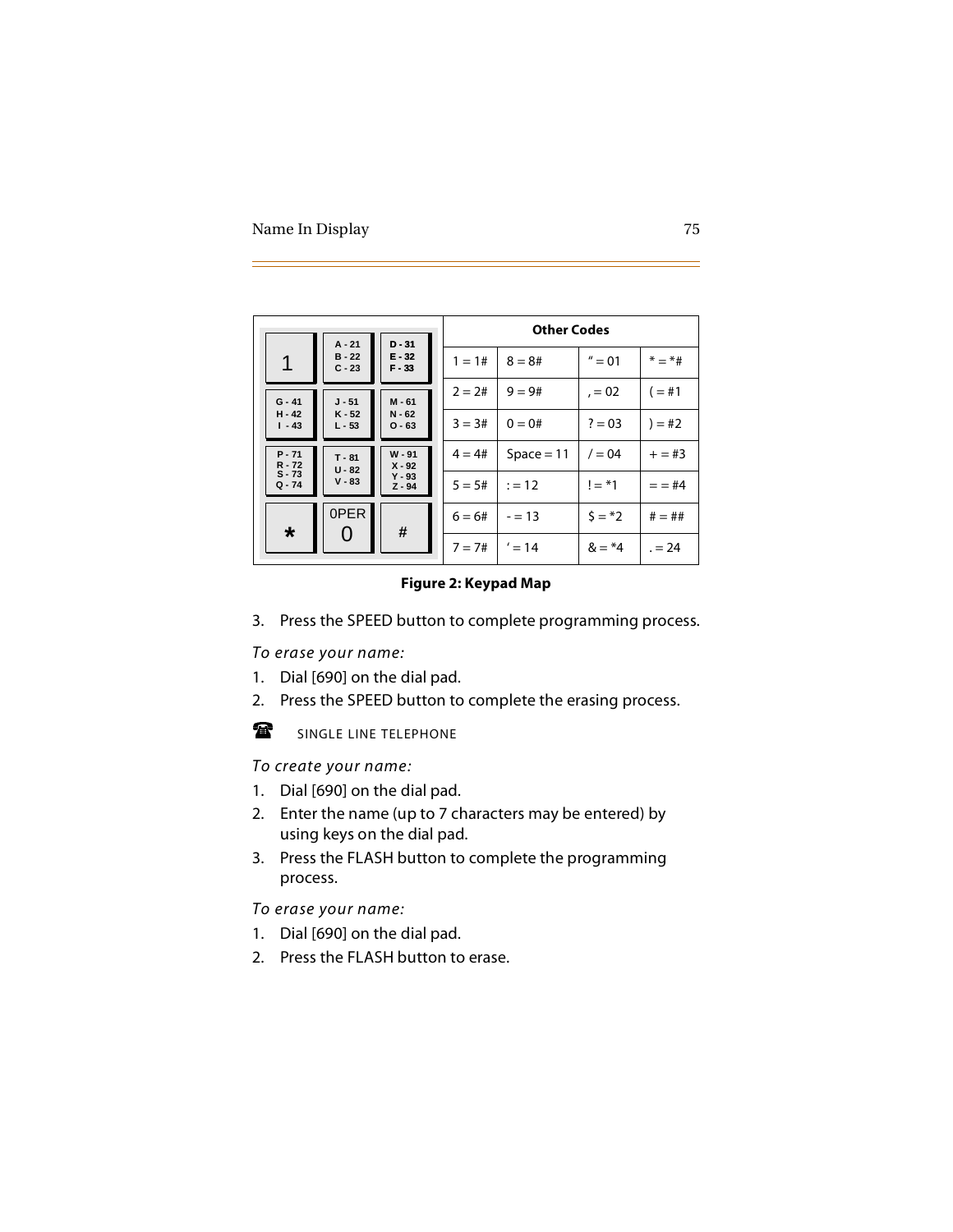#### **Night Service** ❑ **Flex Btn**

*To enter Night Service Mode, from an idle station:* Press the *preprogrammed* NIGHT SERVICE flexible button [604]. The system is now in the Night Service Mode.

*To remove Night Service Mode:*

Press the *preprogrammed* NIGHT SERVICE flexible button [604] again. The system is now removed from the Night Service Mode.

#### **Off-Hook Voice Over (OHVO)** ❑ **Flex Btn**

While off-hook on a call (CO or Intercom), this feature allows you to receive a voice announcement through the handset receiver without interrupting the existing call. You may then respond to the calling party using CAMP ON procedures to talk to the calling party or use Silent Text Messaging to respond to the calling party via LCD Displays.

The calling station is placed in a one-time DND mode upon initiating the voice-over. One-Time DND cannot be toggled during the OHVO call. The station receiving the OHVO call must be off-hook and in the "H" mode.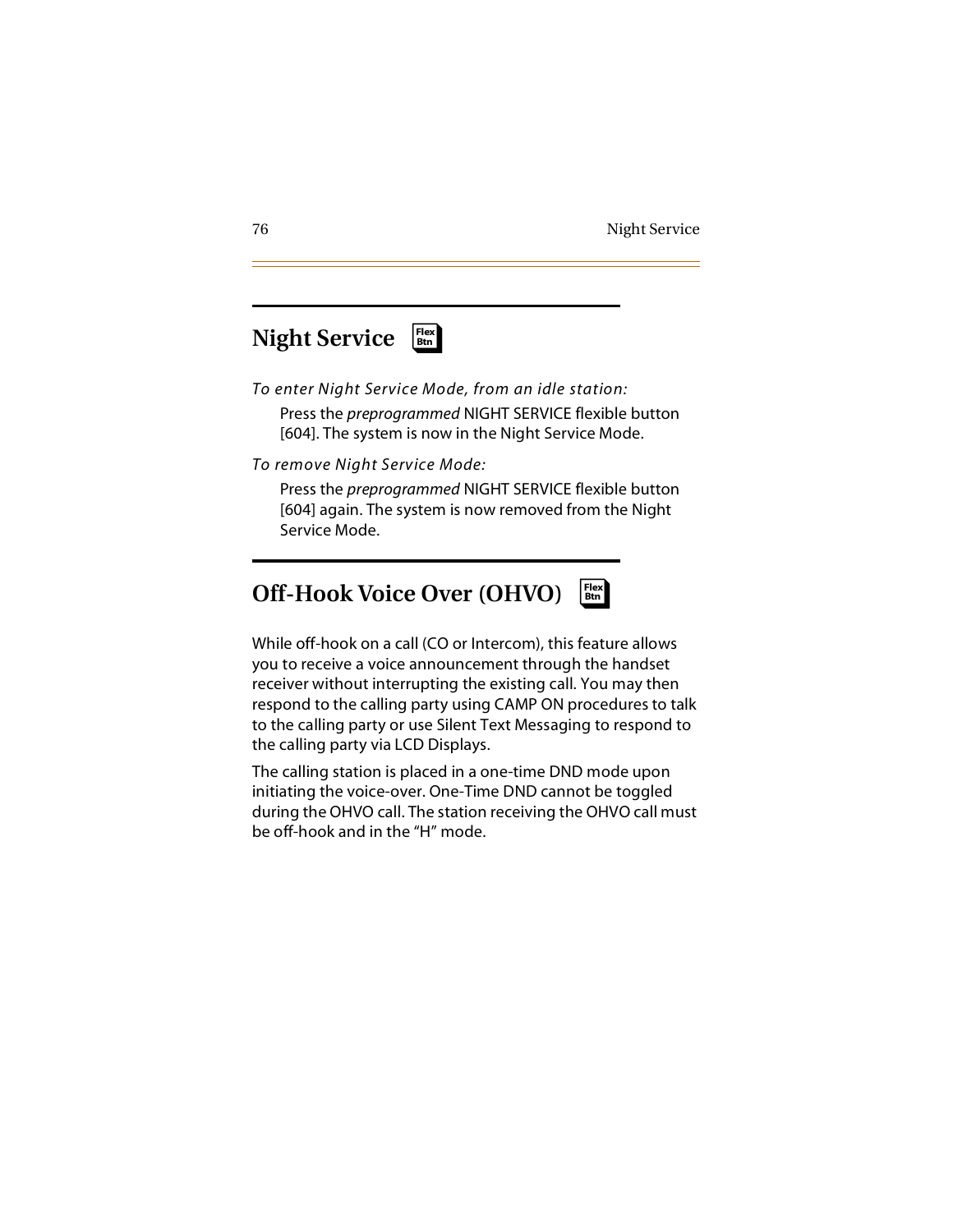#### *To place an Off-hook Voice Over call:*

When an OHVO station calls a busy OHVO station and a busy tone is received, the calling OHVO station must:

Press a *preprogrammed* OHVO button [628] to initiate an OHVO announcement, and the following occurs:

- The HOLD button LED flashes at the called OHVO station.
- $\Box$  The OHVO receiving station receives a one-beep warning tone. The station receiving the OHVO call must be off-hook and in H or P mode, then the calling OHVO party may begin the voice announcement to the called OHVO party. The called OHVO station's existing conversation is uninterrupted and the voice over announcement does not drown out the existing conversation. If the receiving station is call forwarded, use 5# to override forwarding.
- The calling OHVO station is not connected or able to hear the called station's conversation (connection only allows calling station to transmit to the called station).



*To respond to an Off-hook Voice Over:*

After receiving an OHVO announcement, **three options** are available to respond to the caller:

**Option 1 --** This method lets the receiving station respond to an OHVO announcement utilizing the MUTE feature button. This button is pressed to carry on a two-way conversation with the OHVO initiator while still listening to the original call.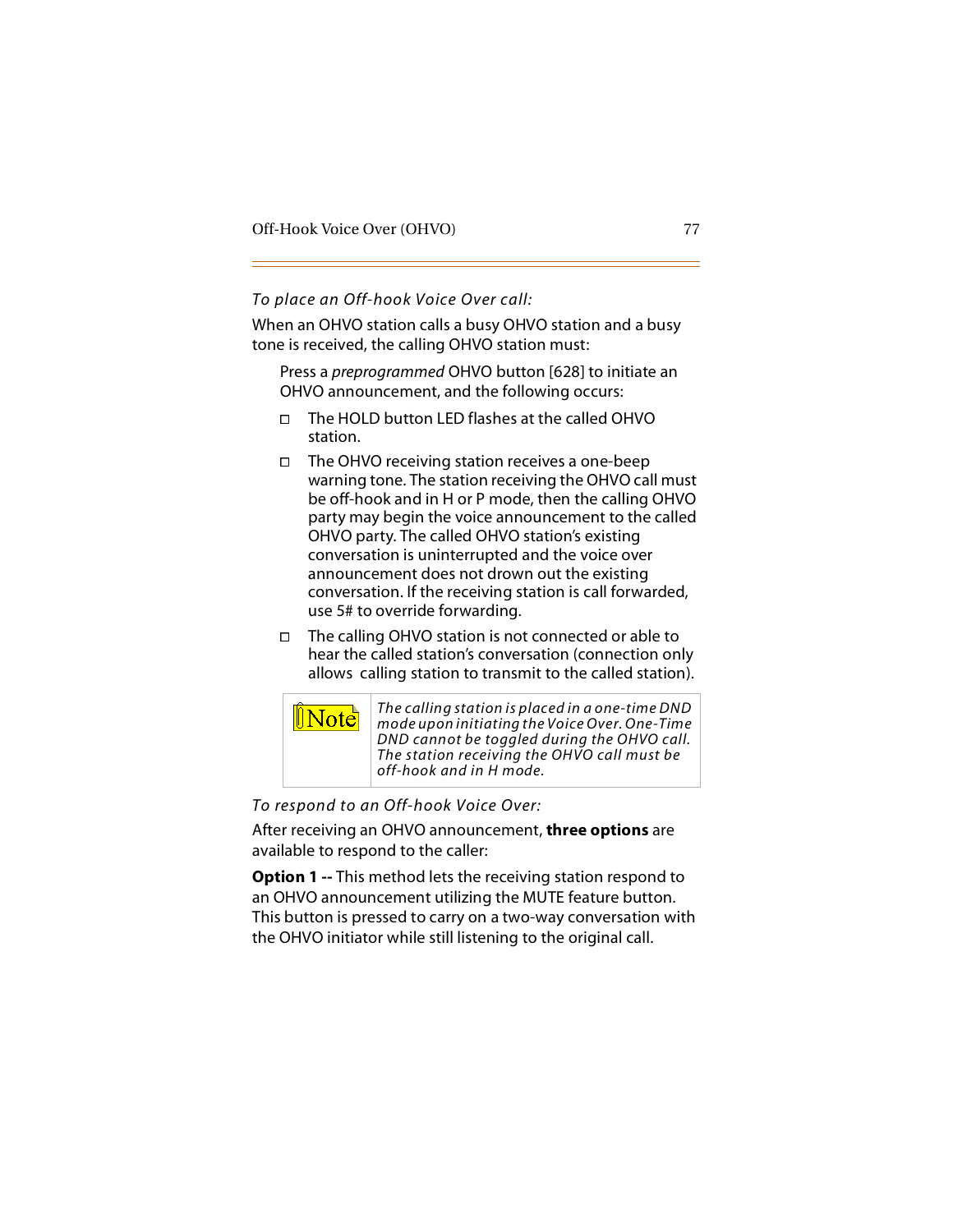**Option 2 --** The OHVO receiving station may respond to the calling station by using the Silent Text Messaging (this feature is only available to digital key telephones, and the calling station must be a digital display telephone). The OHVO receiving station may press a *preprogrammed* Message button to respond to the voice over announcement without being released from the current call (e.g., by pressing a flexible button *preprogrammed* for the message IN MEETING, the calling station receives this message on the LCD display).

**Option 3 --** The OHVO receiving station may respond to the calling OHVO station by using the Camp On feature. The OHVO receiving station presses the flashing HOLD button to consult with the calling station. The existing call (CO line) goes on Exclusive Hold automatically. This method then follows Camp On procedures and operation.

需 ELECTRONIC TELEPHONE

-Not applicable



SINGLE LINE TELEPHONE

Not applicable



## *Placing an Outside Line on Hold*

- If Exclusive Hold Preference is programmed, press HOLD once for Exclusive Hold or twice for System Hold. -or-
- If System Hold Preference is programmed, press HOLD once for System Hold or twice for Exclusive Hold.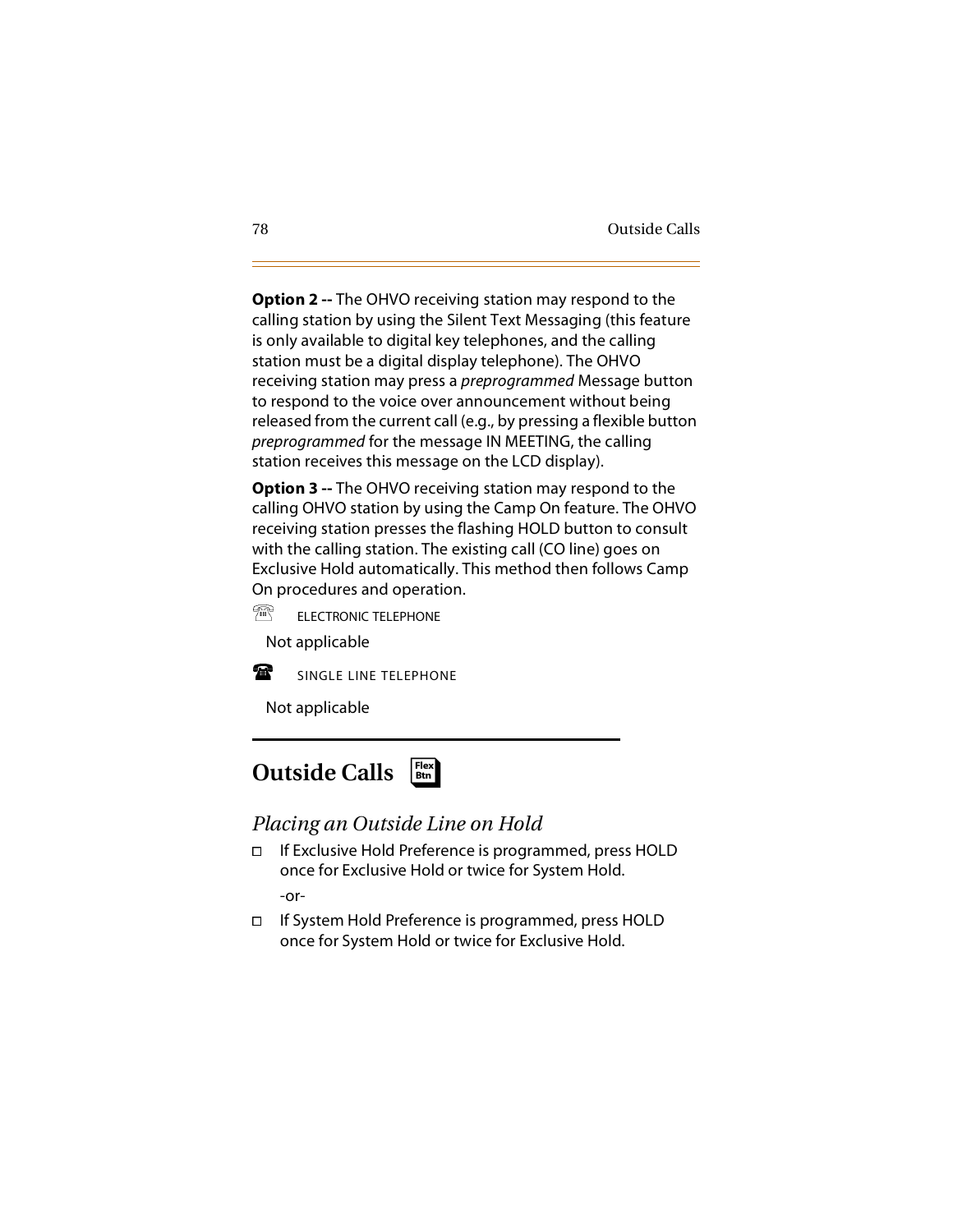## *Answering a Recall*

When an outside line has remained on hold for an extended period of time, you are reminded with a recalling ring. (If Preferred Line Answer is enabled, skip step 1.)

- 1. Press the OUTSIDE LINE, LOOP, or POOL button (flashes at a very fast rate).
- 2. Lift the handset or press ON/OFF to converse with party.

## *Answering an Outside Call*

- 1. Lift the handset or press the ON/OFF button.
- 2. Press slow flashing OUTSIDE LINE button or LOOP button. (If Preferred Line Answer is programmed, you may answer an outside line by lifting the handset or pressing ON/OFF.)

## *Placing an Outside Call*

*To access an outside line for dialing out:*

1. Press idle CO line button, POOL button, -or-

Dial access code: 9, 801-823, 88+LLL. (*LLL = CO Line Number)*

- 2. Dial number for outside call.
- 3. Lift handset or use speakerphone to converse with party.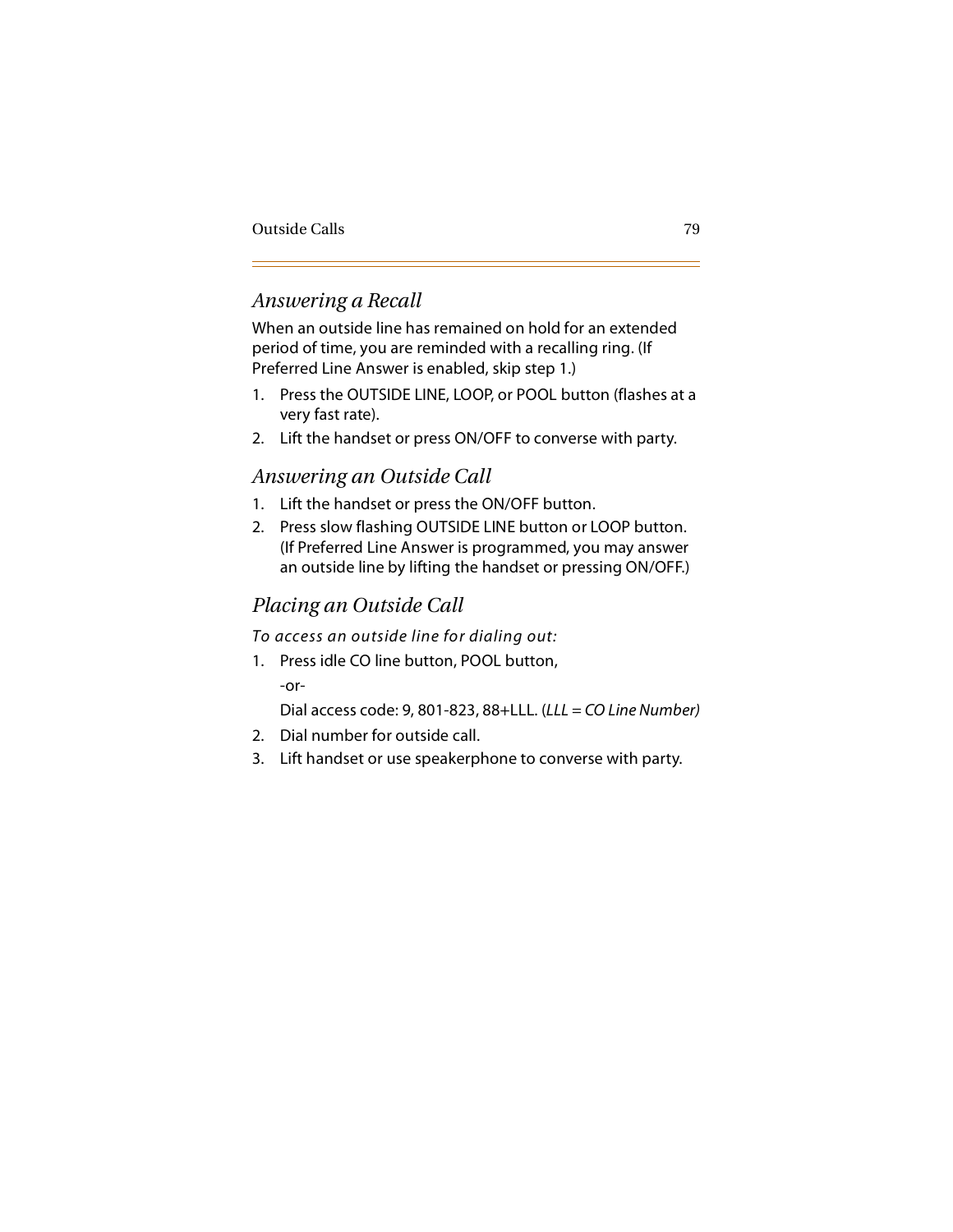# **Paging**

*If you are given the ability to make page announcements:*

- 1. Lift the handset or press the ON/OFF button.
- 2. Dial a three-digit paging code or press the *preprogrammed* PAGING flexible button.

| Code | Zone             | Code | Zone                                                         |
|------|------------------|------|--------------------------------------------------------------|
| 700  | Int/Ext All Call | 707  | Internal Zone 7                                              |
| 701  | Internal Zone 1  | 708  | Internal Zone 8                                              |
| 702  | Internal Zone 2  | 709  | Internal All Call                                            |
| 703  | Internal Zone 3  | 760  | External All Call (N/A for<br>Triad-S systems)               |
| 704  | Internal Zone 4  | 761  | <b>External Page Zone 1</b>                                  |
| 705  | Internal Zone 5  | 762  | External Page Zone 2 (N/A for<br>Triad-S systems)            |
| 706  | Internal Zone 6  | 763  | External Page Zone 3 (only XTS<br>systems with MPB2 or MPBE) |

3. Speak in a normal tone of voice to deliver message. Stations receiving a page Announcement can press the Volume Bar to change Paging Volume. The display shows:

> S PEA KER PAGE [#########] MMM DD YY HH: MM am

4. Replace the handset to terminate the page announcement.



*Stations off-hook or in DND will not hear the page announcement.*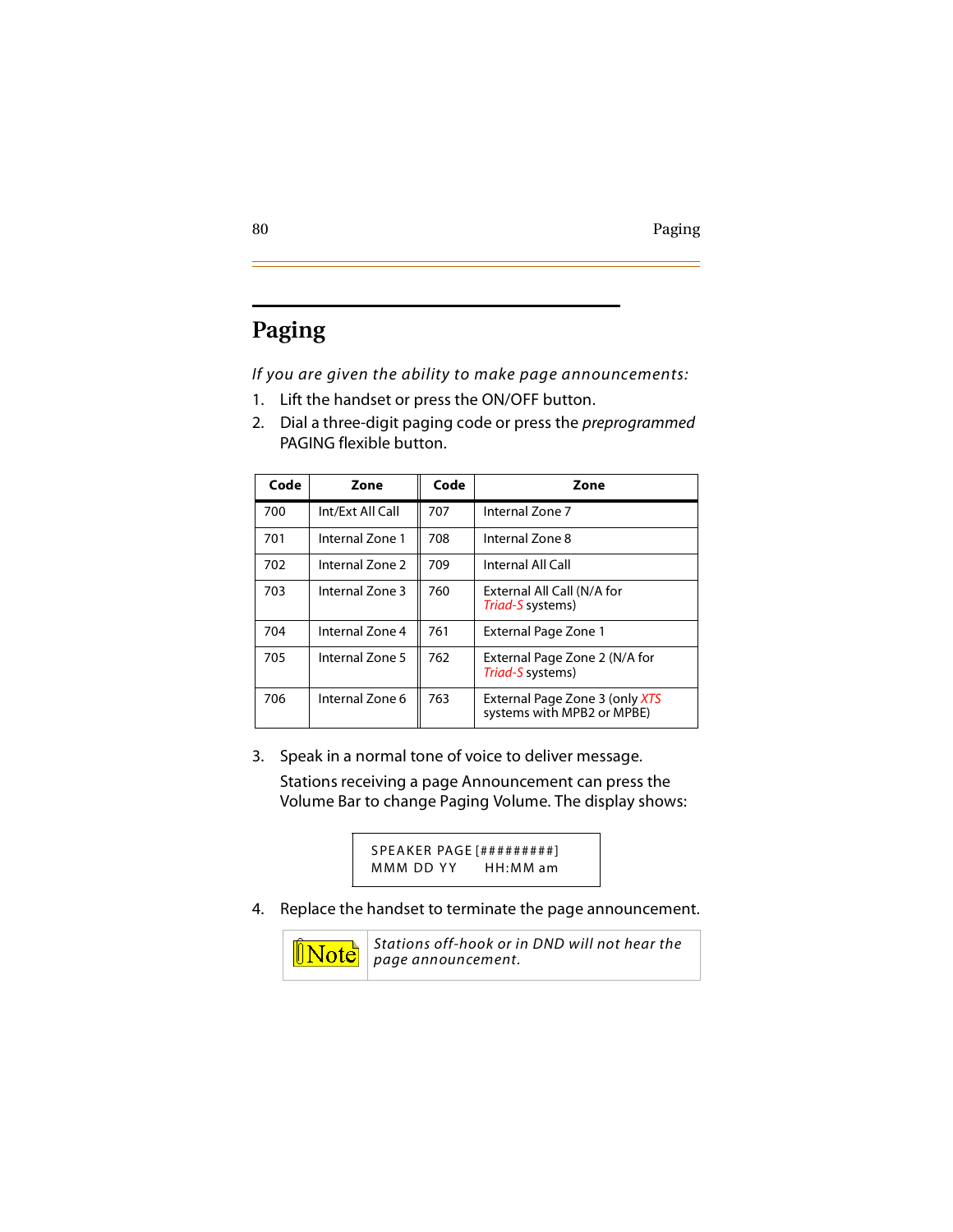# *Paging - Meet Me*

*To request another party meet you on a page:*

- 1. Dial the desired three-digit paging code.
- 2. Request the party to meet you on the page.
- 3. Do not hang up; wait for the requested party to answer.

*To answer a Meet Me Page:*

- 1. Go to the nearest phone.
- 2. Dial [770] or press the *preprogrammed* MEET ME flexible button. You will be connected to party that paged you.

# **Personalized Messages**

## *Pre-assigned Messages*

Each station can select a pre-assigned message to display on the LCD of any key telephone calling that station. There are ten messages available.



*This feature is unavailable at Attendant stations. Stations cannot be call forwarded or in DND and have this feature active.*

*To select a pre-assigned message:*

1. Dial [633] on the dial pad,

-or-

Press the a *preprogrammed* PERSONAL MESSAGES button.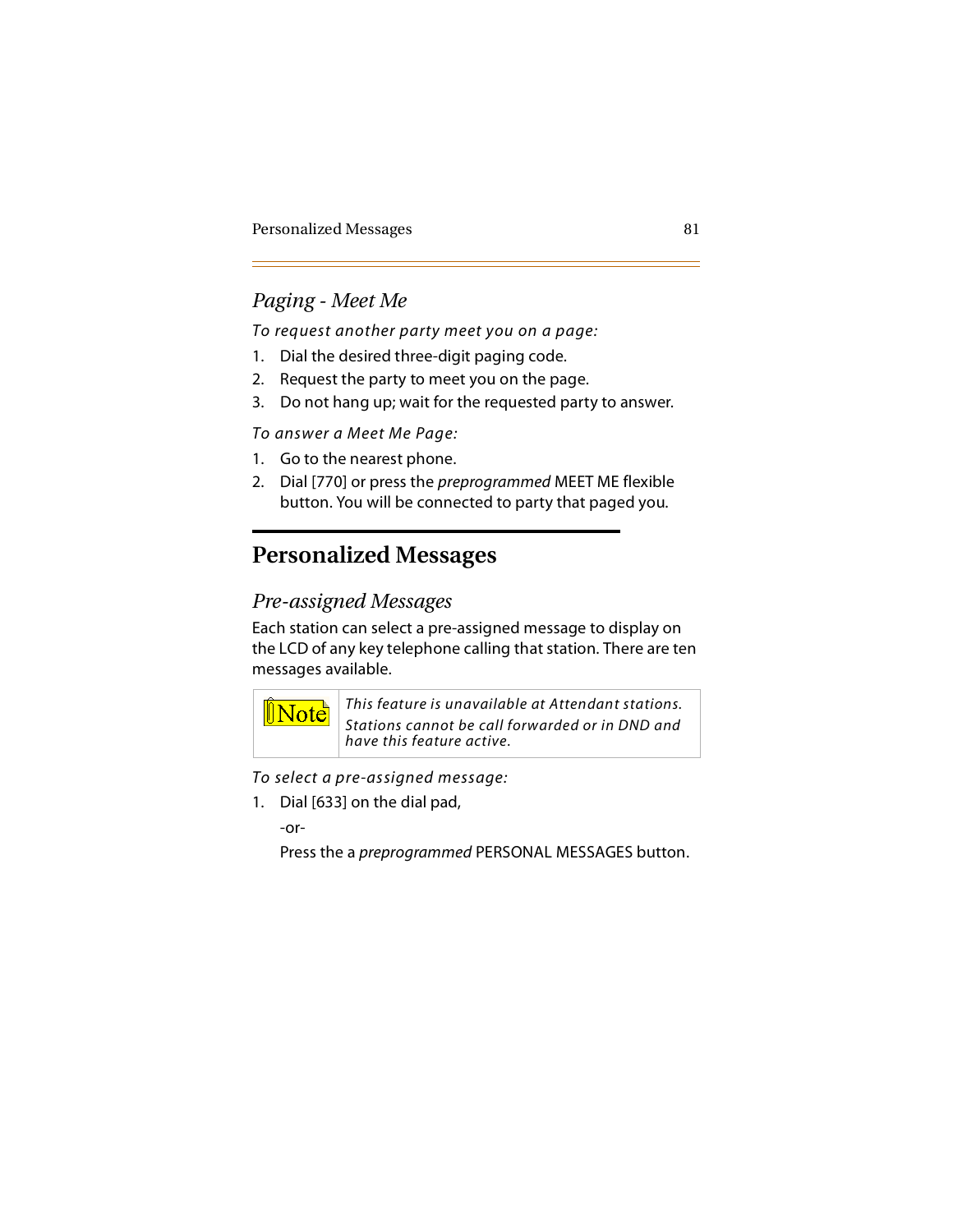2. Dial the 2-digit code for the message that displays. A confirmation tone will sound and the DND button LED will flash.

| $00 = (clears messages)$ | 04 = Return Tomorrow                  | $08$ = At Home  |
|--------------------------|---------------------------------------|-----------------|
| $01 =$ On Vacation       | 05 = Return Next Week $09$ = On Break |                 |
| $02 =$ Return AM         | $06 = On$ Trip                        | $10 = At$ Lunch |
| $03 =$ Return PM         | $07$ = In Meeting                     |                 |

*To cancel a pre-assigned message:*

- 1. Either dial the Personal Messages code [633] + [00], dial [662], or press the DND button.
- 2. Replace the handset. The DND button LED will extinguish.

#### *Custom Messages*

Each station can select from ten possible custom messages to display on the LCD of a key telephone calling that station. These messages are programmed from the first attendant station for system-wide use.

Each station can also program three unique custom messages.



*The Custom Messages feature is not available for use by attendant stations.*

*To select a custom message:*

1. Dial [633] on the dial pad,

-or-

Press a *preprogrammed* PERSONAL MESSAGES button.

2. Dial a valid message number (21-30) for the desired custom message.

The first Attendant should provide a list of messages to each station user.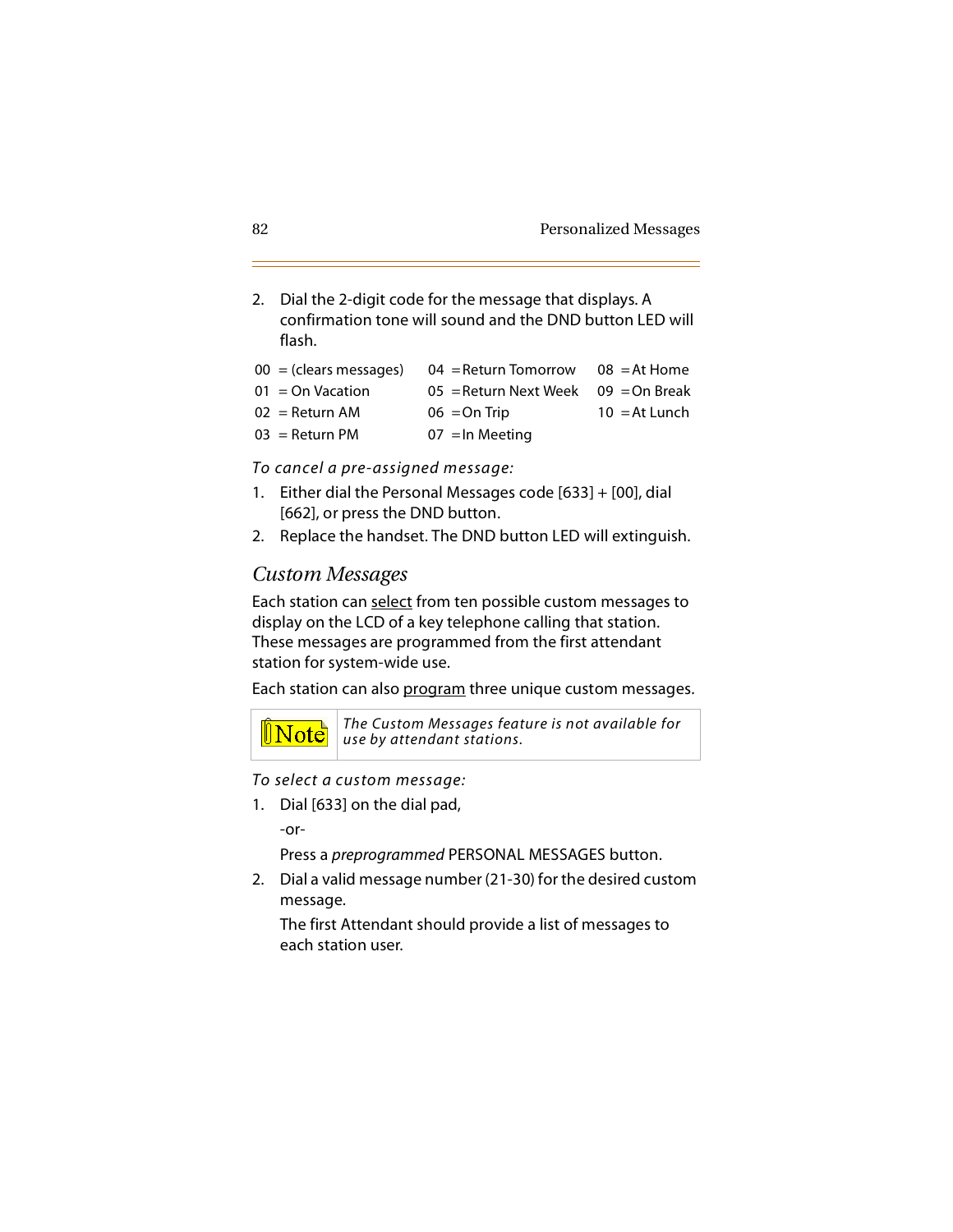*To program a unique custom message:*

- 1. Dial [633] on the dial pad.
- 2. Dial a valid message number (18-20) for the desired custom message.
- 3. Enter a custom message, up to eight characters.
- 4. Press the HOLD button to save the message.

*To use a unique custom message:*

1. Dial [633] on the dial pad.

-or-

Press a *preprogrammed* PERSONAL MESSAGES button.

2. Dial a valid message number (18-20) for the desired custom message.

*To cancel a custom message:*

- 1. Either dial the Personal Messages code [633] + [00], dial [662], or press the DND button.
- 2. Replace handset. DND button LED extinguishes.

#### $\mathbf{F}$ SINGLE LINE TELEPHONE

-SLT users can use custom messages (21-30) as described above. Unique custom messages (18-20) are not applicable. SLT users cancel the use of a custom message by using feature code 662.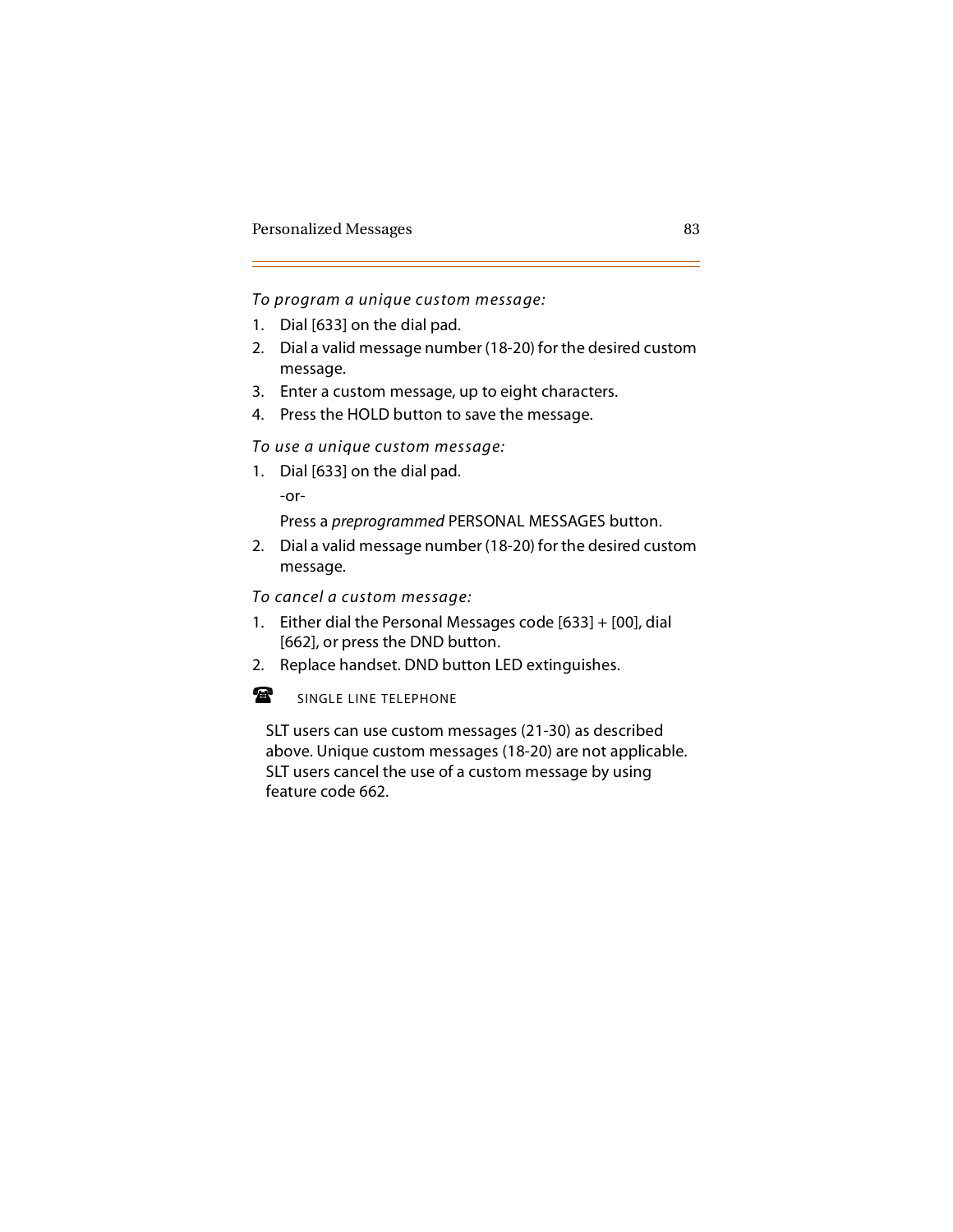## *Date and Time Entry Messages*

Station users can activate certain messages that let users enter a specific time or return date. These messages appear on the calling station's display to alert them of the desired party's return time or date.

*To activate a message with a custom return time or date:*

- 1. Dial the Message Access code [633] on the dial pad.
- 2. Then dial the desired message number [11 17].

Users may activate the following messages and be prompted to enter a return time or date:

- [11] = Vacation Until: *MM/DD*
- [12] = Return: *HH:MM xm* or *MM/DD*
- [13] = On Trip Until: *MM/DD*
- [14] = Meeting Until: *HH:MM xm*
- [15] = At Home Until: *HH:MM xm*
- [16] = On Break Until: *HH:MM xm*
- [17] = At Lunch Until: *HH:MM xm*
- 3. Enter the date/time on the dial pad as shown:

| $D - 31$<br>$A - 21$ |                      |                      | <b>Other Codes</b> |              |           |            |
|----------------------|----------------------|----------------------|--------------------|--------------|-----------|------------|
| 1                    | $B - 22$<br>$C - 23$ | $E - 32$<br>$F - 33$ | $1 = 1#$           | $8 = 8#$     | $'' = 01$ | $* = *#$   |
| $G - 41$             | $J - 51$             | $M - 61$             | $2 = 2#$           | $9 = 9#$     | $, = 02$  | $( = 11)$  |
| $H - 42$<br>$1 - 43$ | $K - 52$<br>$L - 53$ | $N - 62$<br>$O - 63$ | $3 = 3#$           | $0 = 0#$     | $? = 03$  | $) = #2$   |
| $P - 71$<br>$R - 72$ | $T - 81$             | $W - 91$<br>$X - 92$ | $4 = 4#$           | $Space = 11$ | $/ = 04$  | $+=$ #3    |
| $S - 73$<br>$Q - 74$ | $U - 82$<br>$V - 83$ | $Y - 93$<br>$Z - 94$ | $5 = 5#$           | $:= 12$      | $!=$ *1   | $=$ $=$ #4 |
| $\star$              | 0PER                 | #                    | $6 = 6#$           | $= 13$       | $5 = *2$  | $# = ##$   |
|                      |                      |                      | $7 = 7#$           | $' = 14$     | $& = *4$  | $= 24$     |

**Figure 3: Other Keypad Codes (Date and Time)**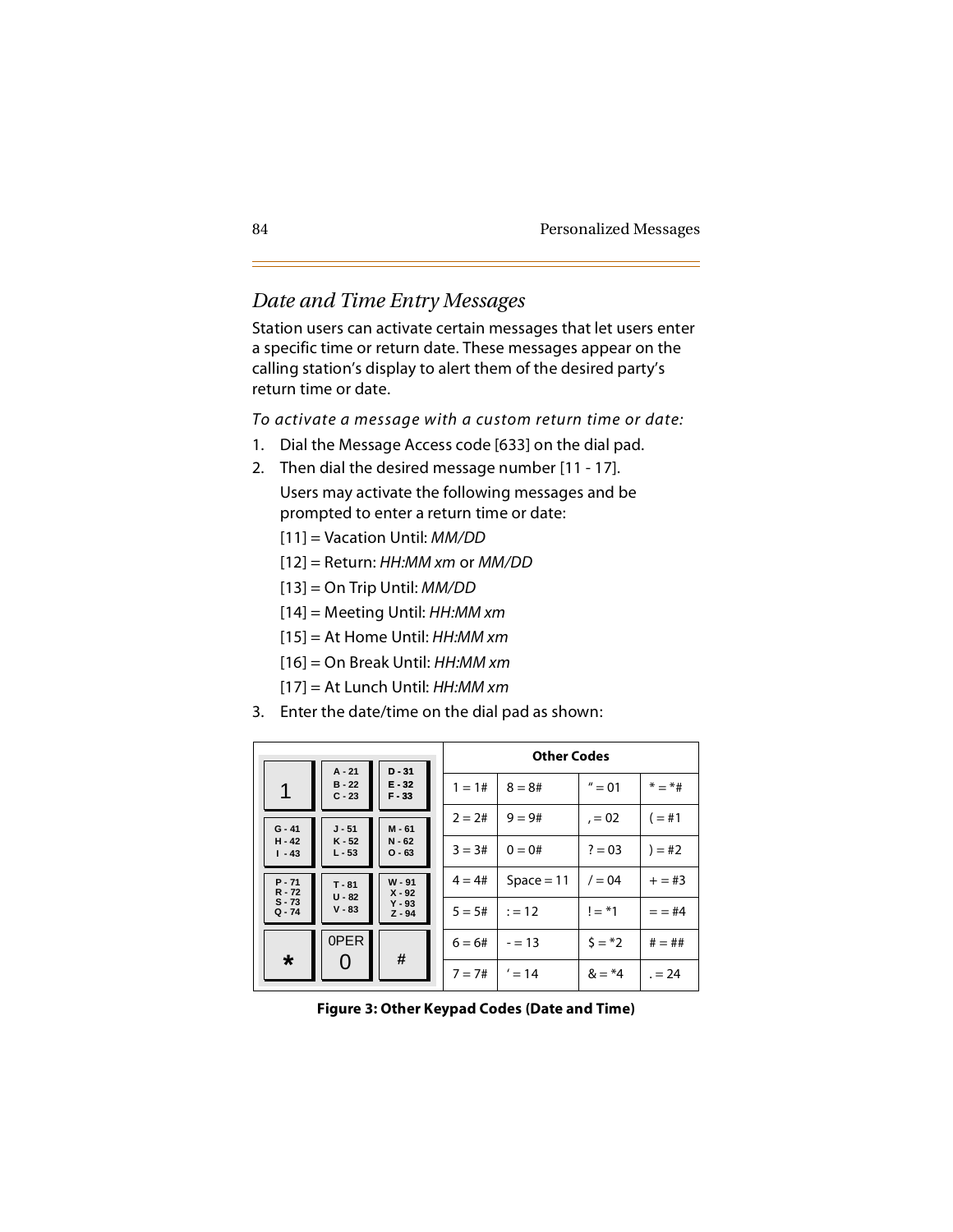4. Press the HOLD button to enter message. A confirmation tone will sound and the DND button LED will flash.

#### *To cancel the message:*

- 1. Either dial the Personal Messages code [633] + [00], dial [662], or press the DND button.
- 2. Replace the handset. The DND button LED will extinguish.



Not applicable

## *Scrollable Canned Messages*

The Scrollable Canned Message feature allows you to use a single digit  $[H]$  or  $[\ast]$  to scroll through the canned messages and select one. When the desired message is displayed, pressing the hold button places that message on the station LCD. This feature operates when the phone is in the idle mode only. This feature cannot be activated if the station is in the Call Forward or DND mode(s). This feature is not available to Attendant stations.

#### *To select a Scrollable Canned Message:*

1. Dial [633]+[#] on the dial pad,

-or-

Press the PERSONAL MESSAGES button. Clear Messages is always first. The following message displays:

```
CLEAR MESSAGES
NEXT=# PREV=* SAVE=HOLD
```
2. Press [#] to scroll through the messages or press [ $\ast$ ] to scroll backward through the list.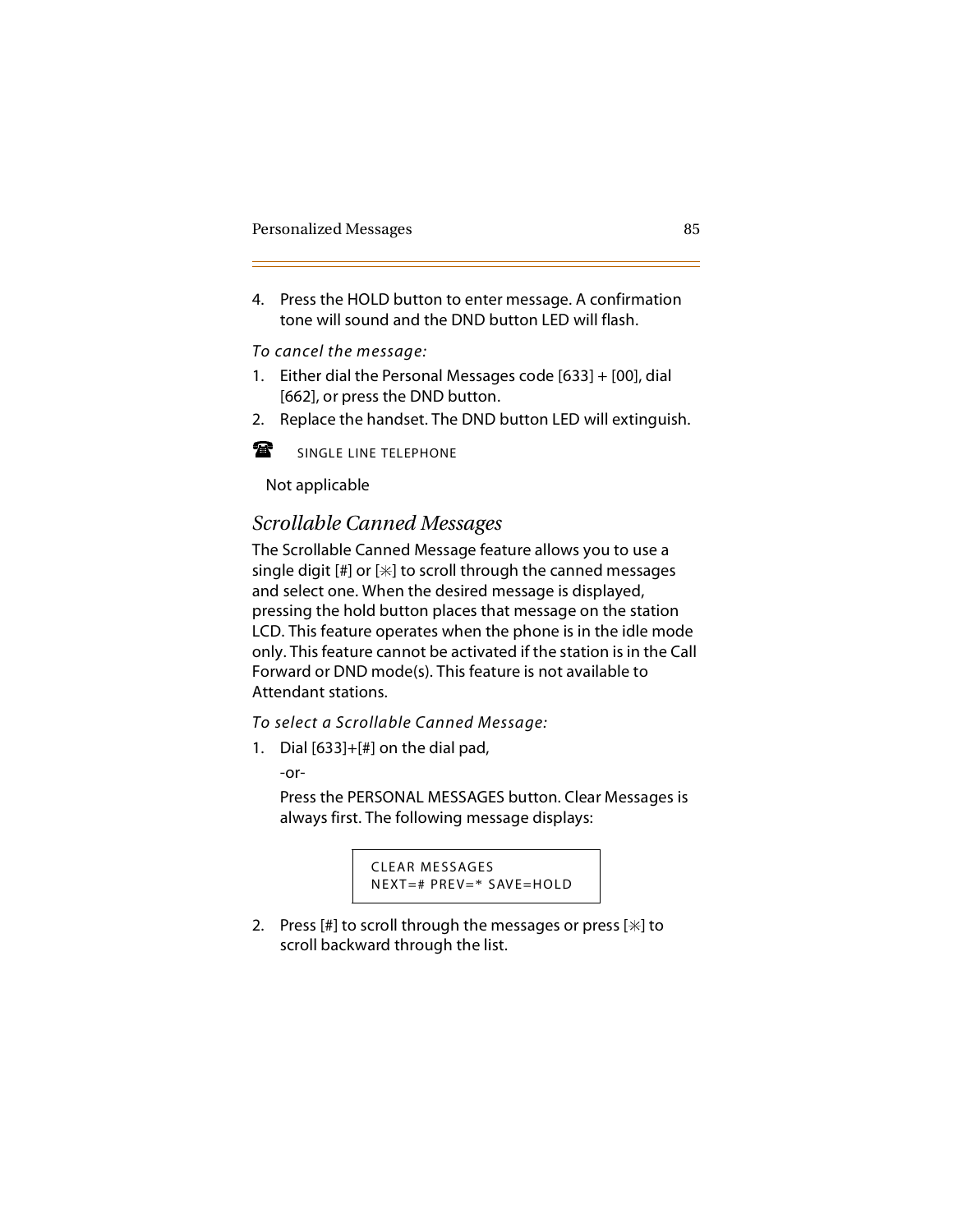- 3. Scroll forward through the messages in the following order. The scroll is a rolodex-type scroll.
	- 1 (Clear Messages) 7 On Vacation
	- 2 At Home 8 Return AM
	- 3 At Lunch 9 Return PM
	-
- 
- 
- 4 In Meeting 10 Return Next Week
	-
- 6 On Trip
- 5 On Break 11 Return Tomorrow
- 4. When the desired message displays on the LCD, press the HOLD button to activate that message on your station. A confirmation tone will sound and the DND button LED will flash.

*To cancel the message:*

- 1. Either dial the Personal Messages code [633] + [00], dial [662], or press the DND button.
- 2. Replace the handset. The DND button LED will extinguish.

金 SINGLE LINE TELEPHONE

Not applicable

#### *Personal Messages Flexible Button*

You can program the code [633] onto a flexible button to speed access to select and use messages.

*To program the Personal Messages Flexible Button:*

- 1. Press the SPEED button twice.
- 2. Press the desired flexible button. The LED will flash.
- 3. Dial [633]+[#] on the dial pad. A confirmation tone will sound.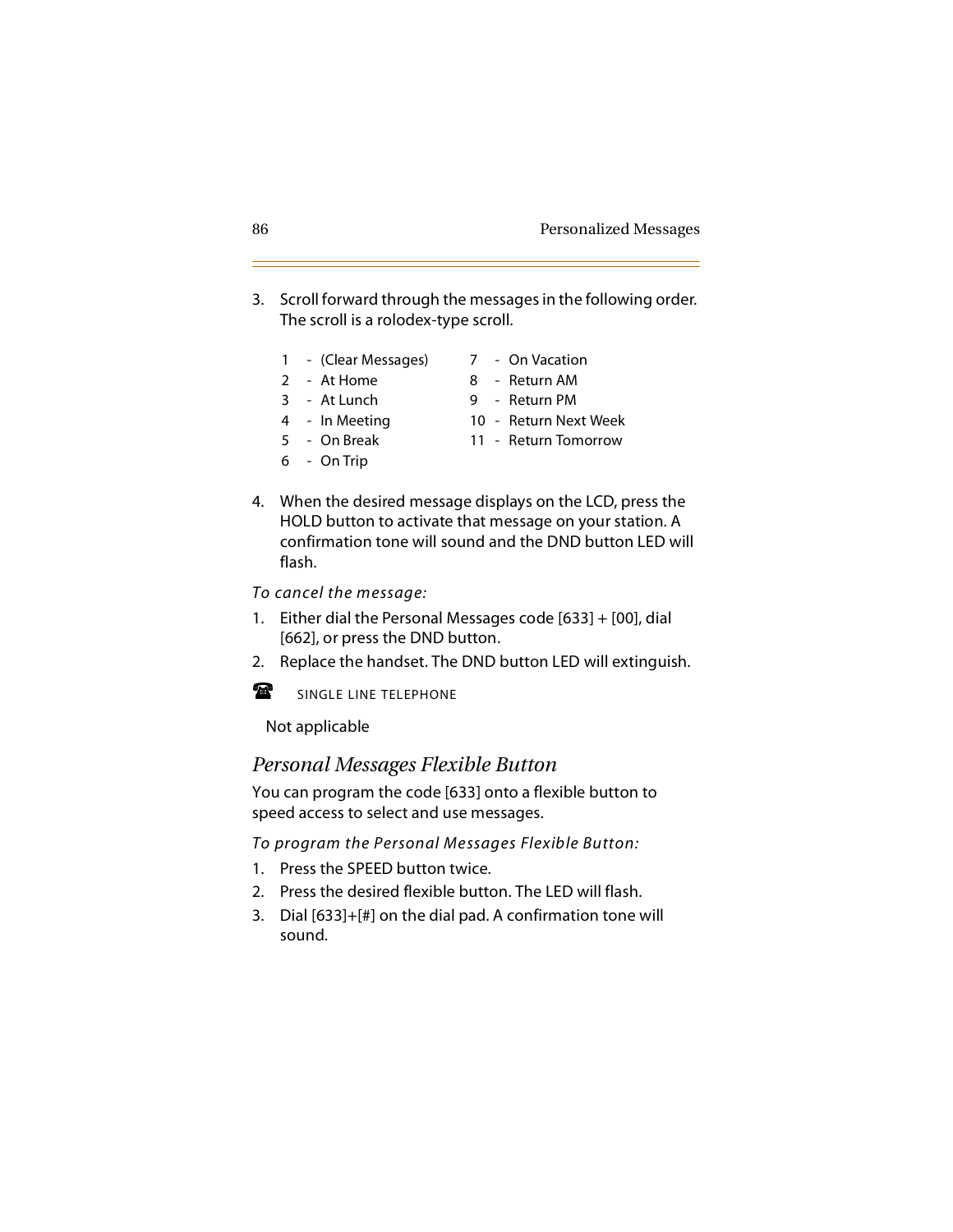*To use the flexible button, press that flexible button, then either:*

Dial the 2-digit message number (00-10 or 18-30) to activate the message. Confirmation tone sounds and DND button LED flashes.

-or-

Press [#] to scroll forward or  $[+]$  to scroll backward through the list. When desired message is shown on the LCD, press HOLD to activate that message on your station. Confirmation tone sounds and DND button LED flashes



SINGLE LINE TELEPHONE

Not applicable

## **PBX/Centrex Codes on a Flex Button**



- 1. Program Centrex or PBX code into a Station or System Speed Dial bin, including hook-flash (FLASH key),  $[\n#]$ , and [#] commands (refer to *["Speed Dial" on page 94](#page-107-0)*).
- 2. Program that speed bin onto a flexible button (refer to *["Flexible Button Programming" on page 61](#page-74-0)*).

❑ **Flex Btn**

# **Release Button**

The Release Button feature allows the station user to speed up call handling time by disconnecting calls while being off-hook.

*Using the handset, while off-hook (not the speakerphone):* Press the *preprogrammed* RELEASE button [641] to terminate intercom call, transfer sequence, page announcement or CO call.

❑ **Flex Btn**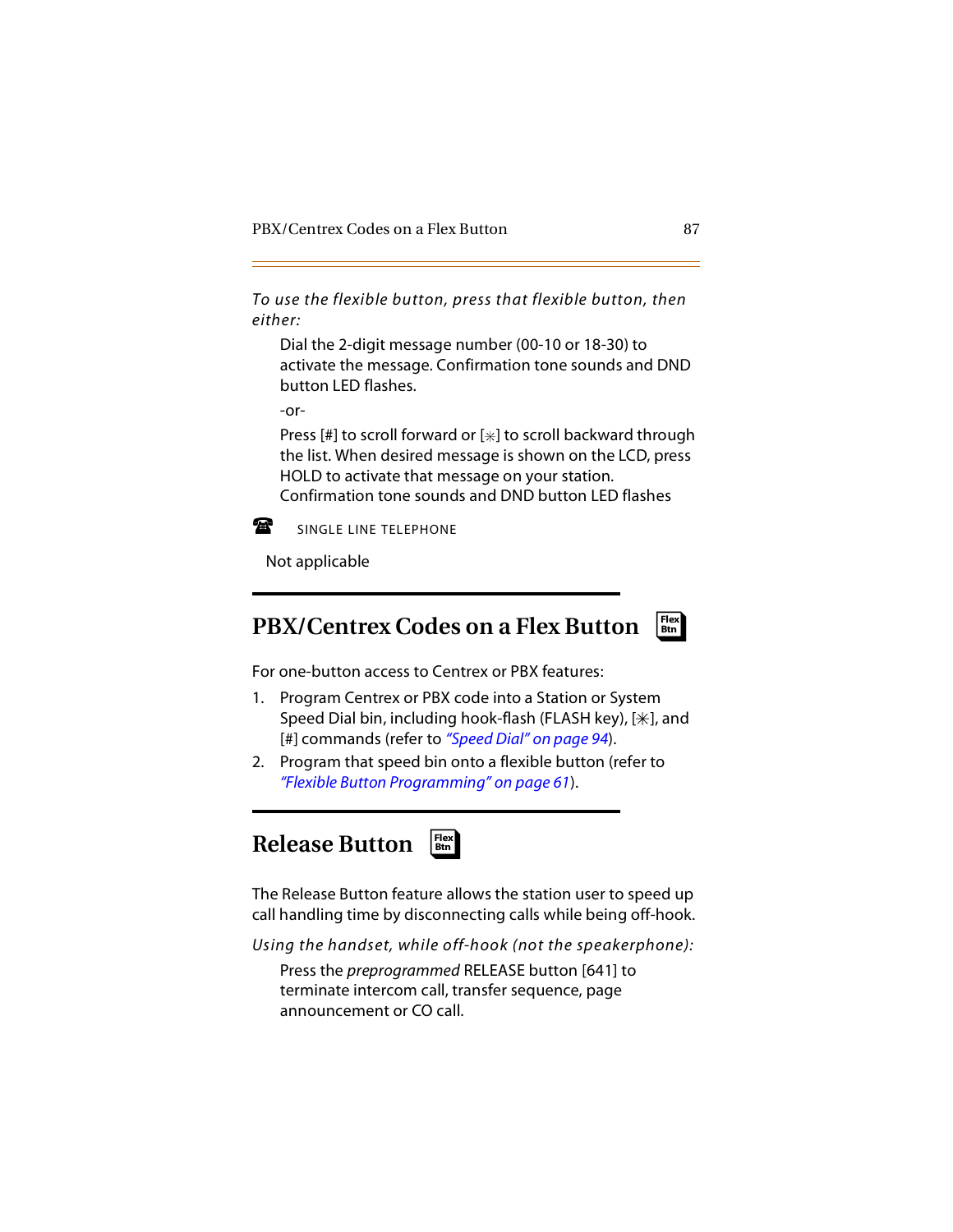# **Redial**

## *Last Number Redial*

- 1. Press the SPEED button.
- 2. Press the pound [#] key. The last number dialed over an outside line will be automatically redialed.

## *Save Number For Redial*

If you wish to save the last number you dialed:

- 1. After placing an outside call, keep the handset off-hook.
- 2. Press the SPEED button twice.

## *Redial a Saved Number*

- 1. Press the SPEED button.
- 2. Press the  $[+]$  key. The saved number is automatically dialed.

# *Repeat Redial*



#### *When you place a CO call and a Busy or No Answer is received:*

1. Press the *preprogrammed* RPT REDIAL flexible button [643]. You wil receive an LCD prompt for a timer value.

> ENTER RPT REDIAL TIMER: XXX 006-999

2. Enter a valid number (006-999 seconds) for the Repeat Redial Timer. The default value is 060 (one minute). A confirmation tone will sound when you go on-hook. The flexible button LED will steady.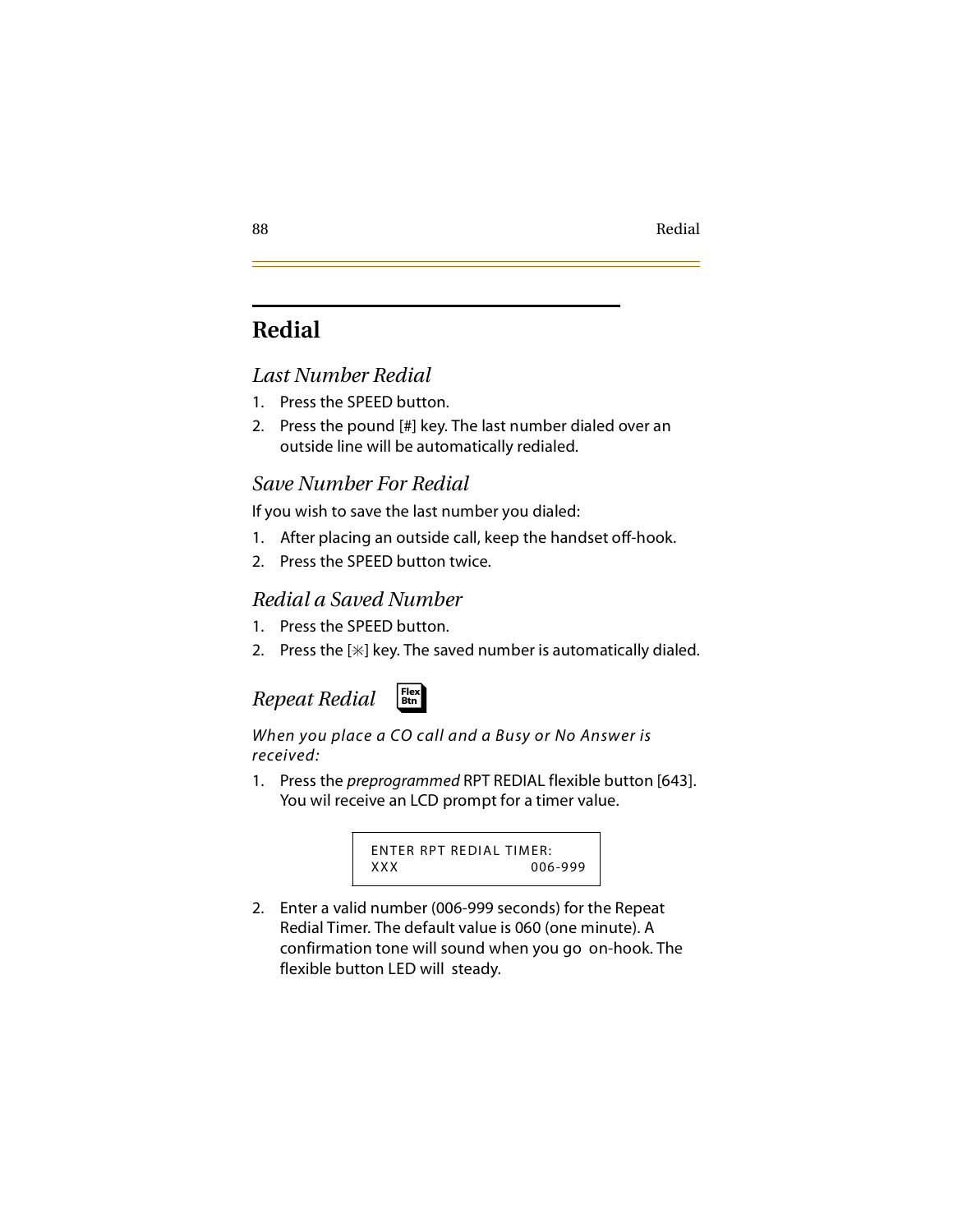When the timer expires, you will receive a signal via a CO line queue indication on the RPT REDIAL flexible button. During the Queue Call Back, the LCD display will indicate that this is a Redial Call Back. Once the line queue is answered, the LCD will indicate an outgoing CO line.

*To activate a redial:*

Press the *preprogrammed* REDIAL flexible button,

-or-

Press the ON/OFF button,

-or-

Lift the handset, the line will be seized and number is dialed. If you receive a busy/no answer, you may repeat the step to activate another redial.

*To cancel the operation:*

Press the *preprogrammed* REDIAL flexible button. A confirmation tone will sound and the Auto Redial function is cancelled.



SINGLE LINE TELEPHONE

Not applicable

#### **Ring Down / Hot Line / Off-Hook Preference** ❑ **Flex Btn**

If your phone has been programmed for Off-Hook Preference, you can access an outside line, or a feature by going off-hook or pressing the ON/OFF button. It simulates the depression of a specific button and can be programed by a station user or a database administration programmer using code [691] + the button number.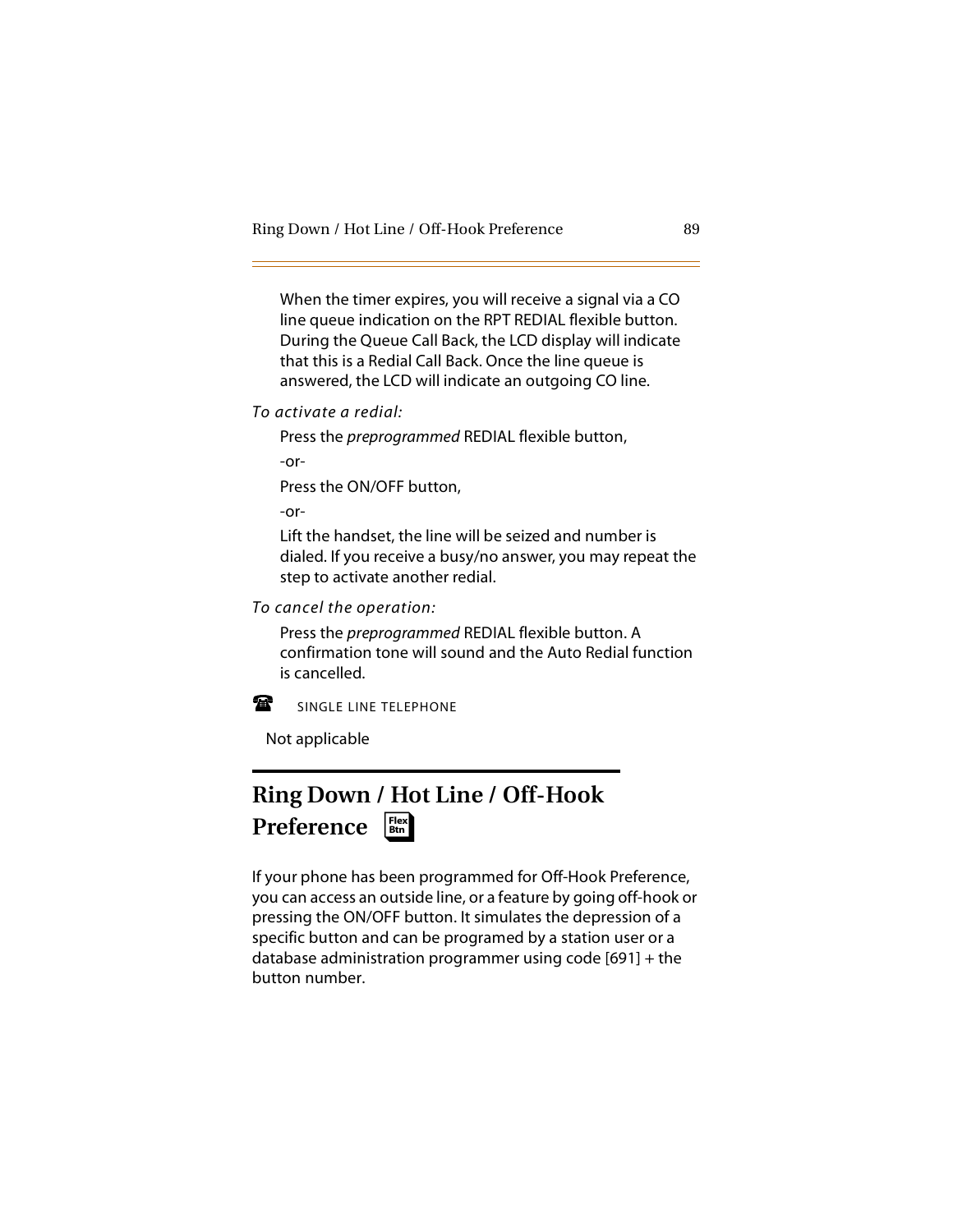*While Off-Hook Preference is enabled, you may access internal intercom dial tone as follows:*

1. Press the *preprogrammed* ICM button,

-or-

Dial your intercom number. (Do not lift the handset or press the ON/OFF button before dialing intercom number.) The LED will light steady and an intercom dial tone will sound.

2. Dial an internal station or feature access code.

*Off-Hook Preference Programming (Via a Station)*

If your phone is programmed for Off-Hook Preference and you were given the ability to enable or change the prime flexible button:

- 1. Dial [691] on the dial pad.
- 2. Dial desired button number. Refer to the following chart:



*To disable Off-Hook Preference:*

- 1. Dial [691] on the dial pad.
- 2. Dial [00] on the dial pad.

金 SINGLE LINE TELEPHONES

- 7. juli Single line telephones can bypass Off-hook Preference by pressing the FLASH button and then dialing their extension number.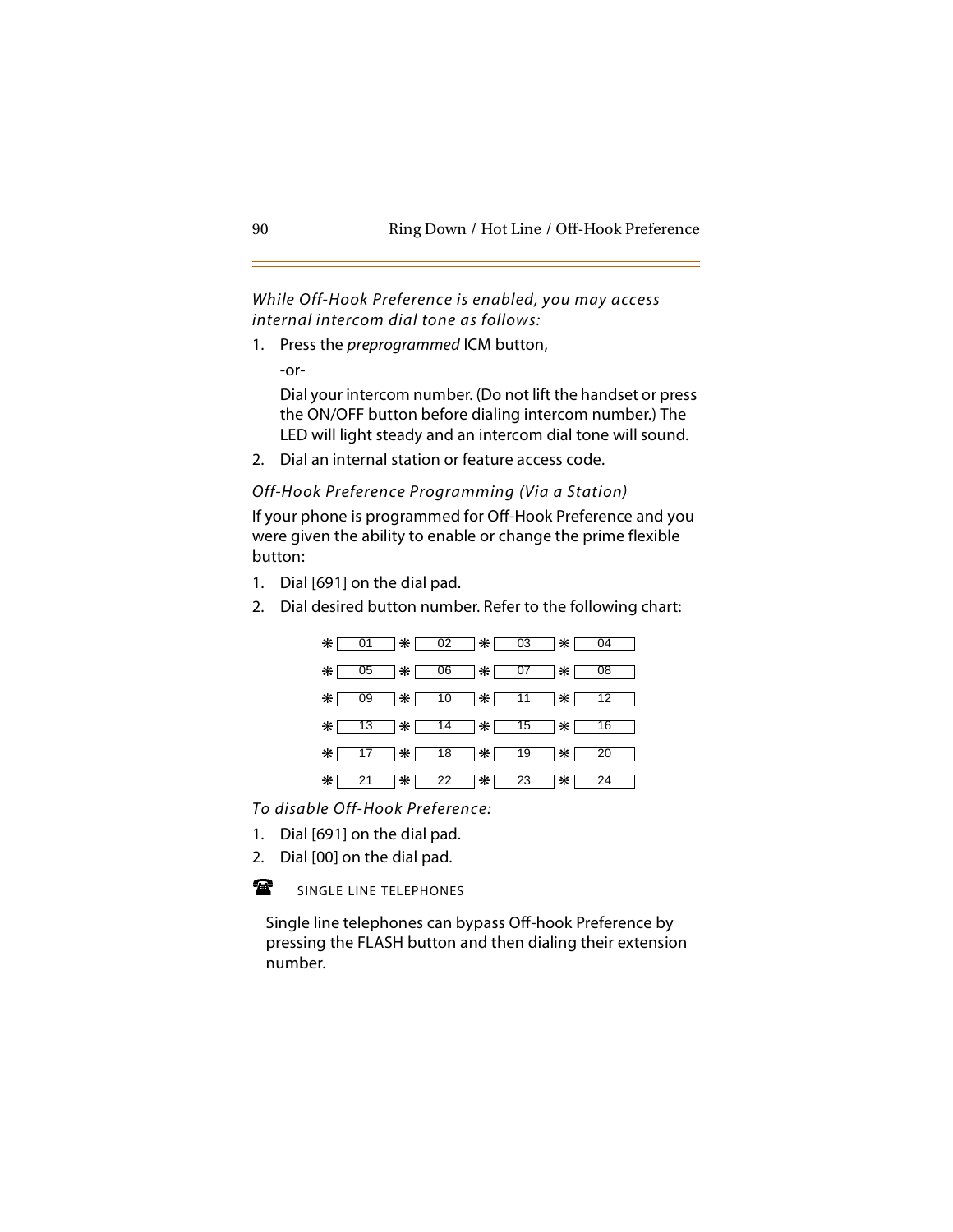# **Ring Tone**

*To select a distinctive ring tone for a station:*

1. Dial the Ring Tone program code [695] on the dial pad. The following message displays:

> ENTER RING TONES 00-36 XX PRESS SPEED TO SAVE

2. Enter a valid tone number. The speaker will sound a steady tone that correlates to the 2-digit entry. The 2-digit tone number will displaysin the lower left corner of the LCD.

| CO RING TONE*/FREQUENCY |          |          |          |                                    |           |  |
|-------------------------|----------|----------|----------|------------------------------------|-----------|--|
| Tone (#)                | Freg     | Tone (#) | Freg     | Tone (#)                           | Freg      |  |
| 00                      | 697/770  | 13       | 770/1633 | 26                                 | 1209/1336 |  |
| 01                      | 697/852  | 14       | 770/0    | 27                                 | 1209/1477 |  |
| 02                      | 697/941  | 15       | 852/941  | 28                                 | 1209/1633 |  |
| 03                      | 697/1209 | 16       | 852/1209 | 29                                 | 1209/0    |  |
| 04                      | 697/1336 | 17       | 852/1336 | 30                                 | 1336/1477 |  |
| 05                      | 697/1477 | 18       | 852/1477 | 31                                 | 1336/1633 |  |
| 06                      | 697/1633 | 19       | 852/1633 | 32                                 | 1336/0    |  |
| 07                      | 697/0    | 20       | 852/0    | 33                                 | 1477/1633 |  |
| 08                      | 770/852  | 21       | 941/1209 | 34                                 | 1477/0    |  |
| 09                      | 770/941  | 22       | 941/1336 | 35                                 | 1633/0    |  |
| 10                      | 770/1209 | 23       | 941/1477 | 36                                 | OFF       |  |
| 11                      | 770/1336 | 24       | 941/1633 |                                    |           |  |
| 12                      | 770/1477 | 25       | 941/0    | Tone Duration $* =$<br>50 ms/50 ms |           |  |

The ringing choices are as follows:

3. When the desired tone is selected (default ringing code is set to 00), press the SPEED button to save it as the tone to present to callers. A confirmation tone will sound.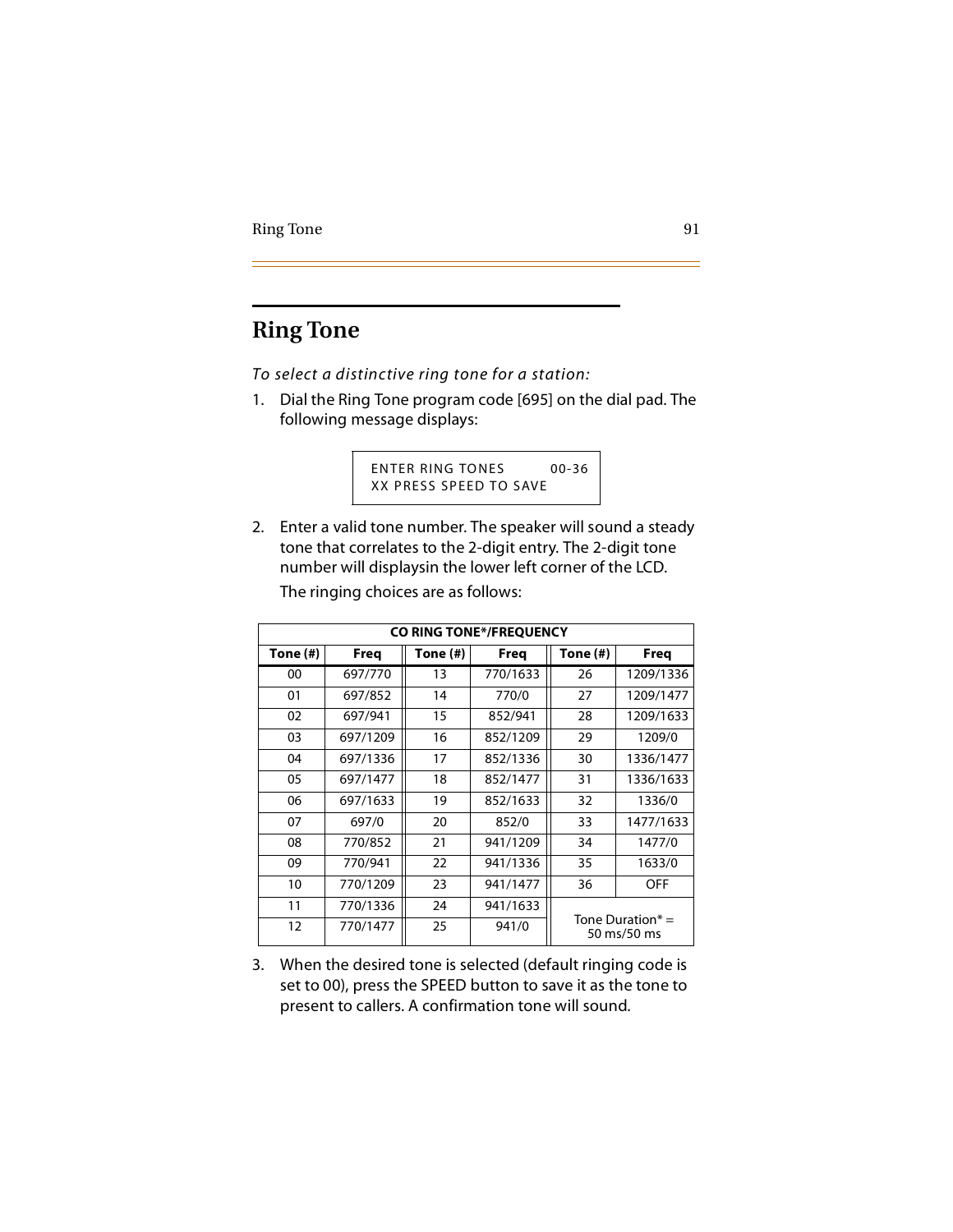# **School Zone**

### **Description**

The School Zone feature allows a person at a station(s) specified as an Administrator to control incoming calls for all stations specified as a Classroom. The Administrator controls the type of call forwarding and the call forwarding destination. Call forwarding types include All Call Forward, No Answer Call Forward, Busy Call Forward, and Busy / No Answer Call Forward. Valid call forwarding destinations include station numbers, hunt groups, UCD groups, and Voice Mail groups.

Stations to be included as part of the School Zone feature must be assigned in Admin programming as either an Administrator station or as a Classroom station. After these assignments have been established, the Administrator can easily control call forwarding for the specified Classroom stations by using feature code 630.

#### **Operation**

*To control School Zone call forwarding (at an Administrator station):*

1. Dial  $[630]$  + a call forward condition code  $(0 \text{ or } 6-9)$  + a valid destination number

| <b>Call Forward Condition Codes:</b> | <b>Valid Destinations:</b> |
|--------------------------------------|----------------------------|
| $0 = Disabled$                       | <b>Station Numbers</b>     |
| $6 = All Call Forward$               | <b>Hunt Groups</b>         |
| $7 = No$ Answer Call Forward         | <b>UCD Groups</b>          |
| $8 =$ Busy Call Forward              | Voice Mail Groups          |
| 9 = Busy / No Answer Call Fwd        |                            |

2. Press [HOLD]. A confirmation tone sounds.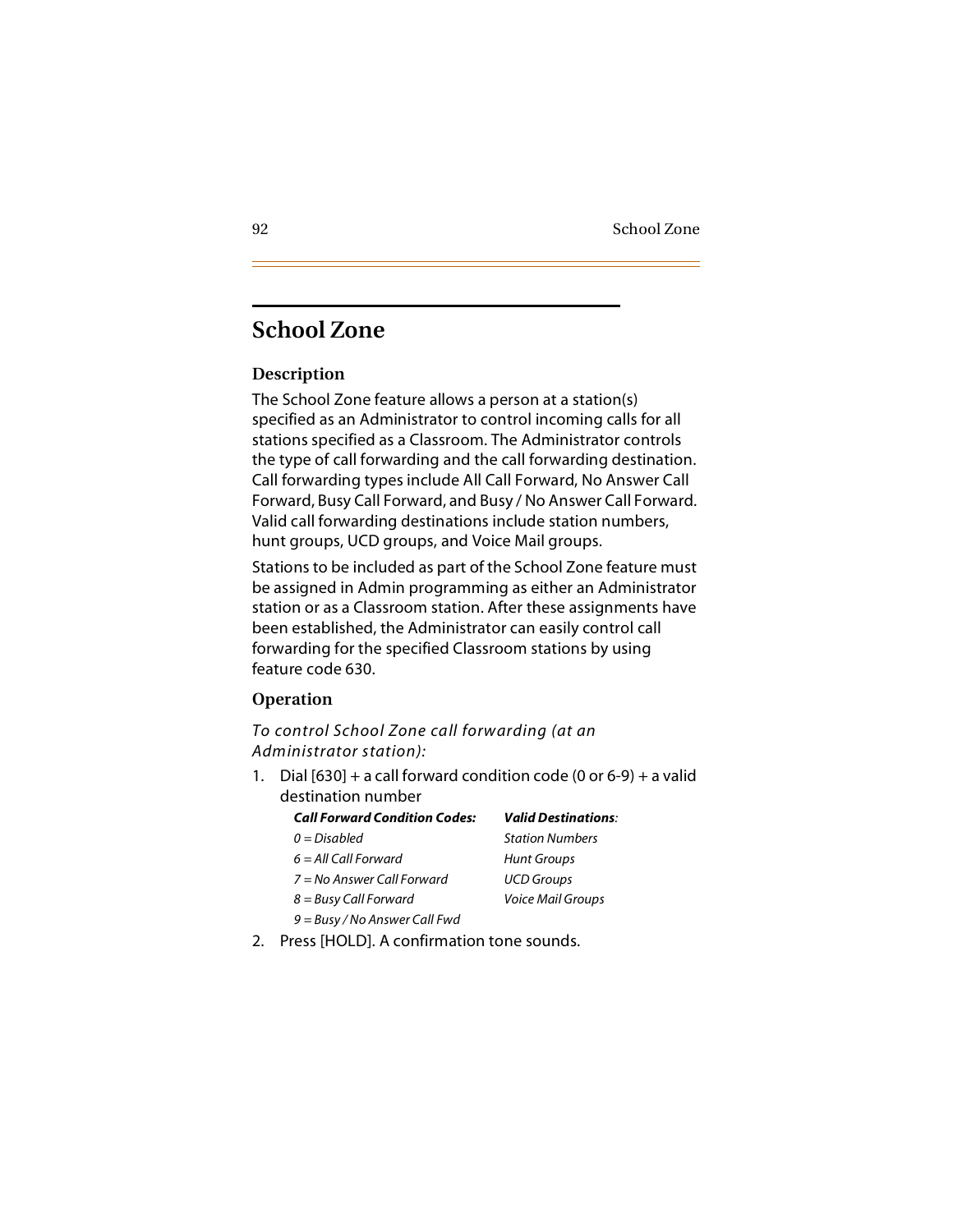*To view call forwarding status of Classroom telephones:*

1. The Administrator uses a station assigned as an Administrator station and dials feature code [630] + [#]. A confirmation tone sounds and the LCD updates to show one of the following displays:



2. Press [ON/OFF] to return to an idle status.

## **Conditions**

- » A station can be assigned as an Administrator or as a Classroom, but not as both.
- » A call from an Administrator station to a Classroom station overrides any School Zone call forward settings and the call rings at the Classroom station.
- » School Zone call forwarding overrides station user call forwarding and DND.
- » If an E-911 button is programmed, both audible and visual alert indications will be provided, regardless of School Zone call forward settings.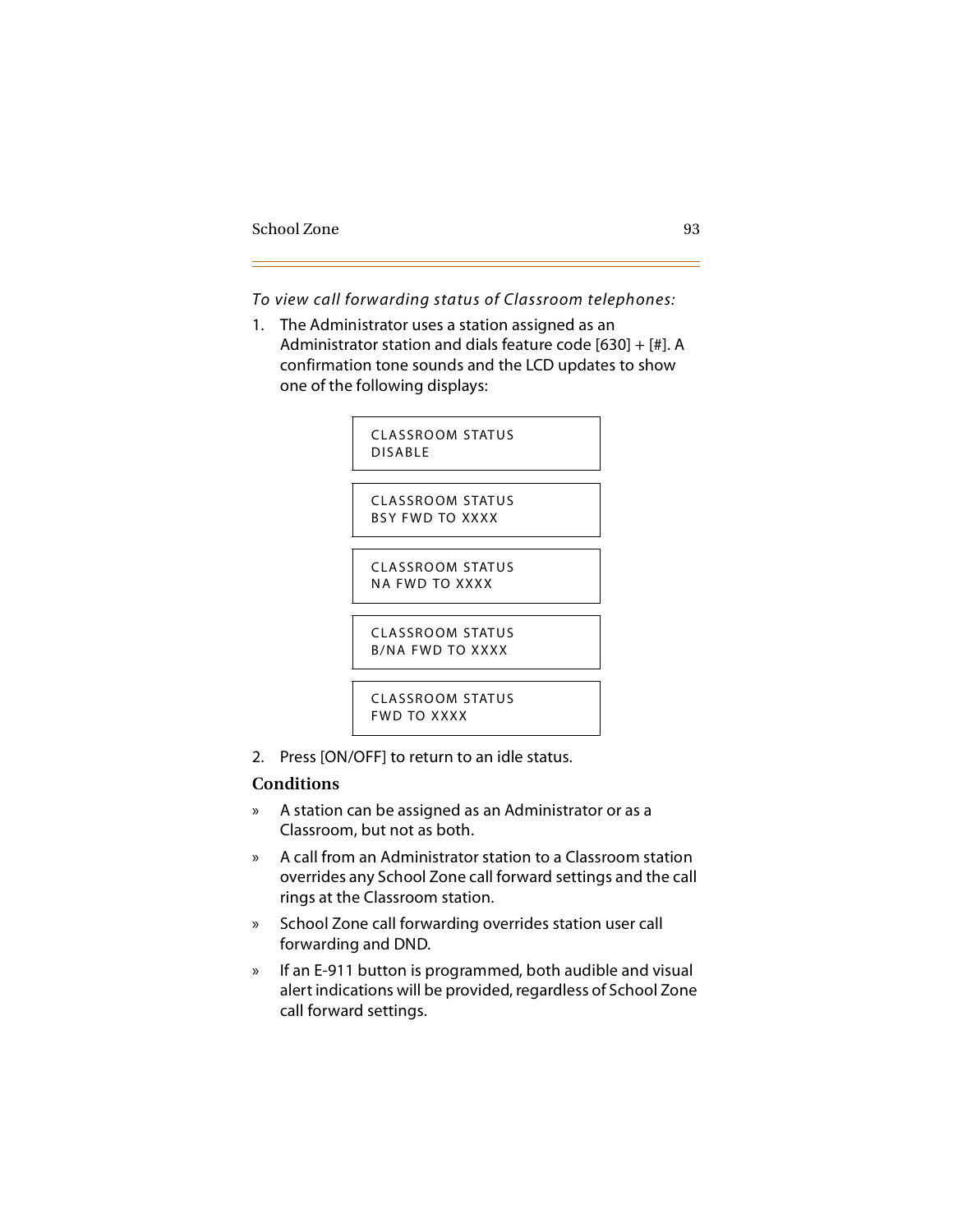» The School Zone call forwarding feature does not apply to a Classroom station that is in a hunt group or an ACD/UCD group.

# **Speakerphone**

- 1. Press the ON/OFF button to ON. (An intercom dial tone will sound.)
- 2. Press the DSS key of the desired party or press an available OUTSIDE LINE button and dial the number.

The speakerphone will be activated.

3. Press the ON/OFF button to end the call.

# <span id="page-107-0"></span>**Speed Dial**

A keyset user can associate up to 20 frequently dialed numbers as Station Speed Numbers (9000 to 9019). Telephone numbers can be up to 24 digits including pauses, flash commands, pulse-to-tone switchover, and non-display characters. A pause is automatically inserted after a flash.

*To use speed dial:*

- 1. If an outside line was not specified in programming, one can be selected now or the system will assign the line.
- 2. Press the SPEED button and dial speed bin location, -or-

Press the *preprogrammed* the speed bin button.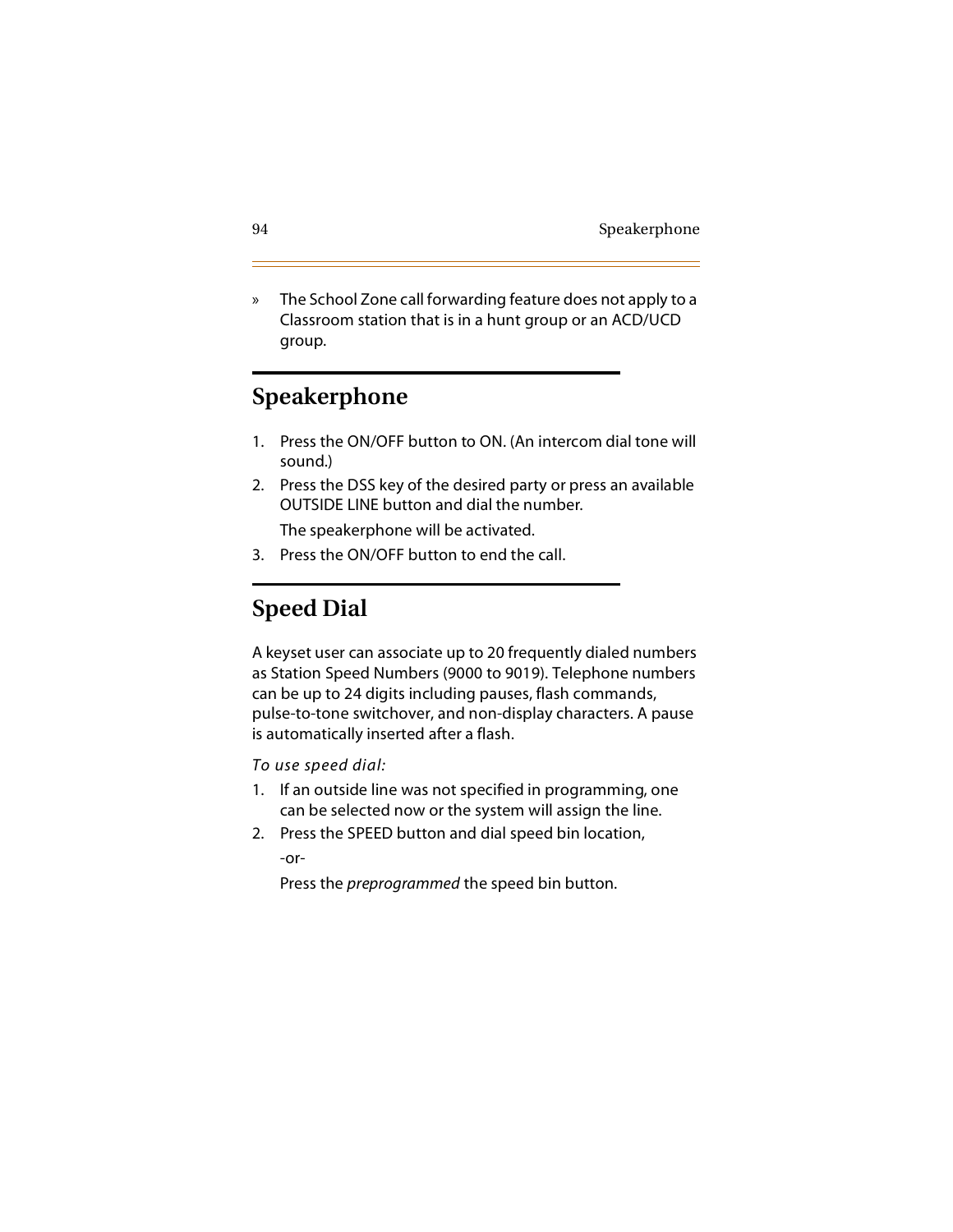*To store speed dial numbers:*

- 1. Press the SPEED button once.
- 2. Press an OUTSIDE LINE button or the POOL button. -or-

Select an outside line by pressing the SPEED button again.

- 3. Dial the speed bin location.
- 4. Dial the desired telephone number and include these special codes:

TRANS -- Initiates a Pulse-To-Tone switchover.

HOLD -- Inserts a Pause.

FLASH -- Inserts a Flash into the speed number.

TRANS -- When used as the first entry in the speed bin, this inserts a non-display character causing numbers stored in the bin not to appear on the digital telephone's display when bin is accessed.

- 5. Press the SPEED button.
- 6. Replace the handset to end the speed bin programming.

*To program multiple speed numbers:*

- 1. Press the SPEED button twice to conclude programming a number.
- 2. Enter the next speed number bin to program.

If the station has no line appearance for the line programmed into the speed bin, that line comes up under the LOOP button or POOL button when accessed.

#### *To erase an existing speed bin:*

- 1. Press the SPEED button twice.
- 2. Dial the speed bin location.
- 3. Press the SPEED button again. A confirmation tone will sound.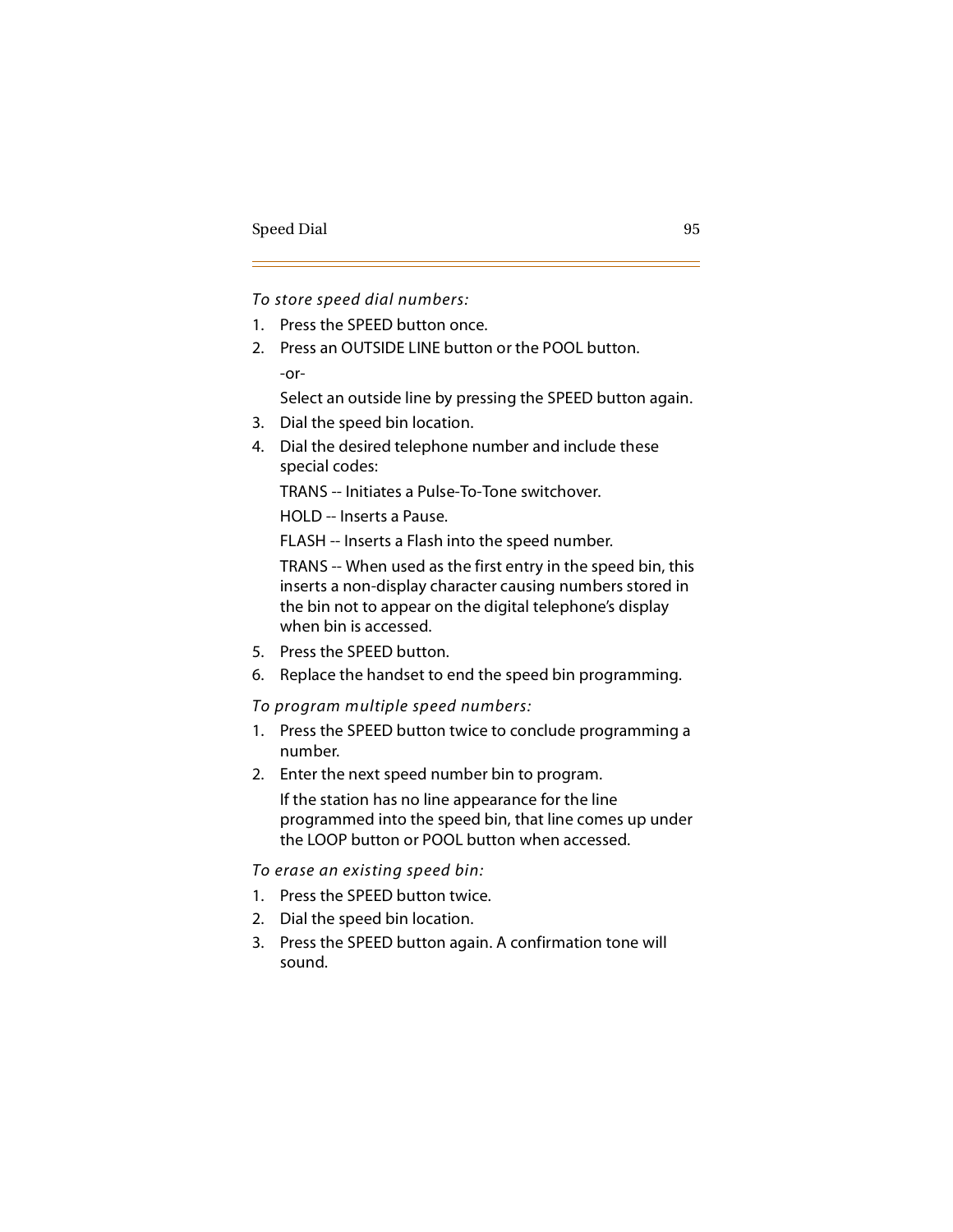#### 魯 SINGLE LINE TELEPHONE

*To use speed dial:*

- 1. Lift the handset.
- 2. Dial [668] on the dial pad.
- 3. Dial the desired station or system speed bin number (9000-9999).
- 4. Replace the handset to end the call.

*To store speed dial numbers:*

- 1. Lift the handset.
- 2. Dial [661] on the dial pad.
- 3. Dial desired station speed number (9000-9019).
- 4. Dial the telephone number to store.
- 5. Press the FLASH button. A confirmation tone will sound.



*Line Group 1 is programmed along with SLT speed numbers, and thus Line Group 1 is used when activating station speed dial from an SLT.*

## *System Speed Dial Access*

Stations can be individually allowed or denied the ability to use system speed dial (9020-9999) numbers. (*System speed numbers 9060-9099 are not monitored by toll restriction.)* Stations cannot be prevented from using station speed dial.

The first programmed attendant must enter the System Speed numbers (9020 to 9999). If an attendant was not specified, system speed numbers are entered at Station 100.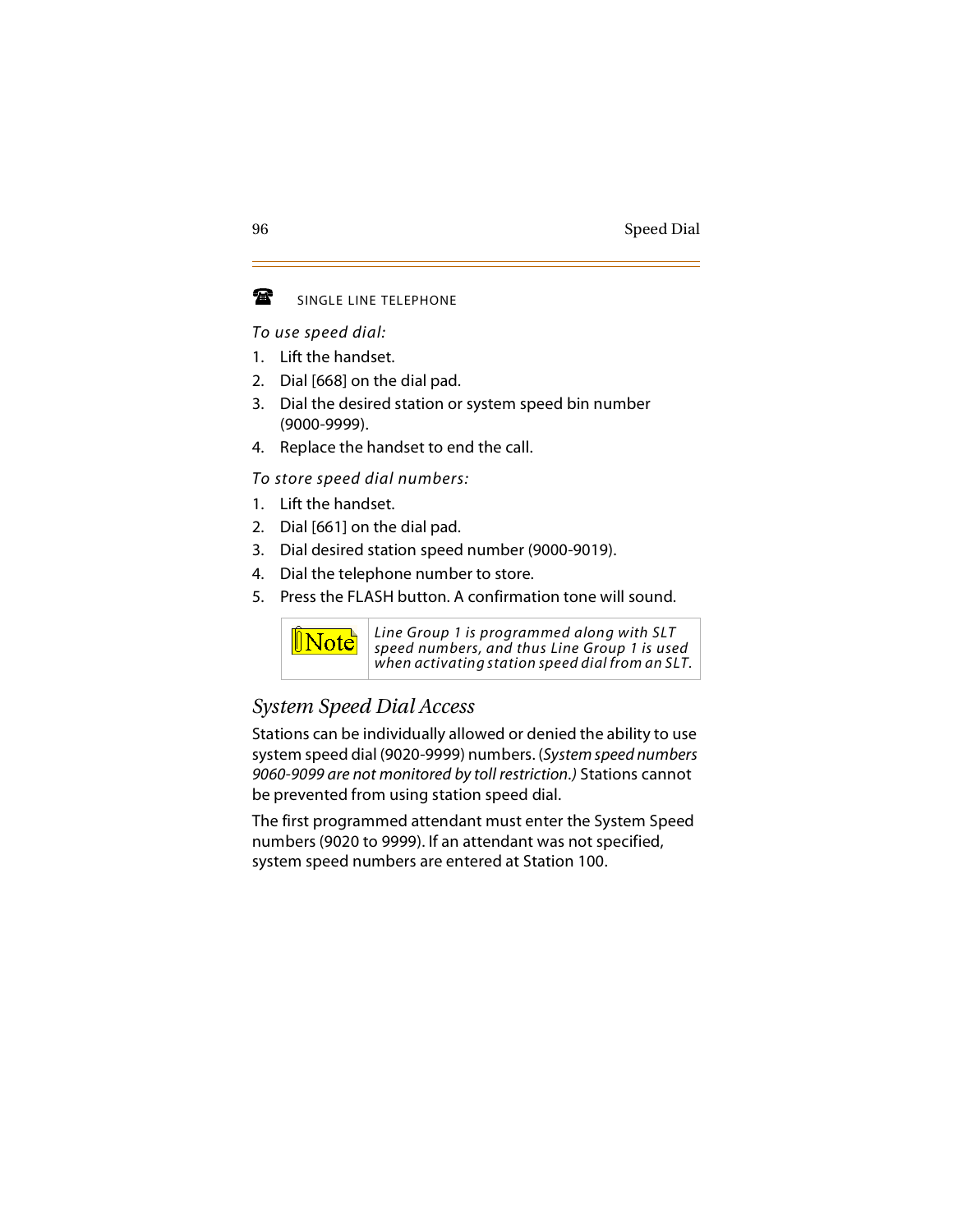## **Station/Port Fixed Number**

When a station dials the feature code 611 on a display telephone, it will display the Fixed Station/Port Number for that telephone. For example, when using flexible numbering some programming steps require the "FIXED" code. This code allows you to dial 611 and quickly determine the fixed port.

```
STATION PORT:
XXX
```
曾

SINGLE LINE TELEPHONE

-Not applicable

# **Station Relocate**

The Station Relocation Feature allows you to dial a code followed by the old station number to bring all the station attributes including extension number, button mapping, speed dial, and class of service to the new location.

- 1. A station can be relocated by unplugging it, then plugging it into a new location.
- 2. Dial [636] on the dial pad. Then, dial the extension number of the station being relocated. Once this is done, all station attributes are copied to the current station.

*If a station is assigned to a specific port and that station user unplugs their station and plugs it in at another location, the database administration programming is updated to reflect the new port change. Station lock will prevent this feature from working correctly.*



SINGLE LINE TELEPHONE

-Not applicable

 $\mathbb{I}$ Note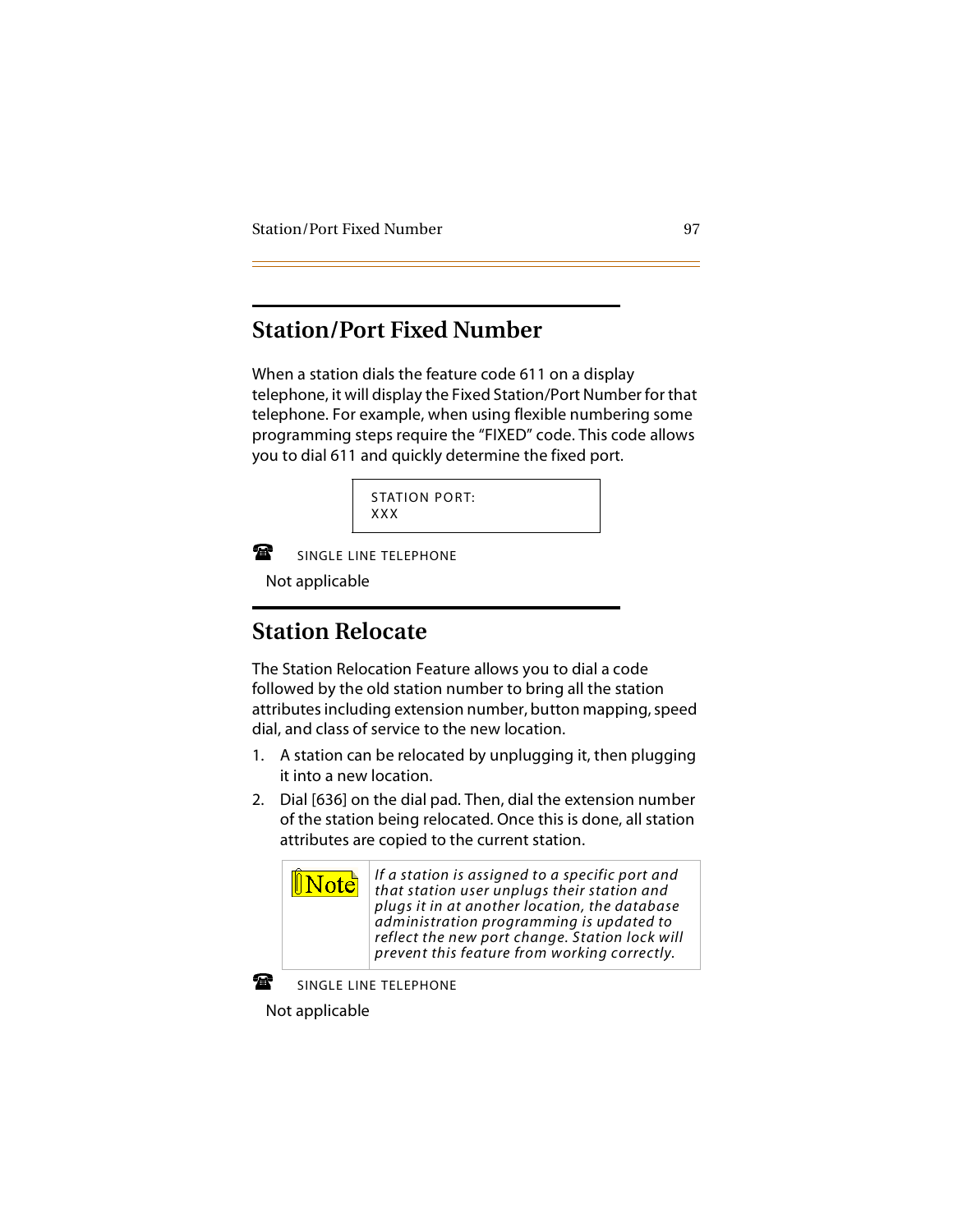## **Text Messaging (Silent Response)**

The Text Messaging feature allows you to use text messages to respond to a caller that has either Camped On or has used the off-hook voice over (OHVO) feature to alert a busy station of a waiting call or message. The Camped On station may respond to the caller via the canned, custom, and silent response text (LCD) messages. Text messages appear on the calling party LCD display. The calling (originating) station and receiving station MUST be digital telephones. The receiving station MUST also be programmed to allow OHVO calls.

#### *While receiving a Camp On or OHVO call:*

The called party may press a *preprogrammed* Text Message button with a specific message [633+XX].

*For Example* … [633] + [38] means a telephone calling the station receives the message WHO IS IT ?

| Code | <b>Text Message</b>   | Code | <b>Text Message</b>     |
|------|-----------------------|------|-------------------------|
| 31   | I Will Take Call      | 42   | Is It Important?        |
| 32   | Take Message          | 43   | Is It Urgent?           |
| 33   | Transfer To Secretary | 44   | Send Call To Voice Mail |
| 34   | Put Call On Hold      | 45   | Park Call               |
| 35   | Call Back             | 46   | Out Of Office           |
| 36   | One Moment Please     | 47   | Put Call Through        |
| 37   | I Will Call Back      | 48   | I Am Busy               |
| 38   | Who Is It?            | 49   | O.K.                    |
| 39   | Is It Long Distance?  | 50   | No                      |
| 40   | Is It Personal?       | 51   | Yes                     |
| 41   | Is It An Emergency?   |      |                         |

$$
\mathbf{a}
$$

SINGLE LINE TELEPHONE

- 70a Not applicable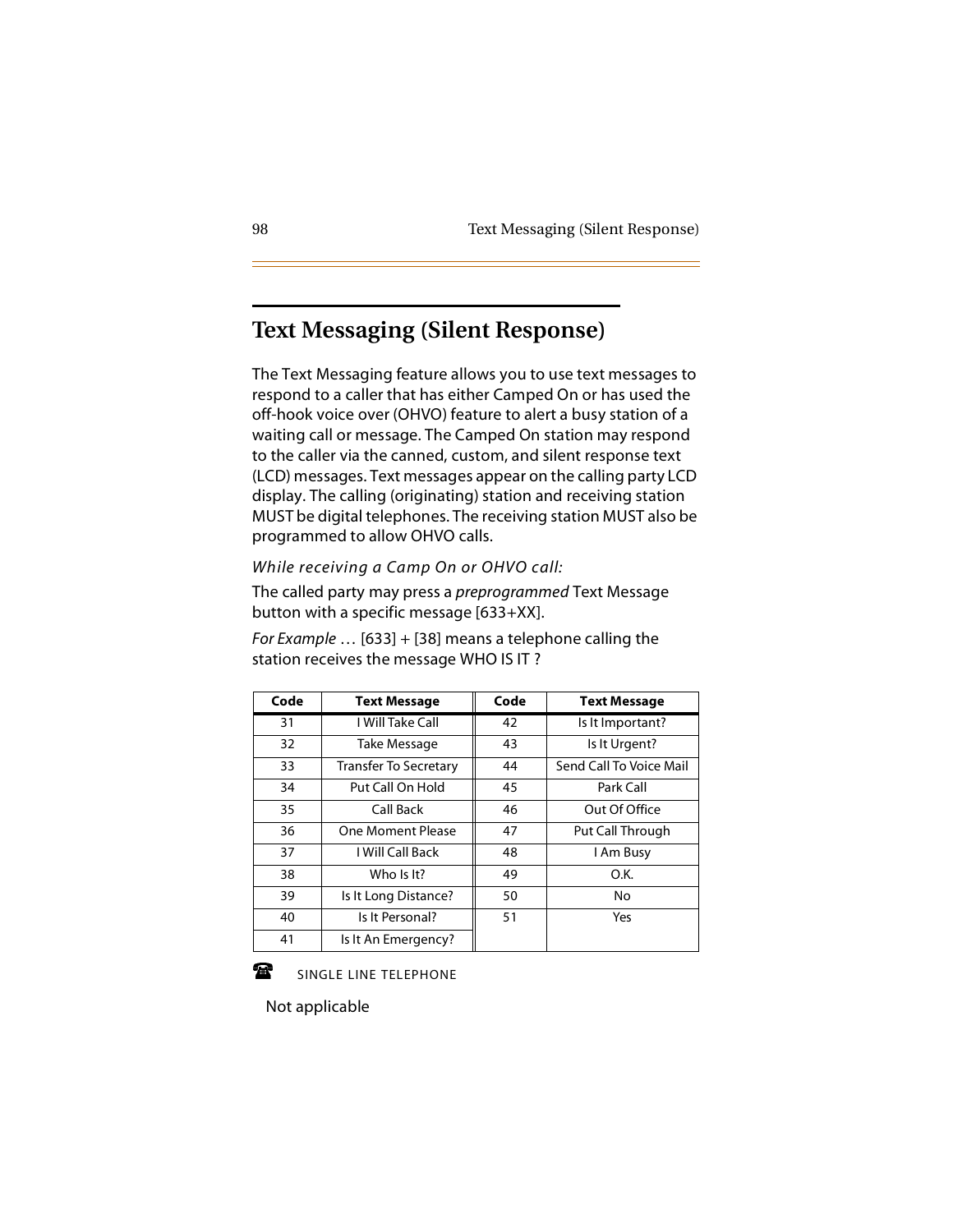# **Universal Day/Night Answer**

Incoming CO lines can be programmed for Universal Day Answer (UDA) or Universal Night Answer (UNA). UDA/UNA assigned CO lines can also signal over the external page port(s). If External Day programming is enabled and the system is in the day mode, the assigned external page port(s) present a ringing signal. UDA/UNA is established on a per CO line basis in admin programming.

*When the system is in Day or Night mode and an outside line rings at another station, and you wish to answer it:*

Dial [#5] on the dial pad. The connected outside line can be transferred or disconnected.



*Each telephone utilizing Universal Day/Night Answer must have a loop button appearance if the ringing outside line does not display at their phone.*

# **Voice Mail**

## *Call Forwarding to Voice Mail Groups*

Callers may be routed directly to your mailbox by forwarding your phone to a voice mail group.

- 1. Lift handset or press ON/OFF.
- 2. Press FWD or dial [640].
- 3. Dial the desired code:

 $[6] = AllCalls$   $[8] = Busy$  $[7]$  = No Answer [9] = Busy/No Answer

4. Dial the 3-digit Voice Mail group pilot number where calls are to be forwarded  $(440-447 = v^2)$  voice mail groups 1-8). A confirmation tone will sound.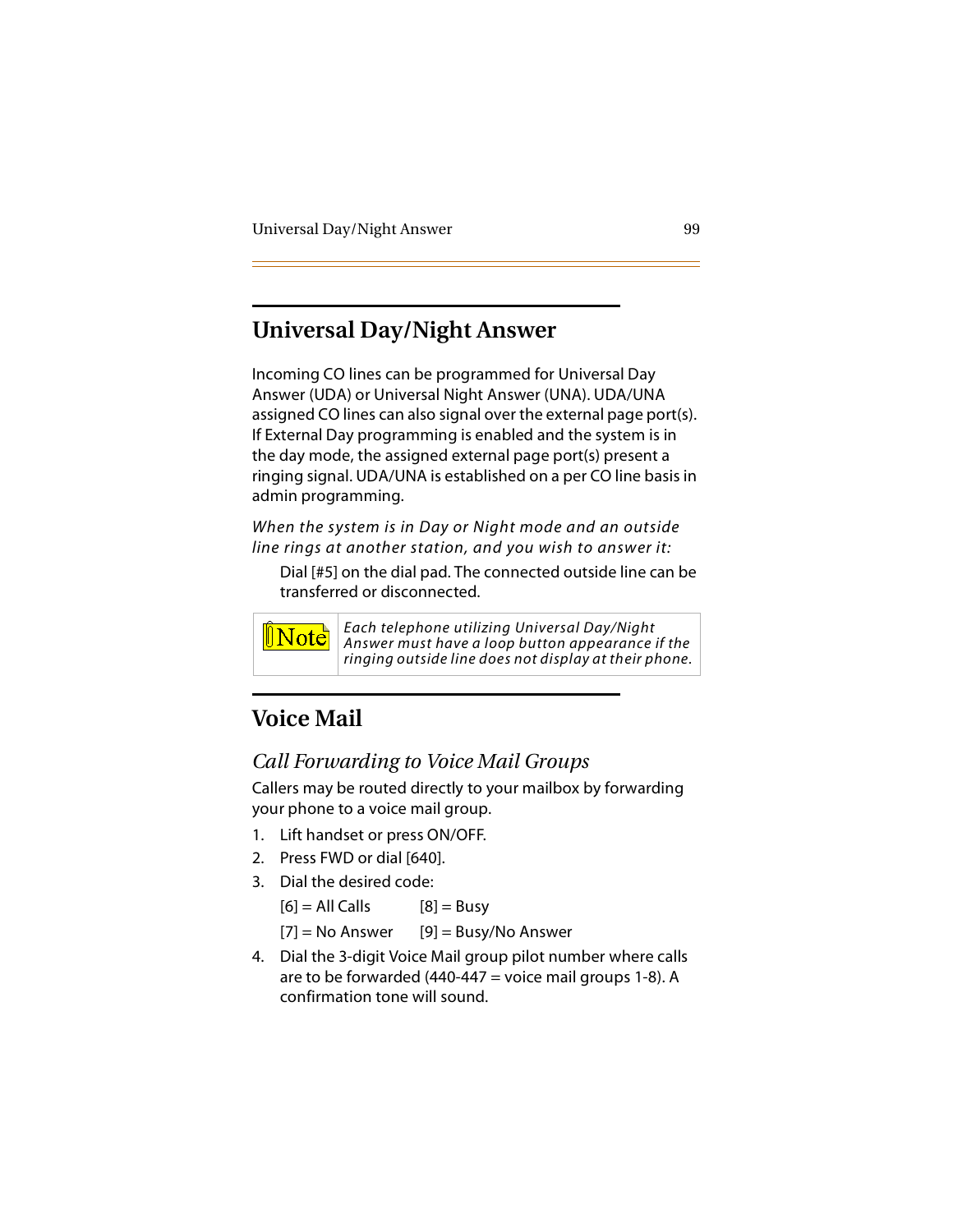5. Replace handset or press ON/OFF.

### *Retrieving Voice Messages*

To enter the Voice Mail system to check for mail:

Either dial Voice Mail group number, press *preprogrammed* VM GROUP flexible button, or press flashing MESSAGE WAIT button. You are then prompted to enter the password for your mailbox.

## *Voice Mail Transfer with ID Digits*

While on a call and the caller on the other end wishes to leave a Voice Message for another VM user:

- 1. At the initiating station, press the TRANS. button.
- 2. Dial the Voice Mail Group number or press the *preprogrammed* VM GROUP flexible button.
- 3. Dial the VMID (Mailbox location) of the desired party and go on-hook.

## *Voice Mailbox Button*

*To program a Mailbox flexible button:*

- 1. Press the SPEED button twice.
- 2. Press the desired flexible button to be programmed.
- 3. Dial the Mailbox feature code (460-467 = voice mail  $locations$  1-8;  $468 = remote$  voice mail  $locations)$ .



4. Dial the VMID number.



SINGLE LINE TELEPHONE

Not applicable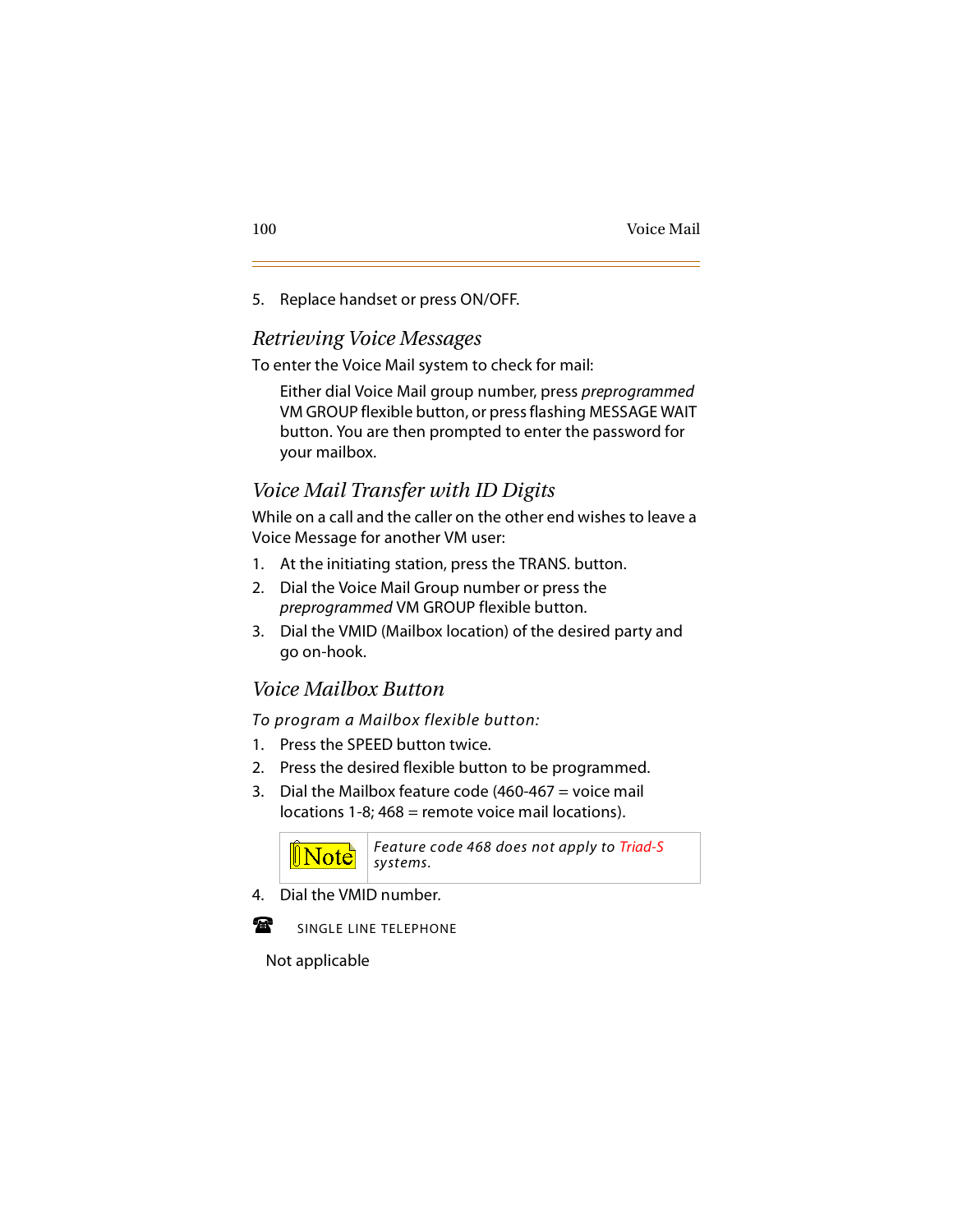#### *Voice Mail Group Button*

*To program a VM GROUP flexible button:*

- 1. Press the SPEED button twice.
- 2. Press the desired flexible button to be programmed.
- 3. Dial a 3-digit VM Group number (440-447=VM groups 1-8).
- 4. Dial the VMID number.

#### *Voice Mail One-Touch Recording* ❑ **Flex Btn**



Dial feature code [649] + [VVV].

*(where VVV = 440-447 for desired VM group)*



*Use of this feature when the One-Touch Recording Warning Tone is disabled may be interpreted as a violation of federal, state or local laws, and an invasion of privacy. Check applicable laws in your area before recording calls using this feature.*

 $\mathbb{N}$ ote

*The "MiniVoice" system does not support Voice Mail One-touch recording.*

*While on an internal or external call:*

1. Press the *preprogrammed* VM RECORD button. The LED will flutter red during the setup and the following message will display:

> RECORDING SETUP MMM DD YY 00:00 am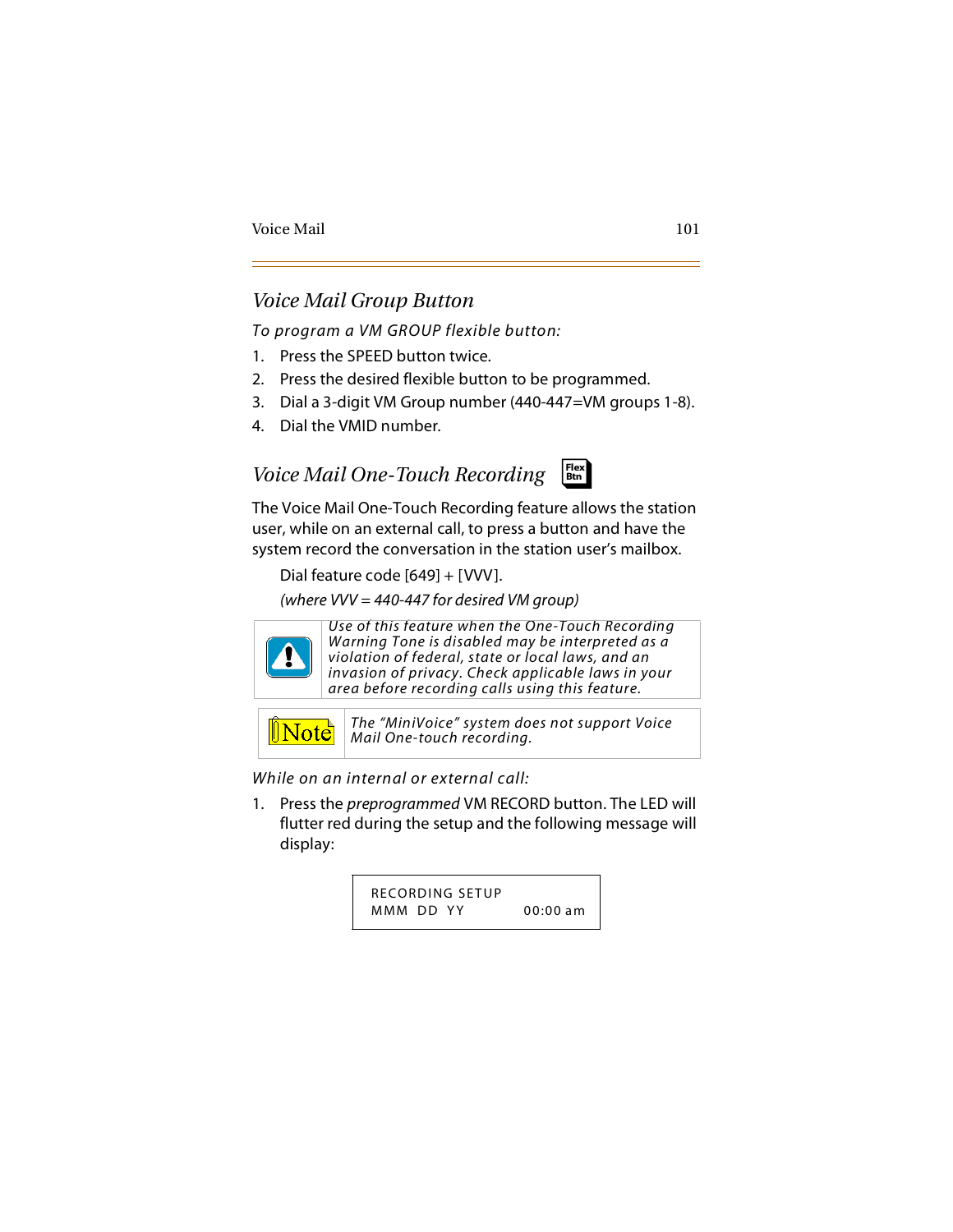2. Once the system makes the connection, your mailbox and the flexible button LED will light solid green. The LCD will display the following message:



To pause or resume recording after a pause, press the *preprogrammed* 655 key.

- 3. When you finish recording, press the *preprogrammed* VM RECORD button. The LED will extinguish and the normal LCD call information will display.
- ∕ଲ ELECTRONIC TELEPHONE

-Not applicable



SINGLE LINE TELEPHONE

Not applicable

#### **Conditions**

» This feature only applies to digital voice mail.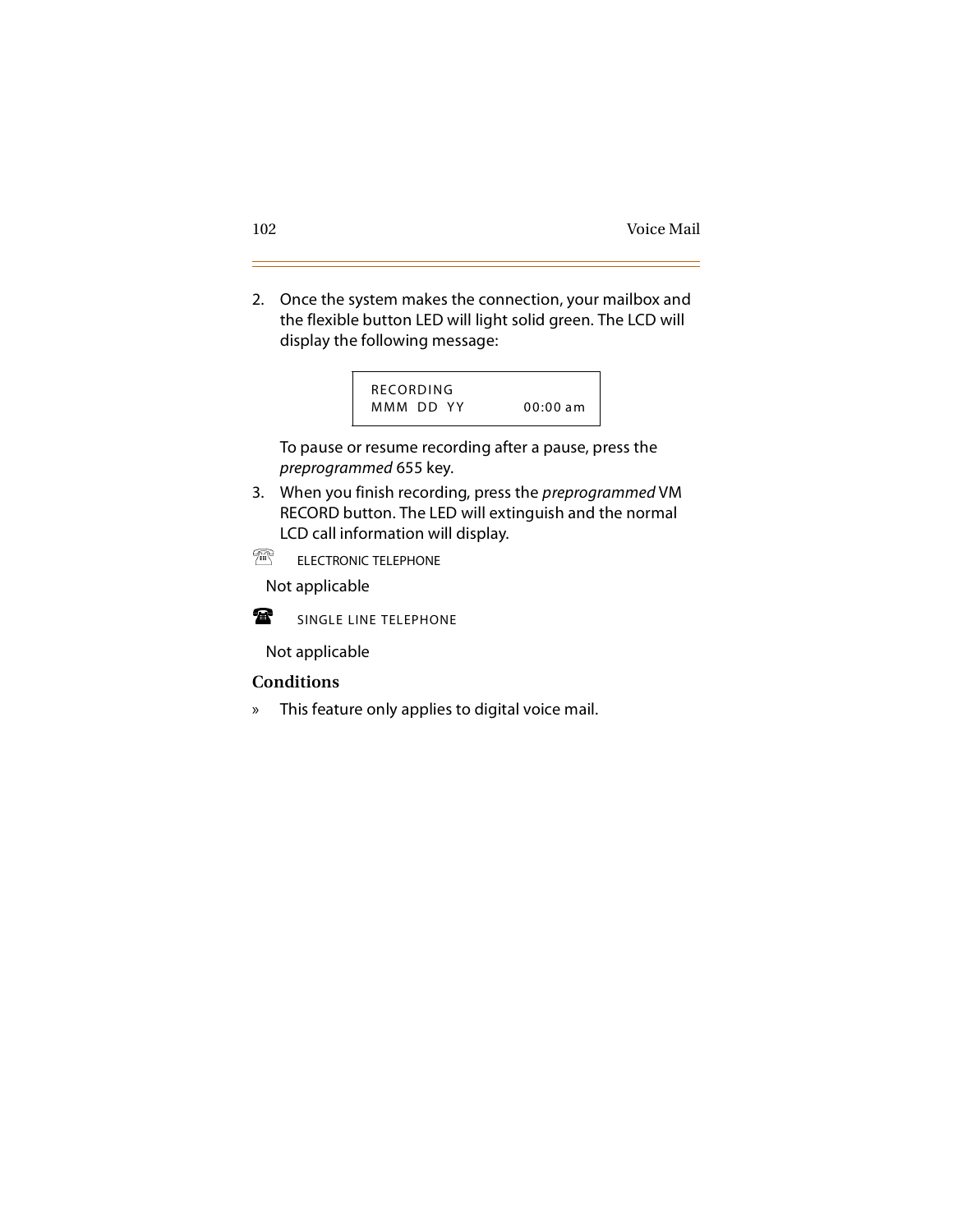## **Volume Control**

DIGITAL AND ELECTRONIC TELEPHONES

The volume control on the Digital Key Telephone controls ringing, handset, and speakerphone volumes. It also affects the receive volume of the "*Wanderer"* cordless unit.

The volume on 8-button digital telephones is controlled by dialing feature code 638 and then using [#] to increase volume or  $[\n#]$  to decrease volume.

The volume control on the Electronic Key Telephone consists of two wheels located on the right side of the telephone.

- $\Box$  Turning the wheel toward you decreases the volume.
- $\Box$  The front wheel controls voice, background music, and speakerphone volume.
- $\Box$  The rear wheel controls tone ringing volume.

*Display Messages* -- While using these function/features, Digital and Electronic Key Telephones display the following messages:

*Listening to Background Music …*

| SPEAKER BGM | [#########] |
|-------------|-------------|
| MMM DD YY   | $HH:MM$ am  |

*Using the speakerphone on an Intercom call ...*

| SPEAKER CALL | [#########] |
|--------------|-------------|
| MMM DD YY    | $HH:MM$ am  |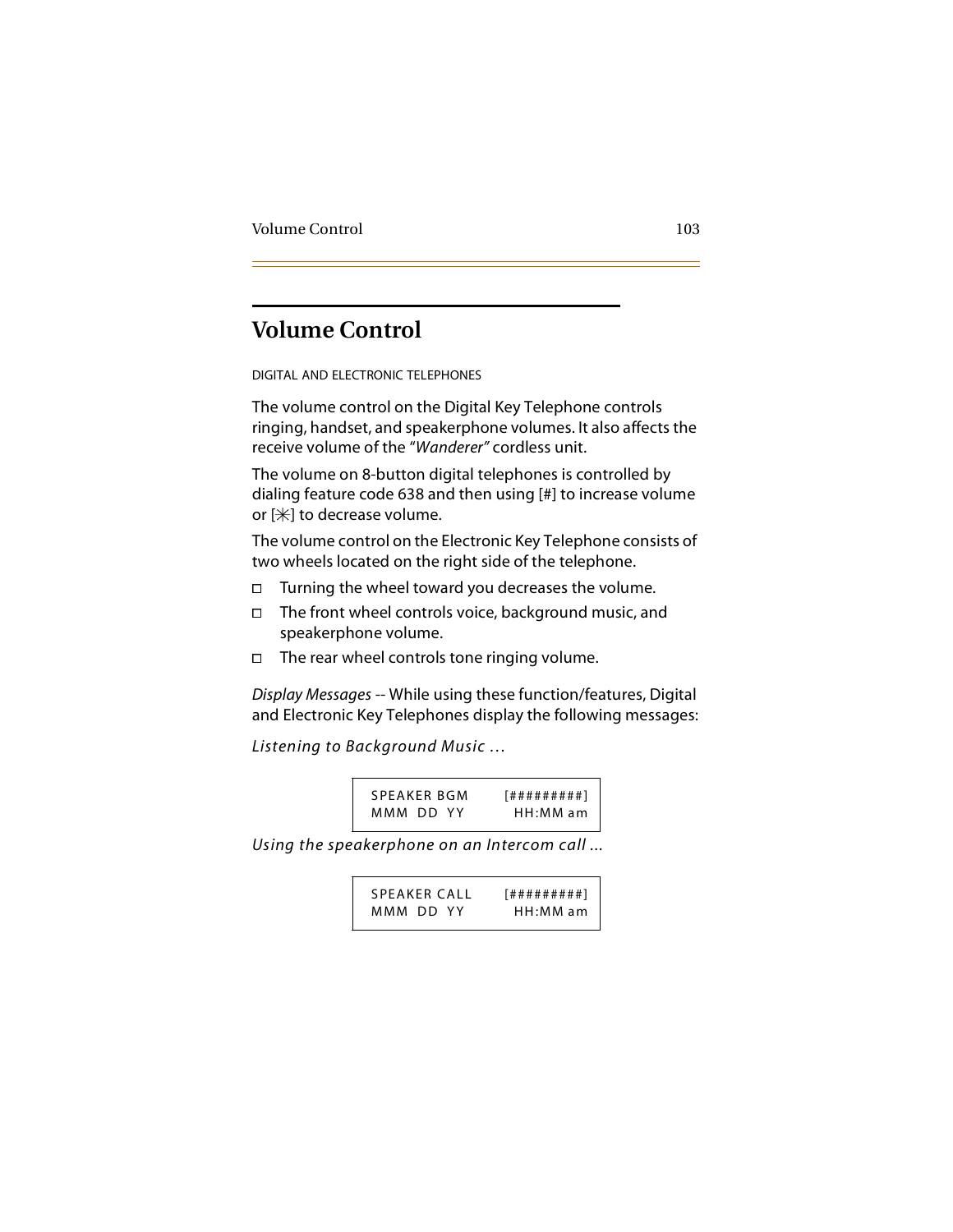*Using the handset on an Intercom call ...*

| <b>HANDSET ICM</b> | [#########] |
|--------------------|-------------|
| MMM DD YY          | HH:MM am    |

*Using the speakerphone on a CO call ...*

| SPEAKER CALL | [#########] |
|--------------|-------------|
| MMM DD YY    | HH:MM am    |

*Using the handset on a CO call ...*

| HANDSET CO | [#########] |
|------------|-------------|
| MMM DD YY  | HH:MM am    |

*Receiving a page announcement ...*

SPEAKER PAGE [#########] MMM DD YY HH:MM am

*Receiving an incoming tone ringing Intercom or CO call ...*

SPEAKER RING [#########] MMM DD YY HH:MM am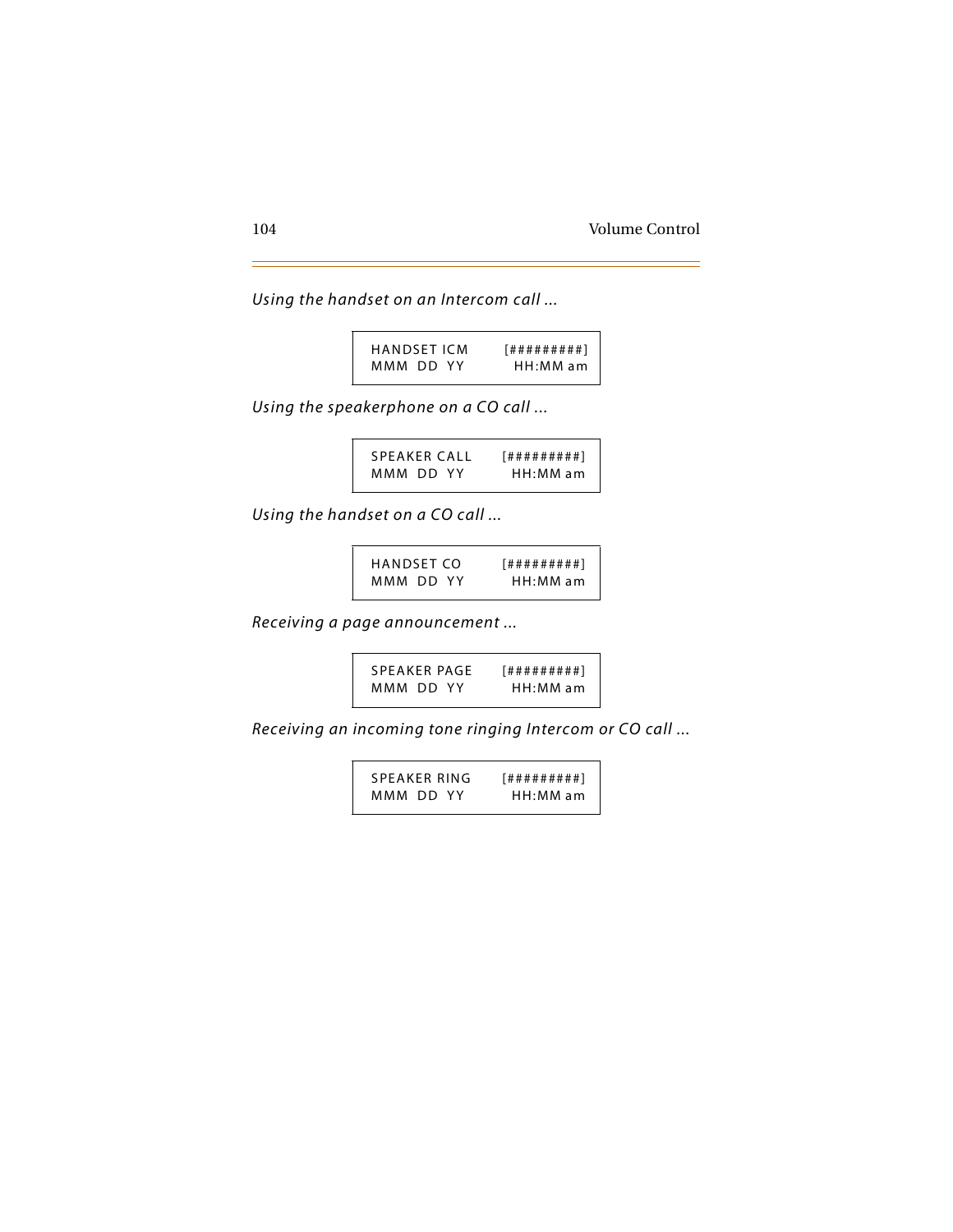#### 魯 SINGLE LINE TELEPHONE

The volume control on the Single Line Telephone is located on the right side of the telephone. The slider switch options are HI for loud volume, LO for low volume, and OFF to turn the ringer off. Two-line models have a volume switch for each line. Certain models do not have an OFF option.

Speakerphone models have a sliding volume switch to adjust speakerphone volume. Slide the switch toward you for lower volume or away from you for increased speakerphone volume.

Each model has a volume button that can be pressed to increase or decrease the handset volume.

The B/Z ringer switch is located on the bottom of the telephone near the line jacks. This switch should be set to the Z mode for business/hospitality applications and to the B mode for residential applications.



*The MSG light and the Line In Use (LIU) LEDs will not operate when set in the B ringer mode.*

For single line telephones that are not equipped with a volume control slider switch or to increase the volume greater than that allowed by the slider switch, use the following steps.

- 1. Dial [638].
- 2. Dial a valid number (0-9) to select a volume level.
- 3. Press HOLD.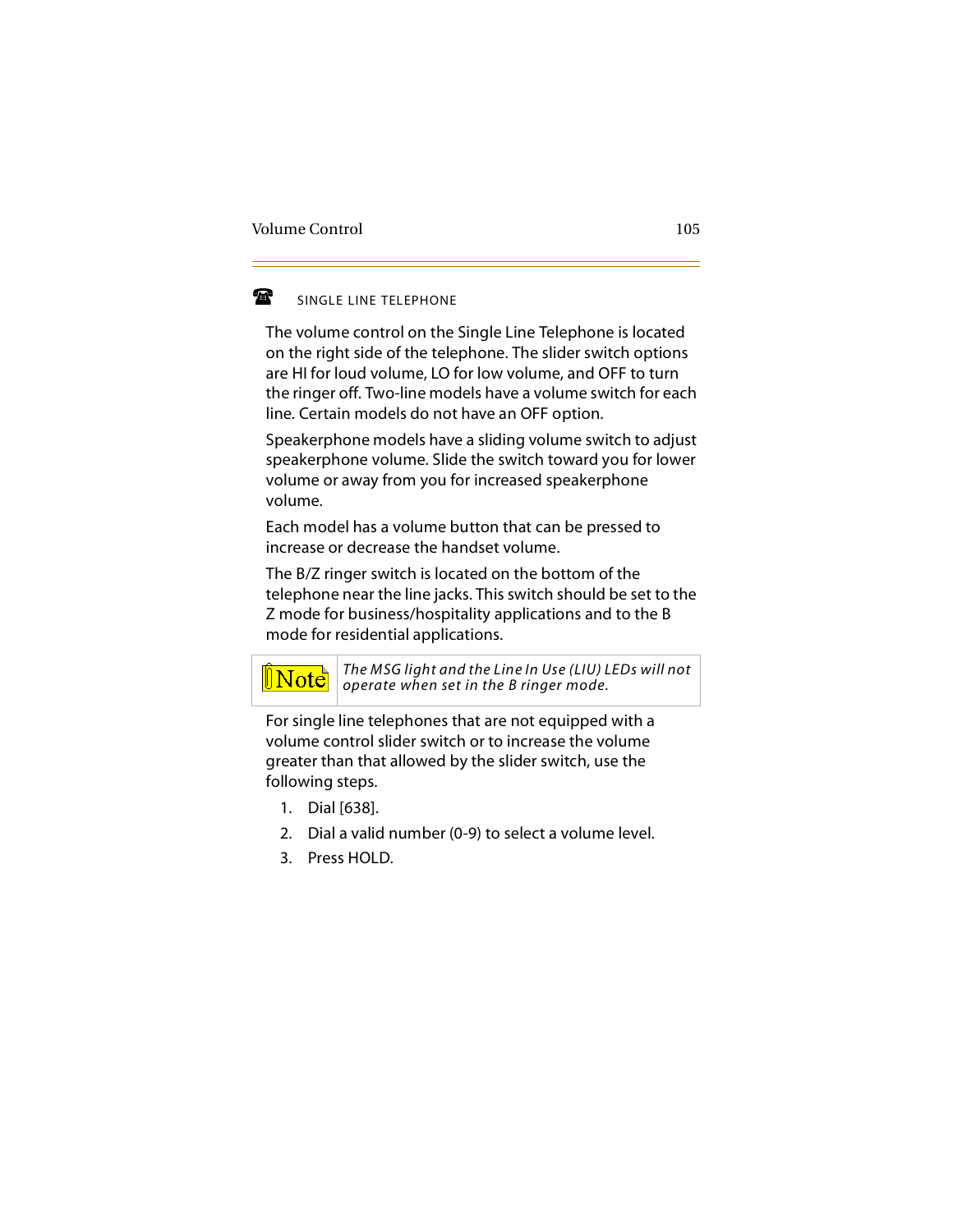# **Worksheets**

## *Flexible Button Programming Worksheet*



# *Speed Dial Bin Programming Worksheet*

| <b>BIN 9000</b> | <b>BIN 9010</b> |
|-----------------|-----------------|
| <b>BIN 9001</b> | <b>BIN 9011</b> |
| <b>BIN 9002</b> | <b>BIN 9012</b> |
| <b>BIN 9003</b> | <b>BIN 9013</b> |
| <b>BIN 9004</b> | <b>BIN 9014</b> |
| <b>BIN 9005</b> | <b>BIN 9015</b> |
| <b>BIN 9006</b> | <b>BIN 9016</b> |
| <b>BIN 9007</b> | <b>BIN 9017</b> |
| <b>BIN 9008</b> | <b>BIN 9018</b> |
| <b>BIN 9009</b> | <b>BIN 9019</b> |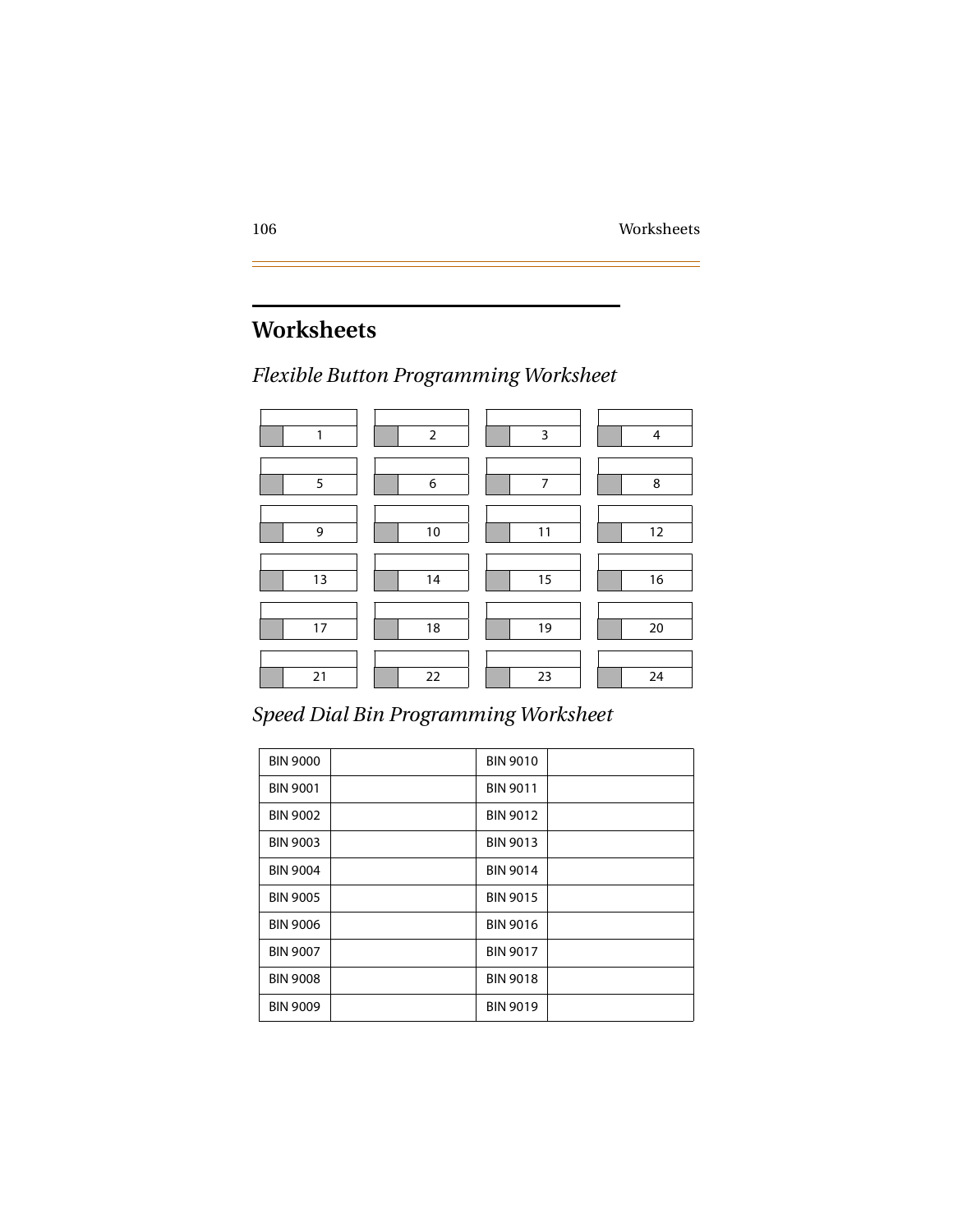# **Default Numbering Plan**

| <b>Function</b>                                     | Code             | Digital   | Electronic | Attendani |  |
|-----------------------------------------------------|------------------|-----------|------------|-----------|--|
| 911 Alert View/Del (reqs btn)                       | 608/608+FLASH    |           |            |           |  |
| Account Code (regs btn)                             | 627              |           |            |           |  |
| ACD Call Factor* (reqs btn)                         | 580+[UUU]+[FFF]  |           |            | ●         |  |
| ACD Call Oualifier btn*                             | $570+[#]$        |           |            |           |  |
| ACD Call Qualifier btn* - one touch                 | 570+[YYY]        | $\bullet$ |            | $\bullet$ |  |
| ACD CIQ Displ Btn*<br>(specific ACD grp) (regs btn) | 579+[UUU]        |           |            |           |  |
| ACD Group* (group 1-16)                             | 550-565          |           |            |           |  |
| ACD Help* (digital reqs btn)                        | 574              |           |            |           |  |
| <b>ACD Member Status*</b>                           | 573              |           |            |           |  |
| ACD Overflow Avail/Unavail*                         | 578              |           |            |           |  |
| ACD Login (Primary)*                                | 572+[UUU]+[UUUU] | $\bullet$ |            |           |  |
| ACD Login (Secondary)*                              | 582+[UUU]+[UUUU] |           |            |           |  |
| ACD Logout (Primary)*                               | 571              |           |            |           |  |
| ACD Logout (Secondary*                              | 581              |           |            |           |  |
| ACD Supervisor Display*                             | 577+[UUU]        |           |            |           |  |
| <b>ACD Supervisor Login*</b>                        | 576+[UUU]+[UUUU] |           |            |           |  |
| ACD Supervisor Logout*                              | 575+[UUU]        |           |            |           |  |
| <b>ACD Supervisor Monitor*</b>                      | 583              | $\bullet$ | $\bullet$  | $\bullet$ |  |
| ACD*/UCD Avail/Unavail                              | 566              |           |            |           |  |
| ACD*/UCD CIQ Sta Display (any grp)                  | 567+[UUU]        |           |            |           |  |
| ACD Wrapup End (regs btn)                           | 584              |           |            |           |  |
| Answering Machine Ring                              | $654 + [0]$      |           |            |           |  |
| Answering Machine Speaker                           | $654+[1]$        |           |            |           |  |
| Attnd                                               | 0                |           |            |           |  |

-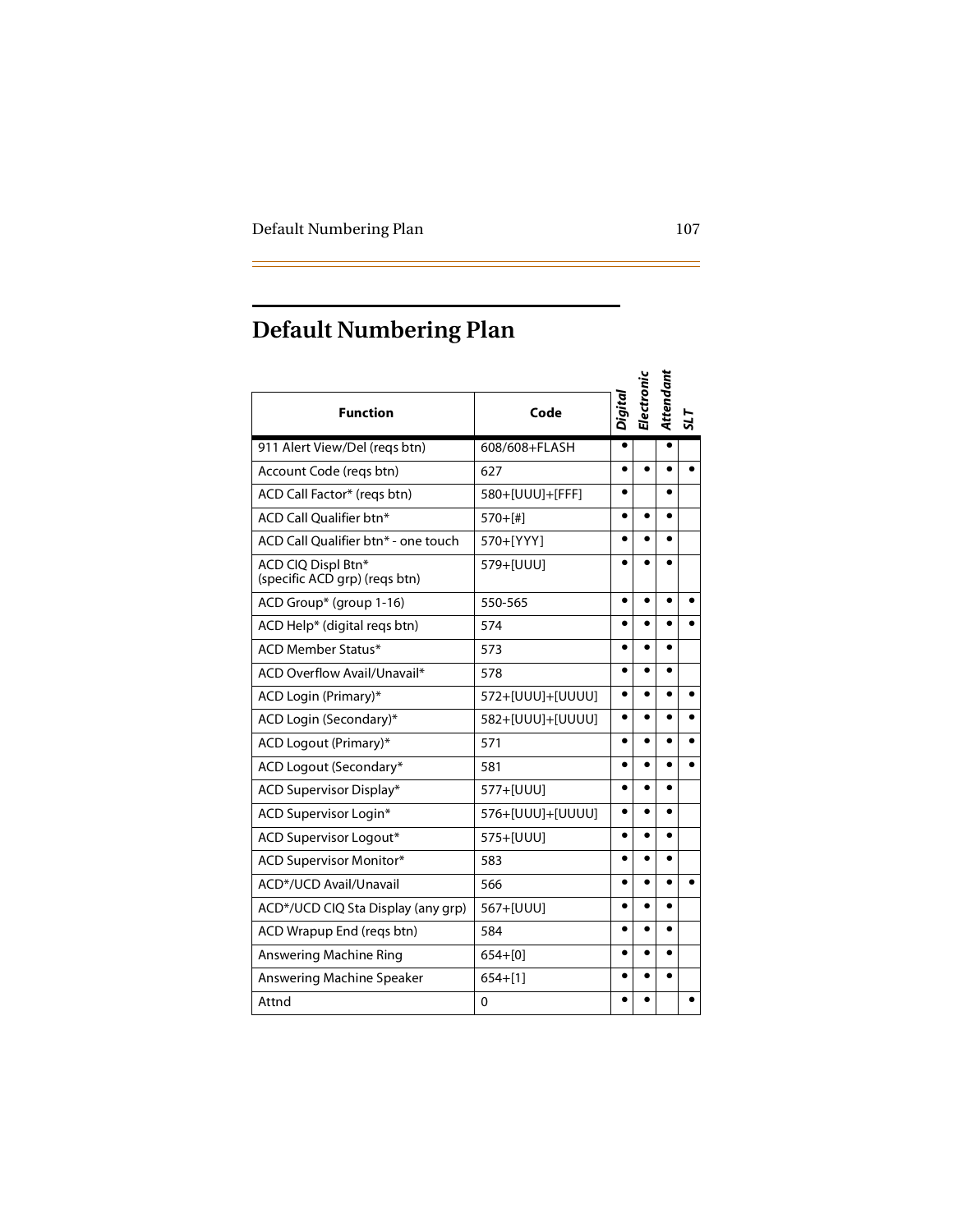$\overline{\phantom{a}}$ 

| <b>Function</b>                     | Code                  | Digital   | <b>Electronic</b> | Attendant |  |
|-------------------------------------|-----------------------|-----------|-------------------|-----------|--|
| Attnd Clear Alarm (T-1)             | 606                   |           |                   | $\bullet$ |  |
| Attnd CO Line Ext (Off-Net) Fwd     | 603+[NNN]+[YYYY]      |           |                   | $\bullet$ |  |
| <b>Attnd Custom Message</b>         | 694+[XX]+message      |           |                   | $\bullet$ |  |
| Attnd Day/Night/Special (reqs btn)  | 631 (DND key)         |           |                   | $\bullet$ |  |
| Attnd Directory List Programming    | 693                   |           |                   | $\bullet$ |  |
| Attnd Disable Outgoing CO Line      | 602+press CO line btn |           |                   | $\bullet$ |  |
| Attnd Override (reqs btn)           | 601                   |           |                   | $\bullet$ |  |
| Attnd Setting Time and Date         | 692+date & time       |           |                   |           |  |
| <b>Attnd Unavailable</b>            | 607                   |           |                   | $\bullet$ |  |
| Attnd Voice Mail Alarm Clear        | 656                   |           |                   | $\bullet$ |  |
| Background Music (Ch 3=MPB2/E)      | 632+[0, 1, 2, or 3]   | $\bullet$ | $\bullet$         | $\bullet$ |  |
| <b>Call Back</b>                    | 622                   |           |                   |           |  |
| Call Coverage - Non-Ring (reqs btn) | 647+[XXX]             | ٠         |                   |           |  |
| Call Coverage - Ringing (reqs btn)  | 646+[XXX]             | $\bullet$ |                   |           |  |
| <b>Call Forward</b>                 | $640+[C]$             |           |                   |           |  |
| Call Forward - External (Off-Net)   | [640]+[*]+[YYYY]      | $\bullet$ |                   | $\bullet$ |  |
| Call Forward - Follow Me            | 642+[XXX]+[C]+dest    | $\bullet$ | $\bullet$         | $\bullet$ |  |
| Call Park (group 1-8)               | 430-437               | ٠         |                   |           |  |
| Call Park - Personal                | 438                   |           |                   | $\bullet$ |  |
| <b>Call Park - Station</b>          | 439+[XXX]             |           |                   | $\bullet$ |  |
| Call Park Pickup - Station          | #6+[XXX]              | $\bullet$ |                   |           |  |
| Call Park Pickup - System (grp 1-8) | #430-#437             |           |                   |           |  |
| Call Pickup (reqs btn)              | #0                    | $\bullet$ |                   | $\bullet$ |  |
| Caller ID Display (Answered Calls)  | 659                   |           |                   | $\bullet$ |  |
| Caller ID Display (Unans Calls)     | 635                   |           |                   | $\bullet$ |  |
| Caller ID Name/Number (reqs btn)    | 653                   | $\bullet$ | $\bullet$         | $\bullet$ |  |
| Calling Forward Override            | 5#+[XXX]+press[B]     |           |                   |           |  |
| Calling Sta Handsfree Mode Override | 7#+[XXX]              |           |                   |           |  |

E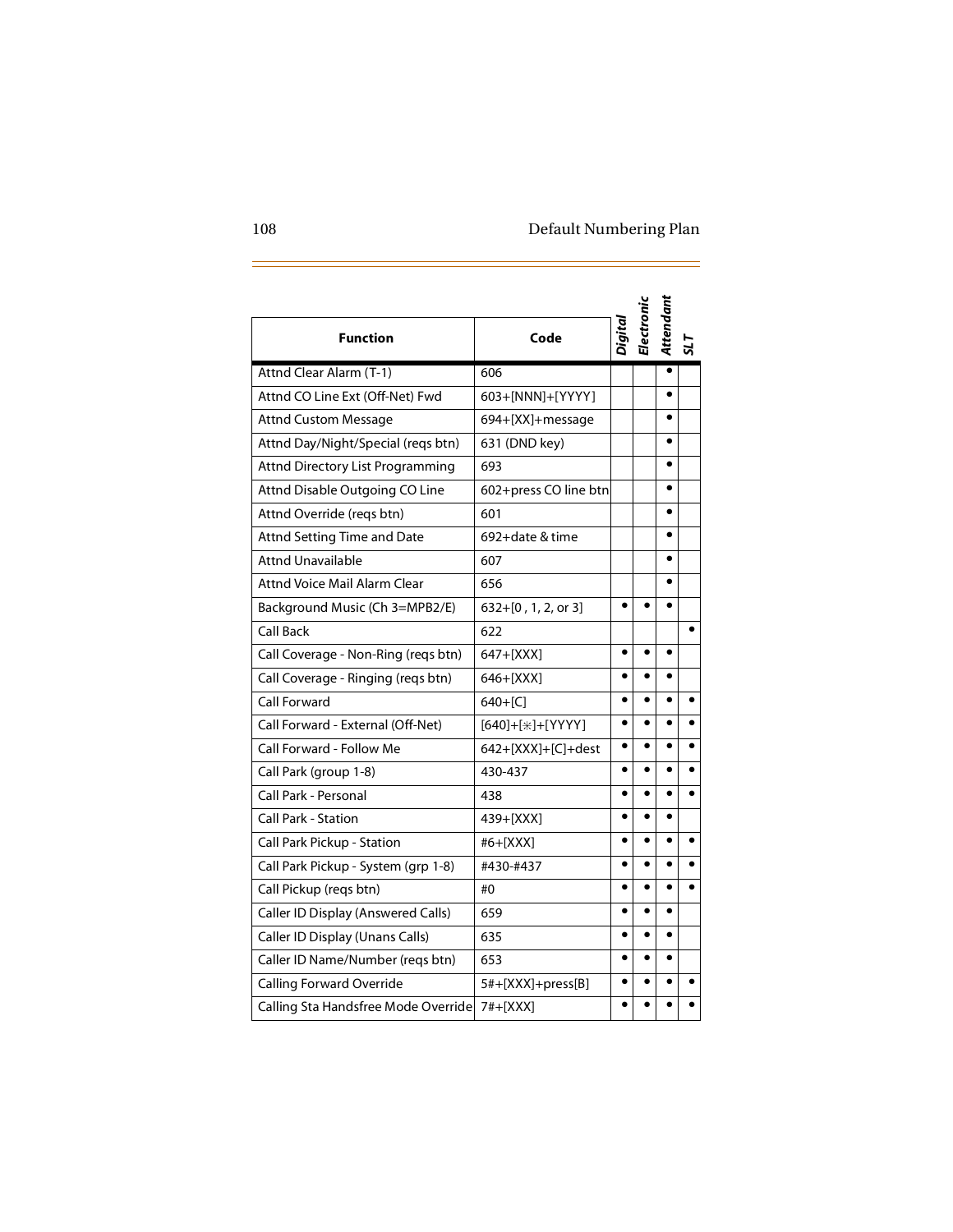$\overline{z}$ 

| <b>Function</b>                    | Code          | Digital   | Electronic | Attendant |           |
|------------------------------------|---------------|-----------|------------|-----------|-----------|
| Calling Sta Tone Mode Override     | 6#+[XXX]      |           |            |           |           |
| Camp On (8 btn)                    | 620           |           |            |           |           |
| Clear Call Fwd, DND, Personal Msg  | 662           |           |            |           |           |
| CO Line (Idle) Direct Access       | 88+[LLL]      | $\bullet$ | $\bullet$  | $\bullet$ |           |
| CO Line Grp Access Code (qrp 0-23) | 800-823       |           |            |           |           |
| CO Line Grp Access Code (all grps) | 824           | $\bullet$ | $\bullet$  | $\bullet$ |           |
| CO Line Oueue                      | 621           |           |            |           |           |
| CO Line Queue Cancel               | 626           |           |            |           |           |
| Conference (8 btn) (reqs btn)      | 624           | $\bullet$ |            |           |           |
| Dial-By-Name                       | $6*$          |           |            |           |           |
| <b>Directory Dial</b>              | 680           | $\bullet$ | ٠          | $\bullet$ |           |
| Do Not Disturb                     | 631           | $\bullet$ | $\bullet$  |           | $\bullet$ |
| <b>DTMF Receiver Test</b>          | 657           |           |            |           |           |
| <b>Executive Override</b>          | 625           |           |            |           |           |
| Flash (Centrex) (8-btn digital)    | 660           |           |            |           |           |
| <b>Headset Mode</b>                | 634           | ٠         |            | ٠         |           |
| HPT (8-btn digital)                | 667           | $\bullet$ |            |           |           |
| Hunt Group (group 1-8)             | 450-457       |           | $\bullet$  |           |           |
| Intercom Button (regs btn)         | 645           |           |            |           |           |
| Keyset Mode                        | $648+[#,*)$   |           |            |           |           |
| Last Number Redial                 | $[SPEED]+[#]$ |           |            |           |           |
| LCR (E911 active on CO Line)       | 800           |           |            |           |           |
| LCR (if active) or CO Line Group 1 | 9             | ٠         | $\bullet$  | ٠         |           |
| Loop Key (reqs btn)                | 89            |           |            |           |           |
| Message Wait Answer                | 663           |           |            |           |           |
| Modem                              | 499           |           |            |           |           |
| Modem - Voice Mail Access          | 498           |           |            |           |           |
| Mute (8 btn) (regs btn)            | 629           |           |            |           |           |

 $\overline{\phantom{0}}$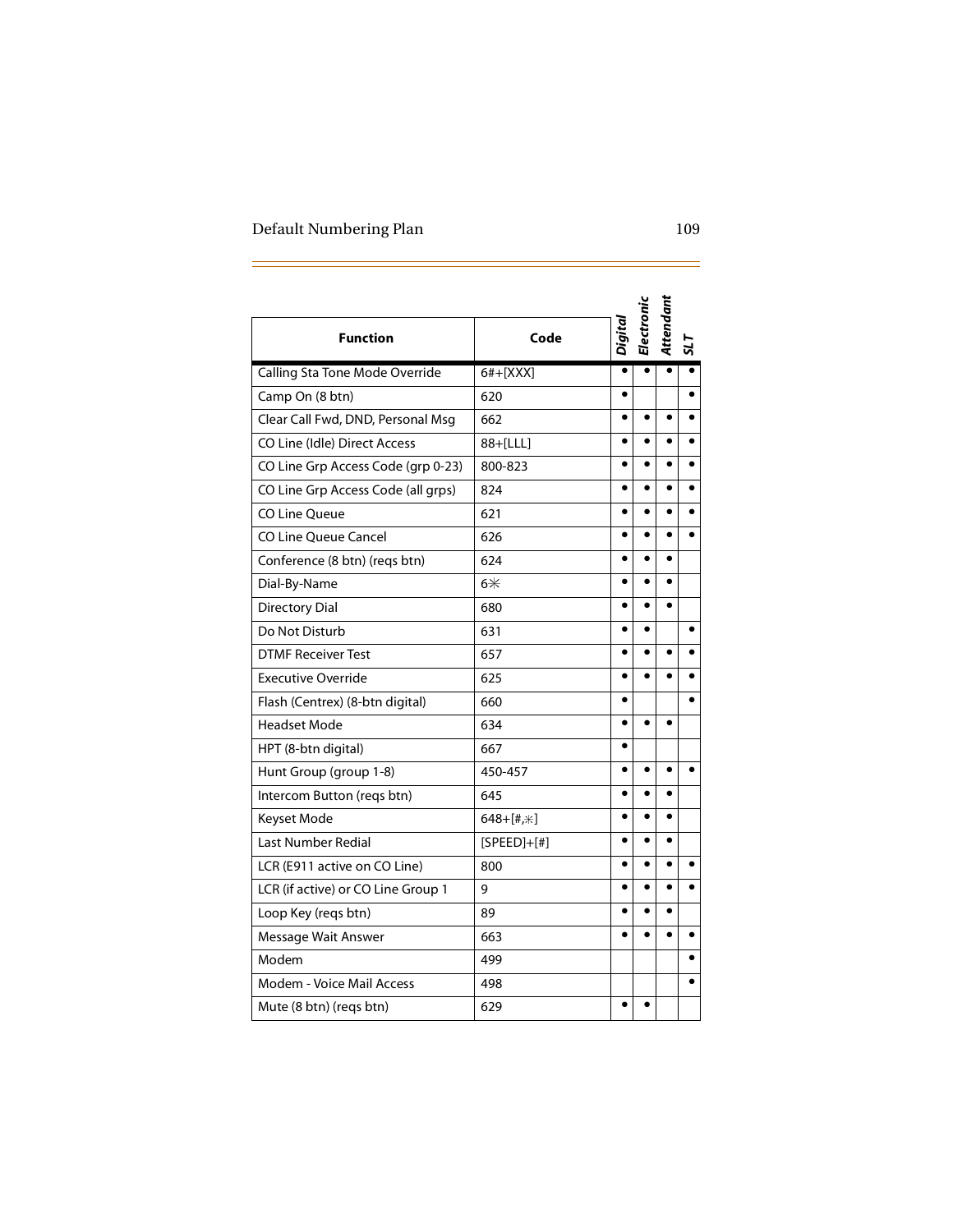$\overline{\phantom{a}}$ 

| <b>Function</b>                                      | Code                                                                                                                        | Digital   | Electronic | Attendani |  |
|------------------------------------------------------|-----------------------------------------------------------------------------------------------------------------------------|-----------|------------|-----------|--|
| Name in Display                                      | 690                                                                                                                         |           |            |           |  |
| Night Service (reqs btn)                             | 604                                                                                                                         |           |            |           |  |
| Off Hook Voice Over (regs btn)                       | 628                                                                                                                         |           |            |           |  |
| Page - All Call                                      | 700                                                                                                                         |           |            |           |  |
| Page - Ext Zone All/1/2/3<br>(Triad-S uses 761 only) | 760-762 (763=MPB2<br>or MPBE)                                                                                               |           |            |           |  |
| Page - Internal Zones 1-8, All                       | 701-709                                                                                                                     | $\bullet$ |            |           |  |
| Page - Meet Me (Answer)                              | 770                                                                                                                         | $\bullet$ | $\bullet$  |           |  |
| Personal Messages                                    | $633 + [ZZ]$                                                                                                                | $\bullet$ | $\bullet$  |           |  |
| Release Button (regs btn)                            | 641                                                                                                                         | $\bullet$ |            |           |  |
| <b>Repeat Redial</b>                                 | 643                                                                                                                         | $\bullet$ |            | $\bullet$ |  |
| Ring Down/Hot Line/Off-Hook Pref                     | $691 + [BB]$                                                                                                                |           |            |           |  |
| <b>Ring Tone</b>                                     | 695+[RR]                                                                                                                    | $\bullet$ |            |           |  |
| Save Number Redial                                   | $[SPEED]+[*]$                                                                                                               |           |            |           |  |
| School Zone                                          | 630                                                                                                                         |           |            |           |  |
| <b>SLT Conference Park</b>                           | 664                                                                                                                         |           |            |           |  |
| <b>SLT Directed Call Pickup</b>                      | #1                                                                                                                          |           |            |           |  |
| <b>SLT Message Wait</b>                              | 623                                                                                                                         |           |            |           |  |
| <b>SLT Speed Dial</b>                                | 668+[YYYY]                                                                                                                  |           |            |           |  |
| <b>SLT Speed Programming</b>                         | 661+[YYYY]                                                                                                                  |           |            |           |  |
| SLT Volume                                           | $638 + [V]$                                                                                                                 |           |            |           |  |
| <b>Speed Dial</b>                                    | [SPEED]+[YYYY]                                                                                                              | $\bullet$ | $\bullet$  |           |  |
| <b>Station Numbers (Fixed)</b>                       | 100-131 Triad-S<br>100-195 XTS (MPB1)<br>100-351 XTS (MPB2)<br>100-419 XTS (MPBE)<br>100-591 XTS (MPBE w/<br>Alt Dial Plan) |           |            |           |  |
| <b>Station/Port Fixed Number</b>                     | 611                                                                                                                         | ٠         |            |           |  |
| <b>Station Relocate</b>                              | $636 + [XXX]$                                                                                                               |           |            |           |  |

d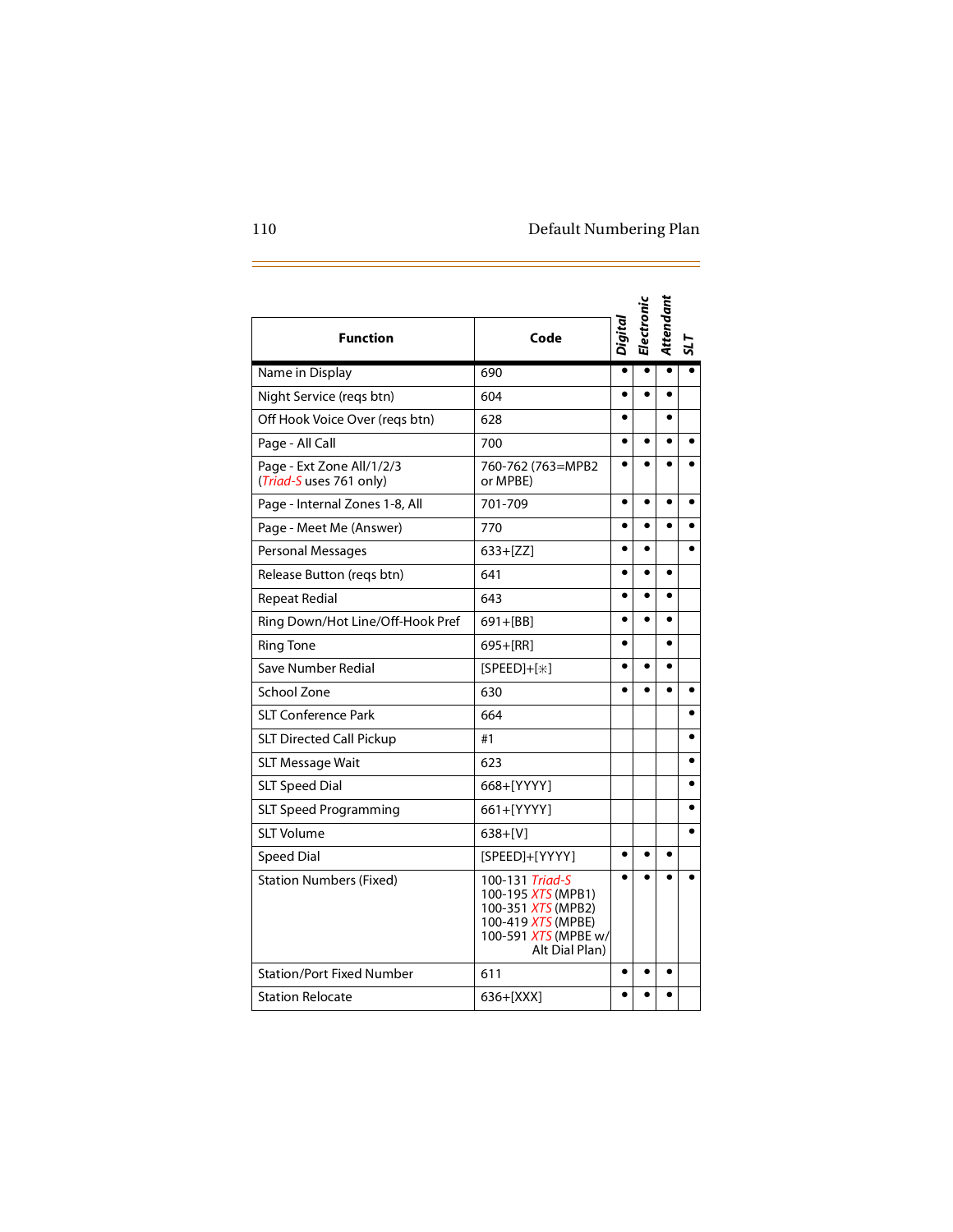| <b>Function</b>                                                                                                                     | Code                                                                                                                           | igita.    | lectronio | Attendan | 51 |  |
|-------------------------------------------------------------------------------------------------------------------------------------|--------------------------------------------------------------------------------------------------------------------------------|-----------|-----------|----------|----|--|
| <b>Stop Trace</b>                                                                                                                   | 658                                                                                                                            |           |           |          |    |  |
| UCD Group (grp 1-8)                                                                                                                 | 550-557                                                                                                                        | $\bullet$ |           |          |    |  |
| Unanswered CO Call Transfer                                                                                                         | 639                                                                                                                            | ٠         |           | ٠        |    |  |
| Universal Day/Night Answer                                                                                                          | #5                                                                                                                             |           | ٠         |          |    |  |
| Voice Mail Group (grp 1-8)                                                                                                          | 440-447                                                                                                                        | $\bullet$ | $\bullet$ |          |    |  |
| VM One Touch Record (reqs btn)                                                                                                      | 649+[VVV]                                                                                                                      |           |           |          |    |  |
| VM Pse/Res Rec (Dig VM) (regs btn)                                                                                                  | 655                                                                                                                            |           |           |          |    |  |
| Voice Mailbox Btn (regs btn)                                                                                                        | 460-467+[VMID]                                                                                                                 |           |           |          |    |  |
| Voice MB Btn - Remote (regs btn)<br>(N/A for Triad-S systems)                                                                       | 468+[VMID]                                                                                                                     |           |           |          |    |  |
| Volume Increase/Decrease (8 btn)                                                                                                    | $638 + [#]/[*]$                                                                                                                | $\bullet$ |           |          |    |  |
| <b>TABLE LEGEND</b>                                                                                                                 |                                                                                                                                |           |           |          |    |  |
| $B =$ Button w/feature code:<br>$622 =$ Call Back<br>$620 = Camp On$<br>$625$ = Exec Override<br>623 = Message Wait<br>$628 = OHVO$ | $RR = Ring$ Tone Number (00-36)<br>$UUU = ACD$ Group 1-16* (550-565)<br>UUUU = ACD Supervisor/Agent ID Code<br>$(0000 - 9999)$ |           |           |          |    |  |
| $BB = Butteron Number$                                                                                                              | V = Volume Control Level (0-9)                                                                                                 |           |           |          |    |  |
| $C =$ Call Forward Condition Code<br>$6 = AllCalls$<br>7 = No Answer<br>$8 = Busv$<br>$9 = \frac{Bus}{V}$ No Answer)                | VVV = Voice Mail Group Number (440-447)<br>XX = Custom Message Number (21-30)<br>XXX = Intercom Station Numbers                |           |           |          |    |  |
| $* =$ Off-Net (for Follow Me only)<br>$FFF = ACD*Call Factor (000-999)$                                                             | YYY = Last 3 digits of Speed Dial Bin Numbers<br>000-099 (for use with ACD Call Oualifier)                                     |           |           |          |    |  |
| $LL = CO$ Line Number<br>$MMMM = 2$ - to 4-digit Mailbox Number                                                                     | YYYY = Speed Dial Bin Numbers<br>(9000-9999)                                                                                   |           |           |          |    |  |
| NNN = CO Line Group Access Code<br>of group to be forwarded<br>801-823 = CO Group 1-23                                              | ZZ = Personalized Messages<br>* Available with optional software                                                               |           |           |          |    |  |

- *6 = All Calls*
- *7 = No Answer*
- *8 = Busy*
- *9 = Busy/No Answer) = Off-Net (for Follow Me only)*

*NNN = CO Line Group Access Code of group to be forwarded 801- 823 = CO Group 1-23 824 = All CO Groups*